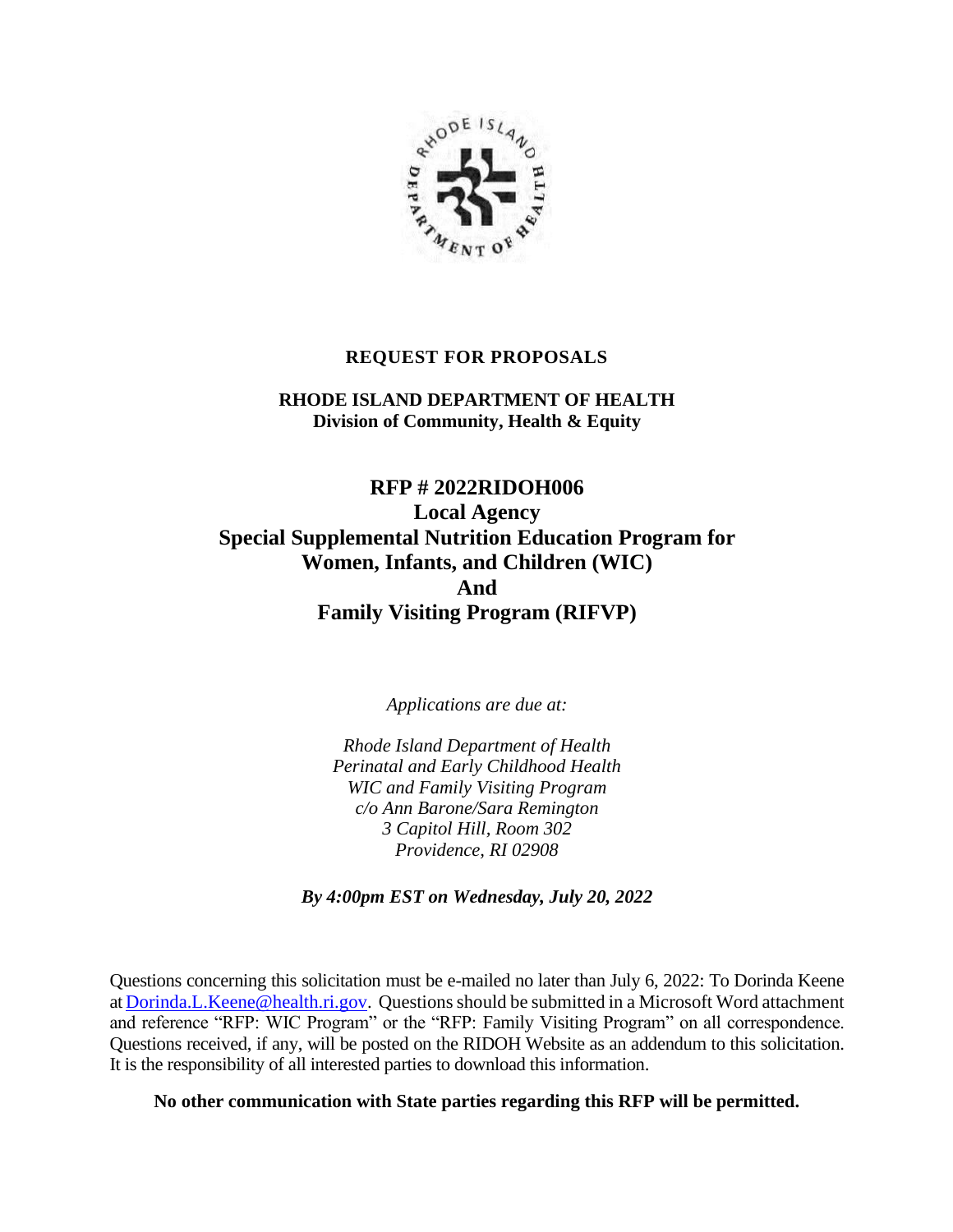# **TABLE OF CONTENTS**

|           | Submission of Application                                                                |
|-----------|------------------------------------------------------------------------------------------|
|           | <b>SECTION 2: CONTRACTOR AND SUB-RECIPIENT DETERMINATION AND</b>                         |
|           | <b>COMPONENT 1: WIC PROGRAM PROPOSAL SUBMISSION INFORMATION</b>                          |
|           |                                                                                          |
|           |                                                                                          |
| $\bullet$ |                                                                                          |
| $\bullet$ |                                                                                          |
| $\bullet$ |                                                                                          |
|           | <b>COMPONENT 2: RI FAMILY VISITING PROGRAM PROPOSAL SUBMISSION</b><br><b>INFORMATION</b> |
|           |                                                                                          |
|           | Overview: RI Family Visiting Program/Federal Home Visiting Program  15                   |
|           |                                                                                          |
|           |                                                                                          |
| 1.        | Target Populations, NFP, HFA & PAT, Model Allocation by Community, Referrals &           |
|           |                                                                                          |
| 2.        |                                                                                          |
| 3.        |                                                                                          |
| 4.        |                                                                                          |
| 5.        |                                                                                          |
| 6.        |                                                                                          |
| 7.        |                                                                                          |
| 8.        |                                                                                          |
| 9.        |                                                                                          |
|           | <b>APPLICABLE TO WIC AND RIFV PROGRAMS</b>                                               |
|           |                                                                                          |
| $\bullet$ |                                                                                          |
|           |                                                                                          |
| $\bullet$ |                                                                                          |
| $\bullet$ |                                                                                          |
|           |                                                                                          |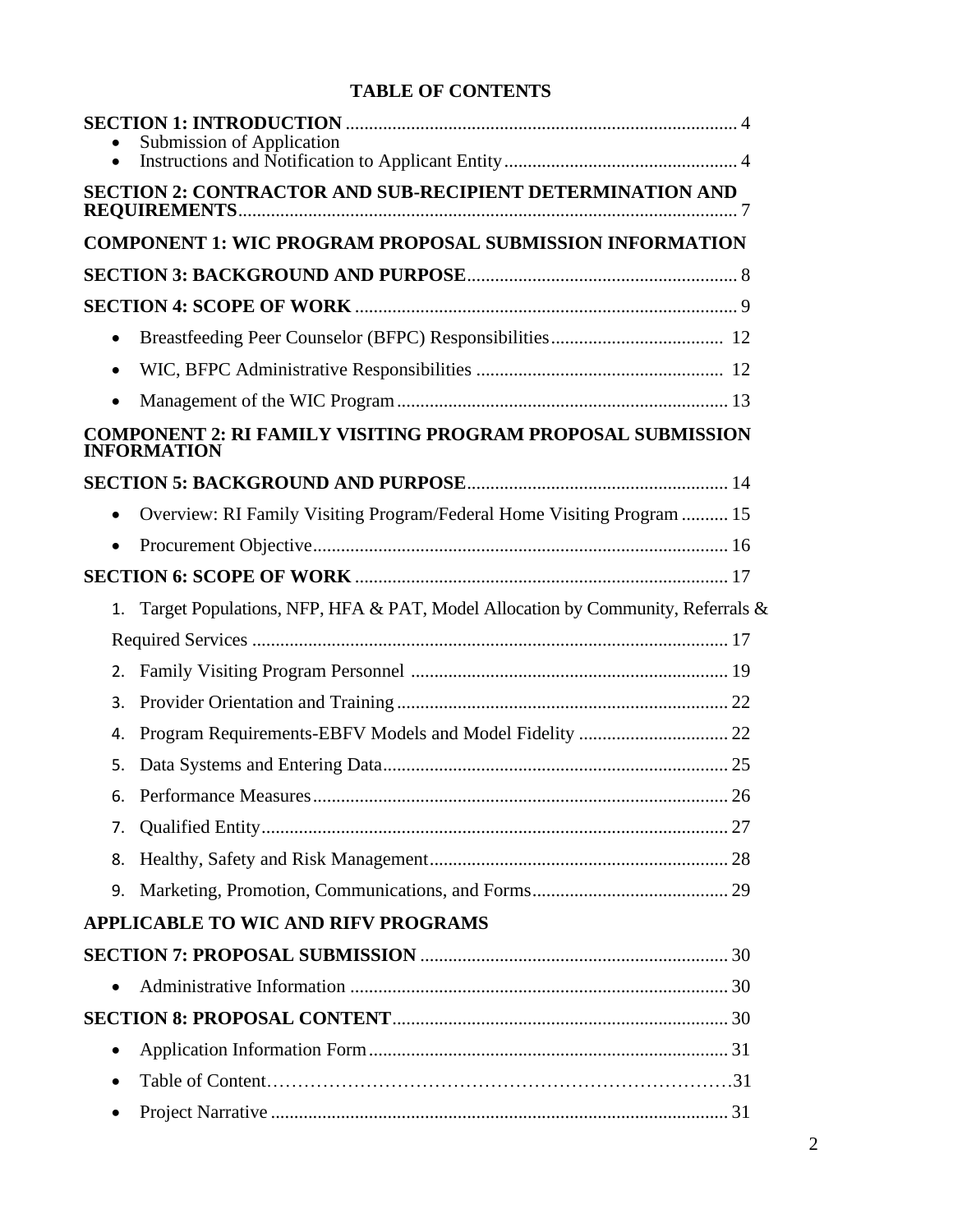|                                                  | 33 |
|--------------------------------------------------|----|
| SECTION 10: REQUIRED ATTACHEMENTS AND APPENDICES | 33 |
|                                                  |    |
|                                                  |    |
|                                                  |    |
|                                                  |    |
|                                                  |    |
|                                                  |    |
|                                                  |    |
|                                                  |    |
|                                                  |    |
|                                                  |    |
|                                                  |    |
|                                                  |    |
|                                                  |    |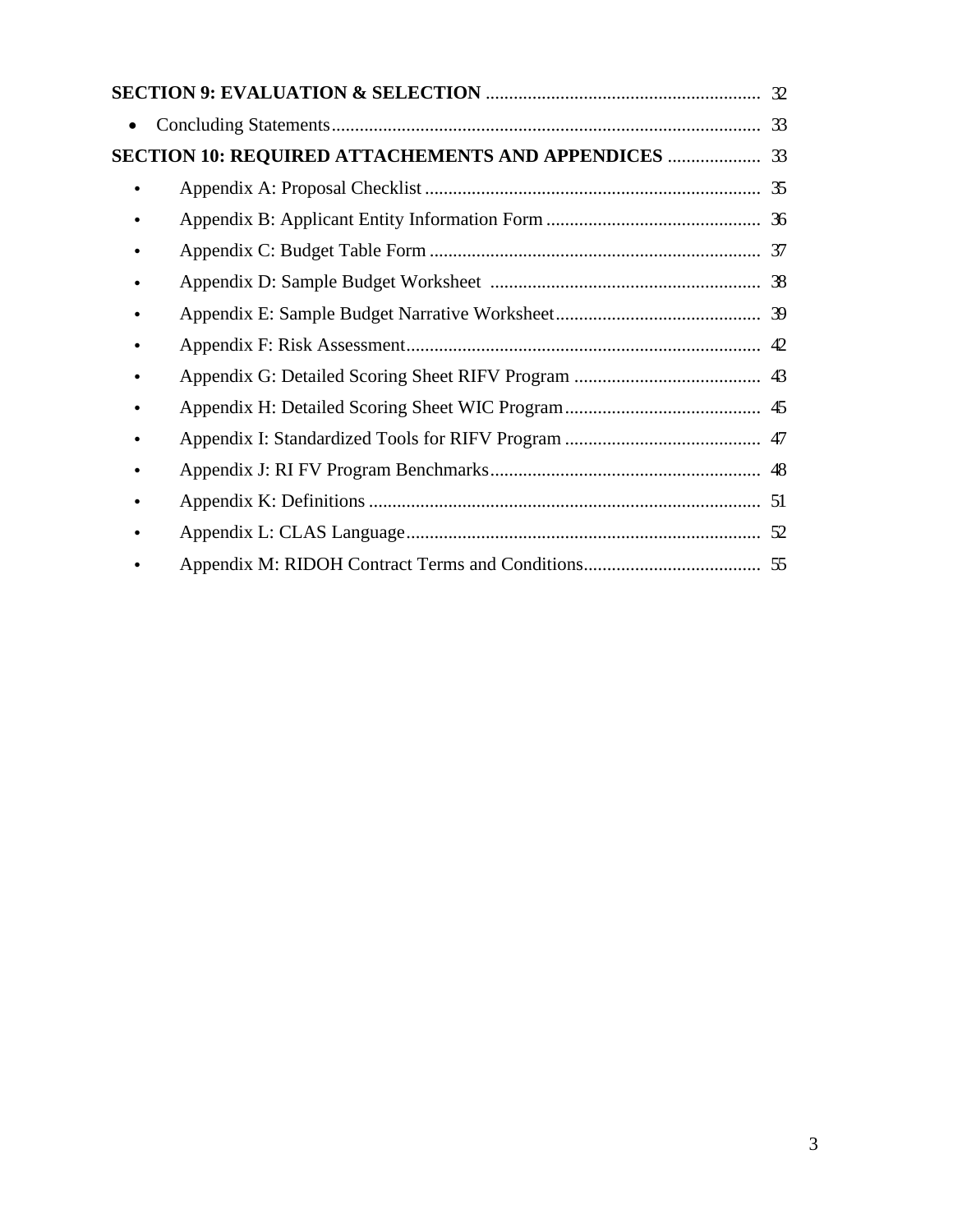## **SECTION 1: INTRODUCTION**

The Rhode Island Department of Health: Special Supplemental Nutrition Program for Women, Infants and Children ( WIC Program) and the Rhode Island Family Visiting Program (RIFVP) are requesting proposals for the provision of services to 1) Participants enrolled in the WIC Nutrition Program within each of Rhode Island's high need communities to better provide accessibility to services and 2) The RIFVP from qualified vendors in the eleven (11) identified high-need communities of Central Falls, Cranston, Lincoln, Newport, North Providence, Pawtucket, Providence, Warwick, Washington County, West Warwick, Woonsocket to implement Evidence-Based Home Visiting [\(EBHV\)](http://homvee.acf.hhs.gov/) programs. A vendor can apply to provide services to one or more areas. The applicant must be located in at least one of the communities in which it is applying to provide services. Vendors will also be expected to provide services to families in the communities surrounding the eleven (11) high-need communities, if eligible families are identified.

This posting combines a solicitation for both WIC and RIFVP. However all WIC and RIFVP program functions that result through an award to any applicants in this RFP will remain separate. Applicants can bid on either or both programs. Both the WIC Program and RIFVP will award the contracts based on each individual program's criteria. An applicant will not be prioritized regardless of whether they apply for one or for both programs. Eligible applicants must be community-based, public or non-profit agencies that are in good standing with the federal government.

Total funding available annually, statewide, is approximately \$4,300,000 for the WIC Program and \$6,150,000 for the Family Home Visiting Program. An additional \$950,000 will be made available for Parents as Teachers only for a 12-month period, October 1, 2022 – September 30, 2023.

Both currently funded and new agencies may apply.

Contracts awarded as a result of this RFP will begin October 1, 2022, and continue through September 30, 2023, with the option to renew for up to four (4) additional 12-month periods at the sole option of the State based on vendor performance and the availability of funds involved in the program. Contracts using cost reimbursement will be available contingent on federal funding.

## **Instructions and Notification to Applicant Entity:**

This is a Request for Proposals, not an Invitation for Bid. Responses will be evaluated based upon the relative merits of the proposal, including past performance (if applicable), in addition to price; there will be no public opening and reading of responses.

- 1. Potential applicant entities are advised to review all sections of this RFP carefully and to follow instructions completely, as failure to make a complete submission as described elsewhere herein may result in rejection of the proposal.
- 2. Alternative approaches and/or methodologies to accomplish the desired or intended results of this procurement are solicited. However, proposals which depart from or materially alter the terms, requirements, or scope of work defined by this RFP will be rejected as being nonresponsive.
- 3. All costs associated with developing or submitting a proposal in response to this RFP, or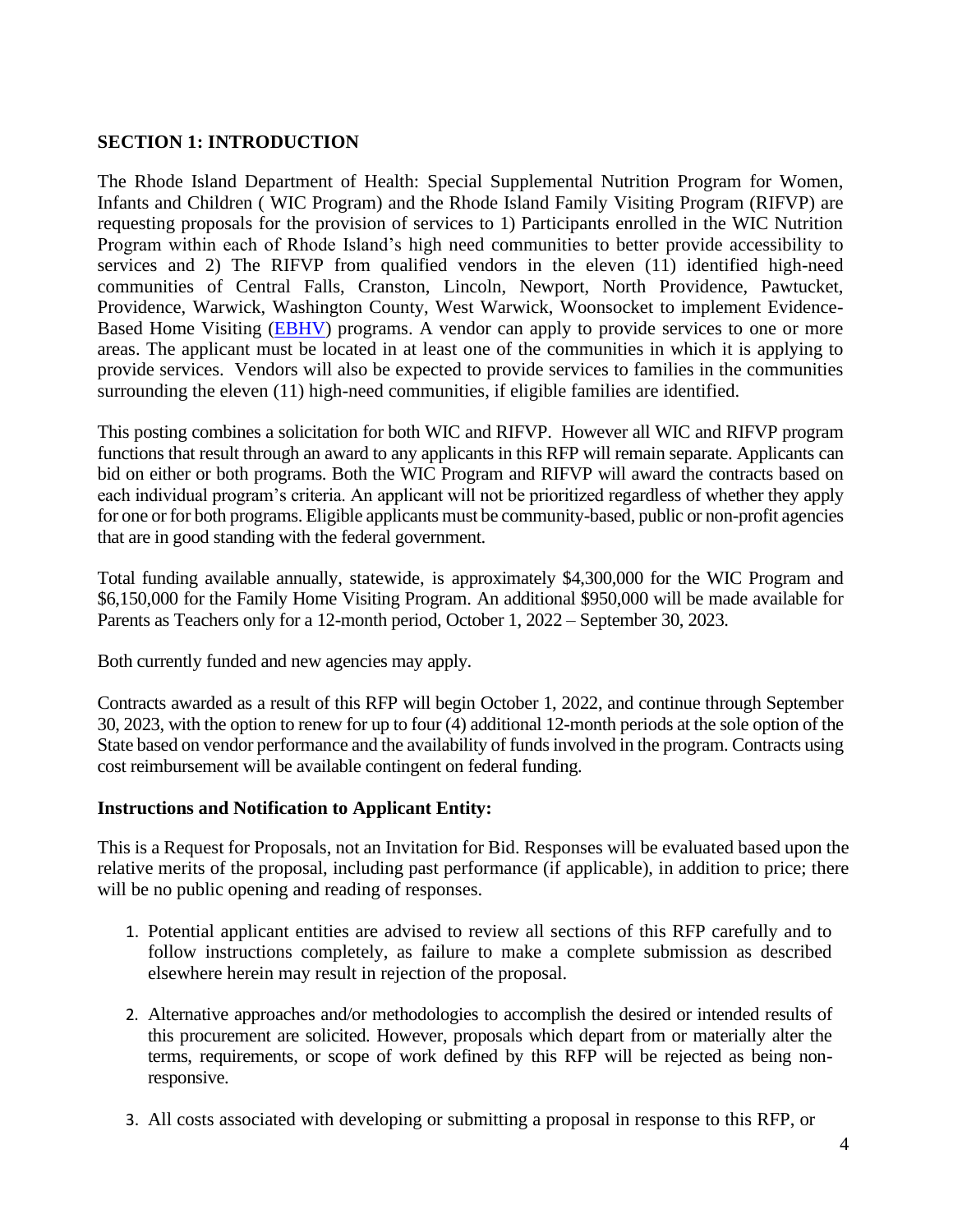to provide oral or written clarification of its content shall be borne by the applicant entity. The State assumes no responsibility for these costs.

- 4. Proposals are considered to be irrevocable for a period of not less than 120 days following the opening date, and may not be withdrawn, except with the express written permission of the State Purchasing Agent.
- 5. All pricing submitted will be considered to be firm and fixed unless otherwise indicated herein.
- 6. Proposals misdirected to other state locations, or which are otherwise not present in the Division at the time of opening for any cause will be determined to be late and will not be considered for the purposes of this requirement.
- 7. It is intended that an award pursuant to this RFP will be made to an applicant entity, or applicant entities in the various categories, who will assume responsibility for all aspects of the work. Joint venture and cooperative proposals will not be considered. Subcontracts are permitted, provided that their use is clearly indicated in the applicant entity's proposal and the subcontractor(s) to be used is (are) identified in the proposal.
- 8. All proposals should include the applicant entity's FEIN or Social Security number as evidenced by a W9, downloadable at https://www.irs.gov/pub/irs-pdf/tw9.pdf.
- 9. The purchase of services under an award made pursuant to this RFP will be contingent on the availability of funds.
- 10. Applicant entities are advised that all materials submitted to the State for consideration in response to this RFP will be considered to be Public Records as defined in Title 38, Chapter 2 of the General Laws of Rhode Island, without exception, and will be released for inspection immediately upon request once an award has been made.
- 11. Interested parties are instructed to peruse the Department of Health website on a regular basis, as additional information relating to this solicitation may be released in the form of an addendum to this RFP.
- 12. By submission of proposals in response to this RFP applicants agree to comply with R. I. General Laws § 28-5.1-10 which mandates that contractors/subcontractors doing business with the State of Rhode Island exercise the same commitment to equal opportunity as prevails under Federal contracts controlled by Federal Executive Orders 11246, 11625 and 11375.

Applicants are required to ensure that they, and any subcontractors awarded a subcontract under this RFP, undertake or continue programs to ensure that minority group members, women, and persons with disabilities are afforded equal employment opportunities without discrimination on the basis of race, color, religion, sex, sexual orientation, gender identity or expression, age, national origin, or disability. Applicants and subcontractors who do more than \$10,000 in government business in one year are prohibited from engaging in employment discrimination on the basis of race, color, religion, sex, sexual orientation, gender identity or expression, age, national origin, or disability, and are required to submit an "Affirmative Action Policy Statement."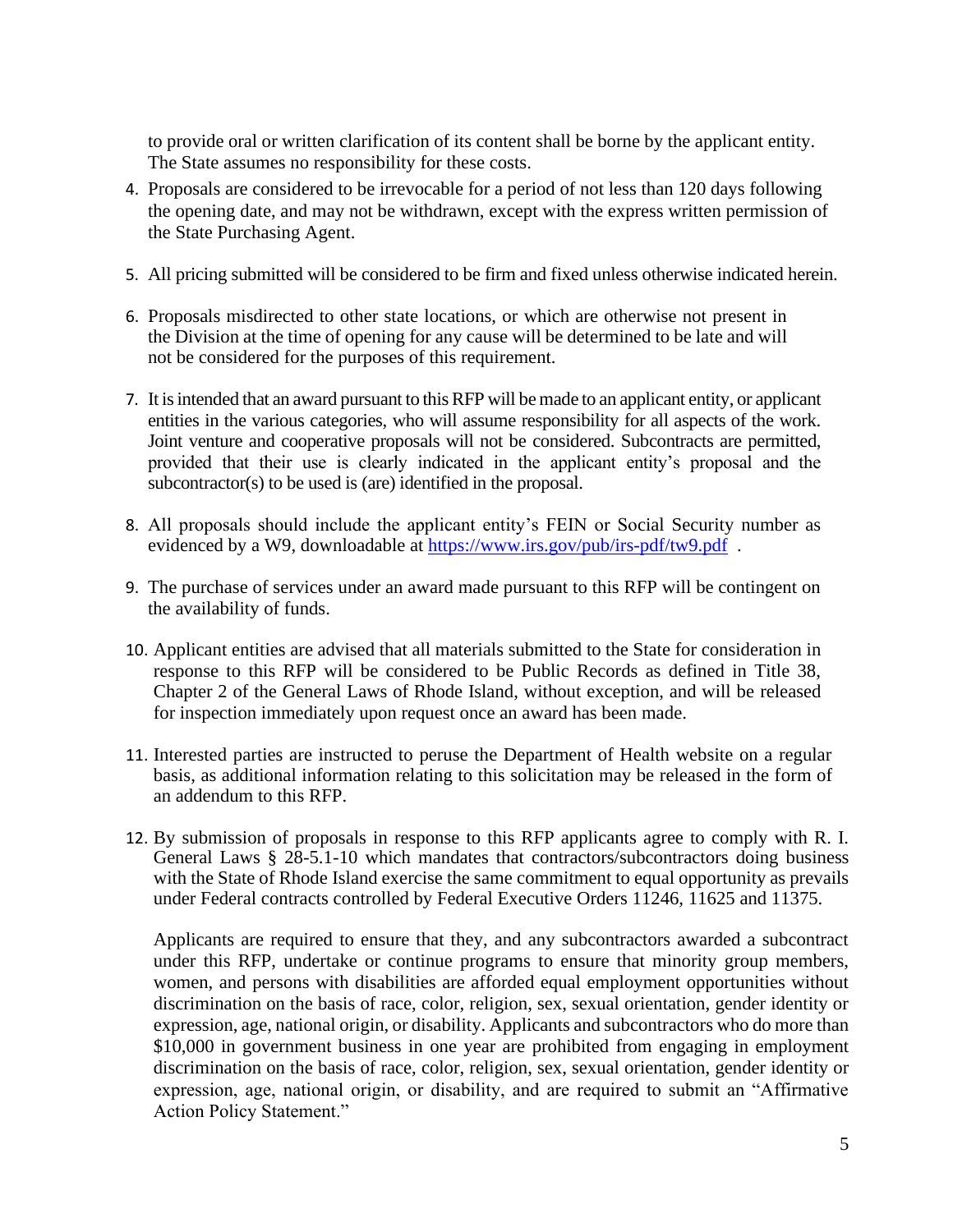Applicants with 50 or more employees and \$50,000 or more in government contracts must prepare a written "Affirmative Action Plan" prior to issuance of a purchase order.

- a. For these purposes, equal opportunity shall apply in the areas of recruitment, employment, job assignment, promotion, upgrading, demotion, transfer, layoff, termination, and rates of pay or other forms of compensation.
- b. Applicants further agree, where applicable, to complete the "Contract Compliance Report" <http://odeo.ri.gov/documents/odeo-eeo-contract-compliance-report.pdf> as well as the "Certificate of Compliance" [http://odeo.ri.gov/documents/odeo-eeo](http://odeo.ri.gov/documents/odeo-eeo-certificate-of-compliance.pdf)[certificate-of-compliance.pdf](http://odeo.ri.gov/documents/odeo-eeo-certificate-of-compliance.pdf) and submit both documents, along with their Affirmative Action Plan or an Affirmative Action Policy Statement, prior to issuance of a purchase order.

For further information, contact the Rhode Island Equal Employment Opportunity Office, at 401-222-1452 or via e-mail at [odeo.eoo@doa.ri.gov.](mailto:odeo.eoo@doa.ri.gov)

- 13. In accordance with Title 7, Chapter 1.2 of the General Laws of Rhode Island, no foreign corporation, a corporation without a Rhode Island business address, shall have the right to transact business in the State until it shall have procured a Certificate of Authority to do so from the Rhode Island Secretary of State (401-222-3040). This is a requirement only of the successful applicant entities.
- 14. In accordance with R. I. Gen. Laws §§ 37-14.1-1 and 37-2.2-1 it is the policy of the State to support the fullest possible participation of firms owned and controlled by minorities (MBEs) and women (WBEs) and to support the fullest possible participation of small disadvantaged businesses owned and controlled by persons with disabilities (Disability Business Enterprises a/k/a "DisBE") (collectively, MBEs, WBEs, and DisBEs are referred to herein as ISBEs) in the performance of State procurements and projects. As part of the evaluation process, applicants will be scored and receive points based upon their proposed ISBE utilization rate in accordance with 220-RICR-80-10-2, "Regulations Governing Participation by Small Business Enterprises in State Purchases of Goods and Services and Public Works Projects". As a condition of contract award applicants shall agree to meet or exceed their proposed ISBE utilization rate and that the rate shall apply to the total contract price, inclusive of all modifications and amendments. ISBE participation credit will only be granted for ISBEs that are duly certified as MBEs or WBEs by the State of Rhode Island, Department of Administration, Office of Diversity, Equity and Opportunity or firms certified as DisBEs by the Governor's Commission on Disabilities. The current directory of firms certified as MBEs or WBEs may be accessed at <http://odeo.ri.gov/offices/mbeco/mbe-wbe.php> . Information regarding DisBEs may be accessed at<http://www.gcd.ri.gov/> .

For further information, visit the Office of Diversity, Equity & Opportunity's website, at http://odeo.ri.gov/ and see R.I. Gen. Laws Ch. 37-14.1, R.I. Gen. Laws Ch. 37-2.2, and 220-RICR-80-10-2. The Office of Diversity, Equity & Opportunity may be contacted at 401-574- 8253 or via email Elvys.Ruiz@doa.ri.gov.

15. Insurance Requirements for this solicitation and for the awarded applicant(s) are outlined in Section 13.19 of the General Conditions of Purchase, found at <https://rules.sos.ri.gov/regulations/part/220-30-00-13> and General Conditions - Addendum A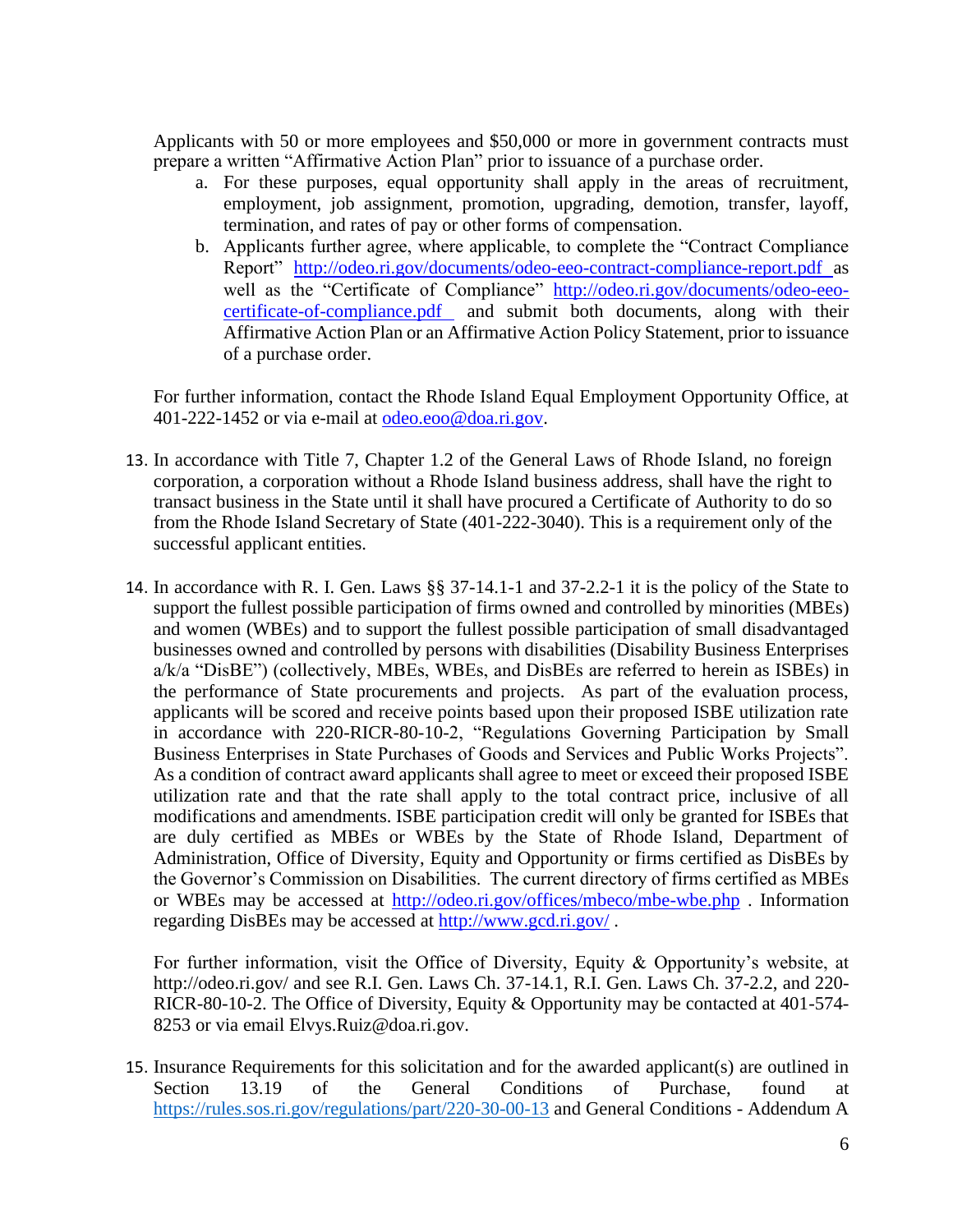found at<https://www.ridop.ri.gov/documents/general-conditions-addendum-a.pdf> .

- 16. Under HIPAA, a "business associate" is a person or entity, other than a member of the workforce of a HIPAA covered entity, who performs functions or activities on behalf of, or provides certain services to, a HIPAA covered entity that involves access by the business associate to HIPAA protected health information. A "business associate" also is a subcontractor that creates, receives, maintains, or transmits HIPAA protected health information on behalf of another business associate. The HIPAA rules generally require that HIPAA covered entities and business associates enter into contracts with their business associates to ensure that the business associates will appropriately safeguard HIPAA protected health information. Therefore, if a Contractor qualifies as a business associate, it will be required to sign a HIPAA business associate agreement.
- 17. All RIFVP applicants must have current ability to bill Medicaid for family visiting or be able and willing to become an entity that can bill Medicaid should Medicaid billing become available in a timeframe agreeable to RIDOH. All agencies would be notified by RIDOH that they need to go through this process.
- 18. Should Medicaid not be available, RIDOH may need to reduce contract awards and reduce family slots.

### **SECTION 2: CONTRACTOR AND SUBRECIPIENT DETERMINATION AND REQUIREMENTS**

The term applicant entity is indicated throughout the RFP as a general term to cover sub-recipients and contractors. RIDOH has determined that the nature of the relationship in which RIDOH will enter in as a result of the RFP is a:

 $X$  Sub-recipient  $\Box$  Contractor

Definitions can be found on Appendix K.

**For sub-recipient relationships, the following items are required to be submitted or acknowledged as part of a responsive proposal:**

#### **DUNS number and an active registration in the federal System for Award Management (SAM) and a Unique Entity Identifer (UEI). Your UEI number will be assigned upon registration in SAM.**

All sub-recipients must have an organizational DUNS number and an active registration in the federal System for Award Management (SAM). A hard copy of your organizational SAM registration must be included in your proposal.

Instructions to print out your organizational DUNS registration:

- 1. Go to the SAM web site at [https://www.sam.gov](https://www.sam.gov/)
- 2. Select Search Records
- 3. Enter your DUNS number in the DUNS Number Search box, and select Search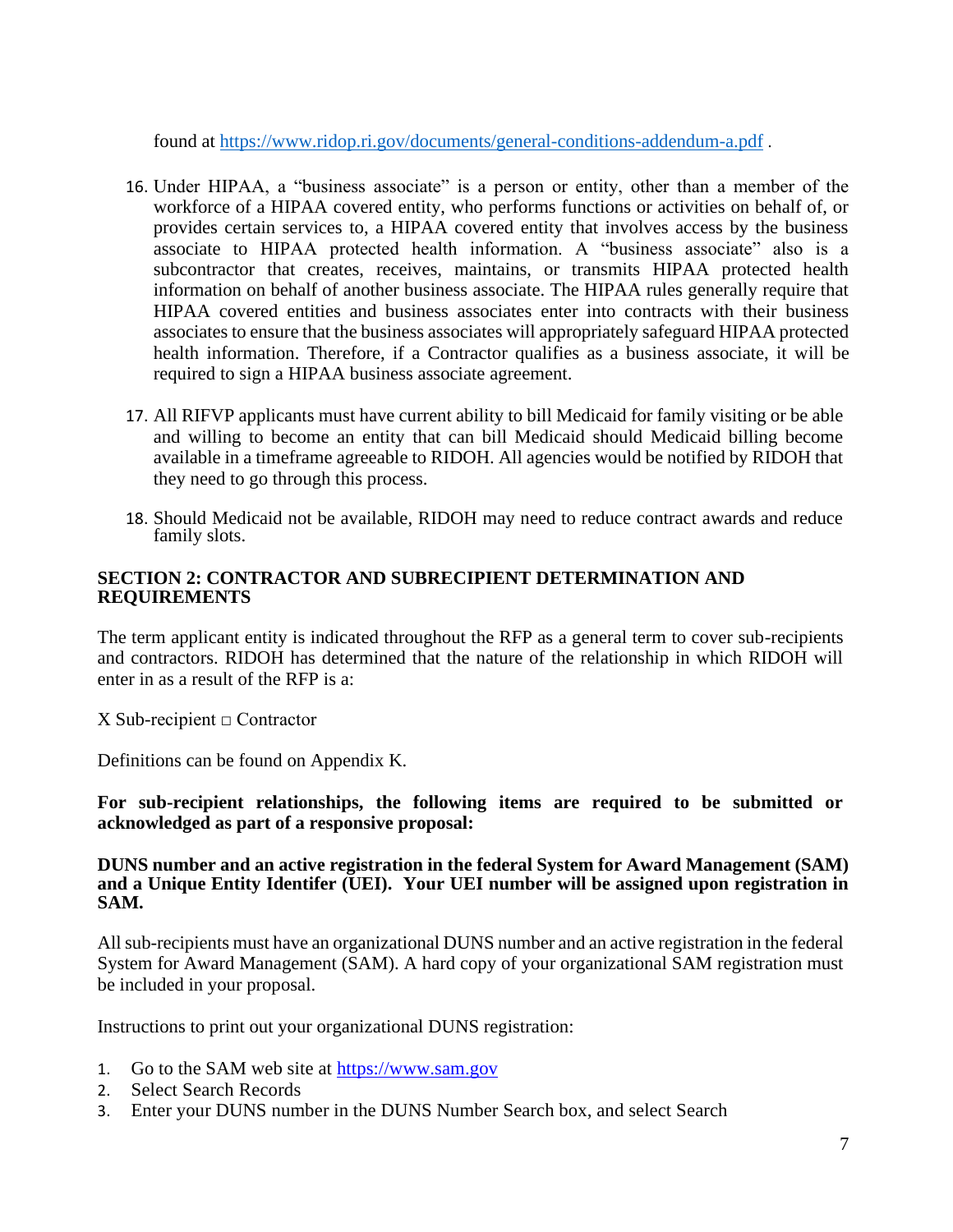- 4. On the search results, click the View Details box for your entity
- 5. On the left menu, select Entity Record
- 6. Select the Print button on the right to make a hard copy of the record

If your organization does not currently have a DUNS number, please follow the instructions below to obtain a DUNS number and register your organization in SAM prior to submitting your proposal.

#### STEP 1: Obtain DUNS Number

If requested by phone (1-866-705-5711), DUNS is provided immediately. If your organization does not have one, you will need to go to the Dun & Bradstreet website at<http://fedgov.dnb.com/webform> to obtain the number. DUNS number Webform requests take 1-2 business days.

#### STEP 2: Register with SAM

If you already have a TIN, your SAM registration will take 3-5 business days to process. If you are applying for an EIN, please allow up to 2 weeks. Ensure that your organization is registered with the System for Award Management (SAM) at [https://www.sam.gov.](https://www.sam.gov/) If your organization is not, an authorizing official of your organization must register. SAM registration takes three to five business days or up to two weeks. When your registration is complete, follow the instructions above to print your registration record and include it in your proposal.

#### **Completed Appendix F - RIDOH Risk Assessment**

# **Component 1: WIC PROGRAM PROPOSAL SUBMISSION INFORMATION**

#### **SECTION 3: BACKGROUND AND PURPOSE**

The WIC Program is a Public Health Program, and adjunct to healthcare, which provides services to lowincome pregnant and postpartum women, infants, and children up to age five (5). Services include nutrition education, referrals to health care and other social services, providing foods to enhance the diets of WIC participants, and targeting certain nutrients for optimal growth and development during critical stages.

Funding for the WIC Program is provided by the US Department of Agriculture (USDA), Food and Nutrition Services to state WIC agencies through annual appropriations from Congress.

The purpose of the program is to provide nutrition education, breastfeeding promotion and support, supplemental foods, access to health care and assessment of immunization status to pregnant, breastfeeding and non-breastfeeding postpartum women, infants and children up to five (5) years of age who are certified by a RIDOH professional to be nutritionally and/or medically at-risk and who have a household income of up to 185% of the income poverty guidelines.

Currently, the Rhode Island Department of Health, Division of Community, Health and Equity (CHE) delivers WIC services at the local level by contracting with 12 local agencies, (non-profit community organizations, community health centers and hospitals). The local agencies operate approximately twenty-five (25) WIC clinics statewide. The RIDOH state WIC Office is providing an opportunity for a local WIC program to support services in the South County area of the state. The agency will administer the program and provide adequate staffing to maintain the caseload need in the area. Rhode Island WIC program currently serves an average caseload of 20,000 clients per month statewide,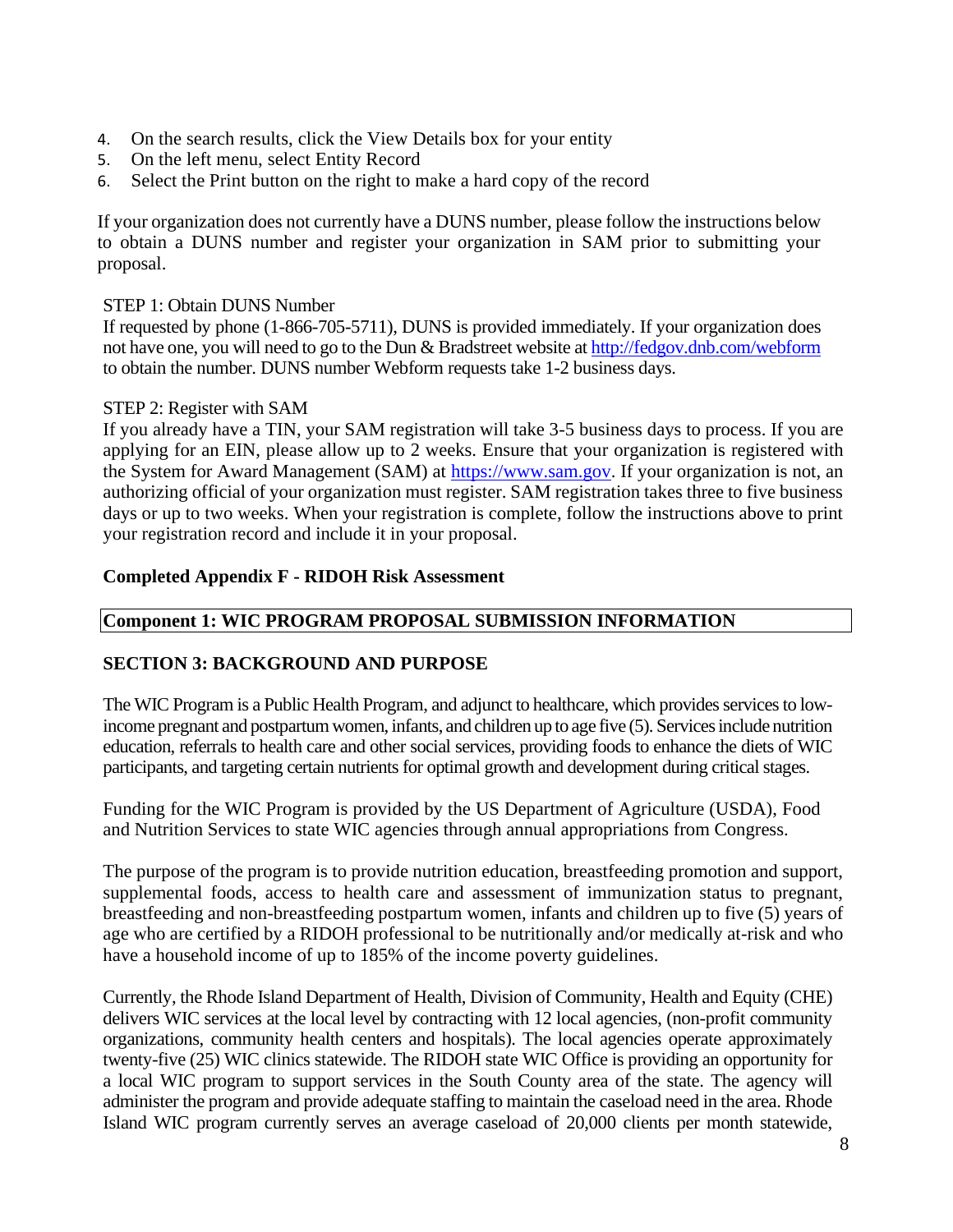issuing close to 1 million dollars in food funds per month.

For reference, approximately 240 authorized WIC vendors (retail grocers, pharmacies) provide food and formula to WIC participants using an electronic benefit transfer system (eWIC). Authorized pharmacies only provide special infant formulas that cannot be purchased at retail grocers.

The Farmers Market Nutrition Program (FMNP) provides WIC recipients with checks, generally at the onset of the growing season (spring), which allows the recipient to purchase locally grown fresh fruits and vegetables at local farmer's markets. The Rhode Island Department of Environmental Management and the Department of Health authorize approximately 75 farmers and 35 farmer's markets to provide/sell fresh fruits and vegetables to targeted WIC participants.

# **SECTION 4: SCOPE OF WORK**

This section provides an overview of the requirements for the WIC Program. Additional information about the WIC Program can also be obtained by accessing the following web sites:

<https://www.fns.usda.gov/wic/wiclaws-and-regulations> and [http://www.health.ri.gov.](http://www.health.ri.gov/)

Please describe how items 1-35 will be addressed and/or implemented by the agency applying to provide the services.

- 1. During the period of the contract the agency shall provide benefits and services as follows:
	- a. To ensure equal access to quality health services, RIDOH expects the Agency shall provide culturally and linguistically appropriate services according to the following guidelines:
		- Assess the ethnic/cultural needs, and resources of their community
		- Collect race, ethnicity, and language data of the population served
		- Promote the knowledge and skills necessary for staff to work effectively with consumers with respect to their cultural and linguistic needs.
		- Provide clients of limited English skills and/or communication barriers appropriate services
		- Offer consumers a forum in which clients have the opportunity to provide feedback to the Agency regarding cultural and linguistic issues that may deserve response.
		- Meet all USDA required Civil Rights regulations, including staff training regulations
		- Additional requirements: [CLAS Standards: Department of Health \(ri.gov\)](https://health.ri.gov/equity/about/clas/)
			- 1. The Agency shall provide the WIC Program to a determined number of participants (hereinafter called the WIC allocated Caseload) each month.
	- b. The Agency shall provide Breastfeeding Peer Counseling services to all WICenrolled pregnant and breastfeeding women.
	- c. The Agency shall adhere to all rules promulgated by the U.S. Department of Agriculture USDA, governing the WIC Program, the Breastfeeding Peer Counseling Program, the FMNP program, [Nutrition Service Standards](https://wicworks.fns.usda.gov/sites/default/files/media/document/wic-nutrition-services-standards_0.pdf) and the WIC State Plan and Policy and Procedure Manual.
	- d. The Agency shall adhere to [USDA Office of Civil Rights](https://www.usda.gov/oascr/civil-right-laws-authorities) policies, including insertion of the non-discrimination statement on all outreach and program materials and displaying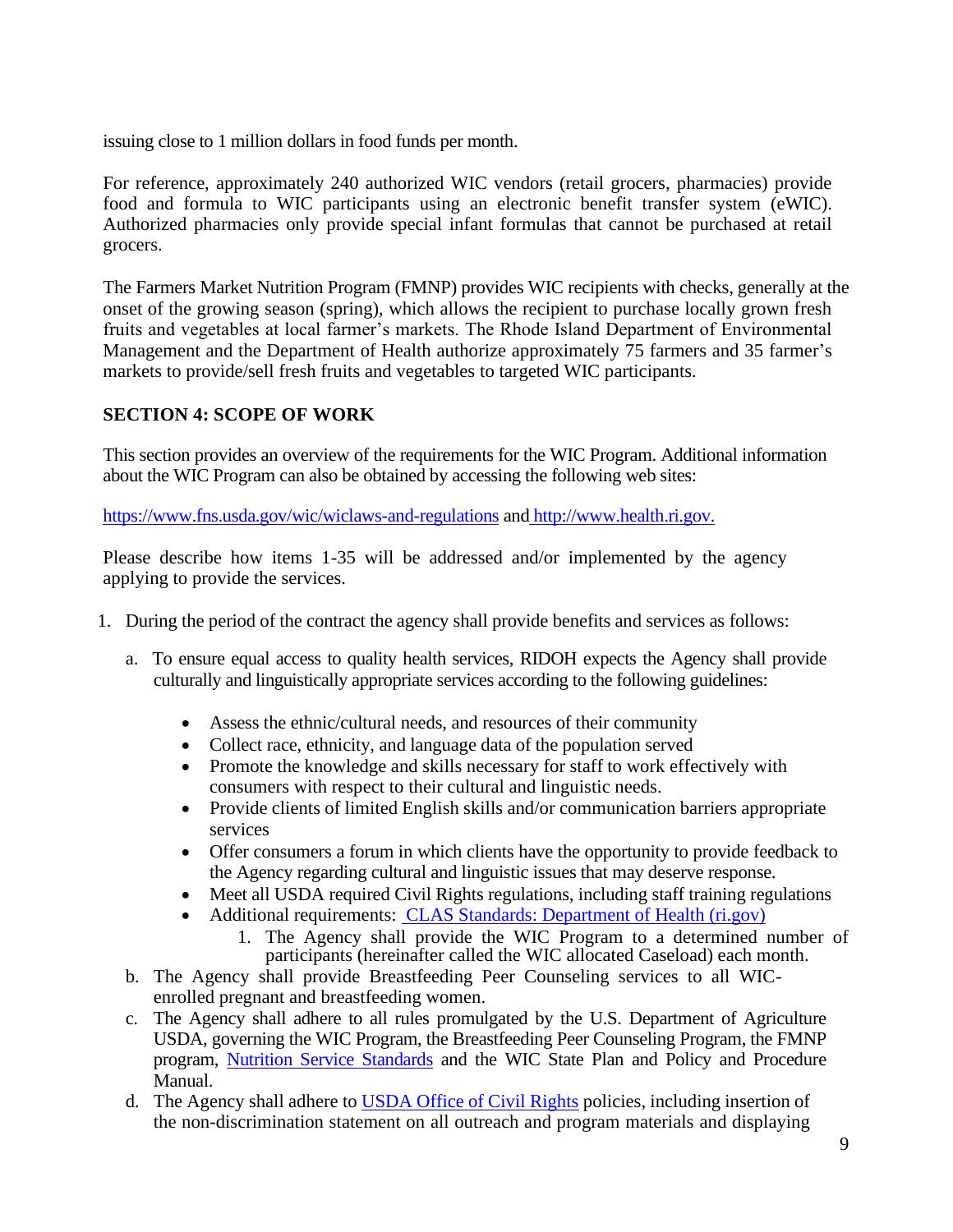the And Justice for All poster in a prominent location at each clinic site.

- 2. The Agency shall be responsible for the on-going recruitment of participants, which shall include at a minimum:
	- a. Use of local media and social media
	- b. Agency shall maintain website with current and accurate WIC information
	- c. Coordination and planning of at least six (6) outreach activities annually; either virtual or in person (as defined in the Nutrition Education Plan Guidelines)
	- d. Coordination of services and referrals with other health and social service programs within your agency or with other agencies in the community
	- e. Maintenance of participant waiting list, if appropriate
	- f. A plan for maintaining the caseload of children on the program (ages 1-5 years)
	- g. Specific outreach activities to foster enrollment early in pregnancy
- 3. The Agency shall provide non-traditional, flexible hours of operation to accommodate needs of families by providing non-traditional hours of operations, meaning weekends or evenings (evening hours are defined as 5:00 p.m. to 8:00 p.m.).
	- a. Provisions shall incorporate non-traditional hours for remote services provided during the public health emergency
	- b. The Agency must follow Federal guidelines when providing appointments to new applicants according to the 10/20-day rule. Pregnant, breastfeeding and infants and/or high-risk participants must be given an appointment in ten (10) working days; postpartum and children participants shall be given an appointment within twenty (20) working days from the initial request
- 4. The Agency shall certify the eligibility of individuals applying for benefits in accordance with procedures contained in the RI State Plan, using residence, categorical, income, and nutritional risk criteria provided by the State for the WIC Program. The Agency shall:
	- a. Shall utilize the Crossroads management information system (MIS) for initial certification and subsequent certification of all eligible WIC applicants.
	- b. Shall require WIC staff to attend all required trainings to adapt to a new MIS system or any changes in the certification processes required by the WIC Program.
- 5. The Agency shall make referrals to Medicaid/Rite Care and the Supplemental Nutrition Assistance Program (SNAP).
- 6. The Agency shall make referrals of applicants and participants to health, social and economic assistance agencies according to the needs of the individuals, including, but not limited to family visiting programs.
- 7. The Agency shall make nutrition education available to each WIC participant according to individual needs, including:
	- a. Assuring that nutrition services for high-risk participants are only provided by a qualified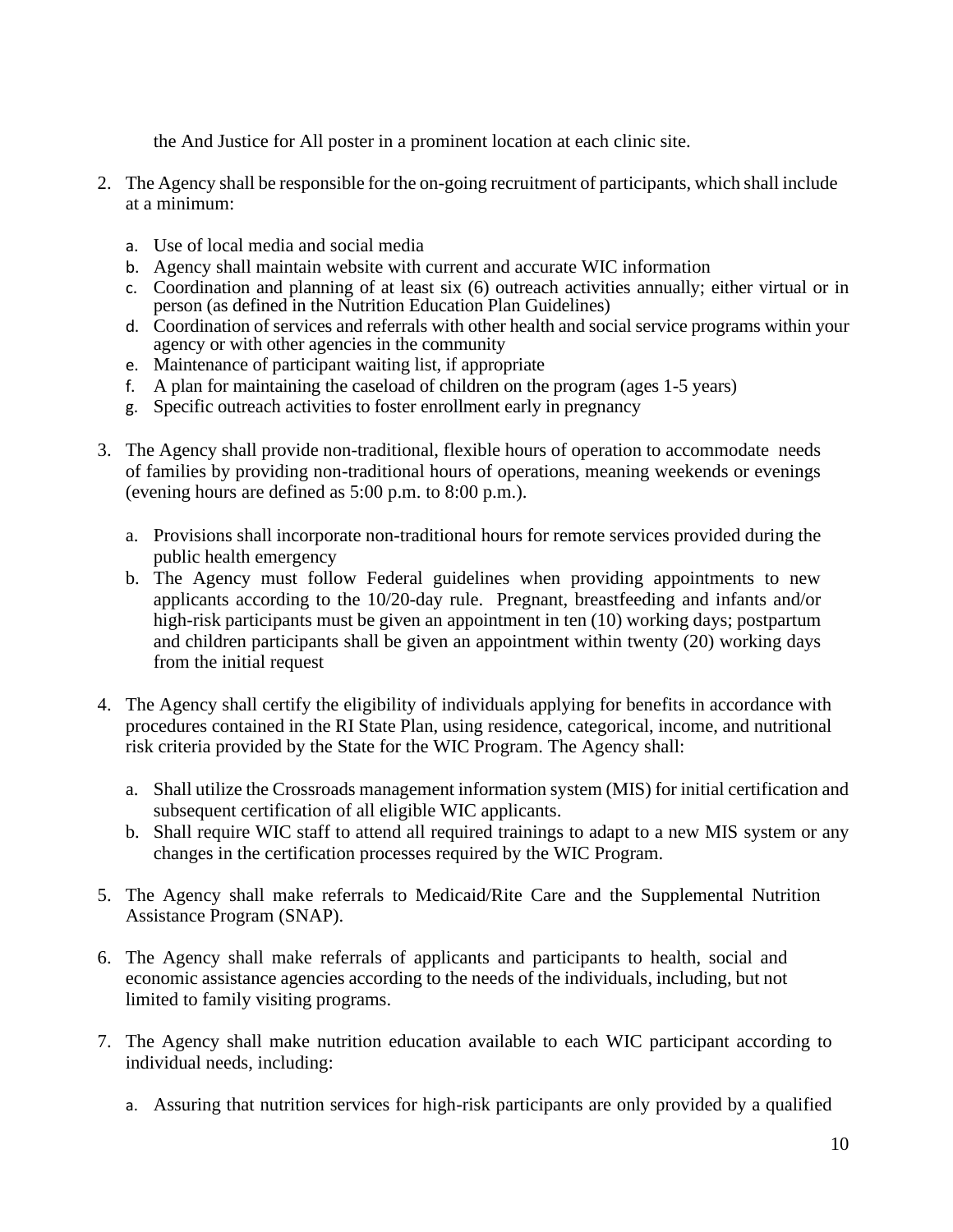nutritionist, as defined in the RI Policy & Procedure Manual and the USDA Nutrition Services Standards.

- b. Developing nutrition care plans with the participants or their families.
- c. Providing breastfeeding services to all pregnant and breastfeeding participants and infants in accordance with State policies. All agency staff shall actively provide breastfeeding support and encouragement.
- d. Provides drug and other substance abuse information to all pregnant, postpartum and breastfeeding participants and to parents/caregivers of infants and children according to USDA [Substance Use Prevention Guidelines](https://wicworks.fns.usda.gov/sites/default/files/media/document/ResourceManual%20rev%204-17-18.pdf)
- e. Provides exit counseling to support messages on the importance of folic acid intake (in reducing neural tube defects), continued breastfeeding (as the preferred method of infant feeding), the importance of children's immunizations, the health risks of using alcohol, tobacco, and other drugs, and the need for a well-balanced diet that must be communicated to all graduating women participants.
- f. Per RIDOH WIC policy, completes maternal depression screening using the verified tool PHQ2 at initial certification during pregnancy and within three months postpartum and/or as determined by WIC staff.
- 8. The Agency shall provide participants with an explanation of why they have been certified, why certain foods are being prescribed, and the methods for properly obtaining these foods.
- 9. The Agency shall provide electronic (eWIC) food instruments only for those foods from the Approved Foods list, and only in quantities, as are appropriate for the nutritional need of each participant. Under no circumstances shall the Agency provide foods or food benefits in quantities greater than those allowed by the Federal Regulations governing the Program or those specified in the RI WIC Program State Plan.
	- a. The Agency shall provide WIC food instruments to participants using a retail food system. The Agency shall also provide a current Approved Foods list, a list of currently authorized retail vendors in the Agency service area, and instructions and assistance on the redemption of WIC Program food instruments.
	- b. The Agency will follow eWIC food instrument policies, ensuring the participant has reviewed the eWIC food instruments, verified they received all of their benefits and sign for them.
	- c. The agency shall follow Separation of Duties policies to ensure that more than one staff person has determined eligibility for the Program.
- 10. At the time of WIC Program certification, the Agency shall review immunization and lead records of children aged 24 months or younger and provide counseling and referrals that are appropriate.
- 11. The Agency shall offer the opportunity to register to vote to any participant or family member that is greater than sixteen (16) years old.
- 12. The Agency shall utilize KIDSNET database, RI's secure database for critical information about children's health to confirm immunization status and review participation in other programs.
- 13. The Agency shall terminate from the Program, participating individuals who have enrolled for the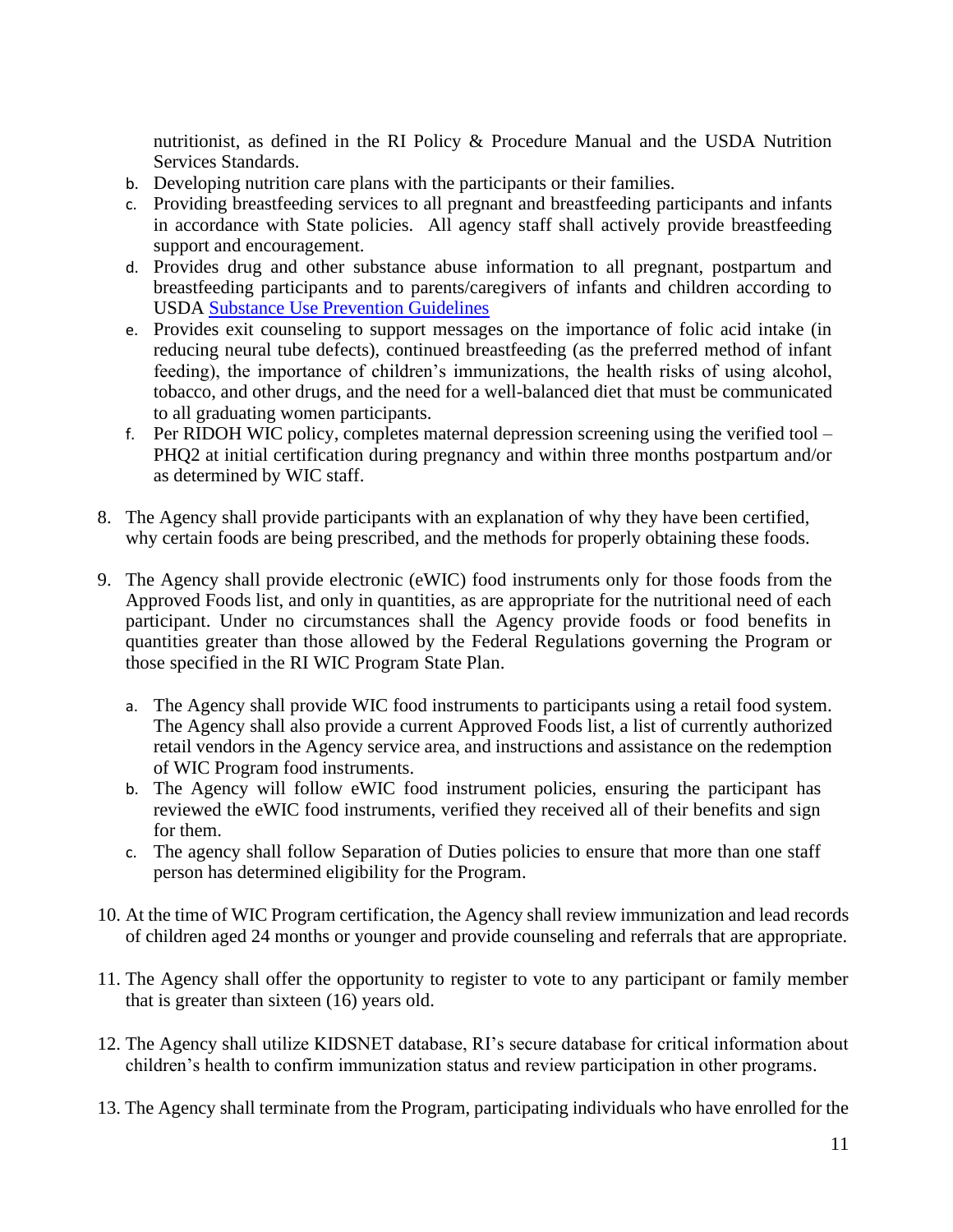maximum period of time specified by the Federal Regulations governing WIC, or who fail to participate for two consecutive months. Individuals being suspended or terminated prior to the expiration of the present period of eligibility certification shall be given written notice of Impending termination on forms provided by the State and the opportunity to request a Fair Hearing. The Agency shall provide at least fifteen (15) days written notice of the expiration of the current benefit period.

- 14. The Agency shall provide individuals who are denied participation with a written explanation on forms provided by the State for the denial of eligibility and shall provide such individuals with the opportunity to request a Fair Hearing regarding the reason for denial.
- 15. At the direction of the State, the Agency shall take administrative action against participants found to be abusing Program benefits. Persons found to be participating in two WIC Programs, provided by different Agencies, shall be immediately terminated from one Program.
- 16. The Agency shall make adjustments to the provision of services as necessary to ensure compliance with changes in the Federal Regulations governing the WIC Program. Such changes include adjustments to schedule based on the ongoing Public Health Emergency.

### **Breastfeeding Peer Counselor (BFPC) Responsibilities:**

- 17. The Agency shall administer a breastfeeding peer counseling program that is consistent with the USDA Food and Nutrition Service (FNS) WIC Breastfeeding Support: Learn Together, Grow Together training platform.
- 18. The Agency shall adhere to staffing standards and training expectations per state and federal requirements.
- 19. The Agency shall work in coordination with the State Agency to ensure breastfeeding peer counseling is a core and standard WIC service for all pregnant and breastfeeding participants.
- 20. The agency shall ensure that lactation referrals from birthing hospitals are followed up within fortyeight (48) hours of receiving.
- 21. The agency shall provide adequate, frequent, follow-up for participants who have been approved for an electronic or hospital grade breast pump rental

## **WIC, BFPC Administrative Responsibilities** *(relates to staffing plan scoring criteria):*

- 22. The Agency shall maintain a competent and adequate level of staffing and strive to achieve the following WIC and BFPC staffing levels. The ratio of the number of participants to staff assures that WIC services are being provided in a consistent manner statewide while meeting quality Nutrition Service Standards. Professionally qualified and credentialed nutrition and breastfeeding staff ensures that nutrition assessment and education and breastfeeding counseling is based on sound science and adheres to USDA nutrition and breastfeeding standards.
	- a. 350 400 participants to one FTE staff person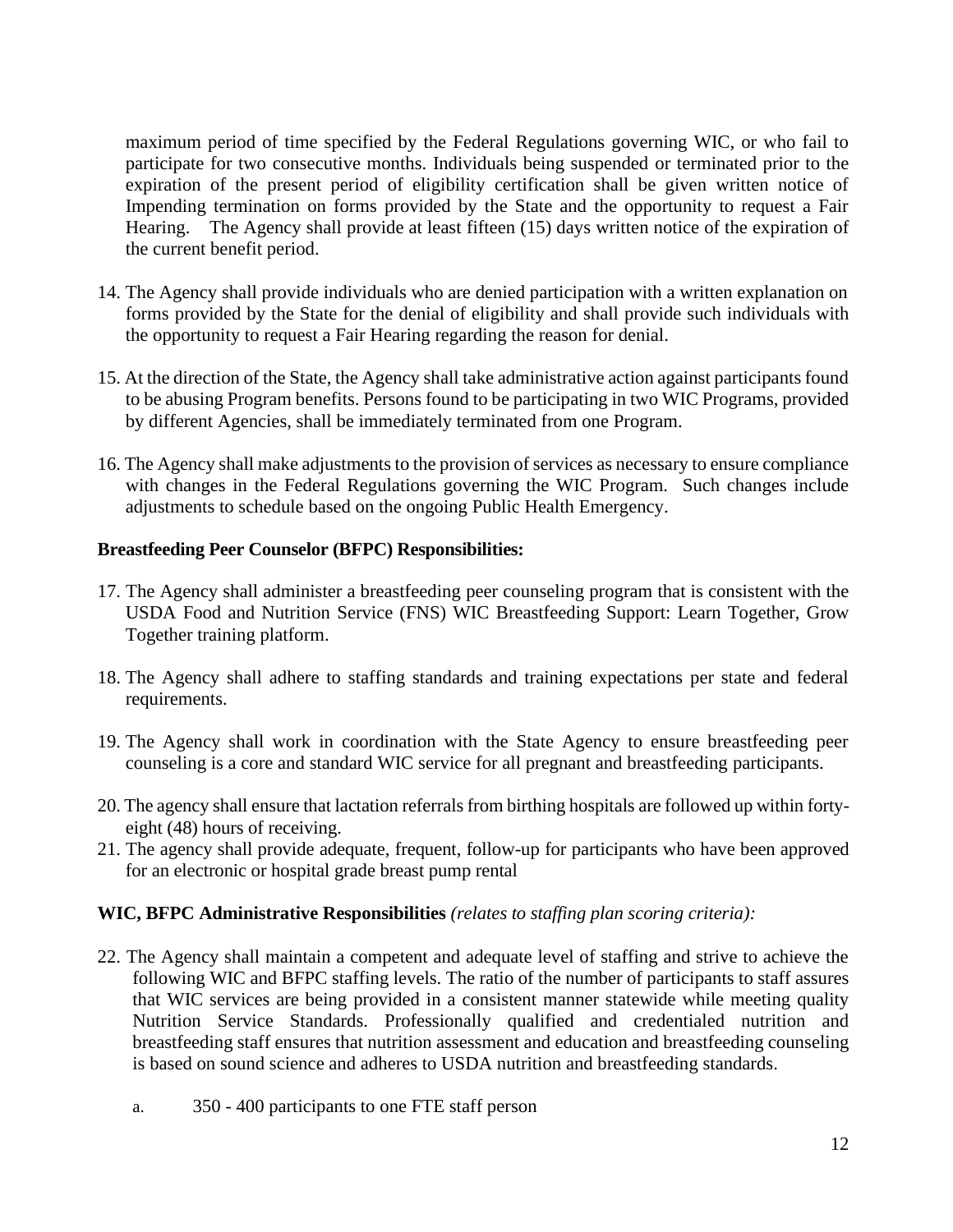- b. 750 800 participants to one FTE nutritionist
- c. One BF Peer Counselor per Agency

These individuals must:

- a. Meet the minimum qualifications for their positions.
	- 1. Nutritionist: Have at least a Bachelor of Science or Bachelor of Arts degree, from an accredited four-year institution, with emphasis in food and nutrition, community nutrition, public health nutrition, nutrition education, human nutrition, nutrition science or equivalent and have at least three years of responsible experience as a nutritionist in education, social service, maternal and child health, public health nutrition, or dietetics.
	- 2. Breastfeeding Peer Counselor: A current or former WIC client who has breastfed for at least six (6) months.
- b. When possible, reflect the cultural and ethnic composition of the WIC population to be served from the proposed service areas, and
- c. Meet state and Federal required competency standards. (i.e., Client Centered Counseling, accurate measuring techniques).
- d. Nutrition staff be approved by the State WIC Office, prior to hiring.
- e. All WIC staff are required to attend quarterly trainings whether remotely or in-person pertaining to Federal or State updates on policy or other topics related to professional development
- f. All WIC staff must attend annual Civil Rights training
- g. All WIC staff will participate in the USDA FNS WIC Breastfeeding Support: Learn Together, Grow Together training curriculum; levels assigned to their specific job role(s), which will be facilitated by the State WIC office.
- h. Attend annual RI WIC Farmer's Market training
- 23. The agency shall ensure that any Manager/Coordinator of the local WIC program, who is also working in the capacity of a nutritionist shall provide, at a minimum, 50% of their time completing certification and other nutrition related direct WIC services. Administration time shall not exceed 50%.

#### **Management of the WIC Program:**

The Coordinator/Manager of the WIC Program must ensure competence of staff functions by:

- a. Reviewing credentials/ licenses and certifications (BS, MS, RD, LDN, CLC, IBCLC)
- b. Developing a state approved tool for assessing staff
- c. Observing staff on a quarterly basis as defined by State policy
- d. Conducting chart audits on a quarterly basis as defined by State policy
- 24. The Agency shall not attempt to access, alter, or otherwise modify networks, software, equipment, or data provided by the State, for the purpose of delivering WIC, BFPC and FMNP services, without specific written approval from the State.
	- a. The Agency shall ensure the physical security of all hardware, software and data used in the delivery of WIC/BFPC/FMNP services. This shall include secure storage when not in use or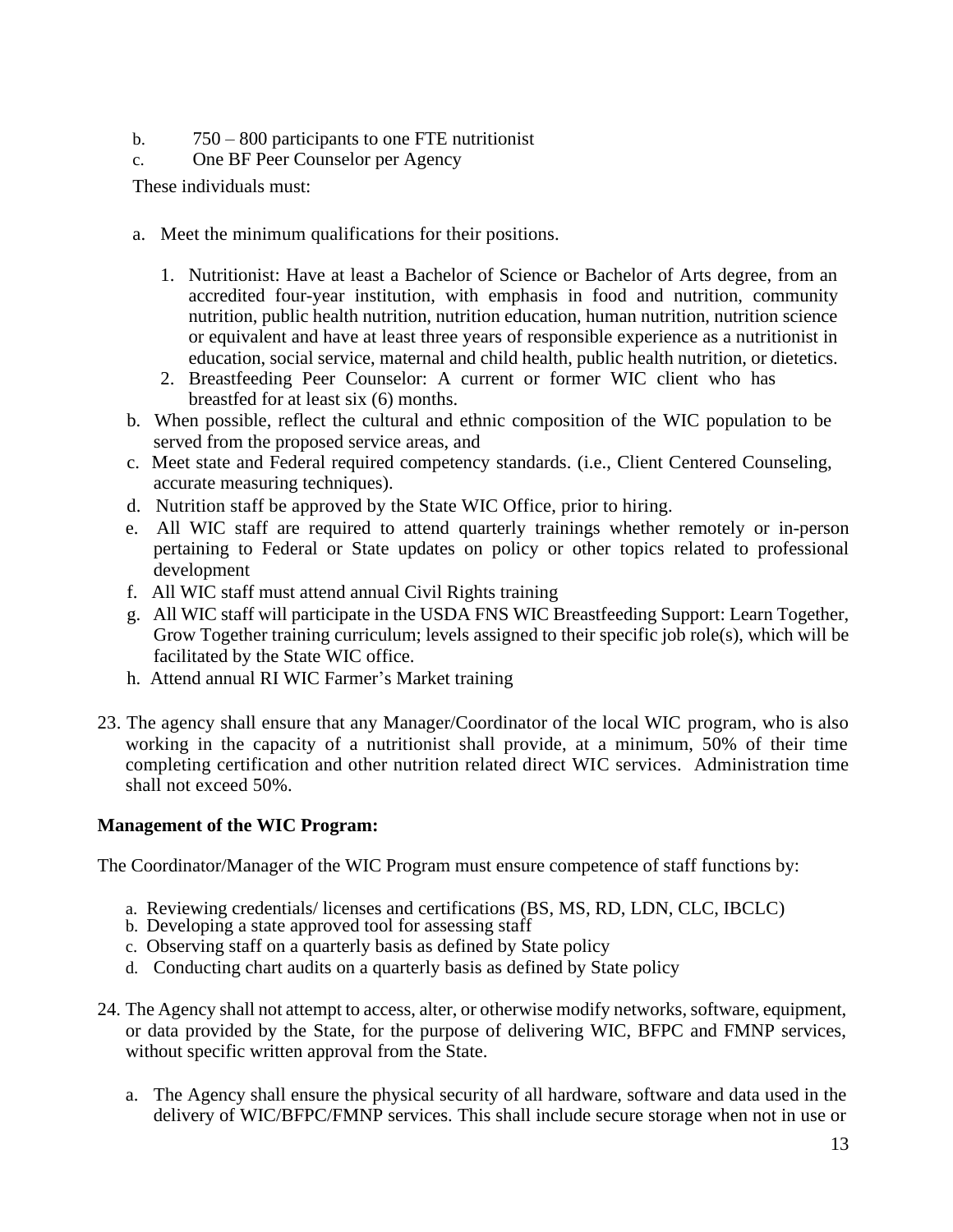under visual control, use of password controls, and maintenance of insurance on all computer hardware, including portable equipment at clinic sites.

- 25. The Agency shall comply with minor modifications and/or additions to the work plan and annual report format as requested by the State WIC Office.
- 26. The Agency shall conduct special projects as appropriate funding is received from the US Department of Agriculture.
- 27. The Agency shall complete a quarterly time study for all WIC staff, complete a yearly Nutrition Education Plan and complete a quarterly nutrition education and outreach activities report. All reporting must be submitted on time to the State Agency.
- 28. Agencies are required to show improvement in shared WIC and Family Visiting Performance Measures with annual thresholds determined by the state WIC and Family Visiting programs.

**Clinic Environment and Customer Service: Providing nutrition services in an environment that promotes the health and well-being of participants and in ways that are appealing, accommodating, respectful, and relevant to their individual needs facilitates local agencies not only in assisting participants to achieve positive health outcomes but also in retaining participants in the Program.**

- 29. Ensure that outside signage makes it easy to locate the WIC clinic.
- 30. Provide a clean, comfortable, inviting and child-friendly reception/waiting area.
- 31. Ensure that all areas where staff obtain participant information and anthropometric data maximize privacy to prevent others from overhearing conversations, viewing documents, or viewing information on computer screens.
- 32. Ensure that all staff treat participants and their colleagues with respect and provide services in a respectful manner.
- 33. Encourages breastfeeding anywhere in the clinic, including the waiting room. For those wishing to breastfeed and/or express milk in private, a space is provided and easily located through clear signage.
- 34. Supports breastfeeding friendly workplace policies.
- 35. Emphasize greeting and welcoming all participants upon arrival despite punctuality and provide options for participants whom the clinic cannot accommodate at that time, such as being seen later that day or completing an expedited appointment with a complete assessment the following month.

#### **Component 2: RI Family Visiting Program Proposal Submission Information**

#### **SECTION 5: BACKGROUND AND PURPOSE**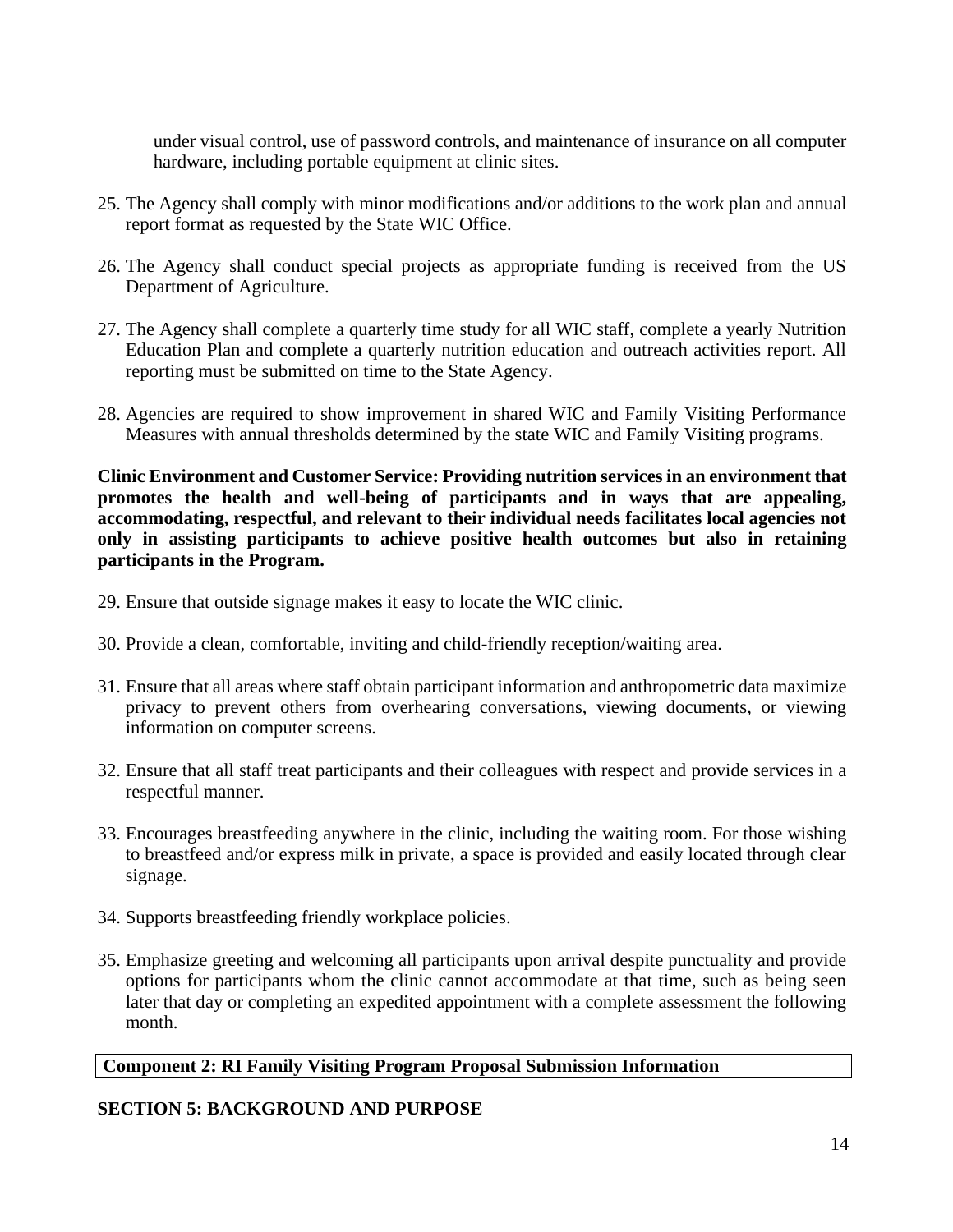While significant gains have been made to improve the health and developmental trajectories of all children in Rhode Island, gaps in services still exist. Many Rhode Island children experience multiple risk factors for poor developmental outcomes including living in poverty, living in neighborhoods with high rates of crime, living in households headed by a single parent, and living with mothers who have low education levels. Evidence shows that living with such risk factors also contributes to an increasing number of very young children who are at risk for abuse and neglect, as well as poor developmental, social emotional and educational outcomes.

RIDOH receives funding from the Health Resources and Services Administration (HRSA)/Maternal and Child Health Bureau (MCHB) to provide three-evidence based FVPs: Healthy Families America (HFA), Nurse-Family Partnership (NFP), and Parents as Teachers (PAT).

RI will fund agencies, Local Implementation Agencies (LIAs), to implement RIFV Programs. RIFVPs funded through this opportunity will work with all other RIFVPs in identified communities and surrounding communities, to provide comprehensive services to families at greatest risk for negative outcomes. Funded agencies will address priorities around equity, the life course, and community engagement. A family visitor is a frontline public health worker who is a trusted member of the community served and/or has a deep understanding of that community. Because of this relationship, the family visitor serves as a liaison between RIDOH, social services and the community to facilitate access to services and improve the quality and cultural competence of service delivery.

## *Overview: RI Family Visiting Program/Federal Home Visiting Program*

The federal funding for the Maternal, Infant, and Early Childhood Home Visiting (MIECHV) Initiative, has been available to State since 2010. This funding provides funds to states, tribes, and territories to implement one or more Evidence Based Family Visiting (EBFV) models. The goals of the RIFVP are to: 1) Strengthen and improve the programs and activities carried out under Title V of the Social Security Act<sup>2</sup>; 2) Improve coordination of services for at-risk communities; and 3) Identify and provide comprehensive services to improve outcomes for eligible families who reside in at-risk communities. The funds are intended to assure effective coordination and delivery of critical health, development, early learning, child abuse and neglect prevention, and family support services to children and families through Family Visiting programs. RIFV plays a crucial role in building high-quality, comprehensive statewide early childhood systems to support pregnant people, parents and caregivers, and children from birth through kindergarten and ultimately, to improve health and developmental outcomes.

The RIFV program requirements for states, and their LIA are:

- 1. Serve high risk populations (e.g., including those outlined above)
- 2. Maintain fidelity to EBHV service models
- 3. Engage in Continuous Quality Improvement
- 4. Enroll families (including re-enrollment and the avoidance of dual enrollment)
- 5. Collaborate with early childhood partners and systems
- 6. Participate in reflective supervision/practice
- 7. Conduct Health insurance outreach and enrollment
- 8. Report to HRSA on demographics on families served and LIAs and Performance Measures
- 9. Sub-recipient monitoring (e.g. state lead agencies monitoring LIAs)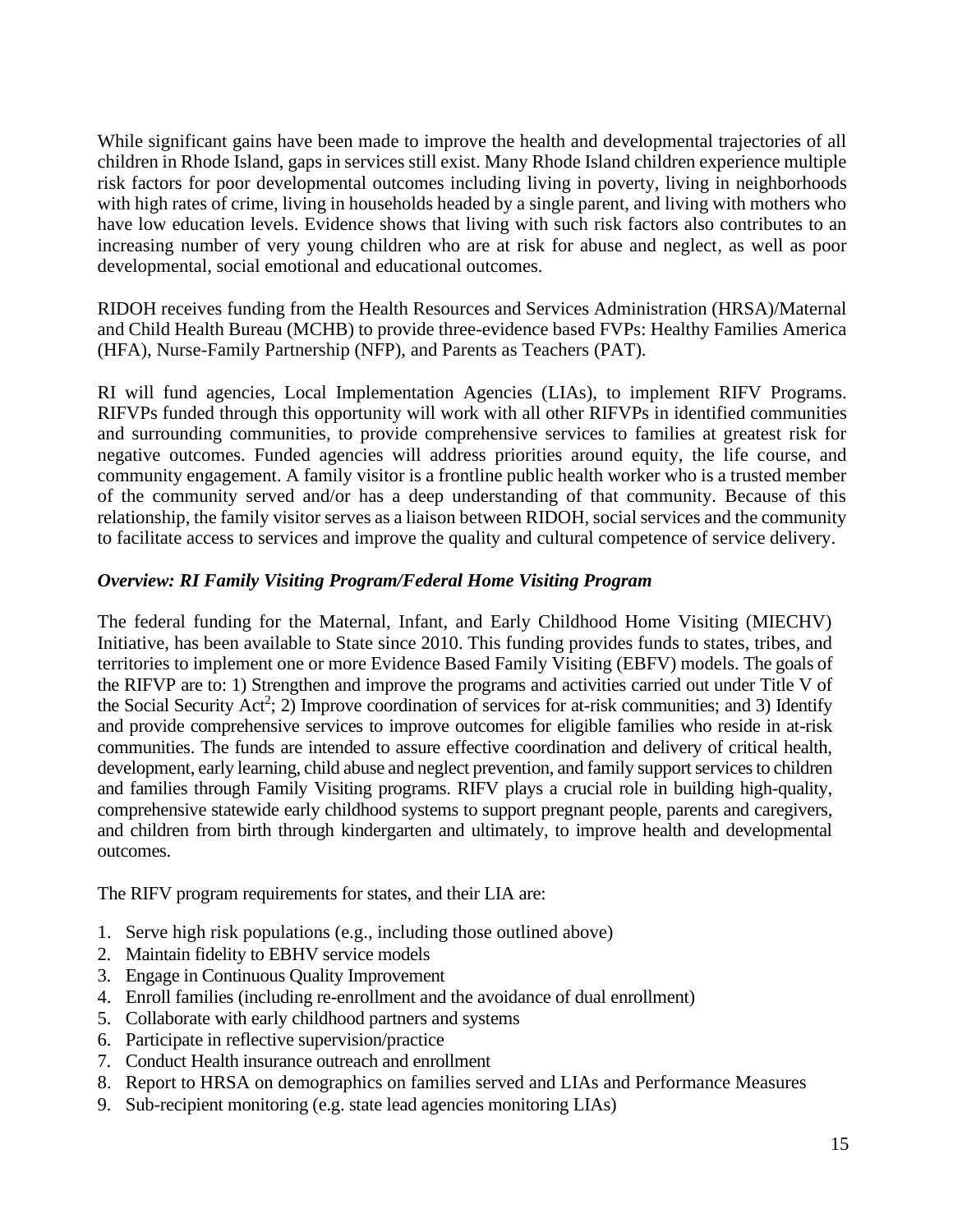Current RIFV program objectives are to:

- 1. Provide EBFHV services in high-need communities, as specified by RIDOH
- 2. Strengthen local capacity to serve high-need families using a trauma-informed approach
- 3. Address social determinants of health and health equity
- 4. Ensure access to high quality health services
- 5. Enhance training and provide additional professional development opportunities for Family Visiting agencies
- 6. Implement Culturally and Linguistically Appropriate Services (CLAS) standards across LIAs
- 7. Develop recommendations for communities on how to adopt collective impact strategies for systems collaboration
- 8. Leverage RIFVP activities to achieve progress on Title V priorities: promoting health and racial equity, improving access to sexual and reproductive health services, addressing substance use disorder among women of reproductive age, promoting healthy lifestyles including breastfeeding, reducing the risk of violence and injury, increasing connections to medical homes, and promoting emotional wellness and social connectedness
- 9. Strengthen First Connections (RI's short-term Family Visiting program) as a recruitment and linkage strategy for families into family visiting, Early Intervention, high quality child care and other community-based services within the early childhood system of care
- 10. Evaluate the extent to which RIFVPs are embedded in community systems of care Title V of the 1935 Social Security Act provides block grant funding to all states to promote the health and wellbeing of women, children, and families including those with special health needs.

## **Procurement Objective**

Through this solicitation RIDOH will procure the services of community-based, public, non-profit organizations or public, not-for-profit school districts, to implement RIFVPs in Rhode Island, in partnership with the RIDOH. RIDOH anticipates spending up to \$6,150,000 for the first year of this project (October 1, 2022, through September 30, 2023). An additional \$950,000 will be made available for Parents as Teachers only for a 12-month period, October 1, 2022 – September 30, 2023. This amount may be increased or decreased based upon federal awards received through federal and/or state funding. Consideration will be given to modifying the contract amount based upon need for service within the contract's scope, agency's performance, and the availability of funding.

# **Certification Standards**

RIDOH has defined a set of standards to ensure compliance with federal and state regulations and to ensure the provision of quality services to infants and toddlers and their families in the State of Rhode Island. This certification process and the issuance of these Certification Standards provide the basis for RIDOH's determination of providers eligible to participate in and receive payment for the provision of services.

This document describes the requirements for certification. Satisfactory compliance with these requirements must be demonstrated for certification; continuing compliance is required in order to maintain full certification status. Eligible children and families must have equal access to Family Visiting services.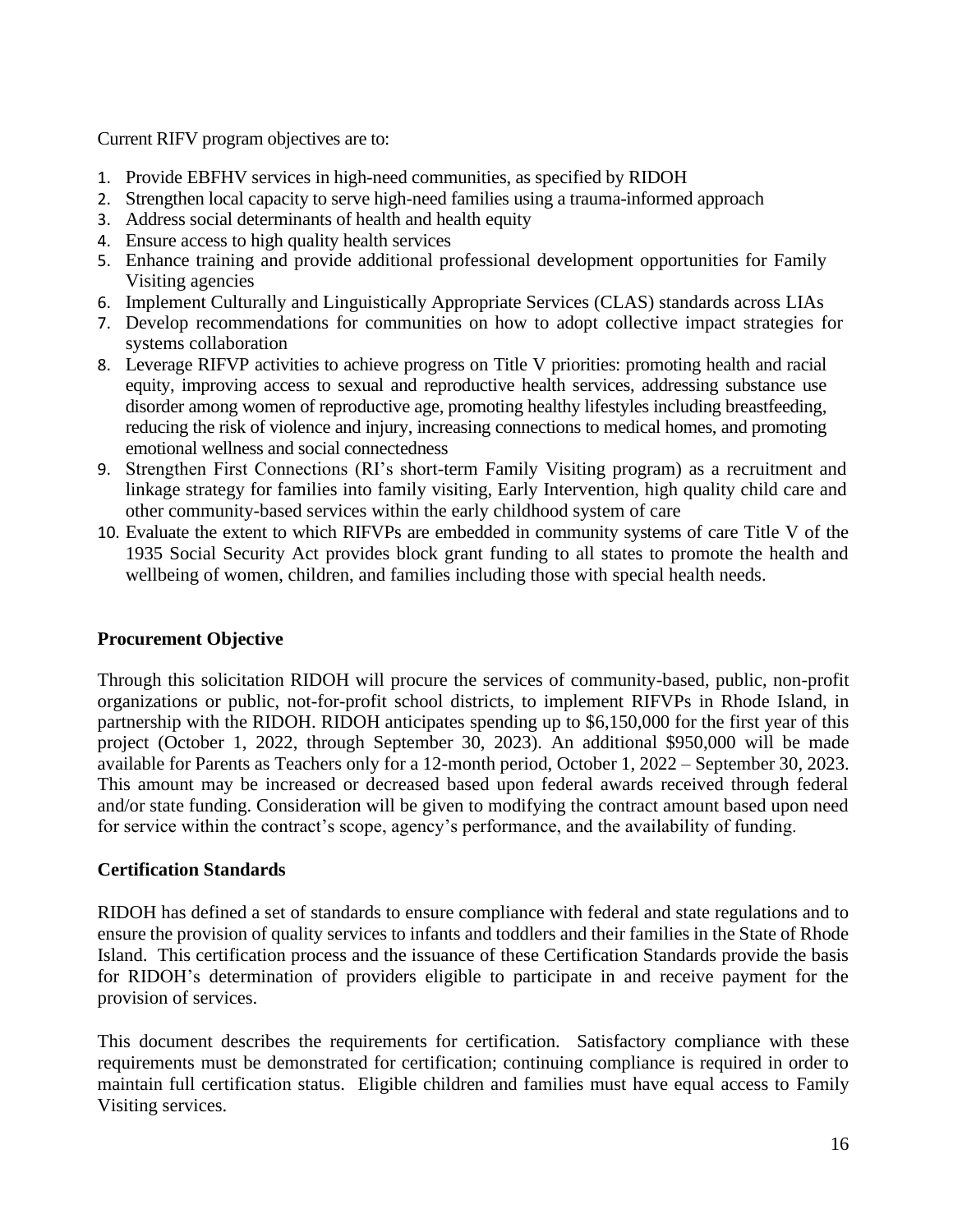## **SECTION 6: SCOPE OF WORK**

## **Corresponds to Evaluation criterion – Work Plan Proposed approach- Appendix G**

### **1. Target Populations, NFP, HFA and PAT, Model Allocation by Community, Referrals and Required Services**

#### *RIFV has identified priority populations for this work which include:*

- 1. Eligible families who reside in communities of need of services, as identified in the 2020 MIECHV needs assessment
- 2. Low-income eligible families
- 3. Eligible families with pregnant people who have not attained age twenty-one (21)
- 4. Eligible families that have a history of child abuse or neglect or have had interactions with child welfare services
- 5. Eligible families that have a history of substance abuse or need substance abuse treatment
- 6. Eligible families that have users of tobacco products in the home
- 7. Eligible families that are or have children with low student achievement
- 8. Eligible families affected by housing insecurity and/or homelessness
- 9. Eligible families with children with developmental delays or disabilities
- 10. Eligible families that include individuals who are serving or formerly served in the Armed Forces, including such families that have members of the Armed Forces who have had multiple deployments outside of the United States.

#### *Estimates of RIFV slots per model by community*

It is anticipated that the first year of the project will begin on October 1, 2022, and end on September 30, 2023. The initial award will be for 12 months and contracts will be renewed on an annual basis for additional years, up to four (4) years, in one-year terms, pending the availability of Federal and State funding. The total amount of funding that is available for 1,395 families/slots is \$6,150,000 per year. An additional \$950,000 will be made available for Parents as Teachers only for a 12-month period, October 1, 2022 – December 31, 2023. Additional funding to support LIAs will come from Medicaid.

RIDOH designated the estimated number of EBHV "slots" that would be funded through RIFVP funds. Specific amounts per model/component are detailed below. All awards are contingent upon RIDOH receiving annual funding from HRSA.

#### Allocation of EBHV model by community

#### **Healthy Families America**

RIDOH will award up to eight (8) agencies to provide HFA to provide 870 family slots

| <b>Community</b>     | <b>Number of family slots</b> |
|----------------------|-------------------------------|
| <b>Central Falls</b> |                               |
| Cranston             | ٦L                            |
| Lincoln              |                               |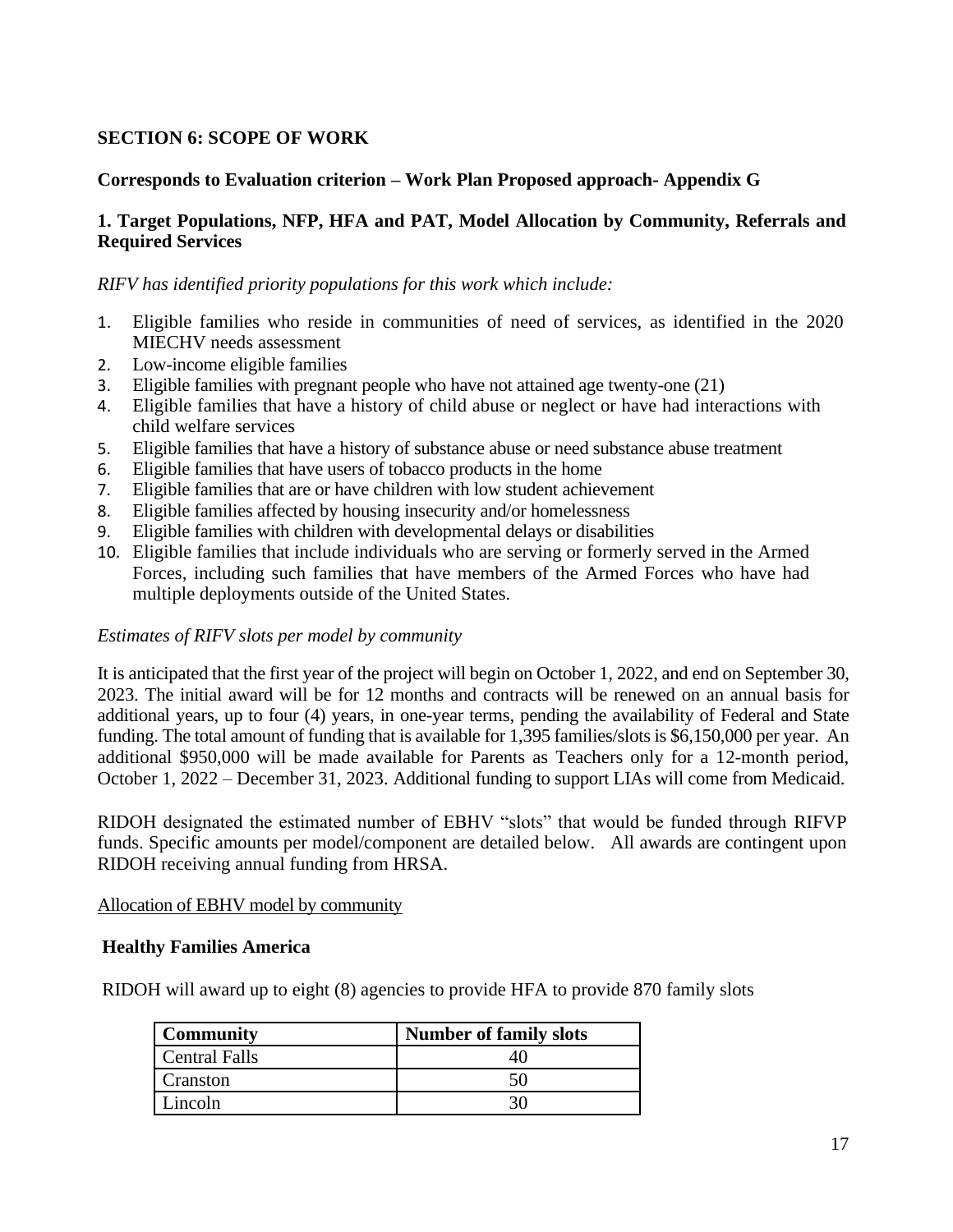| Newport                  | 40  |
|--------------------------|-----|
| North Providence         | 30  |
| Pawtucket                | 60  |
| Providence               | 400 |
| Warwick                  | 40  |
| <b>Washington County</b> | 80  |
| West Warwick             | 40  |
| Woonsocket               | 60  |

#### **Nurse-Family Partnership**

RIDOH will award one (1) agency to provide NFP in the eleven (11) high-need and surrounding communities with 175 family slots

#### **Parents as Teachers**

RIDOH will award up to six (6) agencies to provide PAT for 350 family slots and an additional 140 slots for October 1, 2022 through December 31, 2023 only.

| <b>Community</b>     | <b>Number of MIECHV</b> | PAT slots, 10/01/2022 |
|----------------------|-------------------------|-----------------------|
|                      | family slots            | $-12/31/2023$         |
| <b>Central Falls</b> | 20                      | 10                    |
| Cranston             | 20                      | 10                    |
| Lincoln              | 10                      | 5                     |
| Newport              | 30                      | 10                    |
| North                | 10                      | 5                     |
| Providence           |                         |                       |
| Pawtucket            | 40                      | 20                    |
| Providence           | 80                      | 40                    |
| Warwick              | 20                      | 5                     |
| Washington           | 60                      | 10                    |
| County               |                         |                       |
| West                 | 20                      | 5                     |
| Warwick              |                         |                       |
| Woonsocket           | 40                      | 20                    |

#### *A family slot is a parent/child dyad*

*Pregnant people and Families Not Eligible for RIFV services*

Pregnant people and families in need of services, but who are not eligible to enroll in an EBFV Program or other early childhood programs (because they are not a targeted priority for services, the capacity of the program has been maximized, or the services will not meet the family's needs) must be provided a referral to First Connections and/or appropriate services within their community within forty-eight (48) hours and/or two (2) business days after the referral has been received and assessed by the RIFVP provider. This information must be transmitted to RIDOH FVP staff.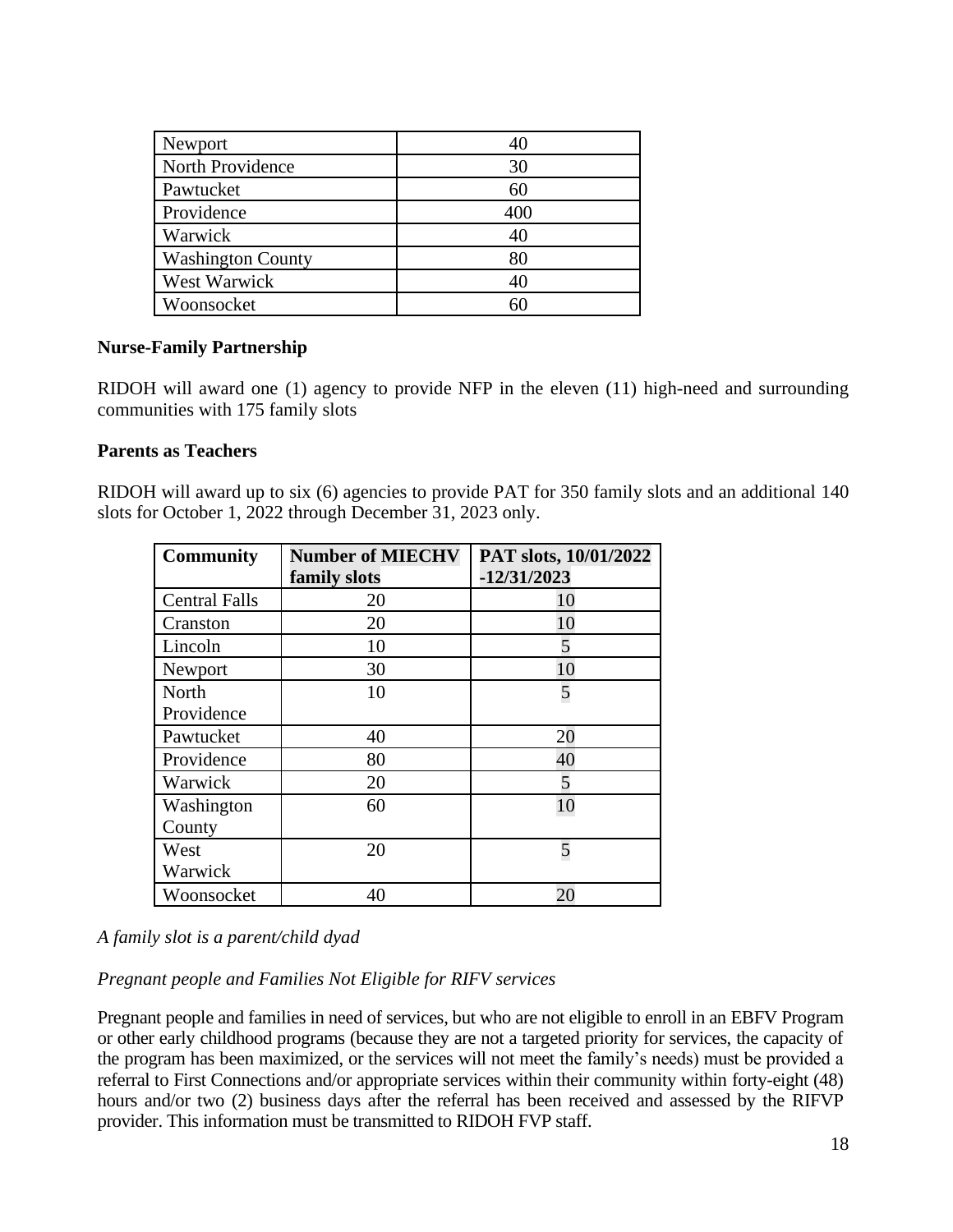### *Timeframe for Enrollment RIFV Programs*

All RIFV providers must enroll eligible pregnant people and families during approved enrollment ages approved by RIDOH.

## *Referrals*

All RIFV Program providers will coordinate with First Connections providers, RIFV Local Implementation Teams, Community Coalition members, Health Equity Zones, and other identified entities in each community on referrals for pregnant people and families with young children.

- i. Capacity to accept referrals: The certified RIFV provider must have the technological and staffing capacity to accept referrals from multiple referral sources. The agency must have a dedicated secure fax, secure email system and/or a secure electronic mechanism for accepting referrals in order to meet state and federal HIPPA requirements. Capacity must include the ability for referral sources to leave confidential messages about referrals during non-business hours. The agency must also provide a phone number and clear point of contact to community referral sources and to the public. An agency must have the ability to accept phone referrals Monday through Friday during standard business hours. An agency must be able to provide RIFV services at times and dates that are convenient to the family, including nights and weekends. The schedule and hours of operation must be communicated to and approved by RIDOH. Any changes to the approved schedule and hours of operation must be communicated to RIDOH thirty (30) days in advance, in writing. Should the capacity to make electronic referrals for pregnant people and children be developed, the certified RIFV agencies will be responsible for obtaining and maintaining the technological capabilities and procedural safeguards to accept referrals electronically.
- ii. Response to referrals: All referrals to RIFV must be contacted within forty-eight (48) hours and/ or two (2) business days after the RIFV Program provider has received the referral. The RIFV Program provider must follow up with referral sources within timeframes specified by RIDOH.
- iii. Referral Sources: Referrals to the specific RIFV programs will come from different sources within each community. These include, but are not limited to, primary care providers, OB-GYN providers, family and pediatric providers, hospitals, community-based agencies, Title X clinics, housing authorities, schools, First Connections, WIC agencies, substance use treatment providers, the Department of Children, Youth and Families and insurance plans.
- iv. Referral networks: Agencies must be partners in statewide referral networks and systems as specified by RIDOH, including Unite Us.

## **2. Family Visiting Program Personnel**

## **Corresponds to review criterion – Staffing Plan – Appendix G**

#### *Human Resources and Staffing*

Funded LIAs must demonstrate that they provide clear information to staff about job requirements and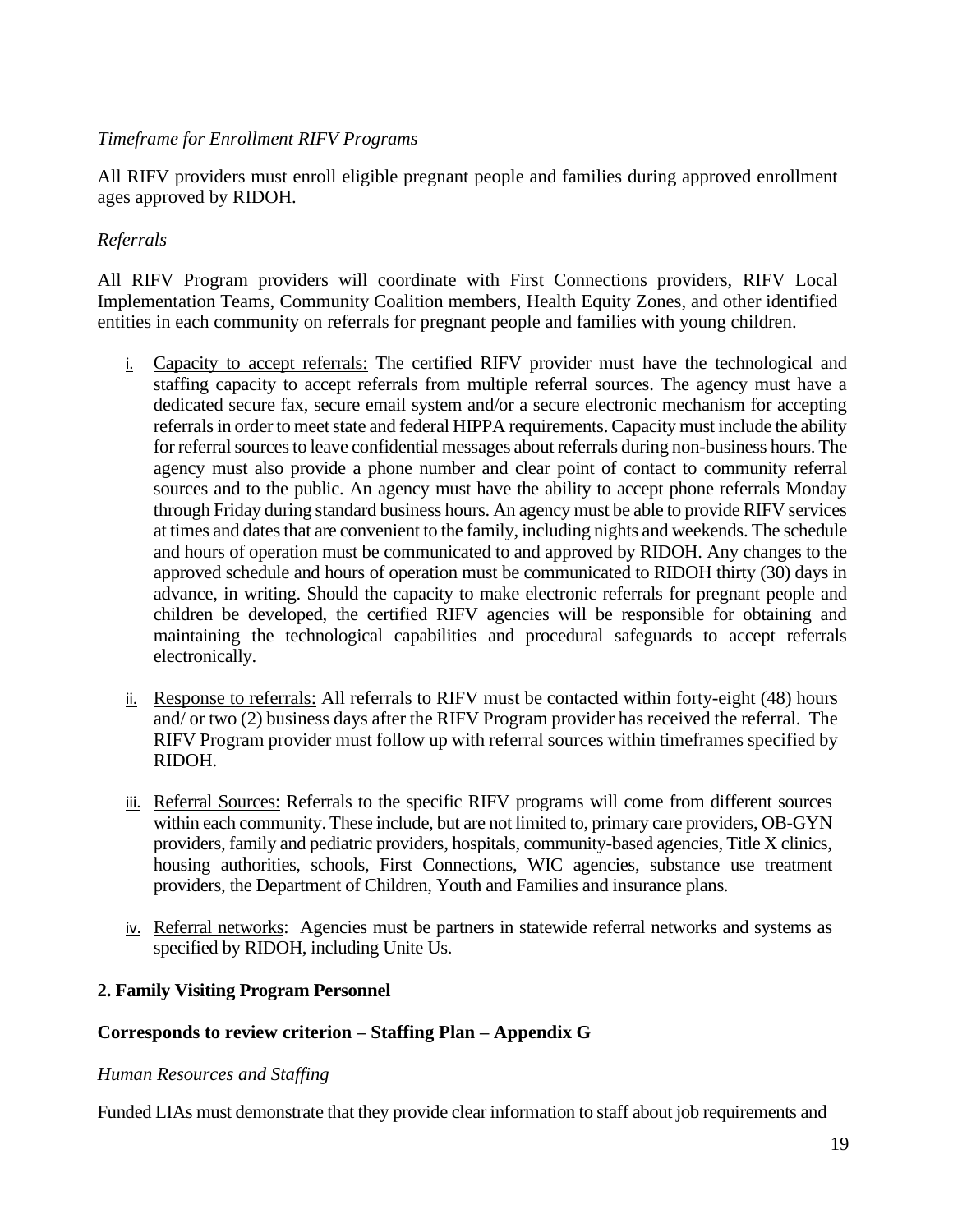performance expectations, and supports continuing education, relevant to the job requirements of the individual. It must also demonstrate that it assists staff in maintaining and documenting required professional development.

Specific standards regarding human resources and staffing are as follows, and must be explained in the application:

- 1. The organization's personnel practices must contribute to the effective performance of staff by maintaining sufficient staffing ratios through direct hiring of qualified individuals and agencies that are culturally and linguistically competent to perform clearly defined jobs and address RIFV Program needs. The organization's personnel practices must be maintained to meet the specific staffing requirements, including but not limited to staff to supervisor ratios and caseload limits per evidence-based model requirements.
- 2. Personnel records are kept that contain a checklist to track appropriate training, credentialing and other activities. A copy of all required current staff licenses and certifications must be kept on file. A professional development plan must also be kept on file for each staff member. RIDOH is permitted to view these files upon request.
- 3. Certified RIFV providers must perform annual written performance appraisals of staff based on input from families and supervisors, as appropriate. These must be available in the personnel files for review by RIDOH upon request. National models may have additional requests and/or requirements that certified agencies must adhere to.
- 4. Policies and procedures contain staff requirements for cultural humility that are reflected in the job descriptions.
- 5. Staff are hired with skills, credentials, education, and experience that match the requirements set forth in both the appropriate job description and in the policies and procedures per each specific evidence-based model(s) provided by the agency. Any position for which at least 25% of the position is supported with RIFVP funds must be approved by RIDOH prior to the agency's offering a position to an individual. As appropriate, RIDOH may participate in the interview process with awarded agencies.
- 6. Each staff person's personnel file contains a job title and description reflecting approved education, experience and other requirements, caseload expectations, supervisory and reporting relationships, and annual continuing education and training requirements. All job descriptions include standards of expected performance and personnel development plans. Each direct service staff's personnel file must contain documented answers to specific interview questions provided by the model and RIDOH. As appropriate, RIDOH may require awarded agencies to ask specific interview questions.
- 7. The organization provides a clear supervisory structure that includes delineated responsibilities and caseloads as appropriate per the requirements of RIFV EBHV programs. The roles of staff are defined with a clear scope of practice for each. Supervisors receive specialized training and coaching from national models to develop their capacities to function as experts in their clinical and/or technical fields. The organization holds supervisors accountable for communicating RIDOH program goals, as well as for clinical and technical supervision. This includes: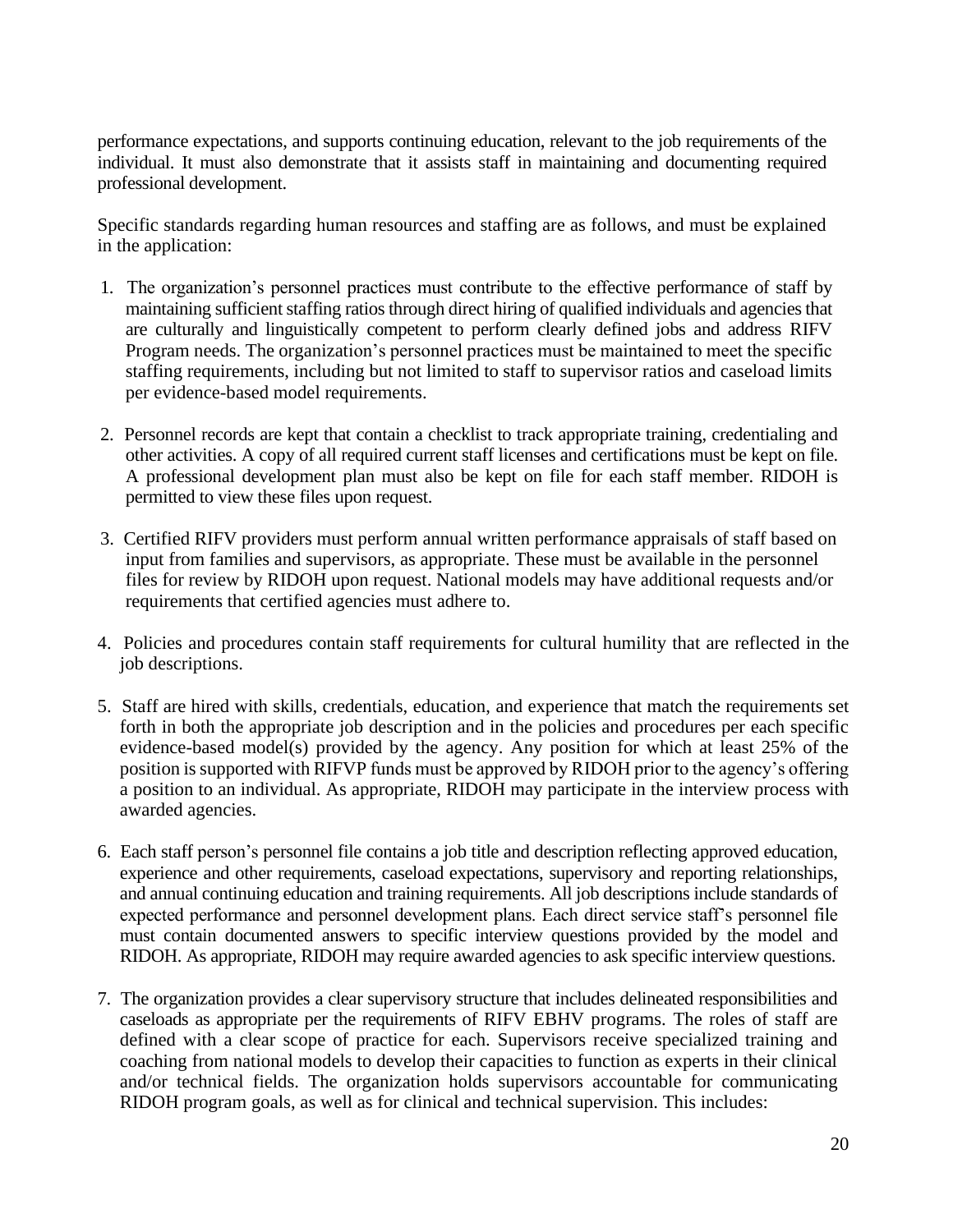- a. Protocols for communication and coordination with all interested parties.
- b. Clear procedures for addressing unmet education or licensure requirements are stated. Credentialing records are maintained annually to document compliance. All staff are required to maintain professional development plans.
- 8. Credentials of qualified personnel are in accordance with Rhode Island's licensing requirements and shall be contained in the job descriptions. An individual hired into a position has his or her credentials verified through primary source verification, as appropriate, and records maintained in the staff's personnel file.
- 9. Staff are required to participate in orientation and training activities on an ongoing basis, as specified by RIDOH, the model, the provider agency, and individual job descriptions.
- 10. Staff are required to undergo and pass a Criminal Background Check as a condition of their hire and before providing any services. Staff already employed by an agency that has not already had a Criminal Background Check must complete one. Criminal Background Check documentation for all staff must be kept in the personnel records.
- 11. Family visiting staff will be paid a fair, living wage. Hourly wage requirements will be updated by RIDOH prior to the start of each contract period. For contract periods beginning October 1, 2022, HFA and PAT family visitors must be paid a minimum of \$22.00 per hour and supervisors be paid a minimum of \$27.00 per hour. NFP family visitors must be paid a minimum of \$35.00 per hour and supervisors be paid a minimum of \$40.00 per hour.

# *General Qualifications*

The RIFV provider shall have policies and procedures in place for all employees consistent with Rhode Island Department of Health (RIDOH) request for proposal and national EBHV models. This requires that:

- Licensed and certified professionals conform to continuing education requirements specified by their respective credentialing bodies.
- Educational backgrounds and experience align with position qualifications required by the national models and RIDOH. It is recommended that HFA and PAT family visitors have a bachelor's degree and/ or relevant experience. Nurse Family Visitors in NFP must have a Bachelor of Science in Nursing.
- Recent employment experience is relevant for target population Employment background checks, Background Criminal Investigations (BCIs) and Child Abuse Notification and Tracking System (CANTS) are performed for all potential employees.

The work of all certified RIFVP staff must be systematically organized with clear roles, reporting relationships, and supervision. If the agency is a multi-service organization, the applicant must illustrate how RIFV services and the model fit into the organization.

It is the responsibility of a certified RIFVP provider to conform to certification requirements regarding staff credentials, training, personnel management and guidelines. Certified RIFV providers must demonstrate acceptable staffing ratios per the national model.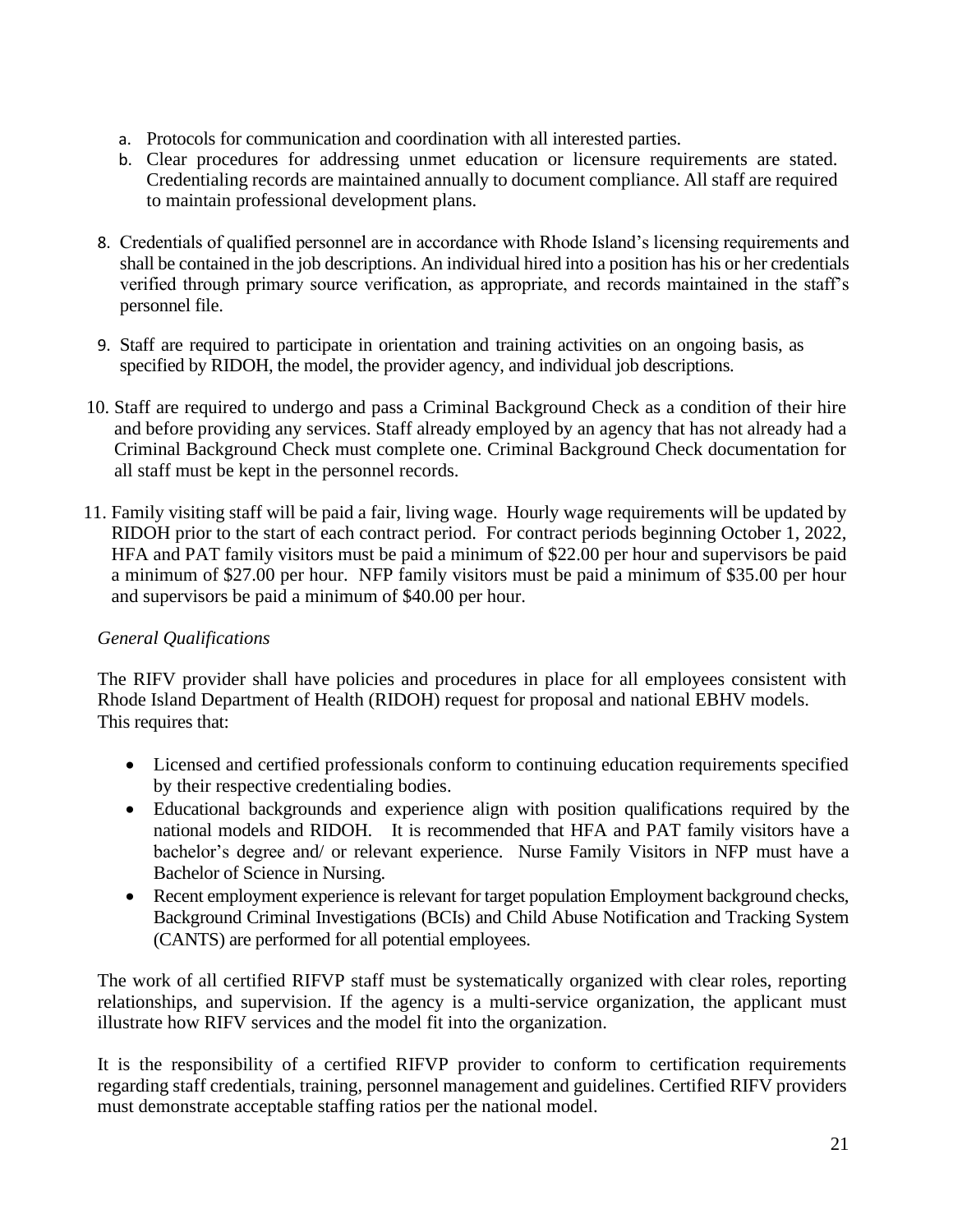## **3. Provider Orientation and Training**

All RIFV staff are required to participate in the RIFV Program orientation, mandatory model trainings and other curricula requirements for HFA, NFP and PAT. RIFV Program providers are required to comply with all national EBFV model required trainings. Compliance with training requirements will be assessed at annual RIDOH site visits. RIFV trainings will provide content, screening, and assessment information to support grantees in delivering high-quality EBFV services. All family visitors and supervisors must participate in a minimum of six trainings annually. RIDOH reserves the right to require family visitors, supervisors, and program managers to participate in specific trainings.

RIDOH encourages applicants to budget for any desired additional trainings or professional development opportunities and outline these trainings in your budget narrative.

## *Reflective Practice and Supervision*

All RIFV Program providers are required to attend reflective practice/supervision training. Family Visiting supervisors are also required to attend a minimum number of reflective practice/supervision groups to deepen their understanding of reflective supervision so that they can support staff in building their reflective practice skills, enhancing their relationship-based practice and further understanding their own capacities and needs. Additionally, Family Visiting supervisors must receive reflective supervision from their supervisors as well as provide reflective supervision to their staff per model requirements.

#### *Professional Development*

The RIFVP is committed to providing the highest quality training and supervision supports for staff. Based on provider feedback, survey data, and national work focused on training content and delivery for home visiting programs, RIFVP continues to examine current trainings offered. The Family Visiting Workforce Council was formed in part to review and revise training offerings, ensure training compliance, Institute for Family Support Professionals (IFSP) modules and competencies have been implemented, and increase access to cross-agency trainings.

#### Family Feedback

All RIFV Program providers are required to survey families enrolled in their RIDOH-funded family visiting programs at least once per year. RIDOH will provide required questions to providers. RIFV Program providers are required to share the data with RIDOH.

## **4. Program Requirements-EBFV Models and Model Fidelity**

1. Applying agencies must select an EBFV model(s) for implementation

- a. *Healthy Families America (HFA):* Pregnant and/or parenting families with children from birth through four (4) years
- b. *Nurse-Family Partnership (NFP):* First time pregnant mothers less than twenty-eight (28) weeks pregnant through two (2) years
- c. *Parents as Teachers (PAT*): Pregnant and/or parenting families with children from birth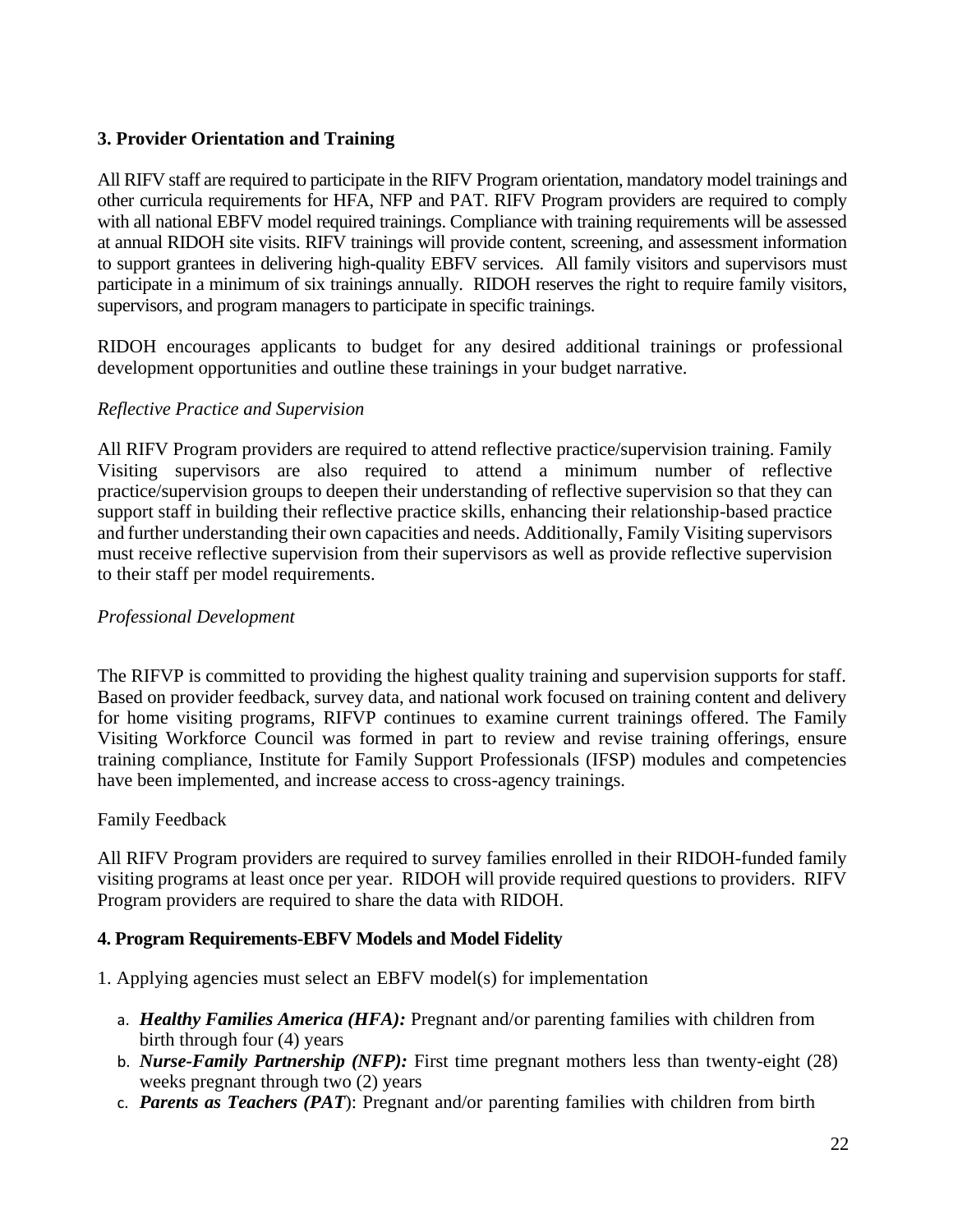through four (4) years

- 2. Applicants may apply to provide more than one of the above models. When selecting one or more models for implementation, applicants must ensure the selection can meet the needs of the communities and/or targeted priority populations, provide the best opportunity to accurately measure and achieve meaningful outcomes in the federally required performance areas, be implemented effectively with fidelity to the model, and be well matched for the needs of the state's early childhood system.
- 3. Each selected Local Implementation Agency (LIA) must work with their selected model developer and RIFVP to ensure fidelity to the model selected during implementation. If an applying agency is planning to start a new PAT and/or HFA or NFP program, RIDOH will work with those agencies to connect with national models and support the affiliation process upon award of contract.
- 4. All LIAs are required to maintain fidelity to the model. Fidelity is defined as an applicant's adherence to model developer requirements for implementation as well as any affiliation, certification, or accreditation required by the model developer, if applicable. These requirements include all aspects of initiating and implementing an EBFV model and can include elements such as: recruiting and training families; providing ongoing supervision and professional development for staff; and developing an integrated resource and referral network to support client needs.

NFP, HFA and PAT are distinct evidence-based, prevention-focused models that strive to improve maternal and child outcomes. Models have their own prescribed method of providing services and all models must be implemented with fidelity.

## *Participant Recruitment, Engagement, and Retention*

- 1. RIFV Program providers must be at 85% capacity at minimum (for a new provider, within six (6) months of completion of staff training). The expectations of caseload size (numbers per family visitor) vary by model. Caseload averages twenty (20) families per full time equivalent (FTE) for HFA and PAT. The average caseload for NFP is twenty-five (25) families per FTE. Providers that do not achieve minimum enrollment requirements will be placed on a corrective action plan by RIDOH.
- 2. RIFV programs may do both in-person and virtual visits at time of this funding announcement. No more than 25% of visits should be done virtually (i.e., video or phone visits). This may be subject to change based on national and local requirements. Even if permissible by a national model, visits conducted via text are not allowed by RIDOH.
- 3. RIFV Program providers must develop and implement policies and procedures to avoid dual enrollment. Dual enrollment refers to home visiting participant enrollment and receipt of services through more than one RIFV Program-supported Family Visiting model concurrently.
- 4. RIFV Program providers must develop and implement procedures to seamlessly transfer enrolled families to alternate RIFV Programs or other early childhood programs/services - if it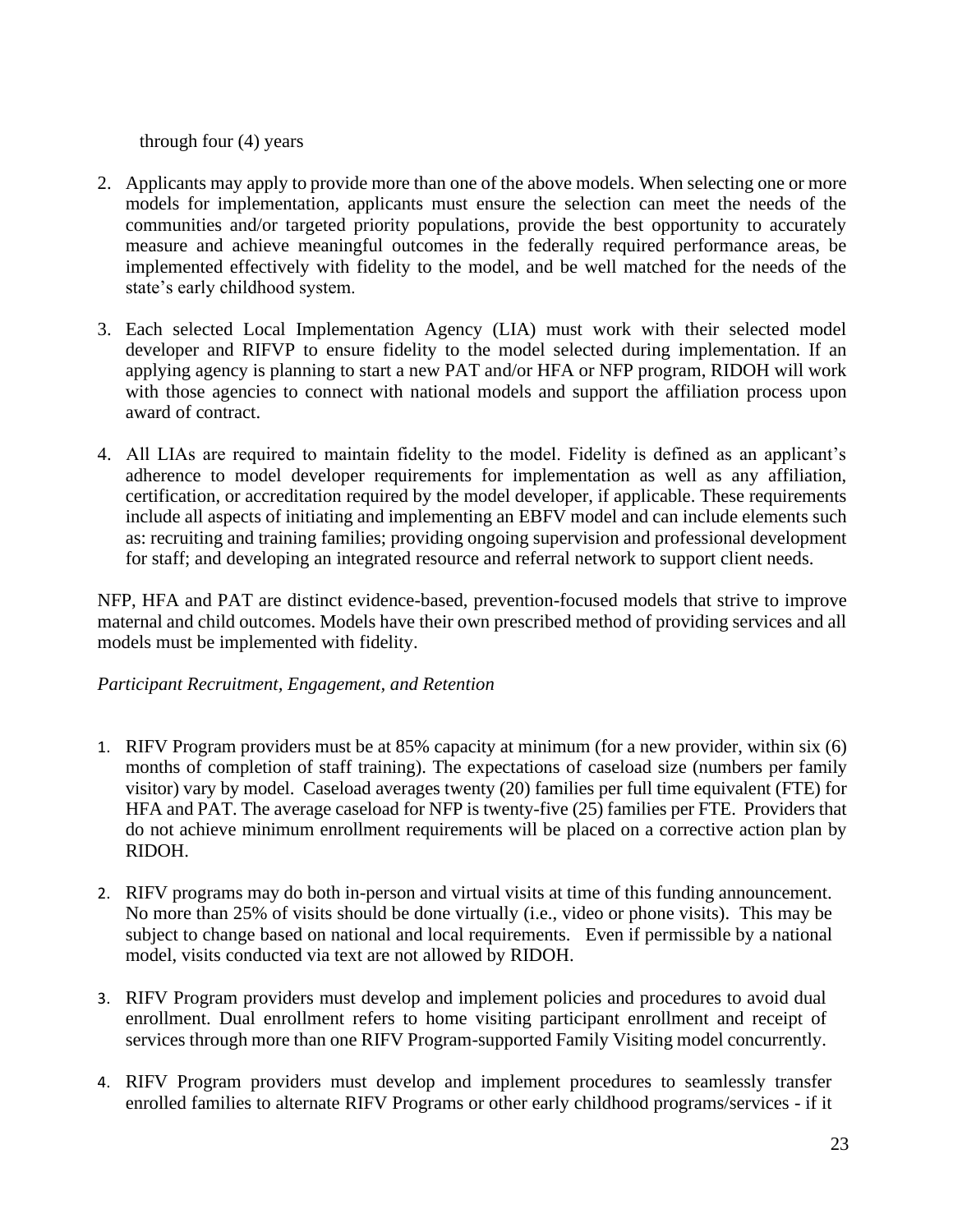best meets the interests and needs of the family for reasons including, but not limited to, relocation, eligibility, graduation, etc.

5. RIFV Program providers must also ensure that all Family Visiting program participation is voluntary.

### *RIFVP Required Assessment Tools*

Certified providers will be required to use specific, standardized tools to assess and provide data for program evaluation, continuous quality improvement, RIDOH-related data, performance measures and mandated benchmarks. All certified RIFV providers are required to use these tools, in addition to other model specific tools that may be required at specific time period as mandated by RIDOH and/or the specific models. RIDOH will work with certified providers to provide these tools directly to agencies. Any changes in the use of these tools or additional tools will be communicated with RIFV providers.

Required tools include, but are not limited to:

- 1. Ages and Stages Questionnaires-3 (ASQ-3)
- 2. Ages and Stages Questionnaires: Social Emotional-2 (ASQ:SE-2)
- 3. Alcohol Use Disorders Identification Test (AUDIT)
- 4. Drug Abuse Screening Test (DAST-10)
- 5. Patient Health Questionnaire (PHQ-9)
- 6. Ongoing Abuse Screen (OAS)

#### *Outreach and Engagement*

Outreach should be local, systematic, family-centered, community-based, and be coordinated with other RIFV provider outreach efforts. The applicant must be prepared to conduct integrated outreach activities that offer eligible families with information on all Family Visiting programs (i.e. NFP, HFA, PAT, First Connections, and Early Head Start) and allow the family to choose the program that best fits their needs. Outreach and engagement includes communication with 1) the general population, 2) primary referral sources, 3) pregnant people, 4) families with young children, for the purpose of raising their understanding about the community supports and services available to all eligible families. The goal of outreach and engagement is to increase awareness and community engagement of the RIFV Programs and develop referral pathways for children and families that would potentially benefit from EBFV programs. Outreach and engagement efforts are required to be coordinated through Local Implementation Teams.

The RIFV Program providers awarded contracts will be required to develop and submit a detailed outreach plan within sixty (60) days of notification of award to RIDOH. The plan must include:

- 1. A protocol for contacting a family for the first time, including the type of professional who will make the initial contact, consistent with each evidence-based model's standards and fidelity requirements
- 2. How subsequent contacts will be made, phone, drive-by, mail etc.
- 3. How the agency plans to meet the needs of families from different cultural backgrounds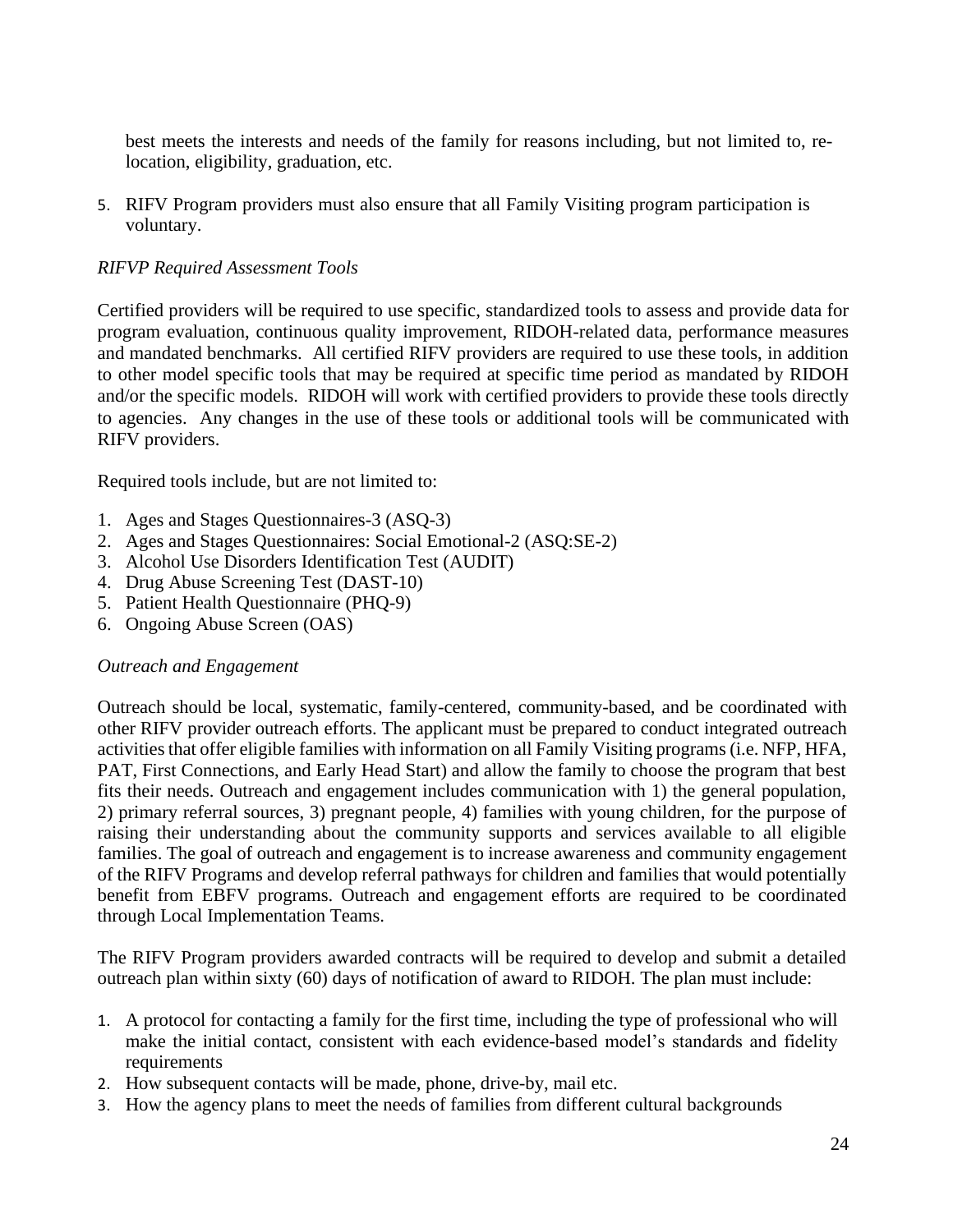- 4. How the certified provider plans to locate and meet the needs of pregnant people and families with multiple risk factors (for example, how they would contact a family without a telephone, or one that speaks a language other than English or Spanish)
- 5. How the certified provider will work with the RIDOH, Local Implementation Teams and other RIFV Program providers to provide effective, targeted and appropriate outreach
- 6. How the agency will participate in community activities. Agencies must provide documentation that they have participated in local community events
- 7. How the agency will provide information in appropriate languages regarding the specific evidence-based models and/ or RIFV programs. See Sub-Section 9, Marketing Promotions and Forms, for additional details.
- 8. How the agency will re-engage and retain families in services.
- 9. How the agency will incorporate use of technology such as social media and texting to engage and retain families.

## **5. Data Systems and Entering Data**

The RIFV Program uses data to inform the performance, stability, and quality of services provided to pregnant people and families with young children. All certified RIFV providers will be required to input program and visit data into an electronic data system approved/provided by RIDOH, within specified timeframes. Applicants must demonstrate that they have the current technology and capability to support the required data entry and describe their infrastructure and information technology support within their organization.

## *Efforts to Outcomes (ETO™)*

RIFV providers will be expected to record data collected at every family home visit and at specific times per RIDOH and the evidence-based models. NFP, HFA and PAT agencies must demonstrate the capacity to enter this data directly into the designated RIFV Program database module of Efforts to Outcomes (ETO™) in the timeframe prescribed by RIDOH and the models. Documentation of family visits, screenings, are coordination and outreach and engagement efforts must be entered within twenty-four (24) to forty-eight (48) hours or two (2) business days after the family home visit.

## *KIDSNET*

LIAs will be expected to have the capacity to use KIDSNET (RI's secure database) and Efforts to Outcomes and any other database as requested by RIDOH. Agencies applying to provide services must demonstrate the capacity to:

- 1. Utilize the most current version of the data system(s) as prescribed by RIDOH.
- 2. Maintain a written plan for information management which includes: client record-keeping policies and procedures; confidentiality policies and procedures; and record security policies and procedures. The plan provides for the timely and accurate collection of data and sets forth a reporting schedule.
- 3. Ensure that its information management systems are protected from unauthorized outside access and meet all applicable HIPAA regulatory requirements.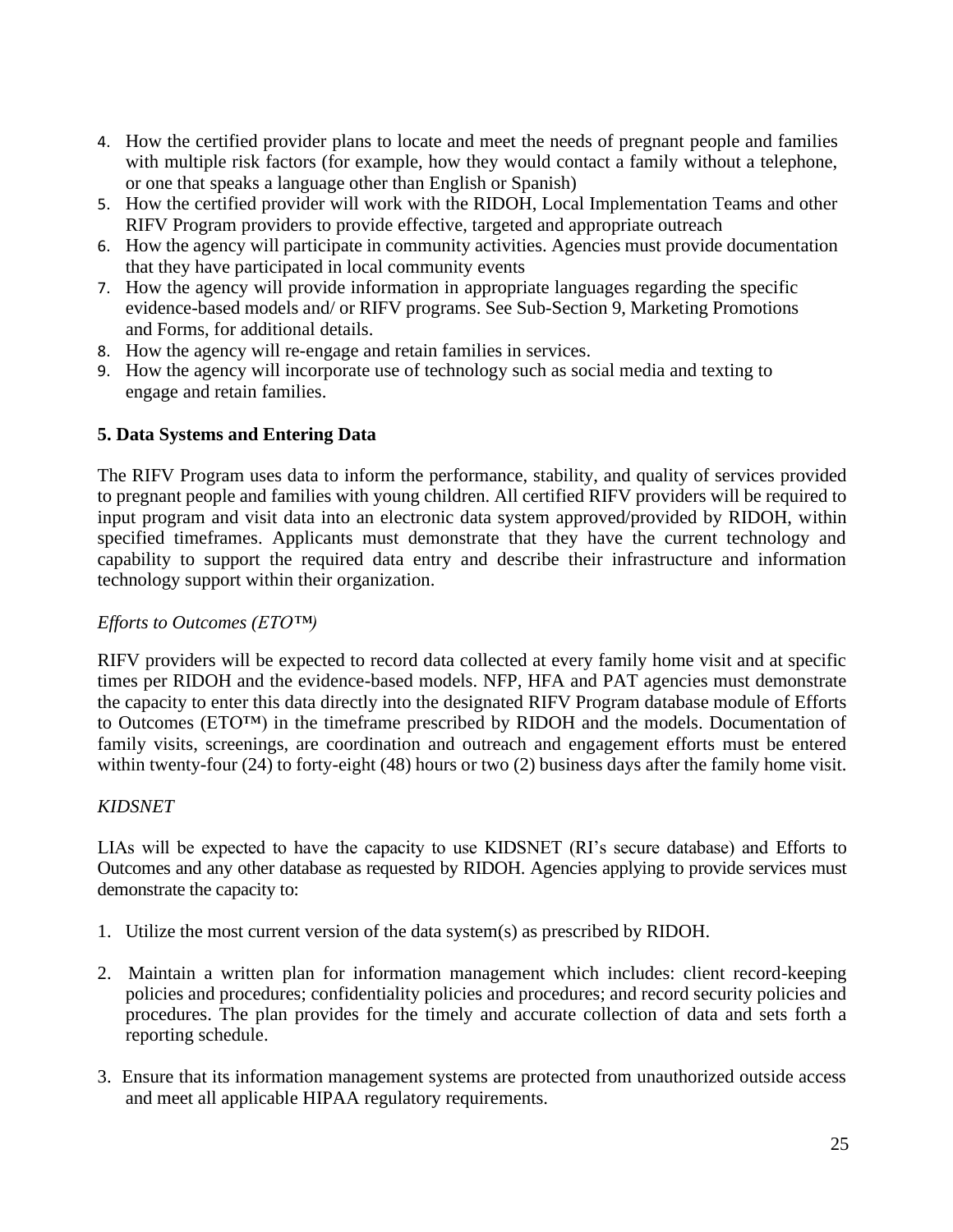- 4. Plan and design information management processes to meet the organization's internal and external reporting and tracking needs that are appropriate to its size and complexity. Mechanisms must exist to share and disseminate information both internally and externally.
- 5. Have written policies and procedures regarding confidentiality, informed consent, security, and integrity of information, and has mechanisms to safeguard records and information against loss, destruction and unauthorized access or disclosure. The agency should demonstrate:
	- a. It maintains signed releases for confidentiality and sharing of information.
	- b. It maintains signed informed consent for services.
	- c. It maintains Memorandum of Agreement and BAAs where necessary.
	- d. It has policies and procedures in place to safeguard administrative records, clinical records, and electronic records.
	- e. Electronic records are backed up, transmitted data is encrypted and secure, and access is password protected.

RIDOH may request additional reports, documentation, and site visits as necessary to monitor compliance with these certification standards and services provided by the certified Federal Family Visiting /RIFV provider.

#### **6. Performance Measures and Model Fidelity**

#### *Data Collection*

The RIFV Program includes a detailed Continuous Quality Improvement (CQI) Plan, strong performance measures (including legislatively mandated benchmarks) and may include evaluation activities or other research activities. In addition, NFP, HFA, and PAT have distinct fidelity measures that must be achieved by each implementing agency. See Appendix J.1 for a list of Rhode Island's approved RIFV benchmarks. LIAs are required to show improvement in two thirds of all RIDOH performance measures annually. LIAs are required to show improvement in shared WIC and Family Visiting Performance Measures with annual thresholds determined by the state WIC and Family Visiting programs. LIAs that do not meet the annual threshold for improvement will be placed on a corrective action plan. Data collection, reporting and monitoring is an integral component of implementing high-quality evidence-based Family Visiting services and telling the story of Family Visiting. RIFV providers will be responsible for timely data collection and documentation in accordance with the model specific data collection and documentation schedule provided by RIDOH. Data collected through the RIFV data system,  $ETO<sup>TM</sup>$ , serves multiples purposes including client case management, direct supervision, continuous quality improvement, oversight of model fidelity and contractual requirements, and compliance with both state and federal reporting requirements.

State and federal reporting requirements reflect three types of data including: 1) demographics, 2) service utilization and 3) performance indicators and systems outcomes measures. Data collected by individual RIFV providers are compiled by RIDOH to meet quarterly and annual requirements for RIFV grantees to report on program performance.

LIAs are required to participate in all activities required by the national HFA, NFP and PAT models that demonstrate that LIAs are implementing models in accordance with national fidelity standards.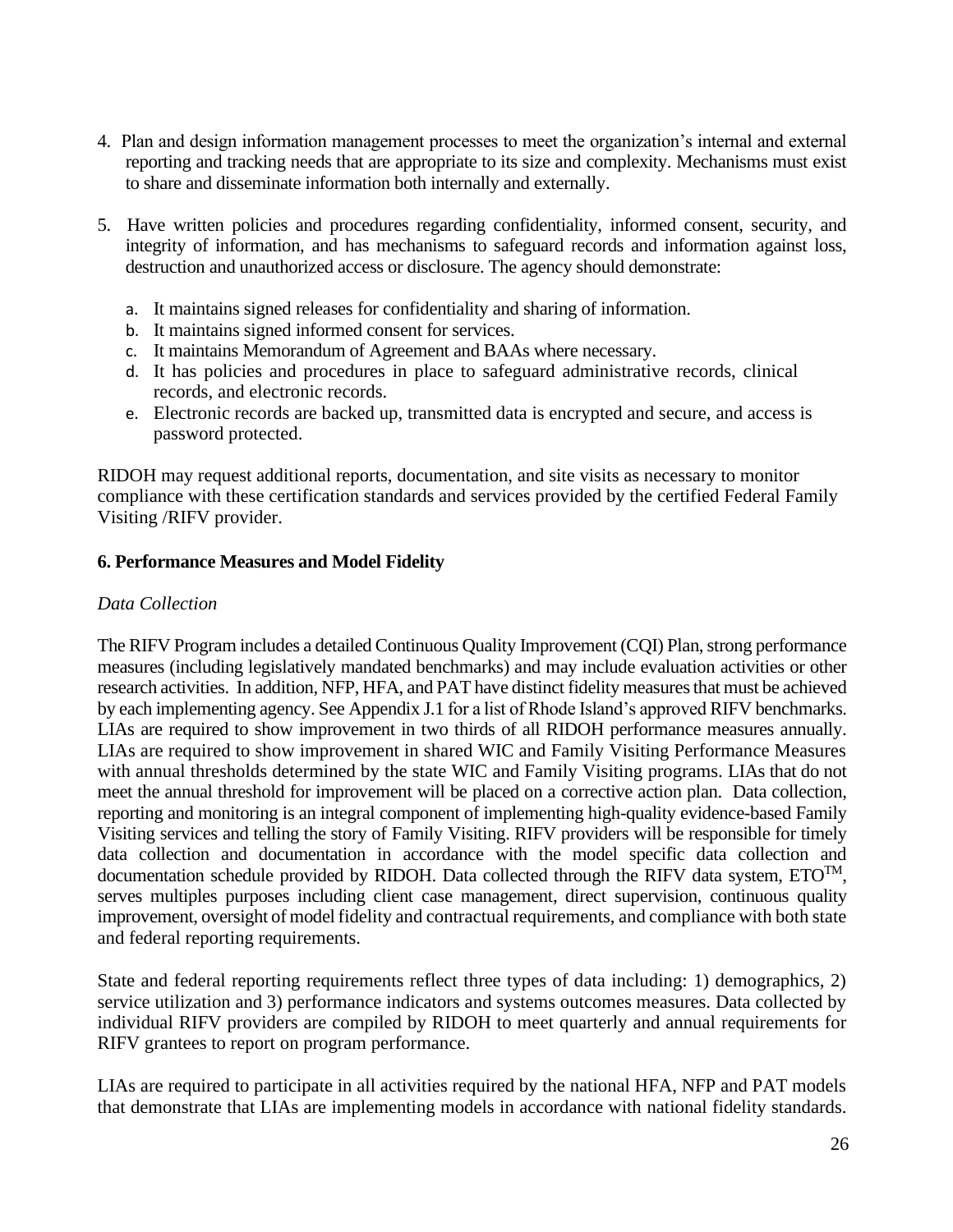LIAs that are not able to implement models in adherence to national guidelines will be placed on corrective action and/or improvement plans by the national model and/or RIDOH. LIAs that are not able to meet national fidelity guidelines will have a corrective action plan may lose funding from RIDOH.

## **7. Qualified Entity**

### **Corresponds to review criterion Applicant Qualifications and Experience- Appendix G**

All RIFV providers must be able to demonstrate capacity regarding organizational and administrative structure to support the program. These requirements pertain to areas such as incorporation, management of administrative and financial systems, human resource management, information management, quality assurance/performance measures, and others. State requirements in these areas are consistent with the types of expectations or standards which would be set forth and surveyed by health care accrediting bodies and which are generally held to be critical to effective, consistent, high quality organizational performance, and care provision. These requirements are in addition to the standards and requirements of the national model.

#### *Administration*

Specific standards regarding administration are as follows:

- 1. The Executive Officer, under supervision of the governing body, is responsible for financial management, achieving program outcomes, meeting client needs, and implementing the governing body's strategic goals.
- 2. A current organizational chart, which clearly defines lines of authority within the organization, is maintained and provided as part of the certification application.
- 3. The management of the organization is involved in the planning process for performance improvement and the evaluation and is involved in planning for priorities and setting goals and objectives for the written Quality Assurance/Performance Improvement and Continuous Quality Improvement plans.

#### *Financial Systems*

The organization must have a strong fiscal management foundation that makes it possible to provide the highest level of service to pregnant women and families with young children. Fiscal management is conducted in a way that supports the organization's mission, values, goals, and objectives in accordance with responsible business practices and regulatory requirements. The organization must be able to obtain relevant data, and process and report on it in meaningful ways, and analyze and draw meaningful conclusions from it. Managers must use financial data to design budgets that match the constraints of the organization's resources and provide ongoing information to aid the governing body in managing and improving services. Therefore, the financial managers must have the ability to integrate data from all of the client and financial accounting systems (e.g., general ledger, Medicaid and commercial insurance billing and appointment scheduling). Data must also be utilized to make projections for planning and budgeting purposes.

The applicant is required to submit a complete a 12-month program budget with a justification narrative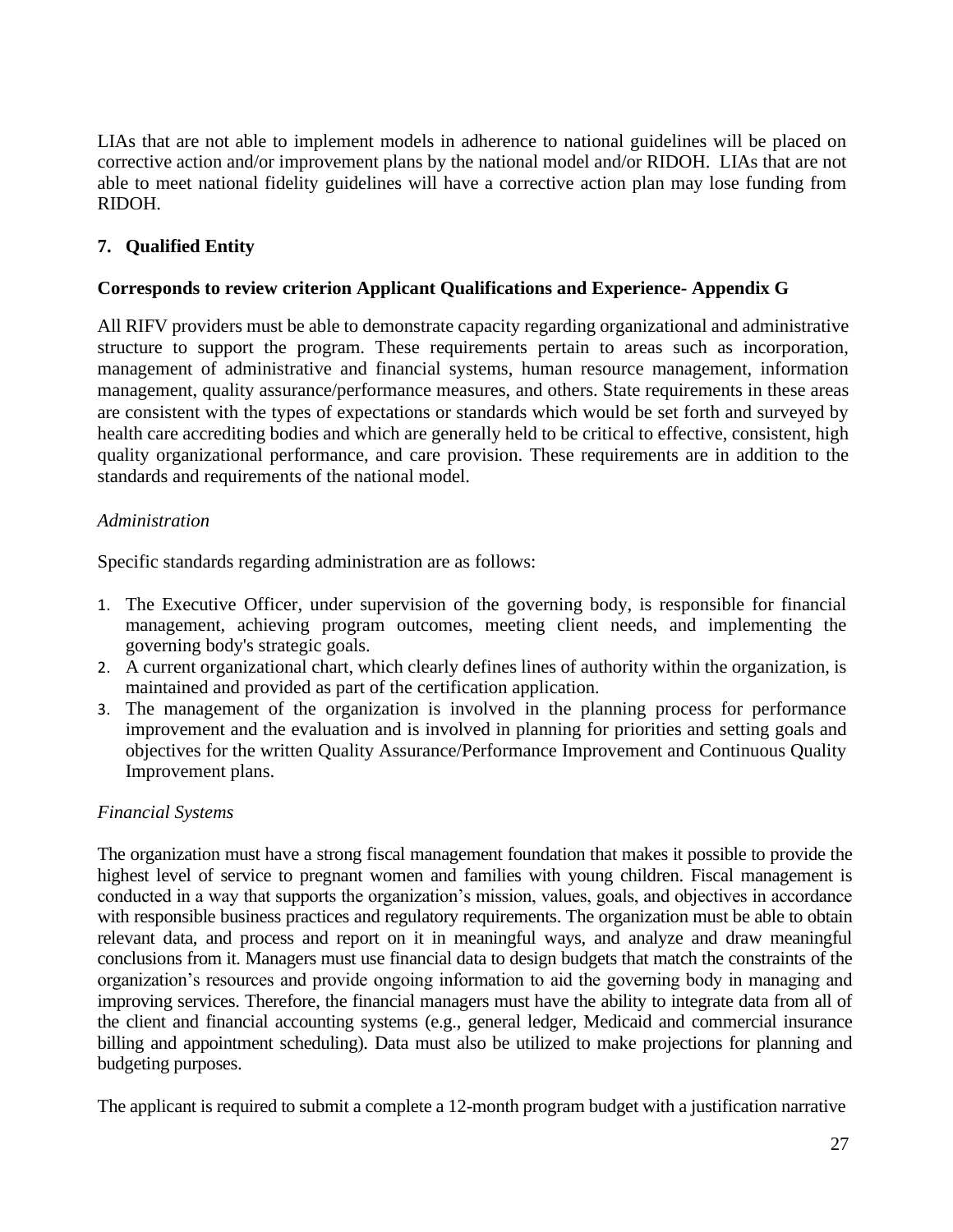which will cover all estimated financial needs for the model that the applicant is proposing to provide, see Appendices C & D for budget template. The total program budget should be itemized and include personnel costs (salary and fringe benefits), travel, equipment, supplies, consultants, other costs, and, for agencies with a federally approved indirect cost rate, indirect costs. Agencies who do not have a federally approved indirect cost rate may charge up to a 10% Administrative Cost.

Subcontracts are prohibited. A 10% verifiable match from non-federal sources is required and agencies that can demonstrate additional funding and services will be given priority. The budget narrative should be as detailed as possible. If the proposed budget and/or proposed budget narrative is not acceptable, RIDOH reserves the right to request a revised proposed budget and narrative.

### *Reporting and Billing*

RIDOH must meet its obligation to monitor and assure that the requirements of the contracts to be awarded under these standards are met. The following reporting and billing criteria have been established:

- 1. Agency will bill monthly (bills must be received by the  $10<sup>th</sup>$  day of the month for services provided the prior month) for services rendered in accordance with RIDOH requirements. Final invoices are due no later than forty-five (45) days after the contract/budget period end date.
- 2. Agency must comply with federal and state standards to safeguard the use of funds. Documentation and records of all income and expenditures must accompany monthly invoices and be maintained as required.
- 3. Agency must request approval, in writing, from RIDOH for any changes in the agency's approved budget.
- 4. Agency will document all activities related to this initiative and make them available to RIDOH when requested, for purposes of monitoring or quality assurance.
- 5. Provide documentation of general liability insurance covering the services provided annually and/or upon request.

## **8. Health, Safety, and Risk Management**

The RIFV provider supports an environment that promotes optimal safety and reduces unnecessary risk for pregnant people, families with young children, family members and staff. The EBFV models of the RIFV Program call for specific policies and procedures to assure that services are provided in a safe and effective manner for both the family and the staff. Standards regarding RIDOH, Safety, and Risk Management are as follows and must be explained in the application. Applicant agencies must:

- 1. Develop policies and procedures specific to a public health emergency such as COVID-19.
- 2. Develop policies and procedures specific to hybrid service delivery model of family visiting.
- 3. Develop and maintain policies and procedures that designate managers and supervisors who monitor implementation of health and safety policies and report to the Quality Assurance Performance Improvement Program Committee.
- 4. Have protocols for identifying and monitoring safety risks, family crises, medical emergencies, and difficult situations.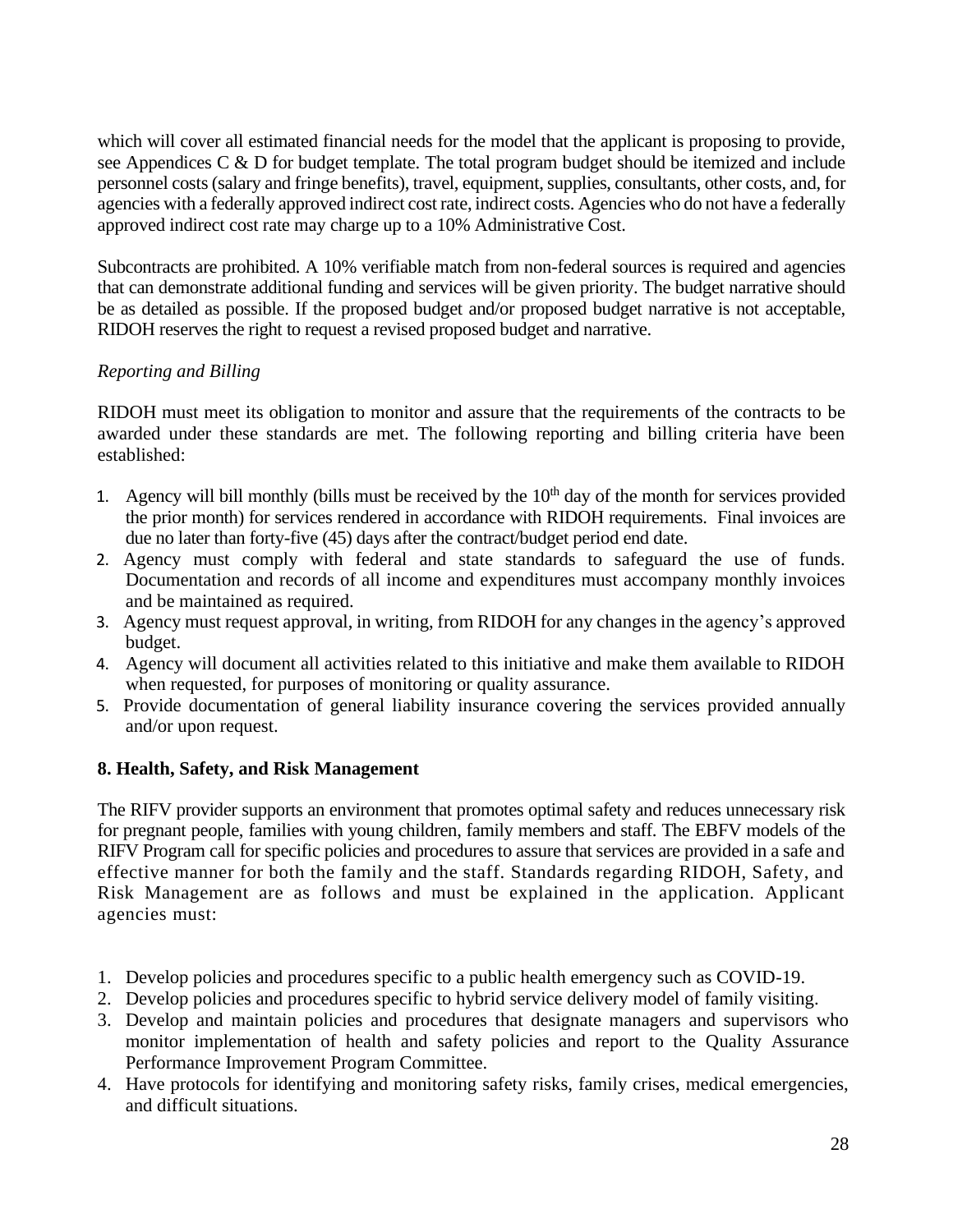- 5. Have policies and procedures clearly communicated to agency staff, visitors, and families.
- 6. Ensure an effective incident review process.
- 7. Adhere to OSHA guidelines.
- 8. Adhere to all federal and state health, safety, and risk management mandates.
- 9. Adhere to HFA, NFP, and PAT health, safety, and risk management policies/guidelines.

#### **9. Marketing, Promotion, Communications, and Forms**

Any information disseminated about the RIFV Program reflects on RIDOH and must be approved by RIDOH prior to dissemination. Within RIDOH, the Center for Public Health Communication (CPHC) provides strategic guidance and assistance in developing program communications and helps ensure that messages and tone are aligned with RIDOH priorities and communication guidelines.

Examples of materials that should follow these guidelines include, but are not limited to: flyers, posters, brochures, data books, invitations, banners, postcards, reports, forms, newsletters, social media, advisories, advertisements (print, radio, social media and TV), letters for the public requiring the Director of RIDOH's signature, public health campaign materials, press releases, legislative materials, interviews, articles, and all materials and content posted on RIDOH's website. All communications bearing RIDOH's logo that will be disseminated via outside partners or networks, including RIFV providers, are also included in these policies and procedures. Anything with RIDOH's logo must be approved by RIDOH before printing. The source of funding is required on on all materials. RIDOH will provide required language.

#### *Agency website content, brochures and promotional materials*

All RIFV Program providers are to maintain information about the program and the specific model provided by the agency on the agency's website. RIDOH will provide all related content to agencies to post on their website and all content must be approved by RIDOH prior to being posted on the website.

#### *Translating Materials*

RIFV providers must work with RIDOH to coordinate all translations of materials.

#### *Evidence-based model requirements*

National models have policies for use of their name and logos that are to be followed by all approved providers. Federal copyright laws apply to all copyrighted materials.

#### *Outreach Materials*

All providers are required to have an outreach plan in the communities where services are provided. Agencies may use outreach materials, such as door hangers, magnets and related items to support outreach efforts. Providers are required to use RIDOH family visiting program campaign materials.

#### *Transportation for families*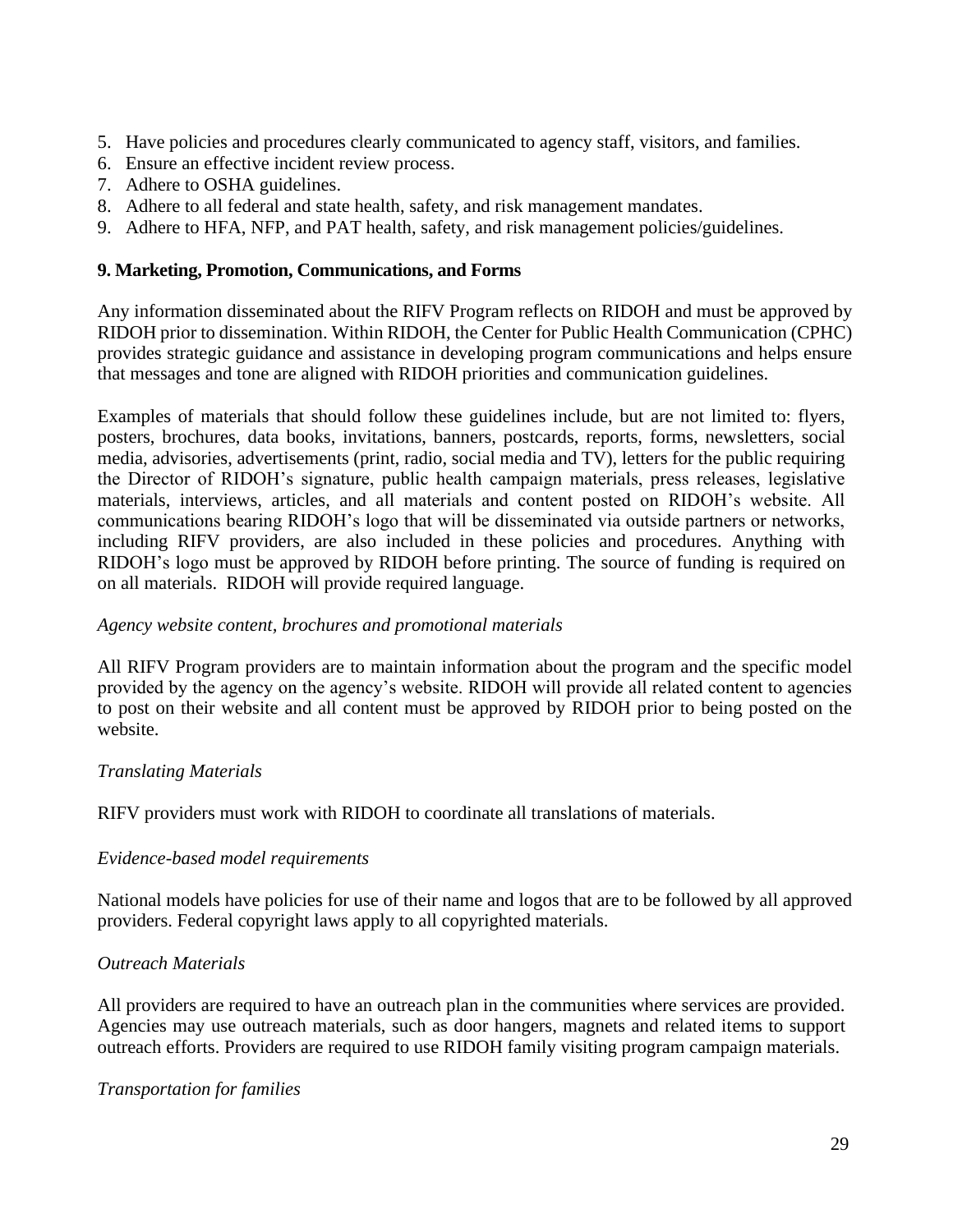In the event that pregnant people and families participating in Family Visiting program require transportation for services of a time sensitive nature (outside of medical emergency services), such as Newborn Bloodspot Repeat Specimen testing, RIFVP providers must have a plan in place to provide transportation services through a cab company, ride share or similar service. Funds to provide transportation to pregnant people and families must be used as payor-of-last resort funds. A payor-of-last resort is an entity that pays for services after other programs have been paid. For instance, RIte Care provides its members with transportation to routine medical appointments. As a result, RIFV Program funds should not be used to provide RIte Care members with transportation to routine medical appointments.

#### **The following sections are applicable to WIC and RIFV Programs**

### **SECTION 7: PROPOSAL SUBMISSION**

#### **Administrative Information**

Questions concerning the WIC component of this solicitation must be e-mailed no later than July 6, 2022, to Dorinda Keene at the Department of Health at [Dorinda.L.Keene@health.ri.gov.](mailto:Dorinda.L.Keene@health.ri.gov) Questions regarding the Family Visiting component of this solicitation must be emailed to Dorinda Keene at Dorinda.L.Keene@health.ri.gov Questions should be submitted in a Microsoft Word attachment and reference "RFP: WIC Program" or the "RFP: Family Visiting Program" on all correspondence. Questions received, if any, will be posted on the Department of Health website as an addendum to this solicitation. It is the responsibility of all interested parties to download this information.

All applicant entities must submit their proposals on or before the date and time listed on the cover page of this solicitation. Proposals **(an original plus five [5] copies)** should be mailed or handdelivered in a sealed envelope marked **"RFP – WIC/RIFV Program** to:

#### **Rhode Island Department of Health WIC Program/RIFV Program c/o Ann Barone/Sara Remington 3 Capitol Hill, Room 302 Providence, RI 02908**

NOTE: Proposals received after the above-referenced due date and time will not be considered. Proposals misdirected to other State locations or those not presented to the Rhode Island Department of Health by the scheduled due date and time will be determined to be late and will not be considered. Proposals faxed or emailed to RIDOH will not be considered.

#### **SECTION 8: PROPOSAL CONTENT**

This section contains all of the information and forms necessary to develop and submit the application. Applicants must use a standard 12-point Times Roman font on 8 1/2 x 11inch paper. The entire proposal should be typed in black ink on white paper. Applications should not be bound. Margins on all sides should be one (1) inch and single line spacing is desirable. The narrative must be typed on one-side of the paper and the applicant's name must appear on each page. The entire application, including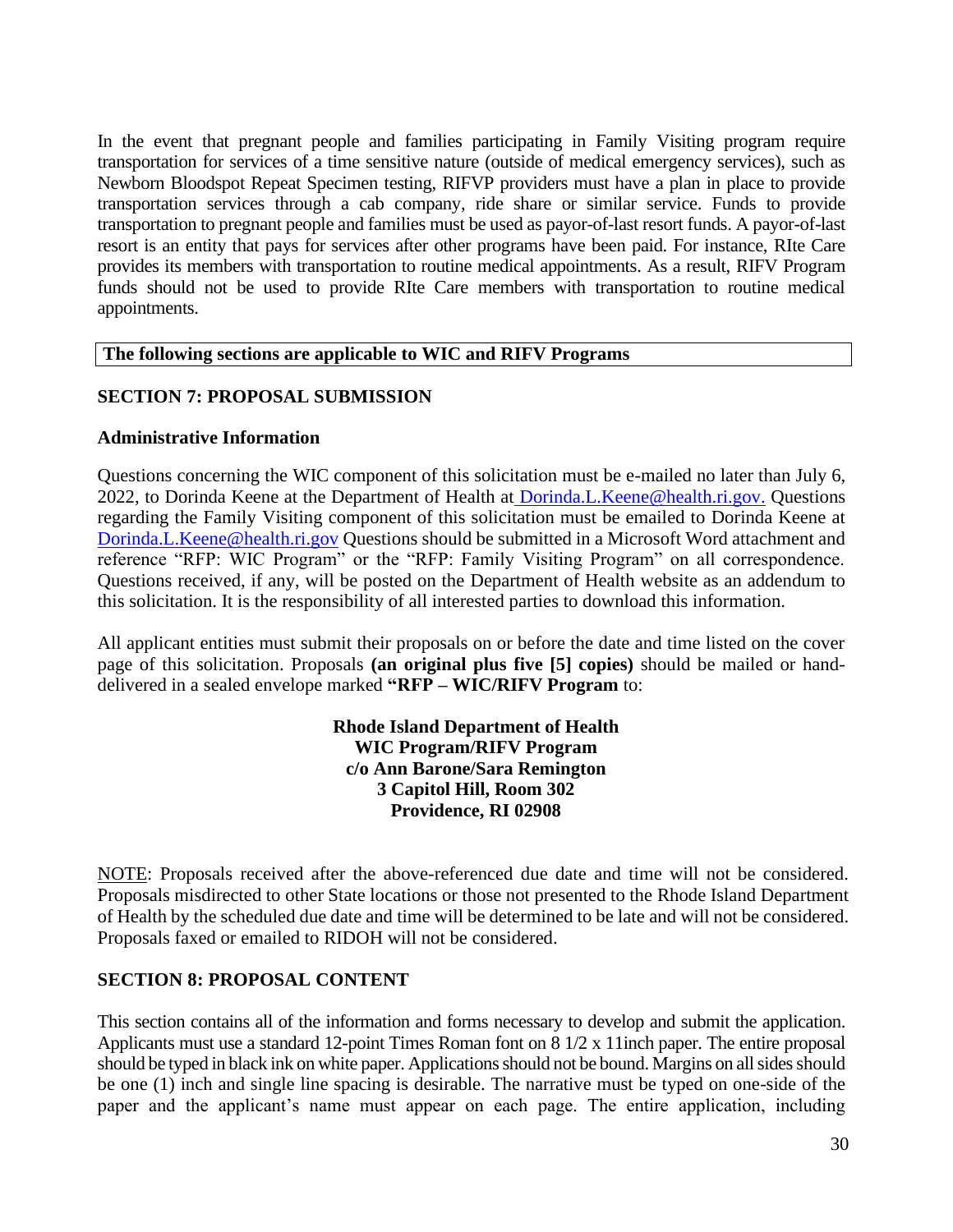appendices, must be sequentially page numbered. The application sequence should be as follows: Application Information Form, Table of Contents, Project Narrative (Parts A through D), and Appendices.

The following sections must be completed in response to the RFP. Each section should be submitted using the format presented herein.

#### **Application Information Form**

The Application Information Form must be completed (See Appendix B) and included as a part of the application. The individual authorized to sign on behalf of the organization must sign the form attesting to the accuracy of the information submitted as part of the proposal.

#### **Table of Contents**

A Table of Contents must be completed and based on the sections included in the application sequence.

### **Project Narrative**

The information contained in this section constitutes the bulk of the project proposal. Requested supporting documentation must be included as appendices. The Project Narrative must be submitted in accordance with the following format:

#### Part A – Agency Qualifications & Experience

The applicant entity should briefly describe the degree to which it is qualified and experienced in providing WIC and Family Visiting Programs. The applicant should include a brief description of similar projects undertaken and data of similar clients served, with tasks similar to those in this RFP. RIFVP programs must confirm that their agency is able to bill Medicaid. Agencies should describe how family visiting fits within their organizational structure and mission.

The narrative for this section should not exceed four (4) pages in length.

#### Part B – Work Plan/Proposed Approach

This section should describe the applicant's proposed approach and/or methodology to meet high quality WIC and RIFV services. The work plan should include goals with clearly defined objectives. Projected number of clients/slots served should also be included in the work plan. Tasks and activities to address the objectives should be outlined and include monitoring and evaluation.

This section should not exceed twelve (12) pages in length.

#### Part C – Staffing Plan

This section should describe how the applicant entity's proposed staffing plan will provide project oversight, both administrative and programmatic. The applicant entity should also detail how staff, both current and new, will be trained according to the WIC and/or Family Visiting requirements. The applicant entity should describe briefly how the proposed project's staffing plan will demonstrate cultural and linguistic competence through clearly defined values, policies, structures, and practices, as well as through the employment of bi-lingual and bicultural staff at all levels of the agency.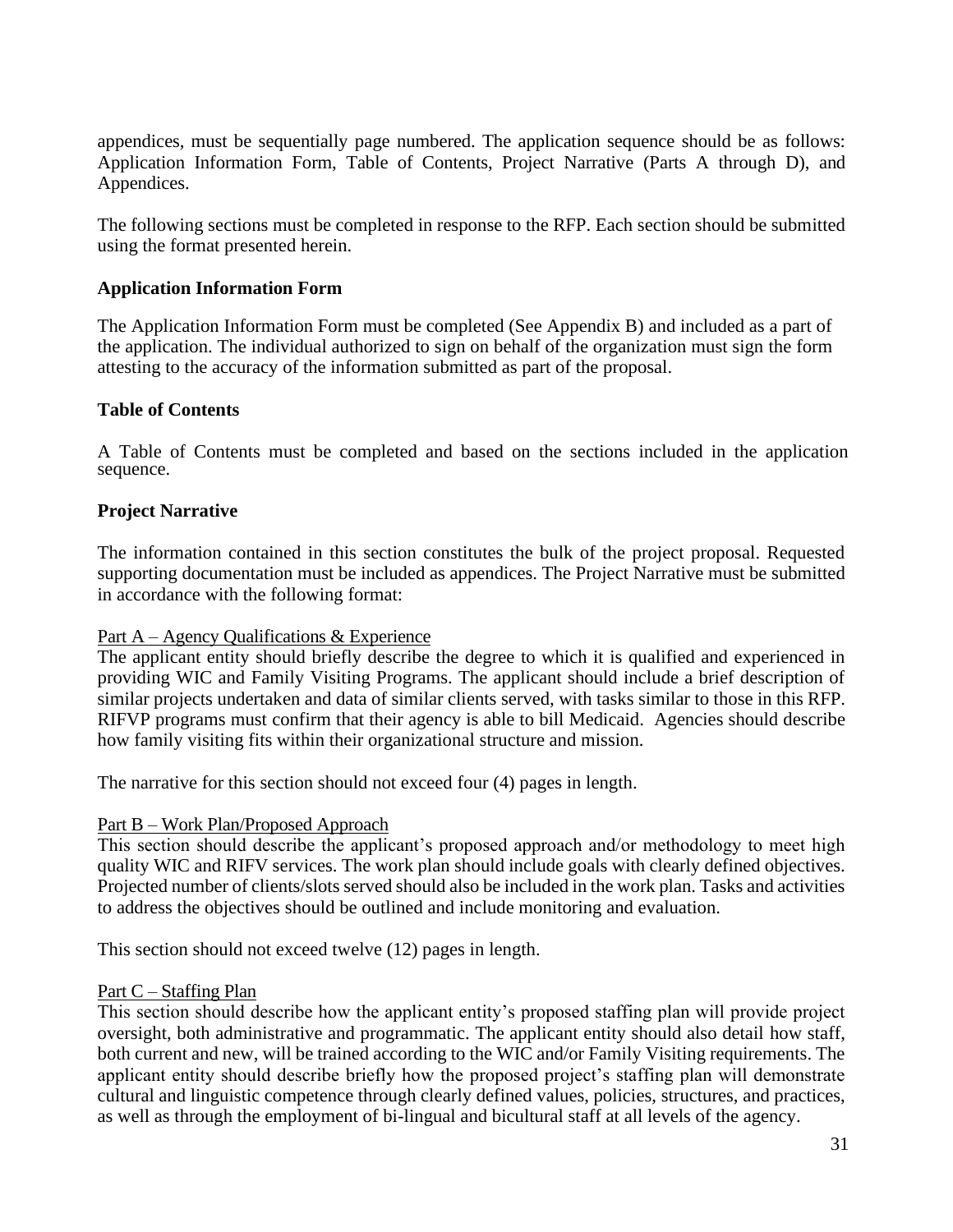This section should not exceed four (4) pages in length. Resumes are excluding from the page limitation and are required to be attached for the individuals working on the WIC and/or Family Visiting Program(s).

Part D - Budget and Justification

Applicant entities must provide a budget and budget justification (See Appendix E) for the period 10/1/2022 - 9/30/2023. No additional narrative is needed for this section**.**

This section contains all of the information and forms necessary to develop and submit the application. The narrative must be typed on one-side of the paper and the applicant's name must appear on each page. The entire application, including appendices, must be sequentially page numbered. The application sequence should be as follows: Cover Page, Table of Contents, Project Narrative (Parts A through D), and Appendices.

## **SECTION 9: EVALUATION AND SELECTION**

Proposals will be reviewed by a Technical Review Committee comprised of staff from state agencies. To advance to the Cost Evaluation phase, the Technical Proposal must receive a minimum of sixty (60) out of a maximum of seventy (70) technical points. Proposals scoring sixty (60) technical points or higher will be evaluated for cost and assigned up to a maximum of thirty (30) points in cost category, bringing the potential maximum score to 100 points. Any technical proposals scoring less than sixty (60) points will not have the cost component opened and evaluated. The proposal will be dropped from further consideration.

The Department of Health reserves the exclusive right to select the applicant entity (s) that it deems to be in its best interest to accomplish the project as specified herein; and conversely, reserves the right not to fund any proposal(s). Past performance and experience will be considered.

Applications will be evaluated competitively by the Technical Review Committee for adherence to the RFP and other federal and state requirements. Applicant experience, capacity to provide services, and the strength and relevance of the proposed program of services will be assessed. The following list outlines the relevant evaluation items and their maximum scores. Each proposal will receive a rating score (maximum 100 points) with a minimum score of sixty (60) points for consideration.

- Agency Qualifications & Experience (10 points)
- Work Plan/Proposed Approach (45 points)
- Staffing Plan (15 points)
- Budget & Justification (30 points)

SAMPLE BREAKDOWN IN TABLE BELOW (see Appendices G & H for detailed scoring)

| Criteria                                   | Possible Points |
|--------------------------------------------|-----------------|
| <b>Agency Qualification and Experience</b> | 10 Points       |
| Work Plan/Proposed Approach                | 45 Points       |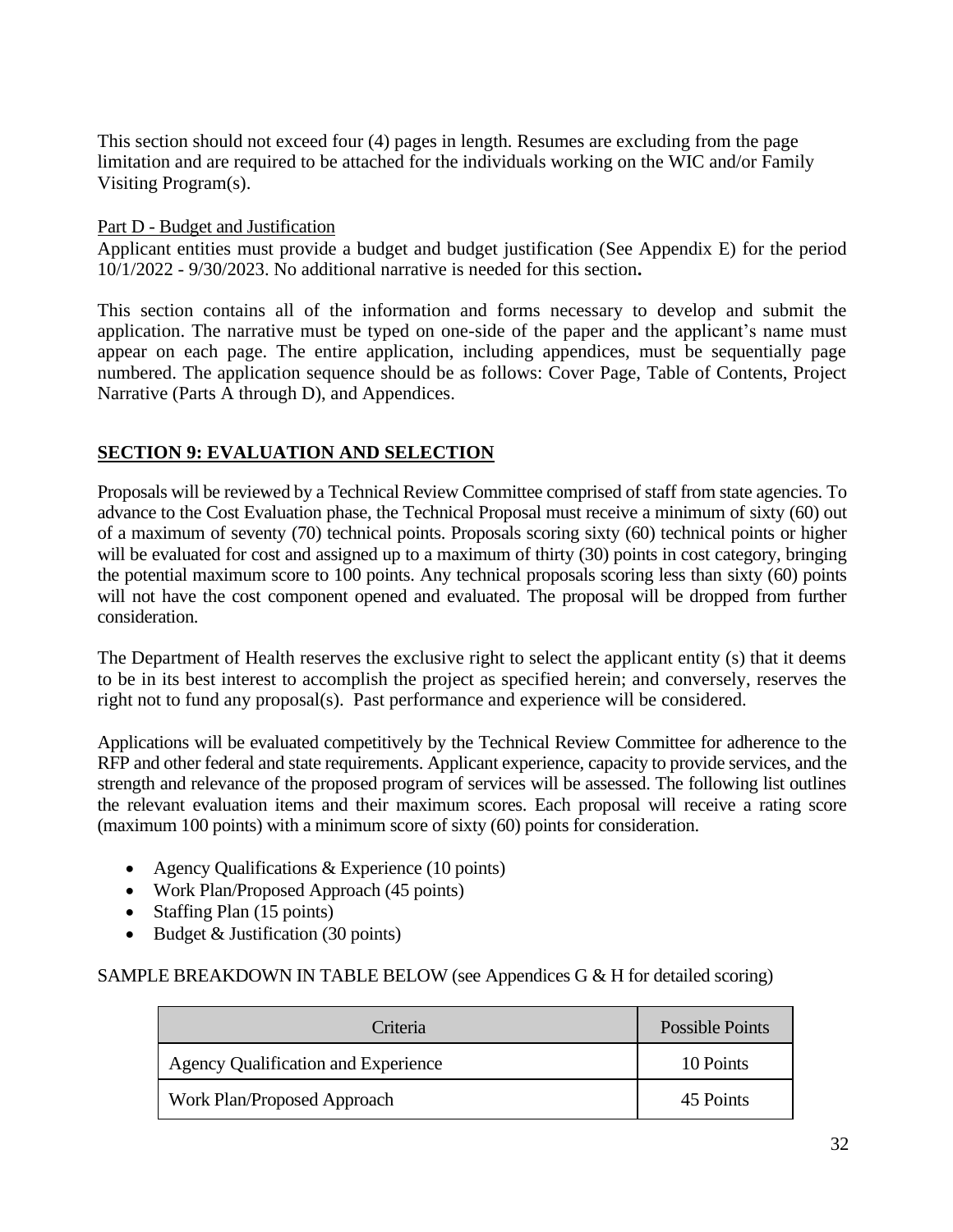| <b>Staffing Plan</b>                   | 15 Points        |
|----------------------------------------|------------------|
| <b>Total Possible Technical Points</b> | <b>70 Points</b> |
| <b>Budget and Justification</b>        | 30 Points        |
| <b>Total Possible Points</b>           | 100 Points       |

Points will be assigned based on the applicant entity's clear demonstration of his/her abilities to complete the work, apply appropriate methods to complete the work, an understanding of the requirements for the WIC and/or Family Visiting programs.

Applicant entities may be required to submit additional written information to the technical review committee to clarify statements made in their proposal.

Based on the Technical Review Committee's evaluation and assigned scores and an applicant's past performance (if applicable), a recommendation for a tentative award will be made. Once approved, the Rhode Island Department of Health will begin negotiations with the recommended sub-recipient to finalize the contractual agreements.

# **CONCLUDING STATEMENTS**

Notwithstanding the above, the State reserves the right not to award this contract, or to award on the basis of cost alone, to accept or reject any or all proposals, and to award in its best interest.

Proposals found to be technically or substantially non-responsive at any point in the evaluation process will be rejected and not considered further. The State may, at its sole option, elect to require presentation(s) by sub-recipients clearly in consideration for award.

The State's General Conditions of Purchase contain the specific contract terms, stipulations and affirmations to be utilized for the contract awarded to the RFP. The State's General Conditions of Purchases/General Terms and Conditions can be found at the following URL: <https://www.purchasing.ri.gov/RIVIP/publicdocuments/ATTA.pdf>

## **SECTION 10: REQUIRED ATTACHMENTS AND APPENDICES**

- Attachment 1: Copy of 501(c)(3) Non-Profit Status
- Attachment 2: A completed and signed W-9
- Attachment 3: Staff resumes and job descriptions
- Attachment 4: DUNS number, UEI number and an active registration in the federal System for Award Management (SAM) Appendix A: Proposal Checklist Appendix B: Applicant Entity Information Form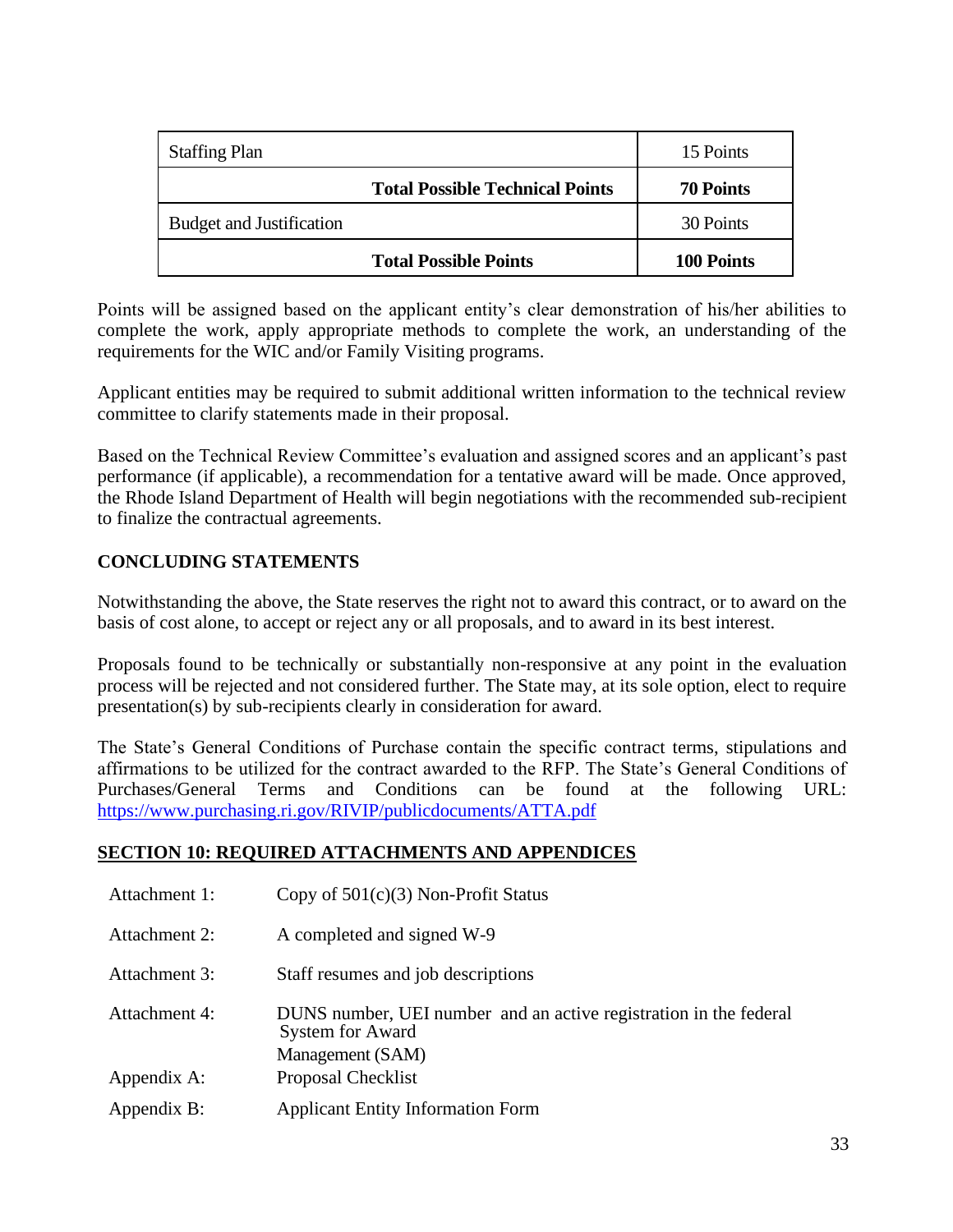| Appendix C: | <b>Budget Table Form</b>          |
|-------------|-----------------------------------|
| Appendix D: | Sample Budget Worksheet           |
| Appendix E: | Sample Budget Narrative Worksheet |
| Appendix F: | <b>Risk Assessment</b>            |

*Applications, which are incomplete in any material respect, will be deemed non-responsive and will not be considered*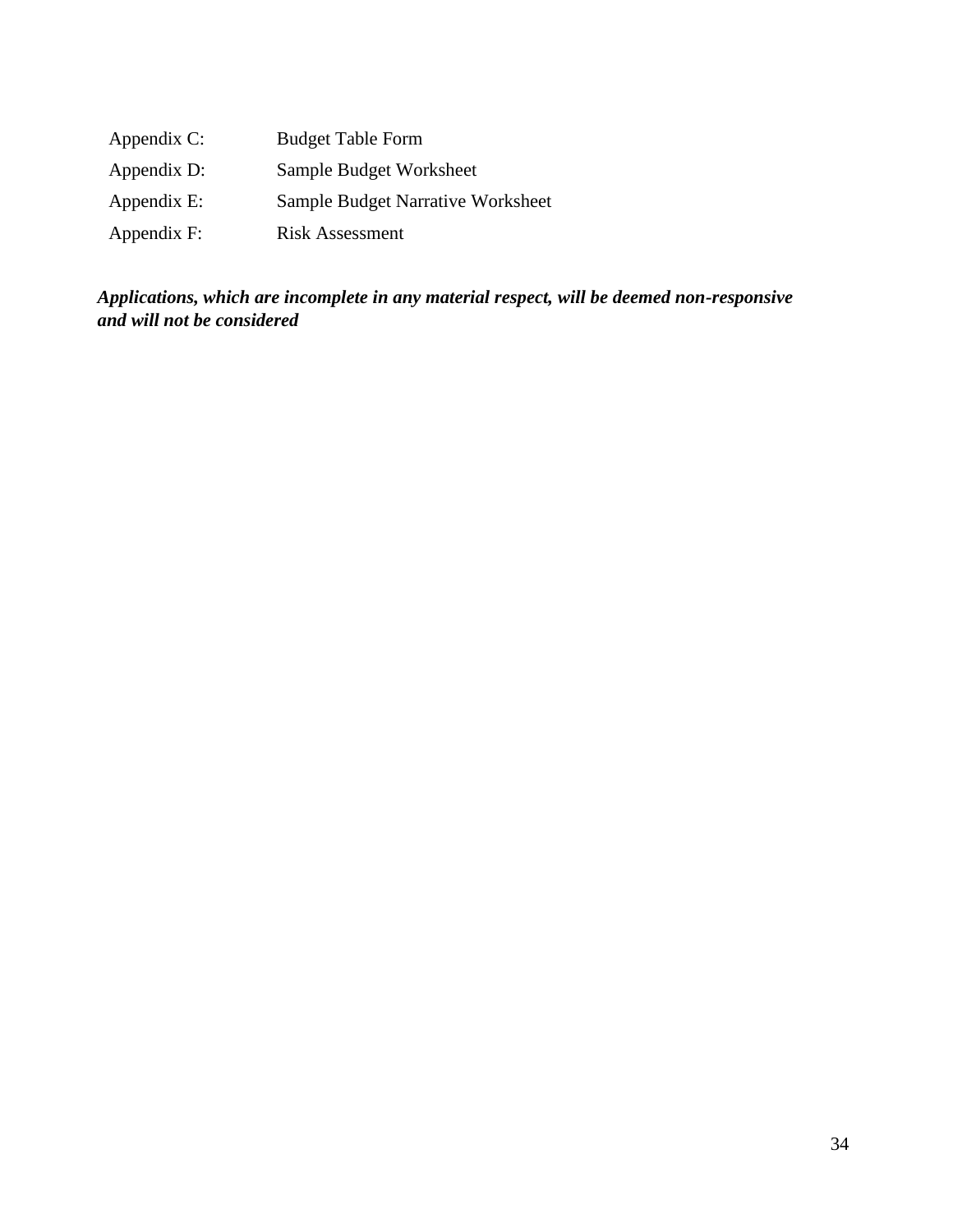# **Appendix A - PROPOSAL CHECKLIST**

#### Name of Applicant Entity:

- $\Box$  The proposal is written per the RFP specifications.
- $\Box$  Applicants must use a standard 12-point Times Roman font on 8 1/2 x 11-inch paper. The entire proposal should be typed in black ink on white paper. Applications should not be bound. Margins on all sides should be 1 inch and single line spacing is desirable. The narrative must be typed on one-side of the paper and the applicant's name must appear on each page. The entire application, including appendices, must be sequentially page numbered.
- $\Box$  Proposal Checklist
- $\Box$  Applicant Information Form (1 Page)
- □ Table of Contents
- Abstract
- $\Box$  Project Narrative (no more than 20 pages)
	- Part A: Agency Qualifications & Experience
	- Part B: Work Plan/Proposed Approach
	- Part C: Staffing Plan
- $\Box$  Budget and Budget Narrative (no page limit)
- Attachments as required and needed

#### **REQUIRED ATTACHMENTS**

- $\Box$  Attachment 1: Evidence of Non-Profit Status (copy of 501c3)
- □ Attachment 2: Completed and signed W-9
- Attachment 3: Staff Resumes and Job Descriptions
- $\Box$  Attachment 4: DUNS #, UEI # and Organizational SAM Registration
- Attachment 5: Risk Assessment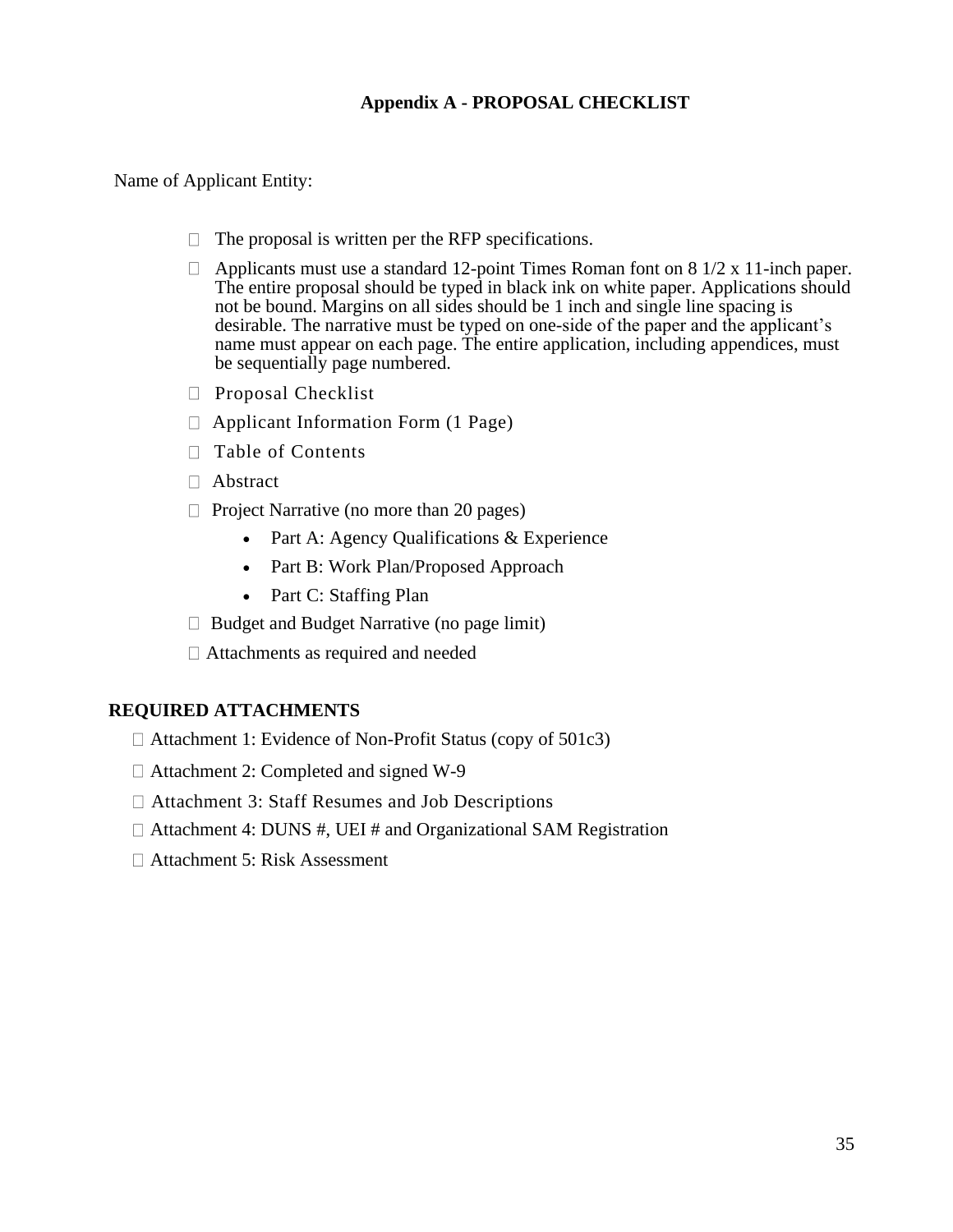## **Appendix B – APPLICANT ENTITY INFORMATION FORM**



# **WIC and/or Family Visiting Programs APPLICATION INFORMATION FORM**

| <b>Agency Name:</b>                              |                                                       |  |  |  |
|--------------------------------------------------|-------------------------------------------------------|--|--|--|
| Address:                                         | Street # Street Name Avenue, City/Town, RI Zip CODE - |  |  |  |
|                                                  |                                                       |  |  |  |
| FEIN:                                            |                                                       |  |  |  |
|                                                  |                                                       |  |  |  |
|                                                  | <b>Total Number of Service Sites:</b>                 |  |  |  |
|                                                  |                                                       |  |  |  |
| <b>Executive Director:</b>                       |                                                       |  |  |  |
| Phone:                                           | Email<br>$\overline{a}$                               |  |  |  |
|                                                  |                                                       |  |  |  |
|                                                  | Finance or Accounting Director:                       |  |  |  |
| Phone:                                           | Email<br>$\overline{\phantom{a}}$                     |  |  |  |
|                                                  |                                                       |  |  |  |
| Project Manager:                                 |                                                       |  |  |  |
| Phone:                                           | Email<br>$\overline{\phantom{a}}$                     |  |  |  |
|                                                  |                                                       |  |  |  |
| Project Period:                                  | From: 10/1/2022<br>To: 9/30/2023                      |  |  |  |
|                                                  |                                                       |  |  |  |
| Service Area(s):                                 |                                                       |  |  |  |
|                                                  |                                                       |  |  |  |
| Total Projected Number of Families To Be Served: |                                                       |  |  |  |

In response to this Request for Proposals (RFP) for funding to provide the WIC program and/or the RIFV Program, please accept the accompanying application. I hereby certify that, to the best of my knowledge, the information supplied in support of this application is accurate, complete, and current for the award period of October 1, 2022 - September 30, 2023.

I additionally certify that I am duly authorized to submit this application on behalf of the governing body of Organization Name

| <b>Authorized Signature</b> | Date: |
|-----------------------------|-------|
|                             |       |

Typed Name Title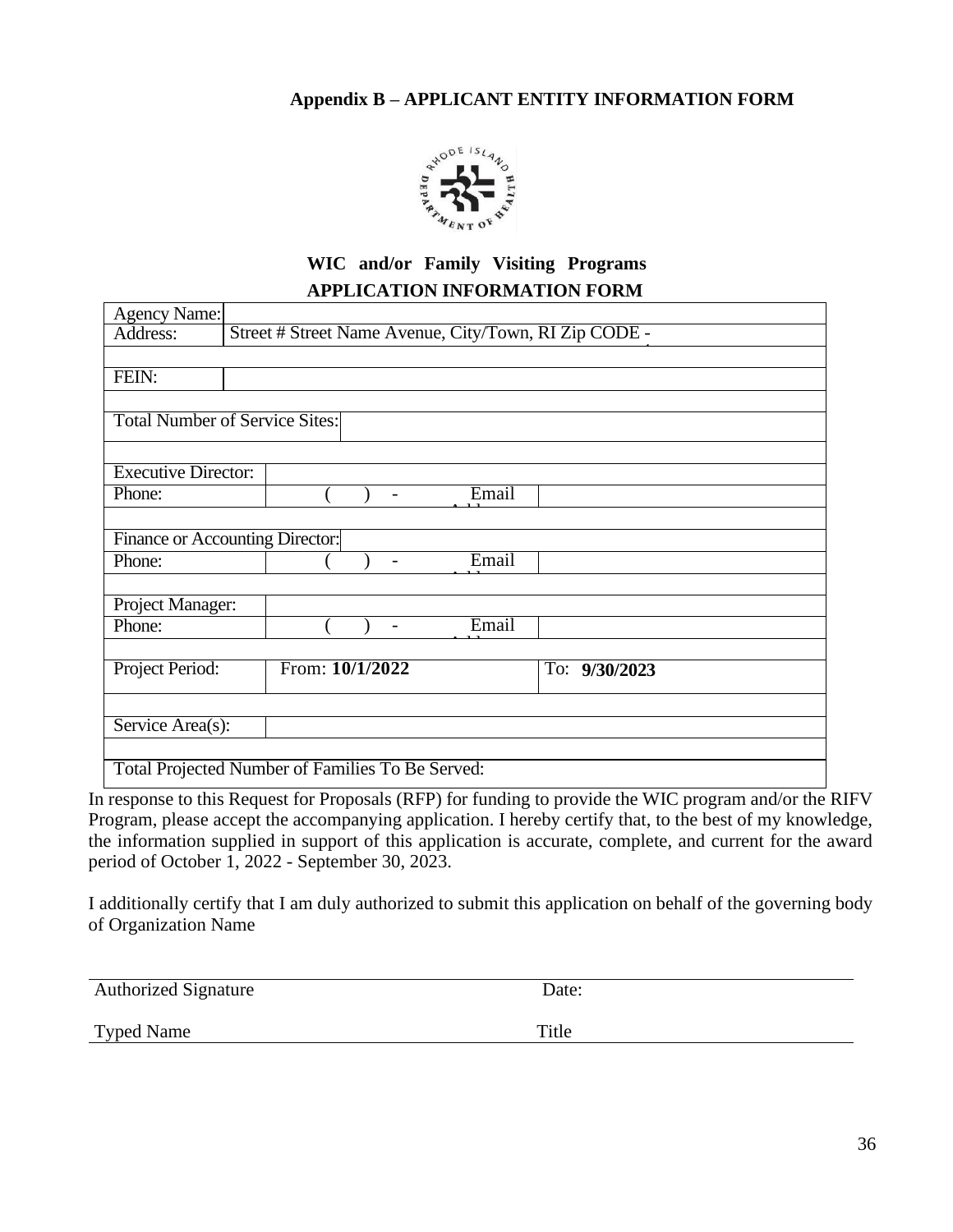

CONTRACT PERIOD FROM: October 1, 2022 TO: September 30, 2023

| AGENCY   Full Agency Name                            | <b>DATE</b>      |                          |
|------------------------------------------------------|------------------|--------------------------|
| ADDRESS   Street, City, ZIP + Four                   | <b>TELEPHONE</b> | $\overline{\phantom{0}}$ |
| <b>PROGRAM</b>   WIC and/or Family Visiting Programs | FEIN#            | $\overline{\phantom{0}}$ |

| <b>Expense Category</b>                   | <b>Approved</b><br><b>Budget Time</b><br><b>Period</b> |
|-------------------------------------------|--------------------------------------------------------|
| $1_{-}$<br>Personnel                      |                                                        |
| <b>Fringe Benefits</b><br>2.              |                                                        |
| Consultants<br>3.                         |                                                        |
| 4. In-State Travel                        |                                                        |
| <b>Out-of-State Travel</b><br>5.          |                                                        |
| Printing/Copying<br>6.                    |                                                        |
| 7. Supplies                               |                                                        |
| 8. Telephone/Internet                     |                                                        |
| <b>Education/Resource Materials</b><br>9. |                                                        |
| 10. Postage                               |                                                        |
| 11. Other (listed separately)             |                                                        |
|                                           |                                                        |
|                                           |                                                        |
| Equipment<br>12.                          |                                                        |
| <b>Sub-Total</b>                          |                                                        |
| Indirect/Administrative Cost              |                                                        |
| <b>Total</b>                              |                                                        |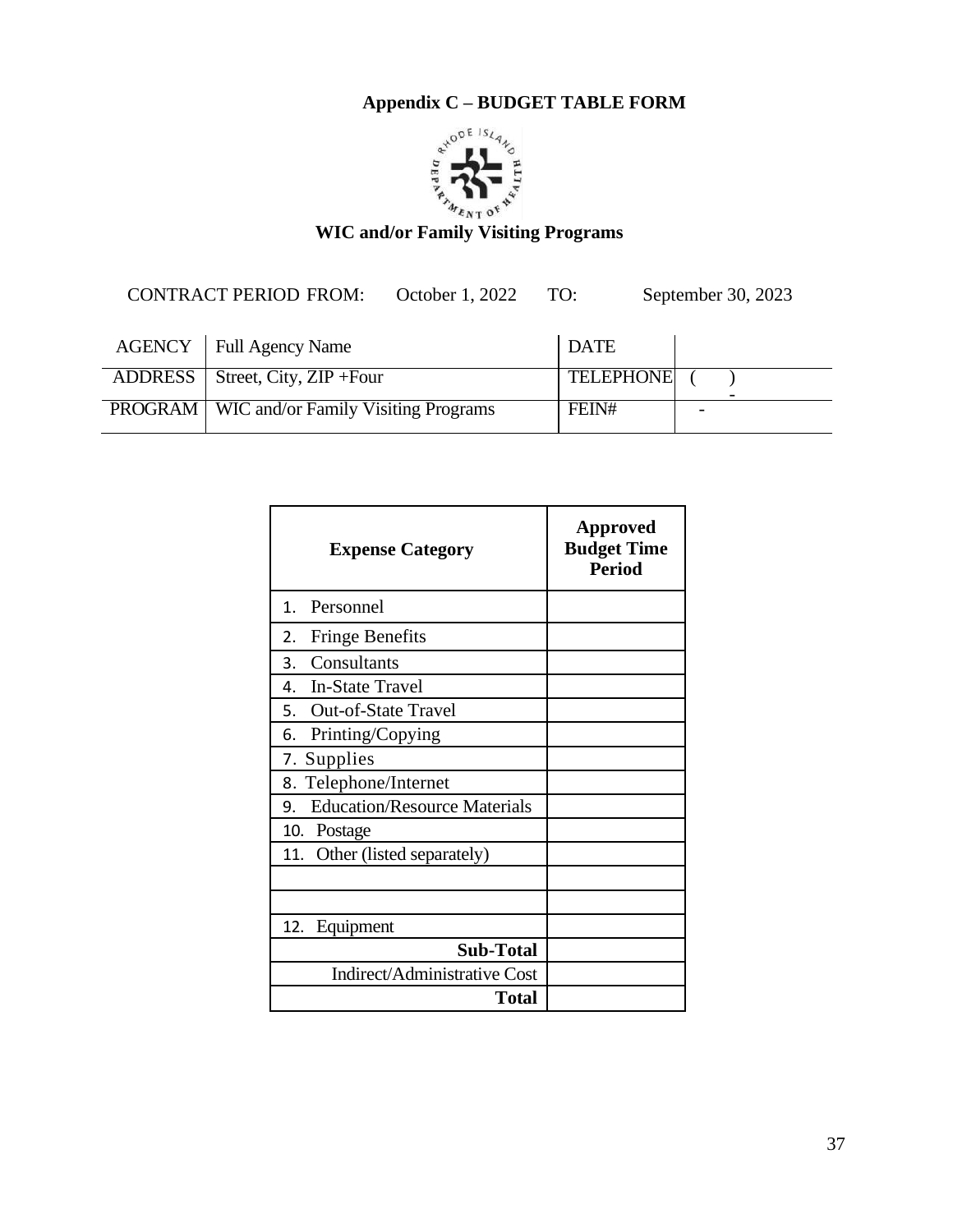### **Appendix D - SAMPLE BUDGET WORKSHEET**

*Use this format to submit your budget. All items included in this Budget Form must be fully explained in the Budget Narrative. The Organization In-Kind Contribution may not be less than 10% of the requested funding.*

| Category                                                                                     |                        |                     |                           |
|----------------------------------------------------------------------------------------------|------------------------|---------------------|---------------------------|
| Personnel (Name, Title)                                                                      | <b>Hourly Rate</b>     | Total # of<br>Hours | Total                     |
|                                                                                              |                        |                     |                           |
|                                                                                              |                        |                     |                           |
|                                                                                              |                        |                     |                           |
|                                                                                              |                        |                     |                           |
| Fringe Benefits (provide breakdown of fringe benefits)                                       | Fringe %               |                     | Total                     |
|                                                                                              | $\%$                   |                     |                           |
|                                                                                              | $\%$                   |                     |                           |
|                                                                                              | $\%$                   |                     |                           |
|                                                                                              | $\%$<br>$\%$           |                     |                           |
| Consultants (Name and Description of Service, Cost)                                          |                        |                     | \$                        |
|                                                                                              |                        |                     |                           |
|                                                                                              |                        |                     |                           |
| <b>In-State Travel</b>                                                                       | .585 per mile $@$ # of |                     | \$                        |
| Out-of-State Travel (Name, Breakdown of costs)                                               | miles                  |                     | $\overline{\mathcal{S}}$  |
|                                                                                              |                        |                     |                           |
| Printing/Copying                                                                             |                        |                     | $\boldsymbol{\mathsf{S}}$ |
| Supplies                                                                                     |                        |                     | $\boldsymbol{\$}$         |
| Telephone/Internet                                                                           |                        |                     | $\boldsymbol{\mathsf{S}}$ |
| <b>Education/Resource Materials</b>                                                          |                        |                     | $\boldsymbol{\mathsf{S}}$ |
| Postage                                                                                      |                        |                     | \$                        |
| Other: (if your expense does not fit into a category above<br>please list and specify below) |                        |                     | \$                        |
|                                                                                              |                        |                     |                           |
|                                                                                              |                        |                     |                           |
| Equipment                                                                                    |                        |                     | $\boldsymbol{\mathsf{S}}$ |
| Indirect/Administrative Costs*                                                               |                        |                     |                           |
| 10% verifiable match will come from                                                          |                        |                     |                           |
| <b>Total Request</b>                                                                         |                        |                     |                           |

\*If including indirect charges in the budget, a copy of your federally approved indirect rate must be attached. If you do not have a federally approved indirect rate, you may charge a 10% de minimus rate.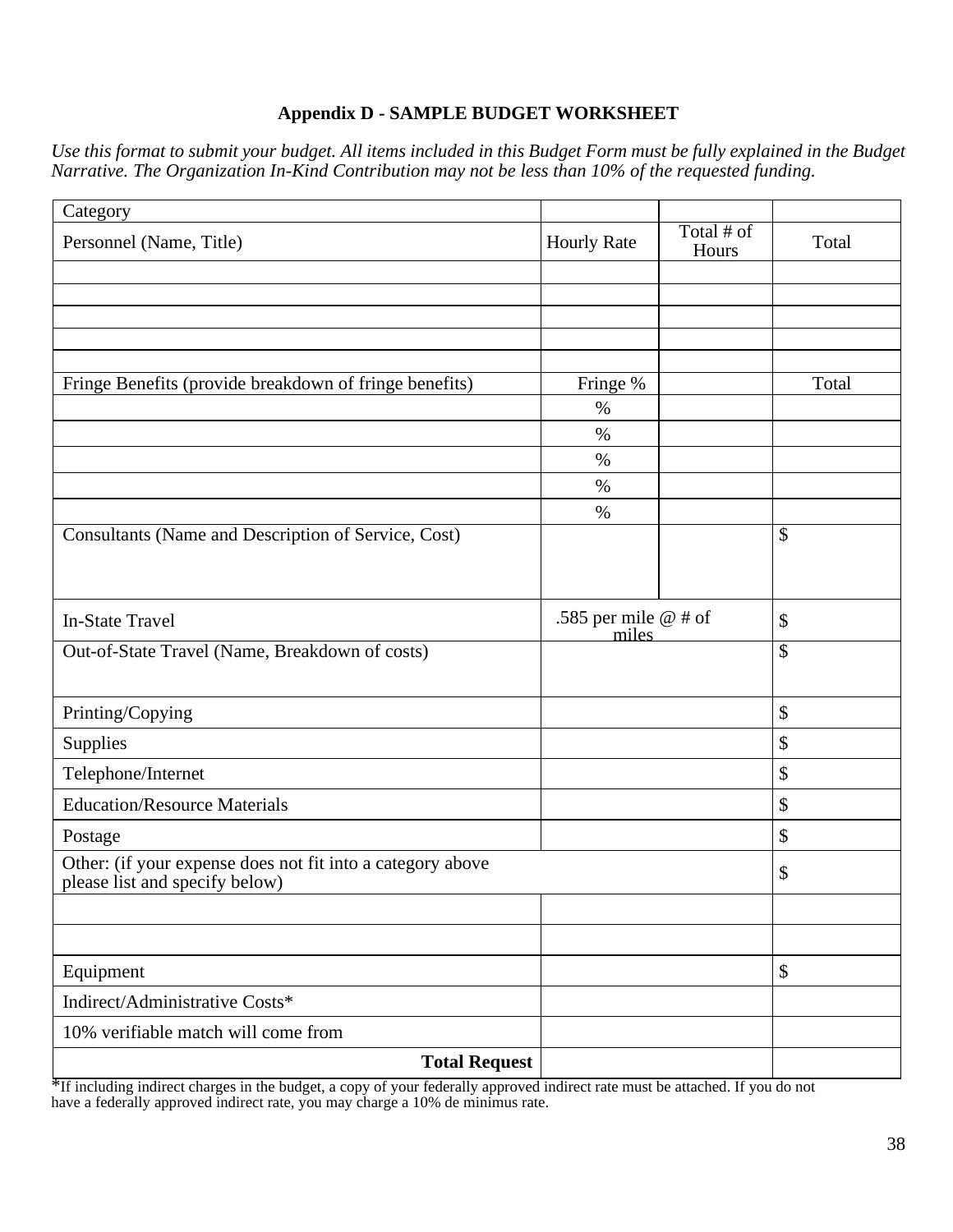#### **Appendix E - SAMPLE BUDGET NARRATIVE WORKSHEET**

(Please use the following Word document as a guide)

#### A. Justification of Budget Expenses

#### **PERSONNEL** \$6,534.00<br>
Sally Smith, Director  $$2.132.00$ Sally Smith, Director \$24.79 per hour for 86 hours Ms. Smith will work with community partners to achieve the goals and objectives of this proposal. She will attend monthly trainings/meetings as required by the RFP. John Jones, Assistant Systems Development \$2,178.00 \$33.76 per hour for 64.50 hours Mr. Jones will specifically review operating protocols related to systems development, implementation and operation performance. John Doe, RN, C. MS, Project Coordinator \$2,224.00 \$51.72 per hour for 43 hours Mr. Doe will assume responsibility for oversight of the project and all project-reporting requirements. **FRINGE BENEFITS \$1,960.00** Taxes and fringe @ 30% are calculated as follows: Social Security 6.20%, Medicare 2.45%, Workmen's Comp 4.54%, Unemployment Insurance 4.46%, Dental Insurance 1.00%, Life

Insurance .68%, Pension 10.67%.

#### **CONSULTANTS \$30,000.00**

Sue Smith, PhD, Psychologist for RI Hospital \$150.00 per hour for 200 hours Dr. Smith will provide technical assistance with reports and data collection

#### **IN-STATE TRAVEL \$450.00**

Mileage reimbursement for all staff members to be calculated at \$0.585/mile for 769 miles. \*Rate is effective through December 31st , 2022

#### **OUT-OF-STATE TRAVEL \$1,000.00**

2 Staff members to attend annual meeting in Atlanta, GA. All travel related reimbursement must follow State or RI Travel Guidelines for reimbursement

## **PRINTING/COPYING \$700.00**

# Printing expenses for printing of monthly flyers, brochures, and information sheets

## **SUPPLIES \$800.00**

General office supplies to include paper, pens, file folders, etc.

#### **OTHER \$200.00**

Incentives \$200.00 40 - \$5.00 Gift Cards for participation in after- hours meetings

#### B. Possible Future Sources of Funding

During the program year, we will apply for funding from the following foundations. Please list any other funding sources.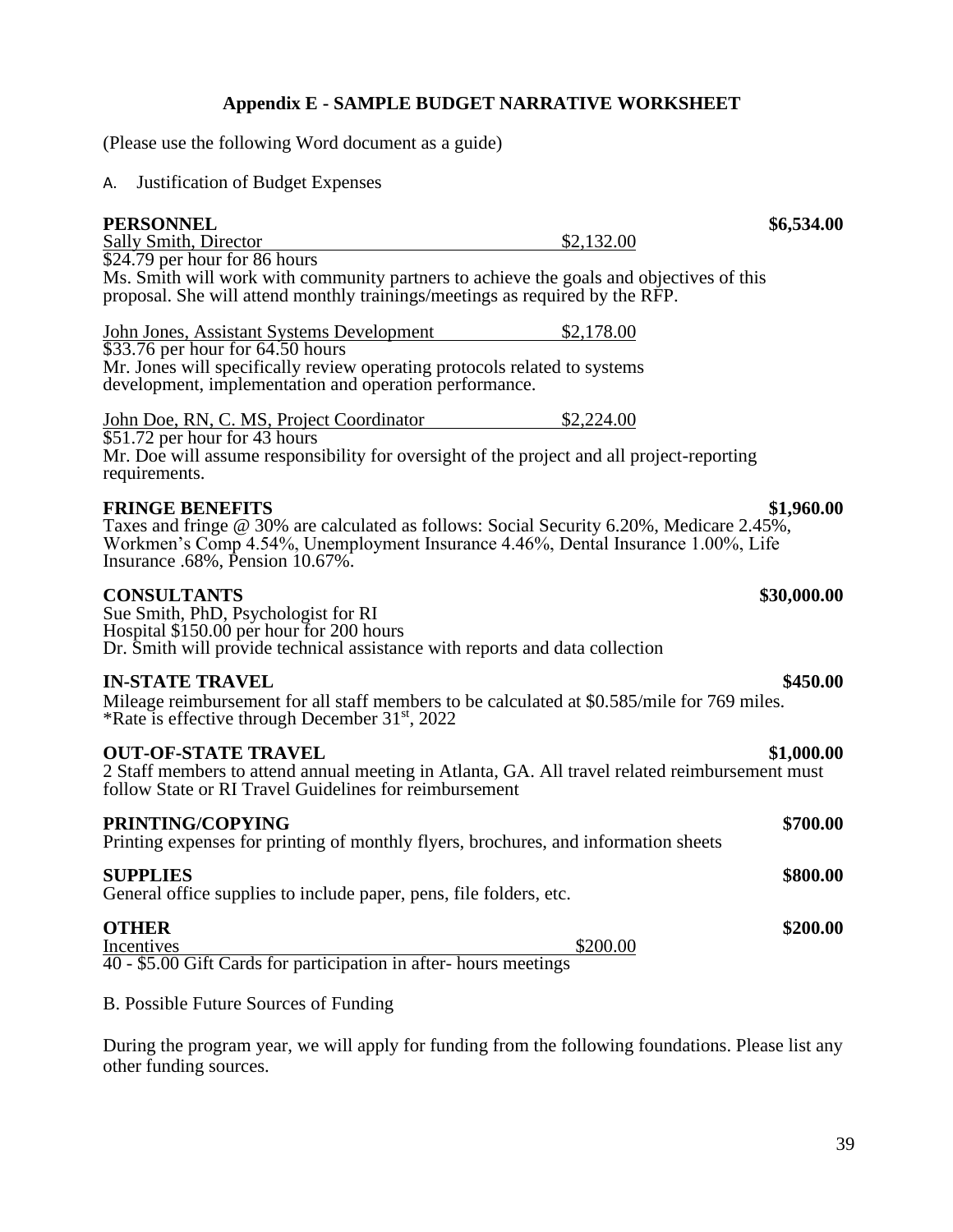#### *Definitions of costs for all budget narratives*

- 1. **Personnel costs:** Personnel costs must be explained by listing each staff member who will be supported with WIC and/or RIFV funds. List: name (if possible), position title, total number of hours budgeted and hourly rate for each program separately. This must include the Program Manager and Supervisor as appropriate.
- 2. **Fringe benefits:** List the components that comprise the fringe benefit rate and percent per item. For example, health insurance, taxes, unemployment insurance, life insurance, and retirement plan. The fringe benefits must be directly proportional to that portion of personnel costs that are allocated to the project.
- 3. **Consultants:** List any individuals who are paid consultants, their position title, and their hourly rate. All consultant hours/rates must be billed in accordance with the purchase order. Applicants must provide a clear explanation as to the purpose of a consultant and its relevance to the program, how the costs were estimated, and the specific consultant deliverables.
	- a. Applicants may include the cost of access accommodations as part of their project's budget, including sign interpreters, plain language and RIDOH literate print materials in alternate formats and cultural/linguistic competence modifications such as use of cultural brokers, translation, or interpretation services at meetings.
- 4. **Travel:** List travel costs per local and long-distance travel. For local travel, the mileage rate, number of miles, reason for travel and staff member/consumers completing the travel must be outlined. The local mileage rate must not exceed the current State local travel mileage rate (\$.585 per mile). The budget for RIFV must also reflect any out-of-state travel expenses associated with participating in model trainings that address family visiting efforts and other proposed trainings or workshops. These must be broken out by airfare, hotel, registration, parking, ground travel, mandatory baggage fees, and food/drink.
- 5. **Printing/Copying:** List any printing/copying costs.
- 6. **Supplies:** List the items that the project will use. Office supplies include pencils, pens, paper, etc.
- 7. **Telephone/Internet/Fax**: List any costs associated with telephone, internet and fax services. Costs must be specific to the WIC or RIFV program.
- 8. **Postage:** List any costs associated with postage, especially postage costs associated with mailings to referrals sources and families served by the program.
- 9. **Education/Resource Materials**: Educational supplies include pamphlets, educational videos, and model-specific supplies – such as family support materials – that are essential to ensuring model fidelity.
- 10. **Other**: Put all costs that do not fit into any other category into this category and provide an explanation of each cost in this category.

a. List any training/professional development costs for staff, if applicable.

- 11. **Equipment:** List equipment costs and provide justification for the need for the equipment to carry out project goals. Extensive justification is required when requesting funds for the purchase of computers and furniture items that meet the definition of equipment (a unit cost of \$5,000 or more and a useful life of one or more years). The budget may include the cost of desk top computers, laptops or notebooks, and cell phones for all HFA staff. The budget may also include the cost of a color printer/copier (or professional printing costs) to ensure that printed informational materials provided to families are high quality.
- 12. **Subcontracts:** Subcontracts are not an allowed expense
- 13. **Indirect/Administrative Costs:** Indirect cost calculations can only be included if the agency has a federally approved indirect cost rate. The indirect cost rate must be up to date and attached to the application as part of the budget. If an agency does not have a federally approved indirect cost rate, they can use the "de minimis" flat rate of 10% or break out costs as individual line item expenses for the administration of the program. Administrative costs cannot exceed 10%. The costs must be accompanied by a description of the methodology used to arrive at each itemized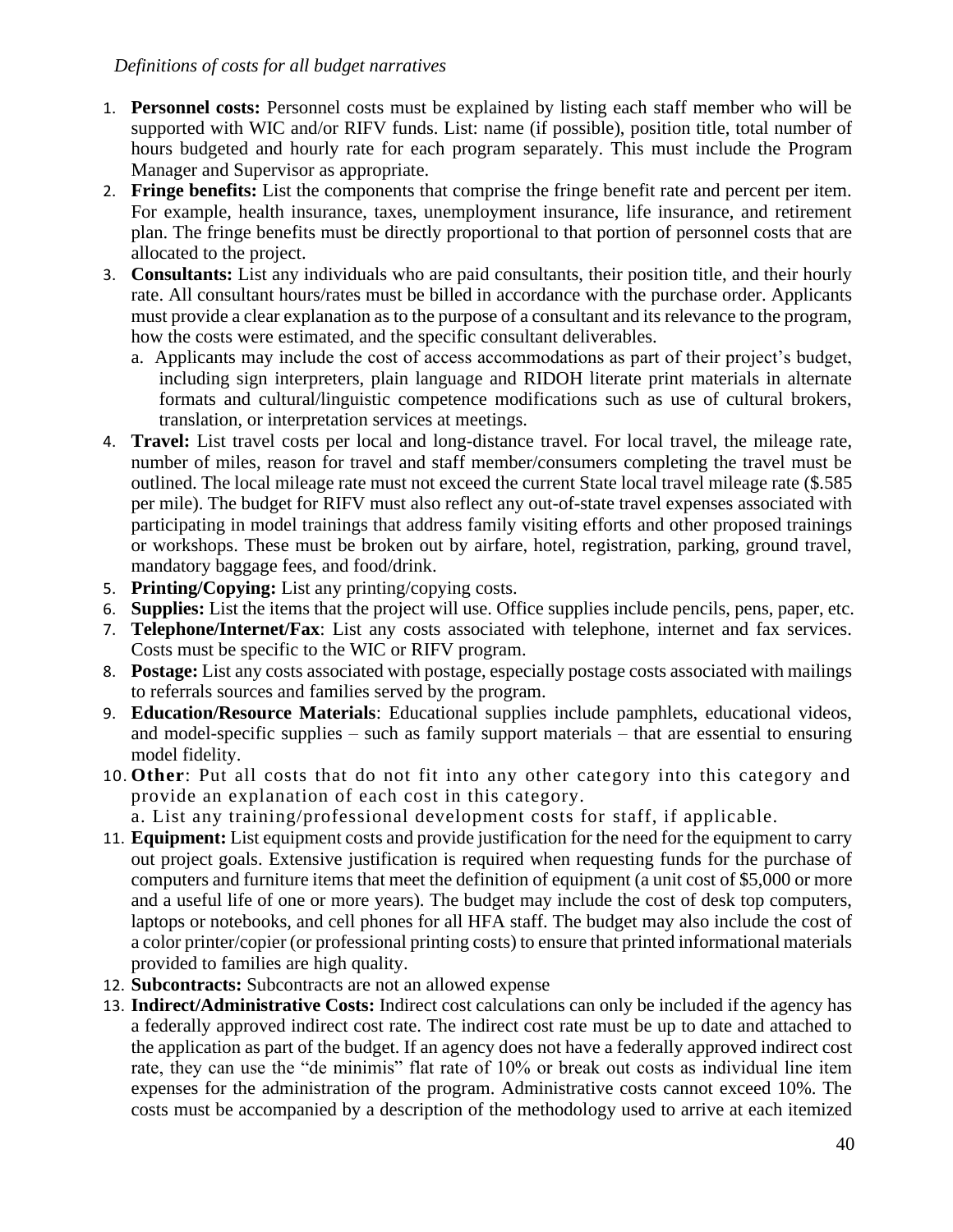administrative cost. All non-federally approved calculations and rates can be negotiated by RIDOH.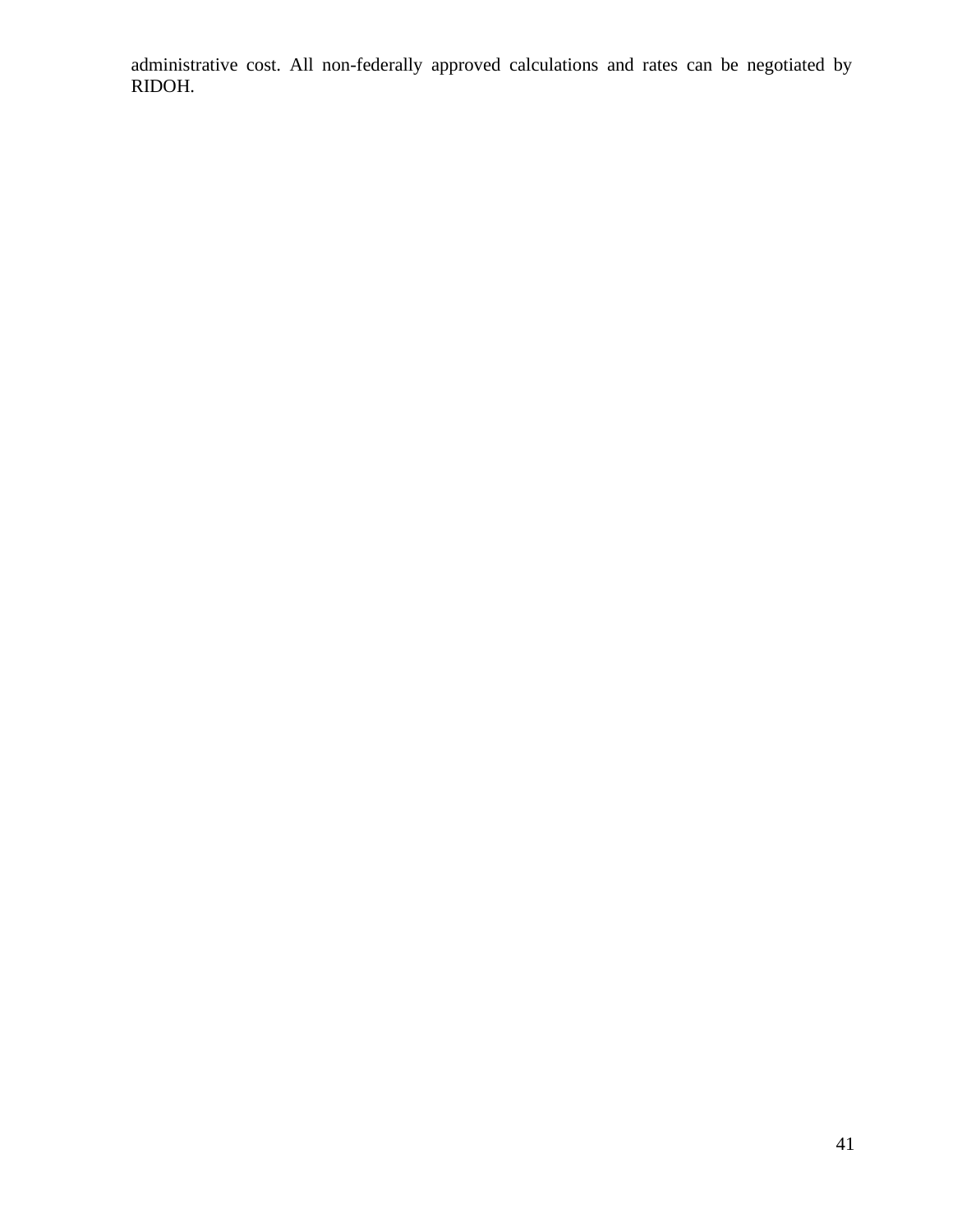#### **Appendix F - RISK ASSESSMENT**

#### **Organizational Structure, Systems, and Management**

**1. What was your average annual turnover rate for the past two years?** Use the formula to determine the turnover rate: # of employees exiting the applicant entity **for the past 24 months/average actual # of employees over the past 12 months.**

**□ 0-25% □ 26-50% □ 51-75% □ 76-100%**

#### **2. Does your organization have the ability to effectively respond to sudden personnel changes on a:**

Short-term basis (i.e., other staff are able to fill in when an employee is out for up a week) **□ YES □ NO** Intermediate-term basis (i.e., unexpected resignation prompts active recruiting, but position is vacant for several weeks or months)  $\square$  YES  $\square$  NO vacant for several weeks or months) Long-term basis (i.e., budgetary cutbacks that necessitate staff reductions)  $\Box$  **YES**  $\Box$  **NO** 

#### **Fiscal Management, Accounting and Transaction Control**

- **1. Are your entity's accounting practices in agreement with its accounting and finance manuals and requirements of its funding sources?** Accounting manuals **□ YES □ NO** Funding Source Requirements **□ YES □ NO**
- **2. Does your entity have written fiscal management policies and procedures relating to the following areas?**

| <b>Accounting Practices</b>             | $\Box$ YES $\Box$ NO |
|-----------------------------------------|----------------------|
| <b>Management Controls</b>              | $\Box$ YES $\Box$ NO |
| <b>Personnel Policies</b>               | $\Box$ YES $\Box$ NO |
| <b>Travel and Expense Reimbursement</b> | $\Box$ YES $\Box$ NO |
| Procurement                             | $\Box$ YES $\Box$ NO |

- **3. Does your general ledger design accommodate account or subaward accounting? □ YES □ NO**
- **4. Is there someone to ensure reimbursement requests and expenditure reports are prepared timely, correctly and accurately? □ YES □ NO**
- **5.** Is there a process to retain all supporting documentation for items listed on reimbursement requests and expenditure reports to funders?  $\Box$  YES  $\Box$  NO **reimbursement requests and expenditure reports to funders?**
- **6.** Do procedures exist and provide for the solicitation of bids or prices for all procurements over a certain threshold?  $over a$  certain threshold?
- **7. Are purchase approval methods documented and communicated? □ YES □ NO**
- **8. Are matching contributions supported by appropriate documentation? □ YES □ NO □ NA**
- **9.** Does your entity plan on changing the accounting system within the next 12 months or has the system changed within the past 12 months?  $\square$  YES  $\square$  NO **the system changed within the past 12 months?**

**10.Has your entity been investigated or in legal trouble within the past 12 months? □ YES □ NO**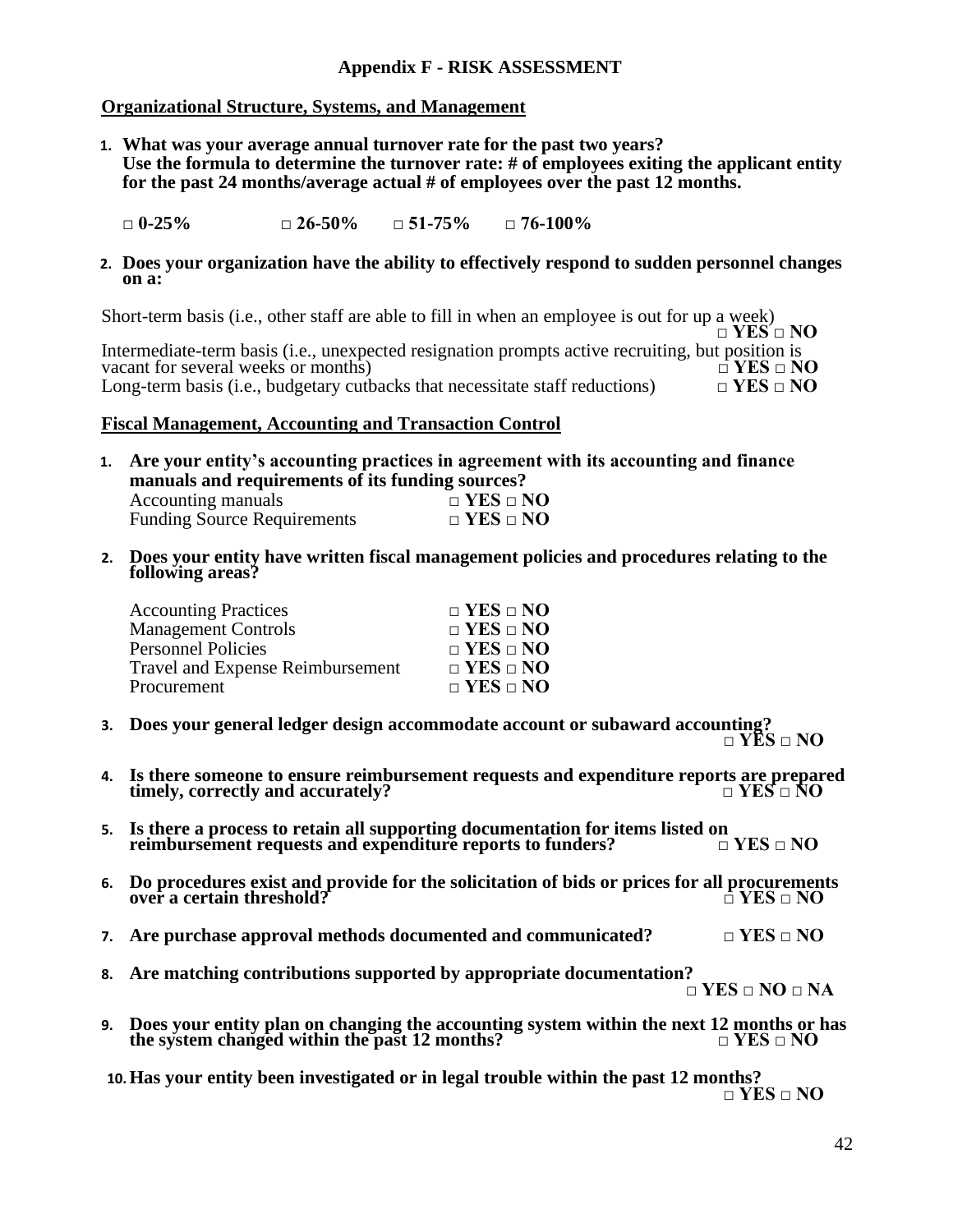#### **Appendix G – DETAILED SCORING SHEET RIFV**

**PROGRAM** *Scoring criteria for RI's Family Visiting Program*

### *Applicant Qualifications and Experience*

| <b>Criterion</b>                                                                                                                                                                                                                                                       | <b>Points</b> | <b>Points</b> |
|------------------------------------------------------------------------------------------------------------------------------------------------------------------------------------------------------------------------------------------------------------------------|---------------|---------------|
|                                                                                                                                                                                                                                                                        | possible      | given         |
| Abstract clearly describes the program proposal                                                                                                                                                                                                                        | 3             |               |
| Agency has provided a description of their current organizational<br>structure, including an organizational chart. Demonstrates how<br>RIFVP is integrated within overall organizational structure.                                                                    | 3             |               |
| Agency has demonstrated experience working with the priorities<br>populations for family visiting through the Maternal, Infant and Early<br>Childhood Family Visiting Program and/or past experience<br>implementing one or more evidence-based family visiting model. | $\mathcal{P}$ |               |
| Agency has included information on their mission, demographic<br>information on community (ies) to be served and is located within one<br>of the communities they are proposing to serve                                                                               | っ             |               |
| <b>Total</b>                                                                                                                                                                                                                                                           | 10            |               |

## *Work Plan/Proposed Approach*

| <b>Criterion</b>                                                                                                                                                                                                                      | <b>Points</b><br>possible | <b>Points</b><br>given |
|---------------------------------------------------------------------------------------------------------------------------------------------------------------------------------------------------------------------------------------|---------------------------|------------------------|
| Agency has clearly described which family visiting model(s) they are<br>applying to provide, which community(ies) they are applying to provide<br>services in and has applied to provide an appropriate number of slots per<br>model. | $\mathfrak{Z}$            |                        |
| Quality of evidence provided by agency regarding their understanding<br>and/ or experience they have with the model they are applying to<br>provide, including experience meeting contractual enrollment<br>requirements.             | 5                         |                        |
| Ability to outline agency readiness to implement EBHV model(s)                                                                                                                                                                        | $\mathfrak{Z}$            |                        |
| Ability to deliver services that match the cultural and linguistic<br>characteristics of the community                                                                                                                                | 5                         |                        |
| Capacity to serve families of diverse backgrounds and levels of need                                                                                                                                                                  | 5                         |                        |
| Effective recruitment, engagement and retention plan for families                                                                                                                                                                     | $\overline{4}$            |                        |
| Agency has described their written policies and procedures for home<br>visitor safety, mental health, child abuse and neglect, domestic<br>violence, trauma, medical emergencies and difficult family situations.                     | $\overline{5}$            |                        |
| Quality of current community partnerships and collaborations and how<br>agencies currently integrate their services within their agency and within<br>other agencies that serve children and families.                                | $\overline{2}$            |                        |
| Agency has demonstrated participation in Local Implementation Teams,<br>Health Equity Zones and other community collaborations or can describe<br>the plan for collaboration with those groups.                                       | 1                         |                        |
| Agency's experience and comprehensiveness of agency's Continuous<br>Quality Improvement Plan related to RIFVP and the agency as a<br>whole.                                                                                           | $\overline{2}$            |                        |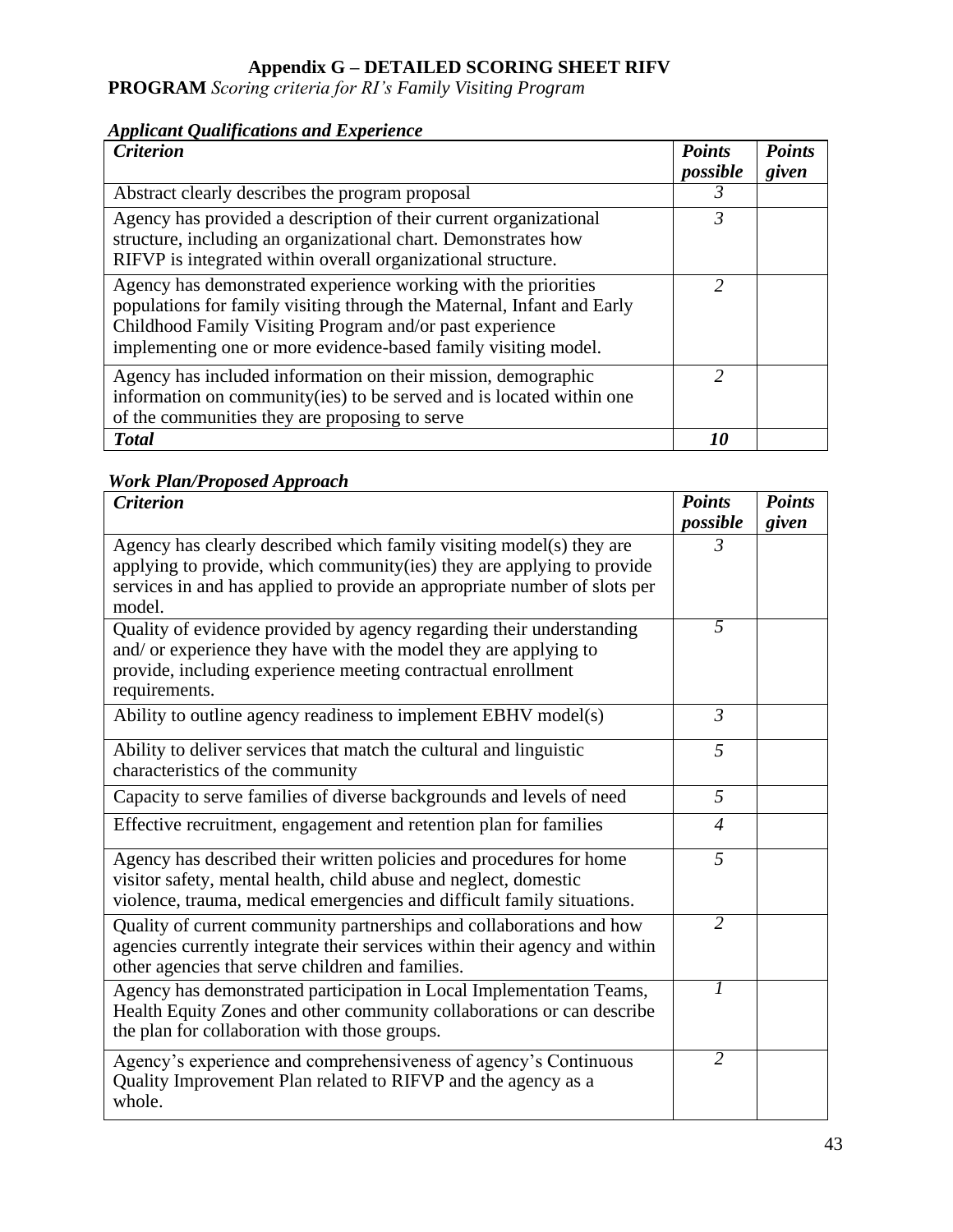| Agency can demonstrate the ongoing use of data for Continuous<br><b>Quality Improvement</b>                                                                                    |   |  |
|--------------------------------------------------------------------------------------------------------------------------------------------------------------------------------|---|--|
| Quality and depth of infrastructure and information technology support<br>within agency to support required data system(s).                                                    | ာ |  |
| Quality of written policies and procedures regarding confidentiality,<br>security and integrity of information. Agency has mechanisms to<br>safeguard records and information. |   |  |
| Demonstrated ability of agency to enter data within specified<br>timeframes for each model.                                                                                    |   |  |
| <b>T</b> otal                                                                                                                                                                  |   |  |

## *Staffing Plan*

| <b>Criterion</b>                                                                                                                                                      | <b>Points</b><br>possible | <b>Points</b><br>given |
|-----------------------------------------------------------------------------------------------------------------------------------------------------------------------|---------------------------|------------------------|
| Agency has demonstrated ability to provide clear information to staff<br>related to job performance and expectations, professional development<br>plans and training. |                           |                        |
| Agency has a clear programmatic management and supervisory<br>structure and has demonstrated the commitment to dedicated program<br>staff.                            | 2                         |                        |
| Effective recruitment and retention plan for staff, including the minimum<br>hourly wage recommendations.                                                             | 7                         |                        |
| Appropriate staffing plan and/or staffing timeline                                                                                                                    | $\mathcal{L}$             |                        |
| Appropriate supervision plan including Reflective Supervision                                                                                                         | っ                         |                        |
| <b>Total</b>                                                                                                                                                          | 15                        |                        |

## *Budget and Justification*

| <b>Criterion</b>                                                        | <b>Points</b>    | <b>Points</b> |
|-------------------------------------------------------------------------|------------------|---------------|
|                                                                         | possible         | given         |
| Agency submitted a W-9 form with their application.                     |                  |               |
| Agency has provided a budget using the template provided by RIDOH       |                  |               |
| for each model they are applying to provide.                            | 10               |               |
| Agency has submitted a detailed budget narrative explaining each line   |                  |               |
| item in detail with minimum hourly wage recommendations.                | 10               |               |
| The cost per family for each EBFV program an agency is applying to      |                  |               |
| provide is appropriate for the total number of family slots             | 10               |               |
| Agency has committed to providing additional funding, with a minimum    | $\boldsymbol{X}$ |               |
| of a 10% verifiable agency match to support its agency's implementation |                  |               |
| of the Maternal, Infant and Early Childhood Family Visiting Program.    |                  |               |
| <b>Total</b>                                                            | 30               |               |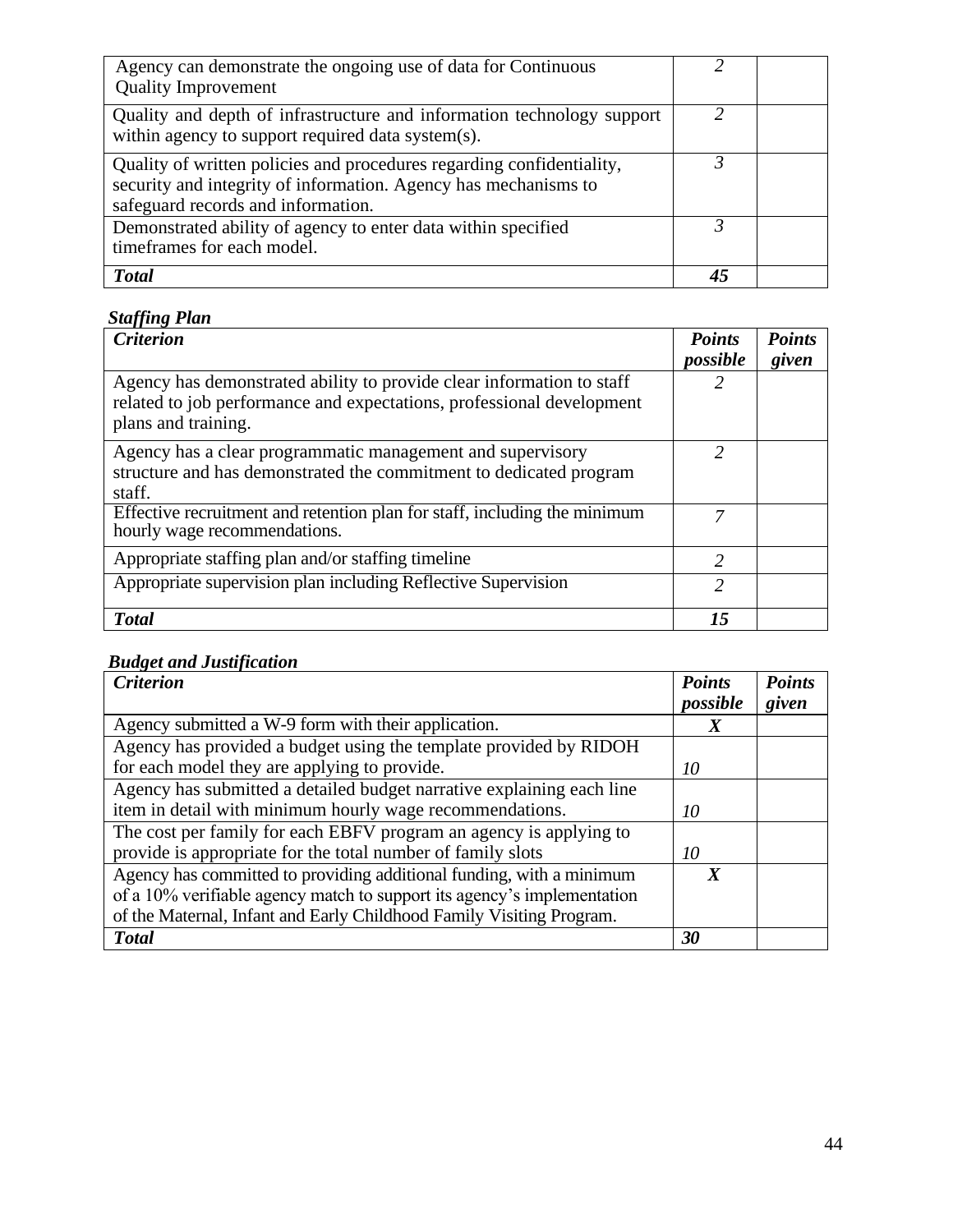## **Appendix H – DETAILED SCORING SHEET WIC**

**PROGRAM** *Scoring criteria for RI's WIC Program*

### *Agency Qualifications and Experience*

| <b>Criterion</b>                                                        | <b>Points</b><br>possible | <b>Points</b><br>given |
|-------------------------------------------------------------------------|---------------------------|------------------------|
|                                                                         |                           |                        |
| Abstract clearly describes the program proposal                         |                           |                        |
| Agency has provided a description of their current organizational       |                           |                        |
| structure, including an organizational chart. Demonstrates how WIC is   |                           |                        |
| integrated within overall organizational structure.                     |                           |                        |
| Agency has provided description of similar projects and data of similar |                           |                        |
| clients served                                                          |                           |                        |
| Agency has included organizational chart, mission, demographic          | $\mathcal{D}$             |                        |
| information on community(ies) to be served                              |                           |                        |
| <b>Total</b>                                                            | 10                        |                        |

### *Work Plan/Proposed Approach*

| <b>Criterion</b>                                                                                                                                                                                                                                                                                                                                   | <b>Points</b><br>possible | <b>Points</b><br>given |
|----------------------------------------------------------------------------------------------------------------------------------------------------------------------------------------------------------------------------------------------------------------------------------------------------------------------------------------------------|---------------------------|------------------------|
| Agency has clearly described how it will provide culturally and<br>linguistically services, by; how it will assess the ethnic/cultural needs<br>and resources of their community collect data, promote knowledge and<br>skills for staff and provide interpreting services. Also describe how they<br>will meet all USDA civil rights regulations. | 5                         |                        |
| Described how will the agency provides ongoing recruitment of<br>participants                                                                                                                                                                                                                                                                      | $\mathfrak{Z}$            |                        |
| Described how the Agency will accommodate the access needs of<br>working/school/transportation issues, by providing non-traditional<br>hours.                                                                                                                                                                                                      | 5                         |                        |
| Ability to certify an individual who is applying, using the RI WEBS<br>system to assure all eligible applicants receive all WIC benefits.<br>Include ability to transition staff to a new MIS system.                                                                                                                                              | $\mathfrak{Z}$            |                        |
| Describe how individual nutrition education will be provided by<br>appropriate, trained staff to each WIC participant in accordance with<br>Federal Regulations.                                                                                                                                                                                   | 5                         |                        |
| Describe the plan for educating WIC participants why they are eligible<br>for the program and why certain foods are prescribed.                                                                                                                                                                                                                    | $\overline{2}$            |                        |
| Agency has described their policy for issuing WIC Food Instruments<br>(checks), including security, segregation of duties, explanation to the<br>participant, ensuring participant receives the correct prescription.                                                                                                                              | $\mathfrak{Z}$            |                        |
| Describe the referral process to other programs, agencies, providers.<br>Include how WIC services are care coordinated in the process.                                                                                                                                                                                                             | $\overline{2}$            |                        |
| The Agency has described how they will provide termination<br>information to a client. For those out of a WIC category or those with<br>sanctions. This includes other administrative processes for the WIC<br>participant (i.e. 10/20 day rule, 15 day term notice, etc.)                                                                         | 1                         |                        |
| The agency described how Breastfeeding will be promoted and<br>supported in the clinic and which staff will be providing this.                                                                                                                                                                                                                     | 5                         |                        |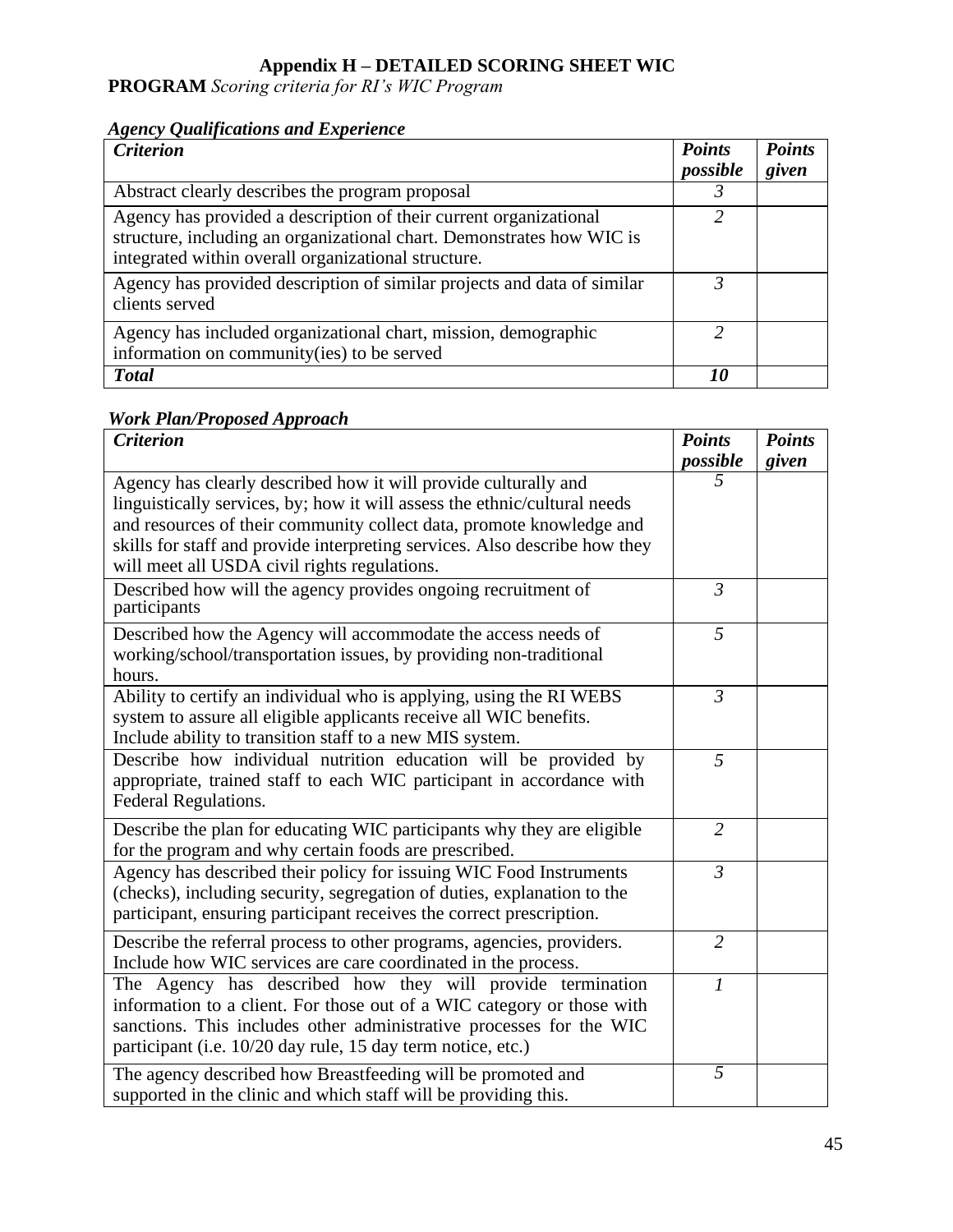| Agency can demonstrate supervision of staff and plans of correction for      |    |  |
|------------------------------------------------------------------------------|----|--|
| those who are not providing quality Nutrition/BF Services. Ensuring          |    |  |
| competence of staff by function                                              |    |  |
| Quality of services through reviews of charts, observations, data, reporting |    |  |
| Meeting the staffing requirements based on caseload at each site.            |    |  |
| Staff attendance at all mandatory meeting, trainings and conferences.        |    |  |
| <b>Total</b>                                                                 | 45 |  |

## *Staffing Plan*

| . <del>. .</del><br><b>Criterion</b>                                  | <b>Points</b> | <b>Points</b> |
|-----------------------------------------------------------------------|---------------|---------------|
|                                                                       | possible      | given         |
| Agency has demonstrated ability to provide clear information to staff | 3             |               |
| related to job performance and expectations, professional development |               |               |
| plans and training.                                                   |               |               |
| Agency has a clear programmatic management and supervisory            | 2             |               |
| structure and has demonstrated the commitment to dedicated program    |               |               |
| staff.                                                                |               |               |
| Effective recruitment and retention plan for staff                    | 3             |               |
| Resumes are attached with application and staffing meets              | 3             |               |
| program requirements                                                  |               |               |
| Agency's staffing plan demonstrates cultural and linguistic           | 4             |               |
| competence through clearly defined values, policies, structures, and  |               |               |
| practices, as well as through the employment of bi-lingual and        |               |               |
| bicultural staff at all levels of the agency                          |               |               |
| <b>Total</b>                                                          | 15            |               |

## *Budget and Justification*

| <b>Criterion</b>                                                      | <b>Points</b><br>possible | <b>Points</b><br>given |
|-----------------------------------------------------------------------|---------------------------|------------------------|
| Agency submitted a W-9 form with their application.                   | X                         |                        |
| Agency has provided a budget using the template provided by RIDOH     |                           |                        |
| for each model they are applying to provide.                          | 10                        |                        |
| Agency has submitted a detailed budget narrative explaining each line |                           |                        |
| item in detail.                                                       | 10                        |                        |
| The agency budget submitted is aligned with the proposed work         |                           |                        |
| plan and reflects appropriate expenses to accomplish the outlined     | 10                        |                        |
| Agency has committed to providing additional funding, with a          |                           |                        |
| minimum of a 10% verifiable agency match to support its agency's      |                           |                        |
| implementation of the WIC Program.                                    |                           |                        |
| <b>Total</b>                                                          | 30                        |                        |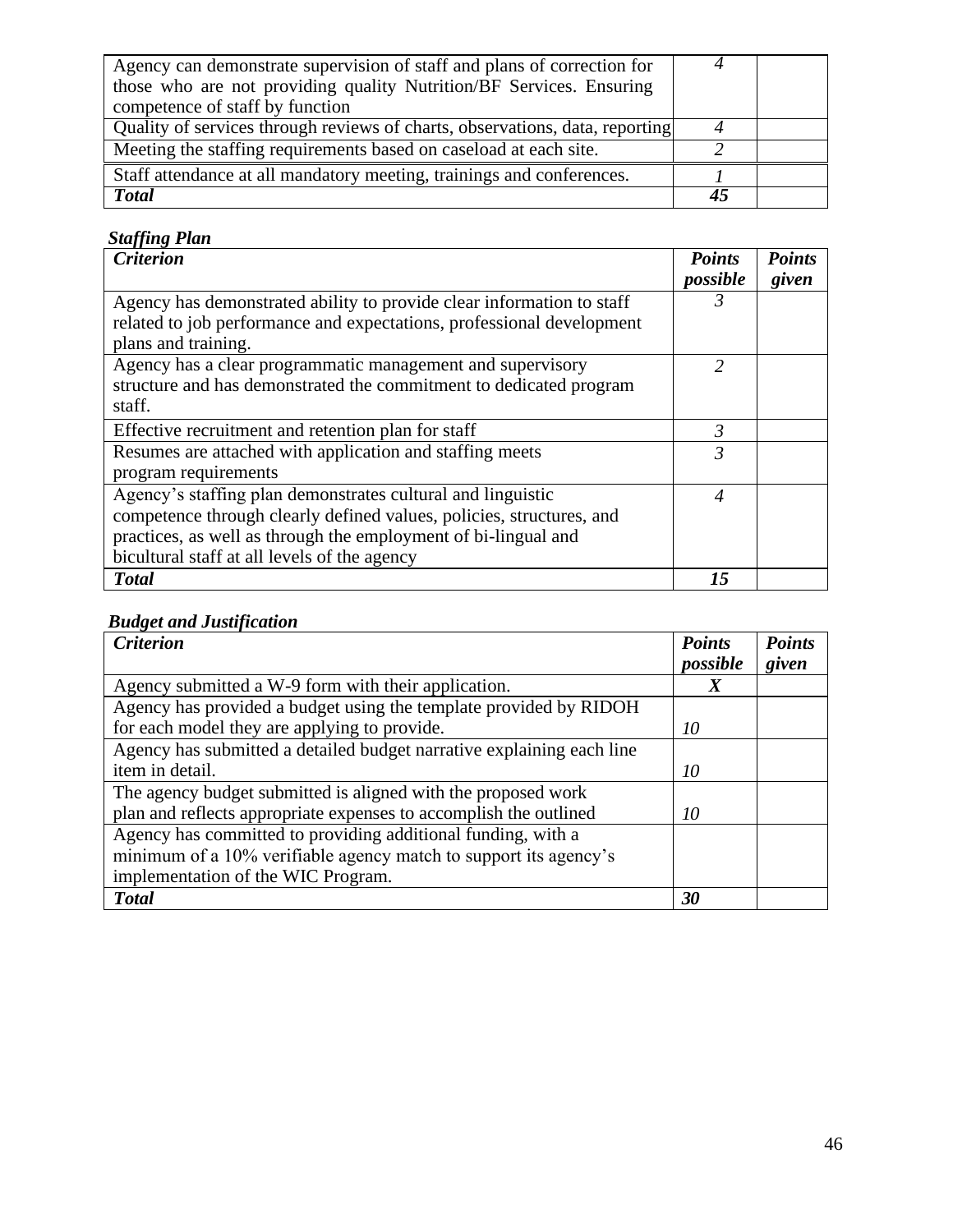#### **Appendix I – STANDARDIZED TOOLS FOR RIFV PROGRAM**

All certified RIFV Program providers are required to use these tools, in addition to other model specific tools that may be required as specific time periods as mandated by RIDOH and/or the specific models. RIDOH will work with certified providers to provide these tools directly to agencies. The individual evidence-based models may use additional required tools that are not mentioned below. This list is not an inclusive list of all standardized screening tools used in HFA, NFP and PAT.

#### Ages and Stages Questionnaires (ASQ-3)

The Ages and Stages Questionnaires is a tool that measures a child's performance in five developmental subscales. It is based on parent report.

#### Ages and Stages Questionnaires: Social Emotional-2 (ASQ:SE-2)

The Ages and Stages Questionnaires: Social Emotional-2 measures a child's social behavior, emotion regulation and emotional well-being. It is based on parent report.

#### Alcohol Use Disorders Identification Test (AUDIT)

The Alcohol Use Disorders Identification Test screens for hazardous/ risky drinking, harmful drinking or alcohol dependence. It is a ten item self-report screening questionnaire.

#### Drug Abuse Screening Test (DAST-10)

The Drug Abuse Screening Test-10 screens for use/ abuse of illicit drugs. The self-report screening questionnaire identifies individuals who are abusing drugs and the degree of problems related to drug use and misuse.

#### Patient Health Questionnaire-9 (PHQ-9)

The Patient Health Questionnaire-9 measures depressive symptomology and is based on caregiver's self-report.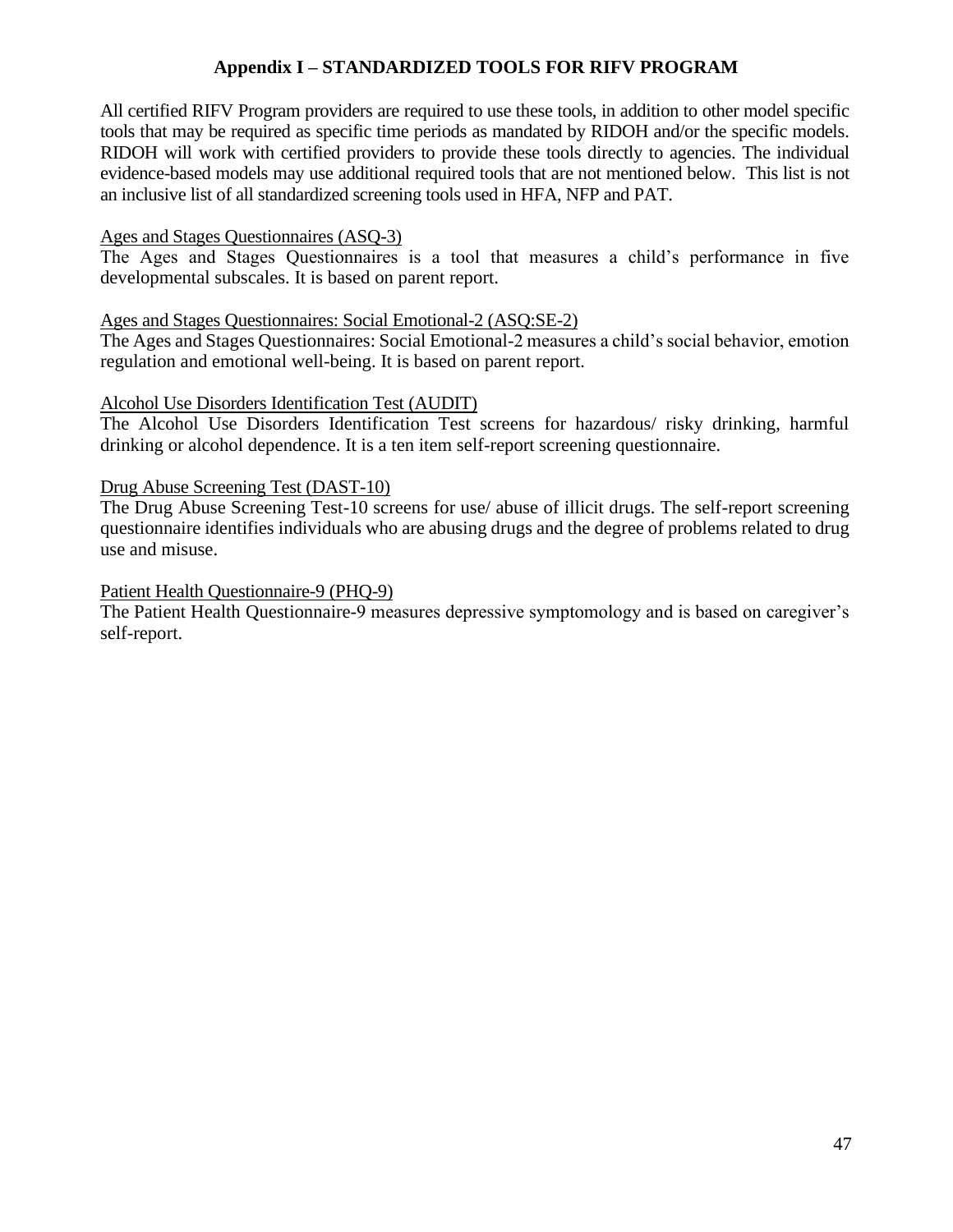## **Appendix J.1 - RI FHV PROGRAM BENCHMARKS**

- 1. **Preterm Birth**: Percent of infants (among mothers who enrolled in home visiting prenatally before thirty-seven (37) weeks) who are born preterm following program enrollment
- 2. **Breastfeeding**: Percent of infants (among mothers who enrolled in home visiting prenatally) who were breastfed any amount at six (6) months of age
- 3. **Depression Screening**: Percent of Primary caregivers who are screening for depression using a validated tool within three (3) months of enrollment (for those not enrolled prenatally) or within three (3) months of delivery (for those enrolled prenatally)
- 4. **Well Child Visit Completion (most recent)**: Percent of children who received the last recommended visit based on the American Academy of Pediatrics (AAP) schedule
- 5. **Postpartum Care**: Percent of mothers enrolled prenatally or within thirty (30) days after delivery who received a postpartum visit with a healthcare provider within eight (8) weeks (56 days) of delivery
- 6. **Tobacco Cessation Community Resources**: Percent of Primary caregivers who report using tobacco or cigarettes at enrollment and received information on and/or were referred to tobacco cessation counseling or services within three (3) months of enrollment (excludes people in services at time of screening)
- 7. **Safe Sleep**: Percent of infants up to one (1) year of age, always placed to sleep on their backs, without bed-sharing or soft bedding
- 8. **Child Injury (# ER Visits)**: Rate of injury-related visits to the Emergency Department (ED) among children
- 9. **Child Maltreatment**: Percent of children with at least one (1) investigated case of maltreatment during the reporting period (only includes cases that were initiated following program enrollment)
- 10. **Parent Child Interaction**: Percent of primary caregivers who receive an observation of caregiver-child interaction by the home visitor using a validated tool (varies by model includes: HOME, DANCE, CHEERS)
- 11. **Early Language and Literacy Activities**: Percent of children with a family member who reported that during a typical week s/he read, told stories, and/or sang songs with child daily
- 12. **Developmental Screening**: Percent of children screened for developmental delays using a validated parent-completed tool (ASQ/ASQ SE) (Excludes children in EI with an IFSP)
- 13. **Behavioral Concern Inquiries**: Percent of visits where primary caregivers were asked if they have any concerns regarding their child's development, behavior, or learning
- 14. **Intimate Partner Violence Screening**: Percent of primary caregivers who are screened for interpersonal violence (IPV) within six (6) months of enrollment using a validated tool
- 15. **Primary Caregiver Education**: Percent of primary caregivers who enrolled in home visiting without a high school degree or equivalent who subsequently enrolled in, maintained continuous enrollment in, or completed high school or equivalent during their participation in home visiting
- 16. **Continuity of Insurance Coverage**: Percent of primary caregivers enrolled in home visiting for at least six (6) months who had continuous health insurance coverage for the most recent six (6) consecutive months.
- 17. **Completed Depression Referrals**: Percent of primary caregivers referred to services for a positive screen for depression who receive one or more service contacts
- 18. **Completed Developmental Referrals**: Percent of children enrolled in home visiting with positive screens for developmental delays (measured using a validate tool) who receive services in a timely manner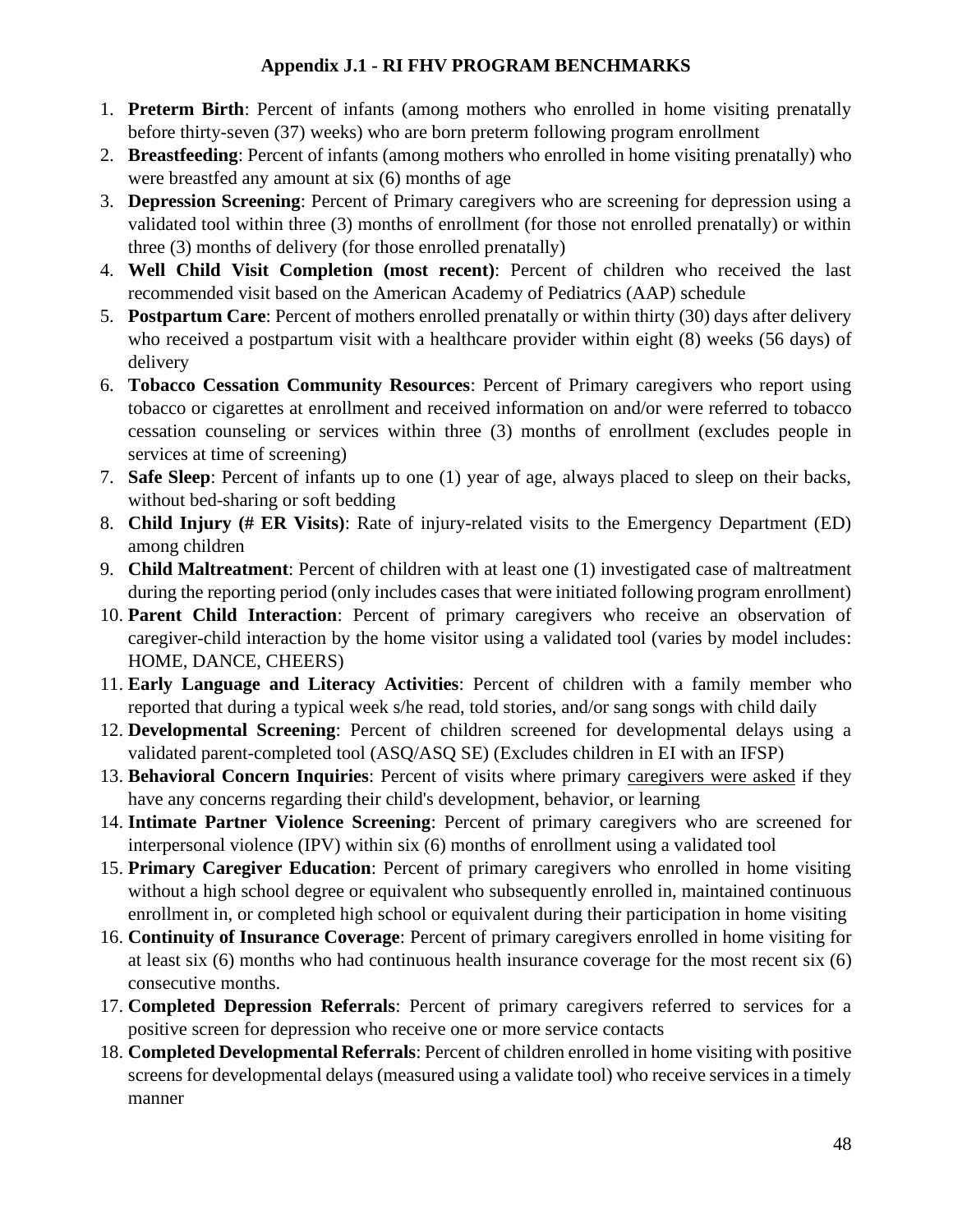- 19. **Intimate Partner Violence Community Resources**: Percent of primary caregivers with positive screens for IPV (during the first six (6) months) who were provided information on community resources and/or were referred to IPV resources (denominator includes people already in services at time of screening)
- 20. **Substance Use Screening:** Percent of primary caregivers enrolled in home visiting who are screened for both unhealthy alcohol use and drug use using a validated tool within six (6) months of enrollment
- 21. **Completed Substance Use Referrals:** Percent of primary caregivers referred to services for a positive screen for substance use who receive one (1) or more service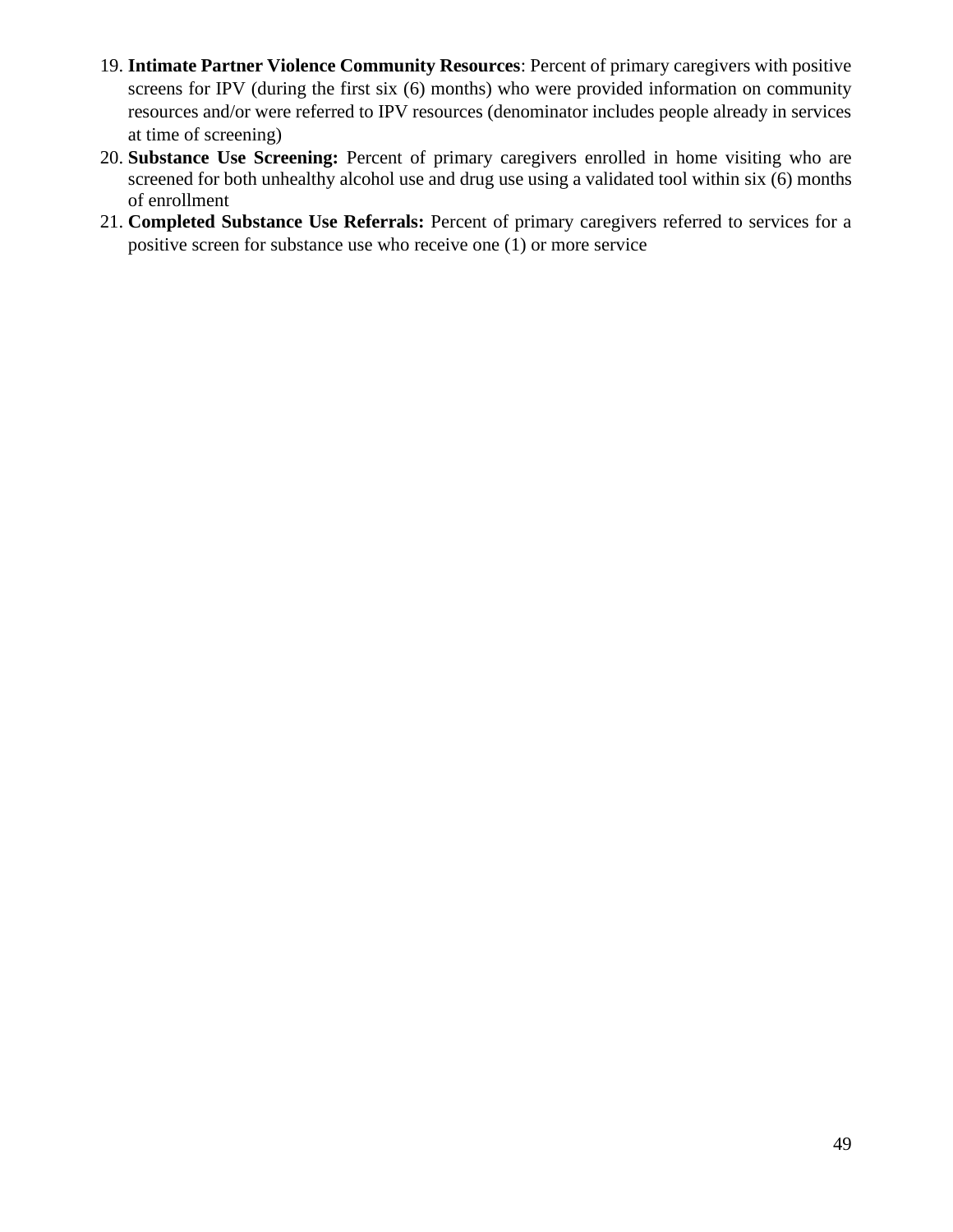#### **Appendix J.2 - Shared WIC and Family Visiting Performance Measures**

WIC and Family Visiting Providers will be responsible for the following performance measures. Performance thresholds for each measure will be determined prior to the start of each contract period.

*Breastfeeding:* The percent of enrolled WIC and family visiting participants that are receiving any breastmilk when a child is six (6) months of age.

*Depression Screening*: The percent of prenatal caregivers that are screened for maternal depression at time of certification and then again by time infant is three months of age (WIC/PHQ-2).

*The percent of prenatal caregivers that are screened for maternal depression within three months of delivery or postpartum caregivers screened within three months of enrollment* (Family Visiting/PHQ-9).

*Safe Sleep:* The percent of infants that are sleeping safely at six (6) months of age (on back, without soft bedding, no bed sharing).

*Immunizations:* The percent of children up to age two (2) that are up-to-date on immunizations.

*Family Retention:* The percent of children enrolled in WIC or family visiting that maintained continuous enrollment in the program until age three (NFP families will be measured up until age two).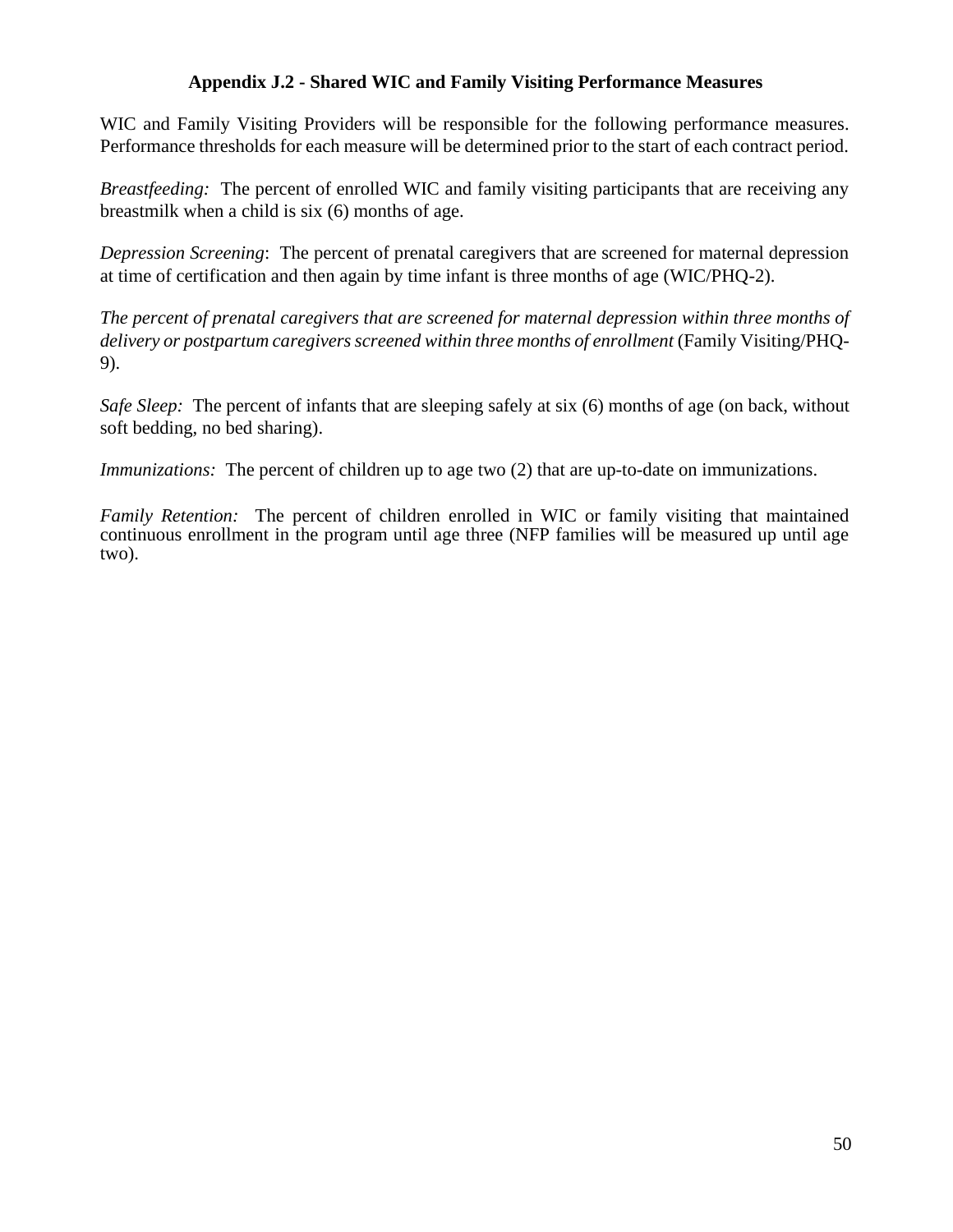#### **Appendix K – DEFINITIONS**

Sub-recipient - a non-Federal entity (i.e. applicant entity) that receives a sub-award from a passthrough entity (RIDOH) to carry out part of a Federal program.

 $\frac{Contractor}{=}$  a non-Federal entity that receives a contract, typically known as a vendor.

Pass-through entity for purposes of this RFP is the State of Rhode Island which carries out a Federal award as a recipient.

Subaward - an award provided by a pass-through entity (i.e. RIDOH) to a sub-recipient (i.e. applicant entity) for the subrecipient to carry out part of a Federal award received by the pass-through entity. A sub-award may be provided as a contract agreement.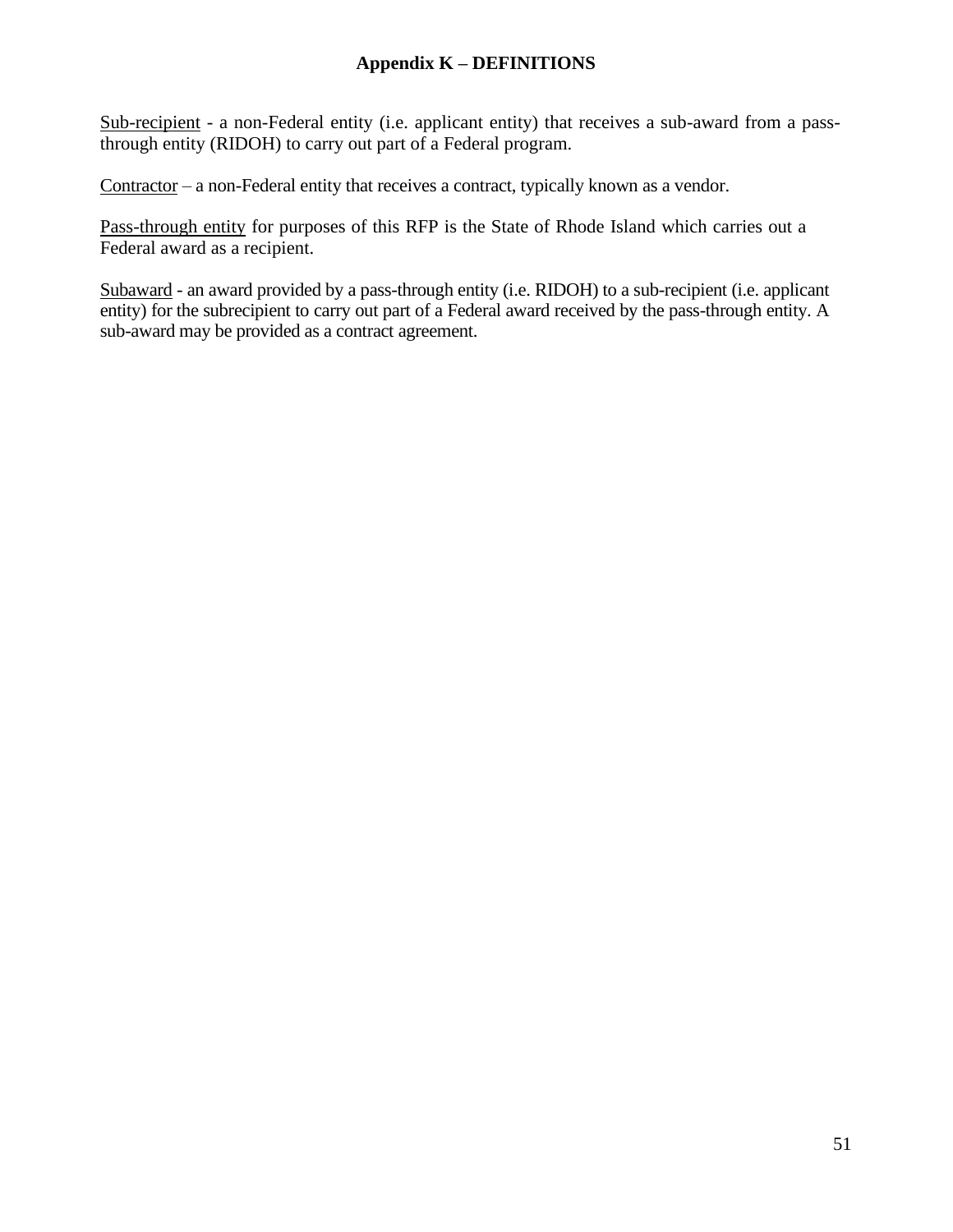#### **Appendix L – CLAS Language**

#### **Cultural and Linguistically Appropriate Services (CLAS) in Health in Health Care**

#### *Definitions*

#### *Health Equity*

When all people have "the opportunity to 'attain their full health potential' and no one is 'disadvantaged from achieving this potential because of their social position or other socially determined circumstance'"

#### *Cultural Competence*

Culture is the blended patterns of human behavior that include "language, thoughts, communications, actions, customs, beliefs, values, and institutions of racial, ethnic, religious, or social groups." Cultural competence is "a set of congruent behaviors, attitudes, and policies that come together in a system, agency, or among professionals that enables effective work in cross-cultural situations." "Competence" in the term cultural competence implies that an individual or organization has the capacity to function effectively "within the context of the cultural beliefs, behaviors, and needs presented by consumers and their communities."

#### *Limited English Proficiency*

Under the authority of Title VI of the Civil Rights Act of 1964, Presidential Executive Order No. 13166 requires that recipients of federal financial assistance ensure meaningful access by persons with limited English proficiency (LEP) to their programs and activities. A 2002 report from the U.S. Department of Justice, *Prohibition Against National Origin Discrimination Affecting Limited English Proficient Persons,* provides guidance on uniform policies for all federal agencies to implement Executive Order No. 13166. Further, the National Standards for Culturally and Linguistically Appropriate Services in Health and Health Care (CLAS): A Blueprint for Advancing and Sustaining CLAS Policy and Practice issued by the United States Department of Health and Human Services, Office of Minority Health in 2013 are intended to advance health equity, improve quality and help eliminate health care disparities by providing a blueprint for individuals and health and health care organizations to implement culturally and linguistically appropriate services. The national CLAS standards provide guidance on cultural and linguistic competency with the ultimate goal of reducing racial and ethnic disparities.

#### 2.1

All applicant entities who contract with RIDOH must perform the following tasks and provide documentation of such tasks upon request of a RIDOH employee:

- 1. The supports and services provided by applicant entity shall demonstrate a commitment to linguistic and cultural competence that ensures access and meaningful participation for all people in the service area or target population. Such commitment includes acceptance and respect for cultural values, beliefs and practices of the community, as well as the ability to apply an understanding of the relationships of language and culture to the delivery of supports and services. The applicant entity shall have an education, training and staff development plan for assuring culturally and linguistically appropriate service delivery.
- 2. The applicant entity shall have a comprehensive cultural competency plan that addresses the following: 1) the identification and assessment of the cultural needs of potential and active clients served, 2) sufficient policies and procedures to reflect the agency's value and practice expectations, 3) a method of service assessment and monitoring, and 4) ongoing training to assure that staff are aware of and able to effectively implement policies.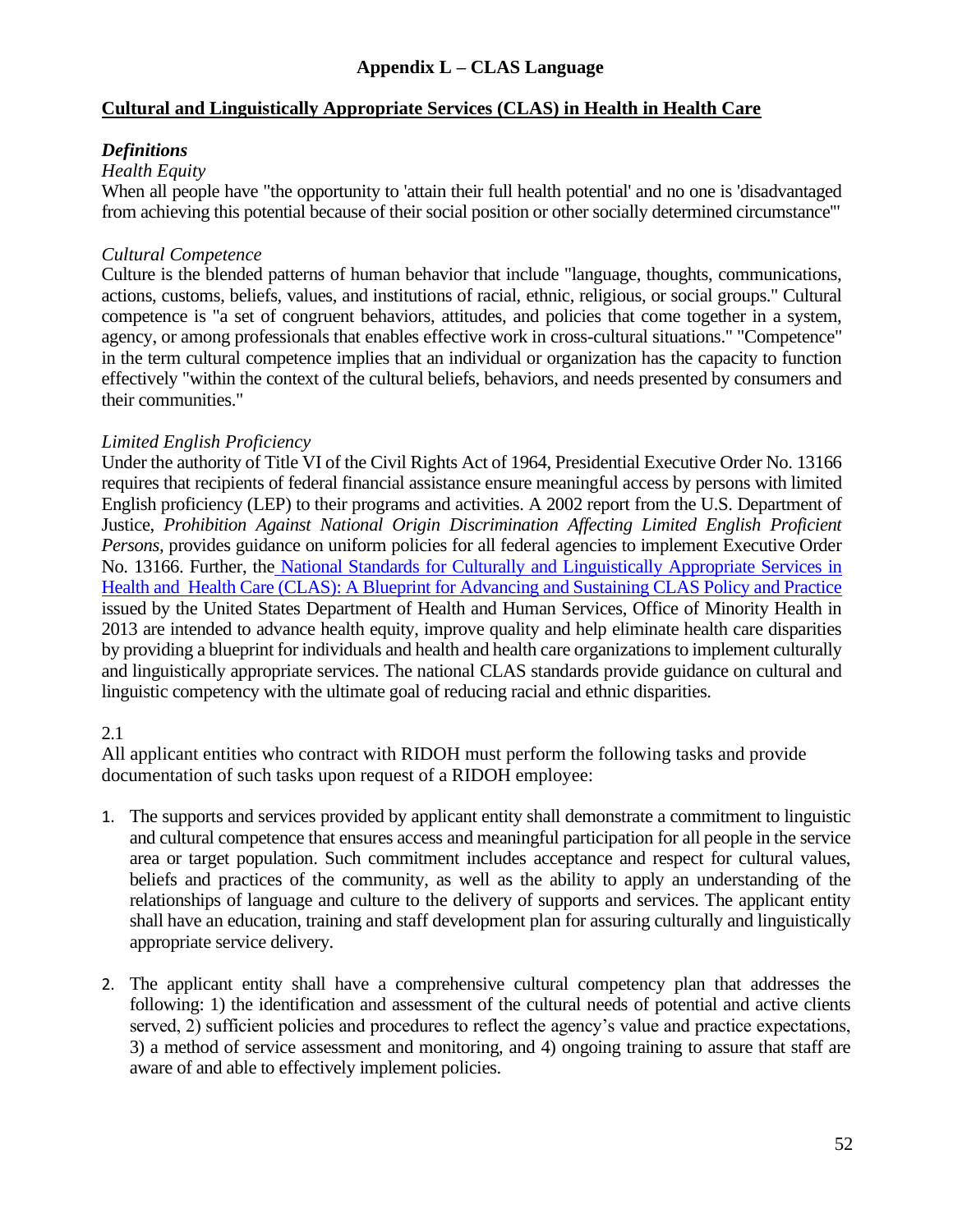- 3. The applicant entity shall have a plan to recruit, retain and promote a diverse staff and leadership team, including Board members, representative of the demographic characteristics of the populations served.
- 4. The applicant entity shall assure equal access for people with diverse cultural backgrounds and/or limited English proficiency, as outlined by the Department of Justice, *Prohibition Against National Origin Discrimination Affecting Limited English Proficient Persons*. Sub-recipient shall provide language assistance services (i.e. interpretation and translation) and interpreters for the deaf and hard of hearing at no cost to the client.

#### **National Standards are intended to advance health equity, improve quality, and to help eliminate health care disparities by establishing a blueprint for health and health care organizations to:**

#### **A. The Principle Standard:**

1. Provide effective, equitable, understandable, and respectful quality care and services that are responsive to diverse cultural health beliefs and practices, preferred languages, health literacy, and other communication needs.

#### **B. Governance, Leadership, and Workforce:**

- 2. Advance and sustain organizational governance and leadership that promoted CLAS and Health equity through policy, practice, and allocated resources.
- 3. Recruit, promote, and support a culturally and linguistically diverse governance, leadership, and workforce that are responsive to the population in the service area.
- 4. Educated and trains governance, leadership, and workforce in culturally and linguistically appropriate policies and practices on an ongoing basis.

#### **C. Communication and language assistance:**

- 5. Offer Language Assistance to individuals who have limited English proficiency and/or offer communication needs, at no cost to them, to facilitate timely access to all health care services.
- 6. Inform all individuals of the availability of language assistance services clearly and in their preferred language, verbally and in writing.
- 7. Ensure the competence of individuals providing language assistance, recognizing that the use of untrained individuals and/or minor as interpreters should be avoided.
- 8. Provide easy-to-understand print and multimedia materials and signage in the languages commonly used by populations in the service area.

#### **D. Engagement, Continuous Improvement, and Accountability:**

- 9. Establish cultural and linguistically appropriate goals, policies and management accountability, and infuse them throughout the organization's planning and operations.
- 10. Conduct ongoing assessments of the organization's CLAS-related activities and integrate CLAS related measures into assessment measurement and continuous quality improvement activities.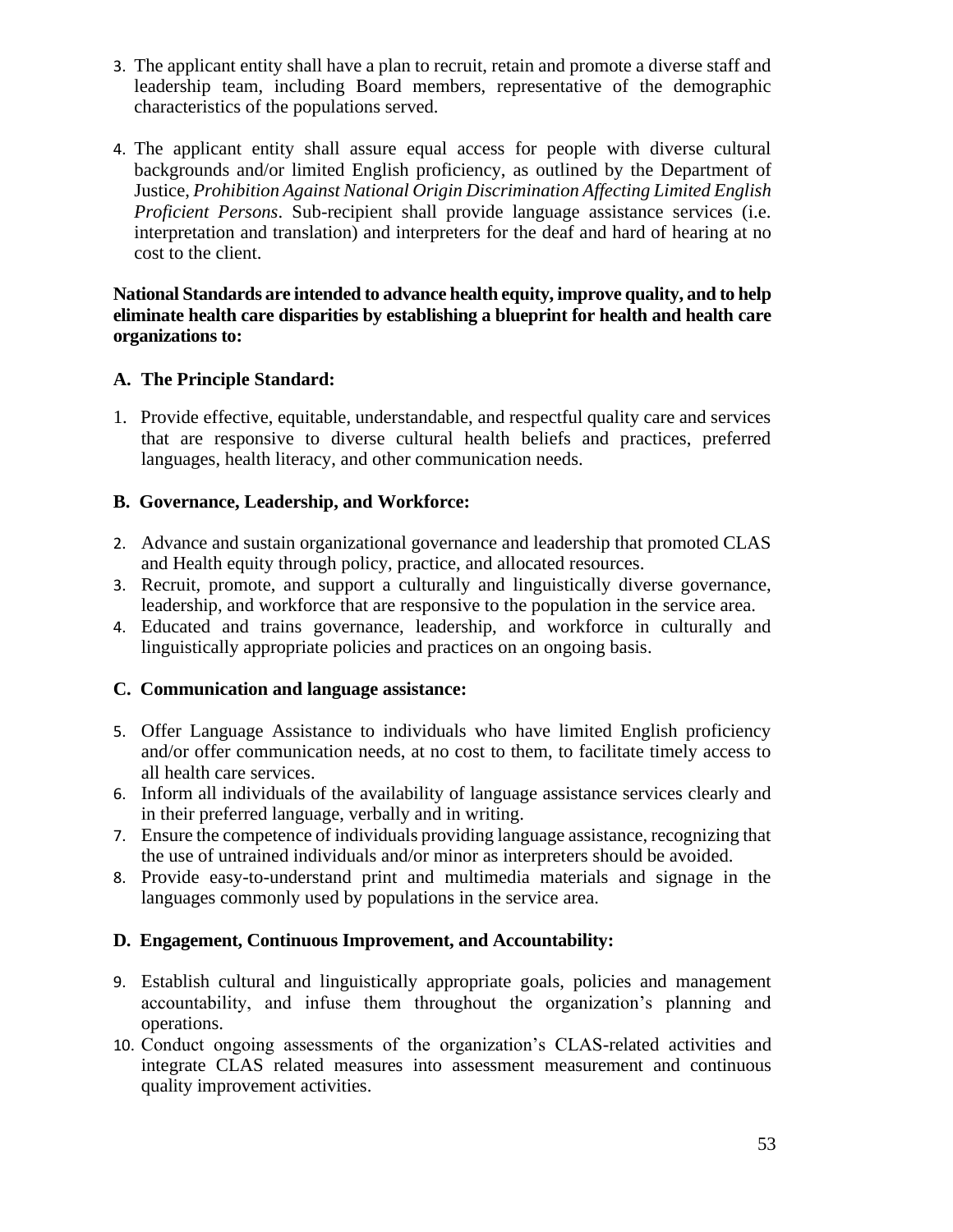- 11. Collect and maintain accurate and reliable demographic data to monitor and evaluate the impact of CLAS on health equity and outcomes and to inform service delivery.
- 12. Conduct regular assessments of community health assets and needs and use the results to plan and implement services that respond to the cultural and linguistic diversity of populations in the service area.
- 13. Partner with the community to design, implement and evaluate policies, practices and services to ensure cultural and linguistic appropriateness.
- 14. Create conflict- and grievance-resolution processes that are culturally and linguistically appropriate to identify, prevent and resolve conflicts or complaints.
- 15. Communicate the organization's progress in implementing and sustaining CLAS to all stakeholders, constituents and the general public.

For additional information and resources regarding CLAS standards can be accessed here: <https://www.thinkculturalhealth.hhs.gov/content/clas.asp>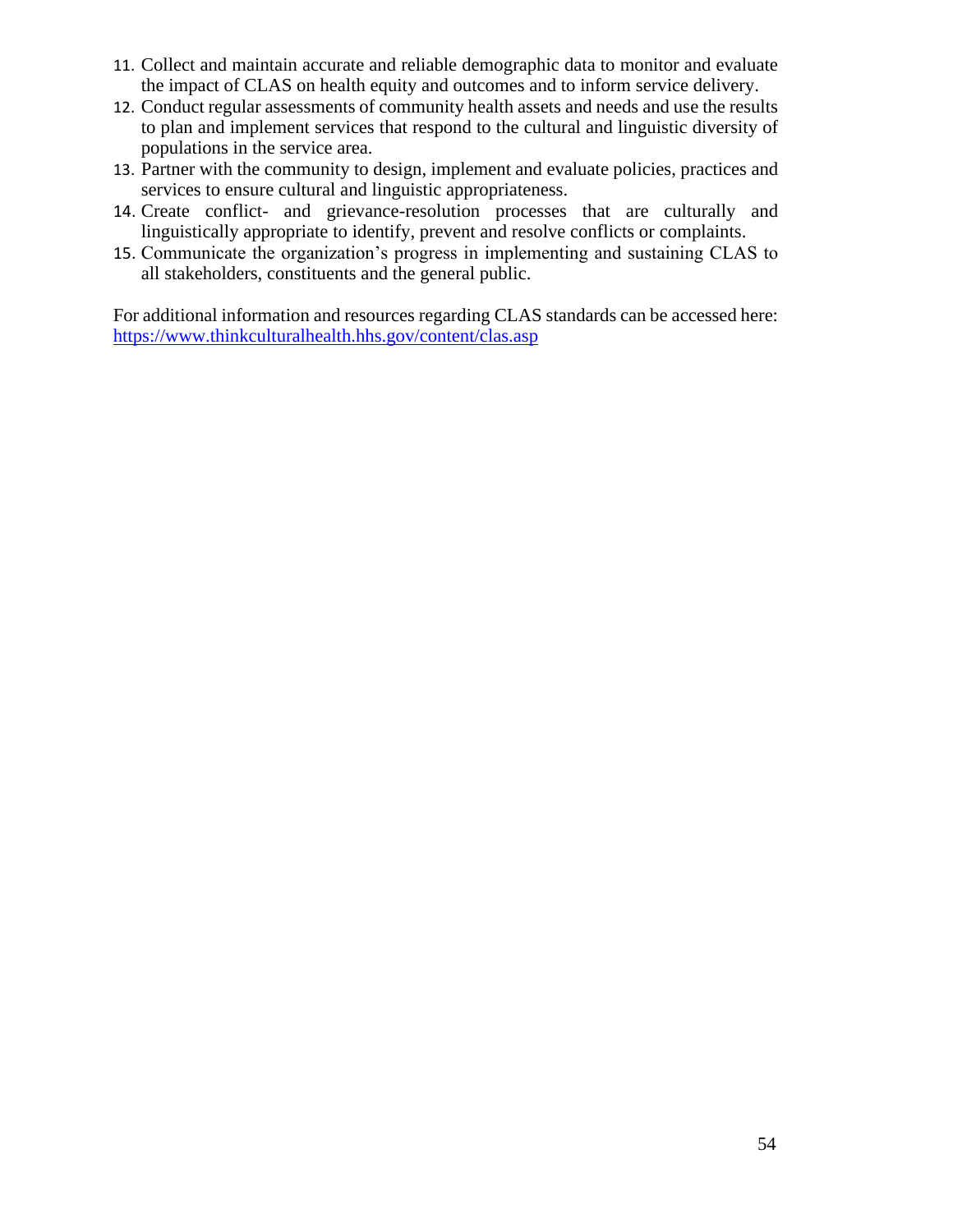## **Appendix M – RIDOH CONTRACT TERMS & CONDITIONS**

The following language is included in all Contract Agreements with the RIDOH. Please read thoroughly prior to submitting your proposal.

WHEREAS the Contractor is willing and qualified to provide services, the parties hereto do mutually agree as follows:

## **PAR. 1. GOVERNING LAW AND GENERAL TERMS AND CONDITIONS**

The State's Purchasing Law (Chapter 37-2 of the Rhode Island General Laws) and Rhode Island Department of Administration, Division of Purchases, Purchasing Rules, Regulations, and General Conditions of Purchasing apply as the governing terms and conditions of this Agreement, which can be obtained at [http://www.purchasing.ri.gov/rulesandregulations/rulesAndRegulations.aspx.](http://www.purchasing.ri.gov/rulesandregulations/rulesAndRegulations.aspx) In addition, the provisions of Federal Laws, Regulations and Procedures governing the implementation of federal funds apply to this Agreement. See also **PAR. 35. - GOVERNING LAW** for further governing law issues. All ADDENDA referenced herein and attached hereto are made a part of and are inclusive in this Agreement.

## **PAR. 2. PERFORMANCE**

The Contractor shall perform all obligations, duties, and the required scope of work for the period of time listed in this Agreement, Exhibit(s) and/or Addenda that are attached hereto and are incorporated by reference herein, in a satisfactory manner to be determined at the sole and absolute discretion of RIDOH, and in accordance with requirements of this Agreement. The Contractor shall perform in accordance with applicable State statutory and policy requirements as well as Federal statutory and policy requirements (as defined in 2 CFR § 200.300). More specifically, the ADDENDUM I - SCOPE OF WORK shall include performance measurement(s) 2 CFR § 200.301, monitoring and reporting program performance 2 CFR § 200.328, and performance must be in accordance with requirements for pass-through entities 2 CFR § 200.331. RIDOH shall have the right at any time, to review the work being performed as well as the place where such work is performed; and to that end, RIDOH shall be given reasonable access to all activities related to this Agreement.

In accordance with 2 CFR § 200.331 (d) RIDOH will:

Monitor the activities of the subrecipient as necessary to ensure that the subaward is used for authorized purposes, in compliance with Federal statutes, regulations, and the terms and conditions of the subaward; and that subaward performance goals are achieved. Pass-through entity monitoring of the subrecipient must include:

- 1. Reviewing financial and performance reports required by the pass-through entity.
- 2. Following-up and ensuring that the subrecipient takes timely and appropriate action on all deficiencies pertaining to the Federal award provided to the subrecipient from the passthrough entity detected through audits, on-site reviews, and other means.
- 3. Issuing a management decision for audit findings pertaining to the Federal award provided to the subrecipient from the pass-through entity as required by 2 CFR § 200.521 Management decision.

RIDOH may request at any time additional monitoring, reporting, site visits, and audits in accordance with 2 CFR § 200.501 or if applicable "Yellow Book" audits (see Paragraph 24). All reports pertaining to 2 CFR § 200.331, shall be maintained by the Contractor. The Contractor must retain any documents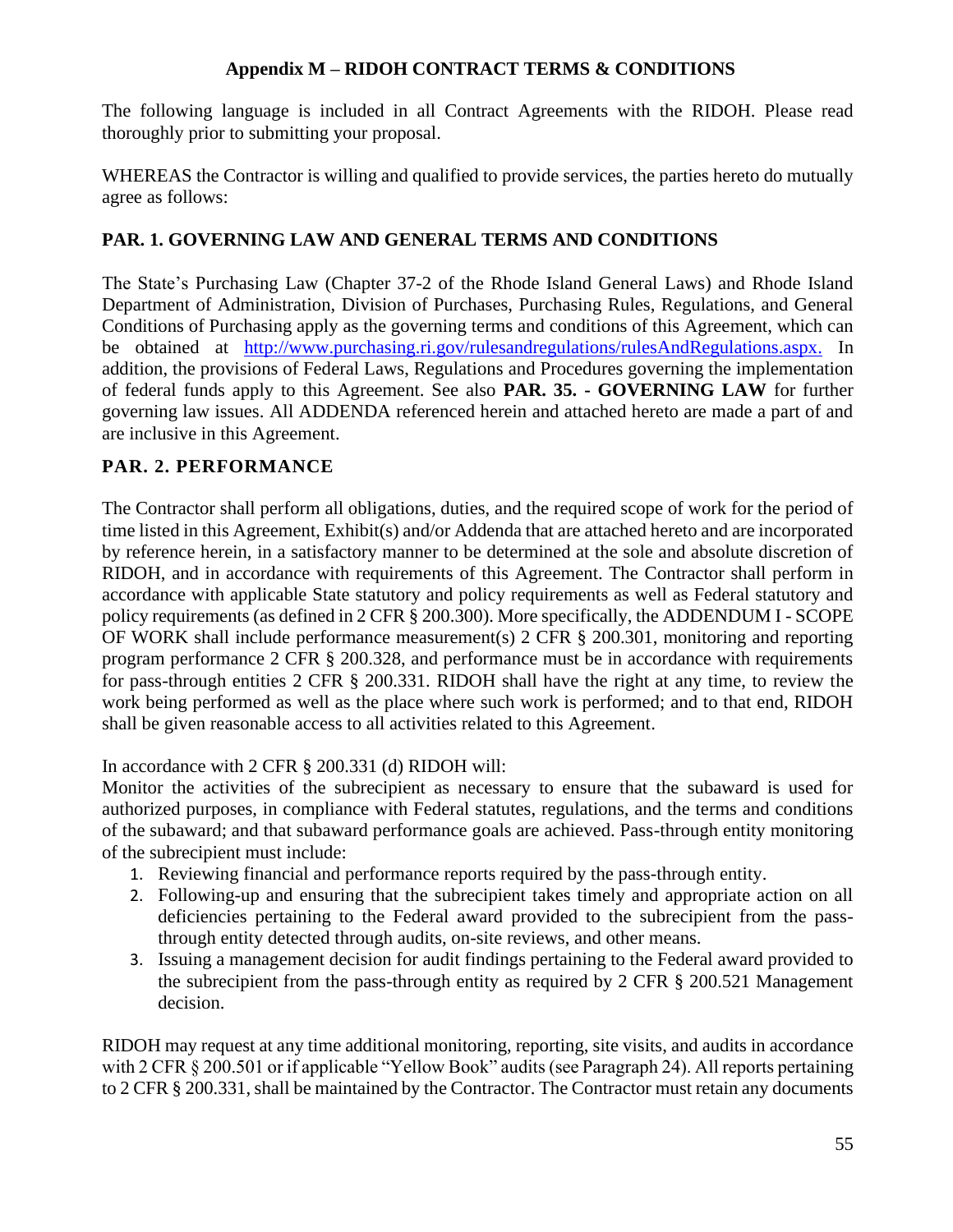pertaining to changes requested from RIDOH or the Federal Government in accordance with 2 CFR § 200.333.

## **PAR. 3. TIME OF PERFORMANCE**

The Contractor shall commence performance of this Agreement on the **\_\_\_** day of **\_\_\_\_\_\_\_**, and shall complete performance no later than the day of (hereinafter the "Initial Term"), unless terminated prior to that day by other provisions of this Agreement. *If this contract was awarded as a result of an RFP or bid process, then, by* mutual agreement, this contract may be extended **as stated in the RFP or bid process (hereinafter "Renewal Term(s)")** beyond the Initial Term upon one hundred twenty (120) days prior written notice of the expiration of the Initial Term or any Renewal Term to the Contractor.

In the event RIDOH or the Contractor gives notice of its intent not to renew this Agreement, RIDOH shall have the right to extend all or any services to be performed under this Agreement for an additional period of one hundred and eighty (180) days, or such longer period as mutually agreed by the parties in writing.

## **PAR. 4. PROJECT OFFICER – RIDOH**

RIDOH shall appoint a Contract Officer to manage this Agreement. The Contractor agrees to maintain close and continuing communication with the Contract Officer throughout the performance of work and services undertaken under the terms of this Agreement. The Contract Officer is responsible for authorizing or seeking authorization of all payments made by RIDOH to the Contractor under this Agreement.

## **PAR. 5. PROJECT OFFICER – CONTRACTOR**

The Contractor shall appoint a Project Officer to be responsible for coordinating and reporting work performed by the Contractor agency under this Agreement. The Project Officer shall notify RIDOH in writing immediately, and seek approval from RIDOH, should a change to this Agreement be necessary in the opinion of the Project Officer. Under no circumstances will a change be undertaken without the prior written approval of RIDOH.

## **PAR. 6. BUDGET**

Total payment for services to be provided under this Agreement shall not exceed the total budget as detailed in **ADDENDUM II**. Expenditures exceeding budget line-item categories by ten percent (10%) shall not be authorized unless prior written approval is first obtained pursuant to **PAR. 10. - MODIFICATION OF AGREEMENT**, subject to the maximum amount of this Agreement as stated above.

## **PAR. 7. METHOD OF PAYMENT AND REPORTS**

RIDOH will make payments to the Contractor in accordance with provisions of ADDENDUM III - PAYMENTS AND REPORTS SCHEDULE attached hereto and incorporated by reference herein. RIDOH acknowledges and agrees that any increase in expenses due to delays by RIDOH which extends the time of performance shall be subject to reimbursement of the costs associated with such delays. The Contractor will complete and forward narrative, fiscal, and all other reports per ADDENDUM III - PAYMENTS AND REPORTS SCHEDULE**.**

## **PAR. 8. TERMINATION AND/OR DEFAULT OF AGREEMENT**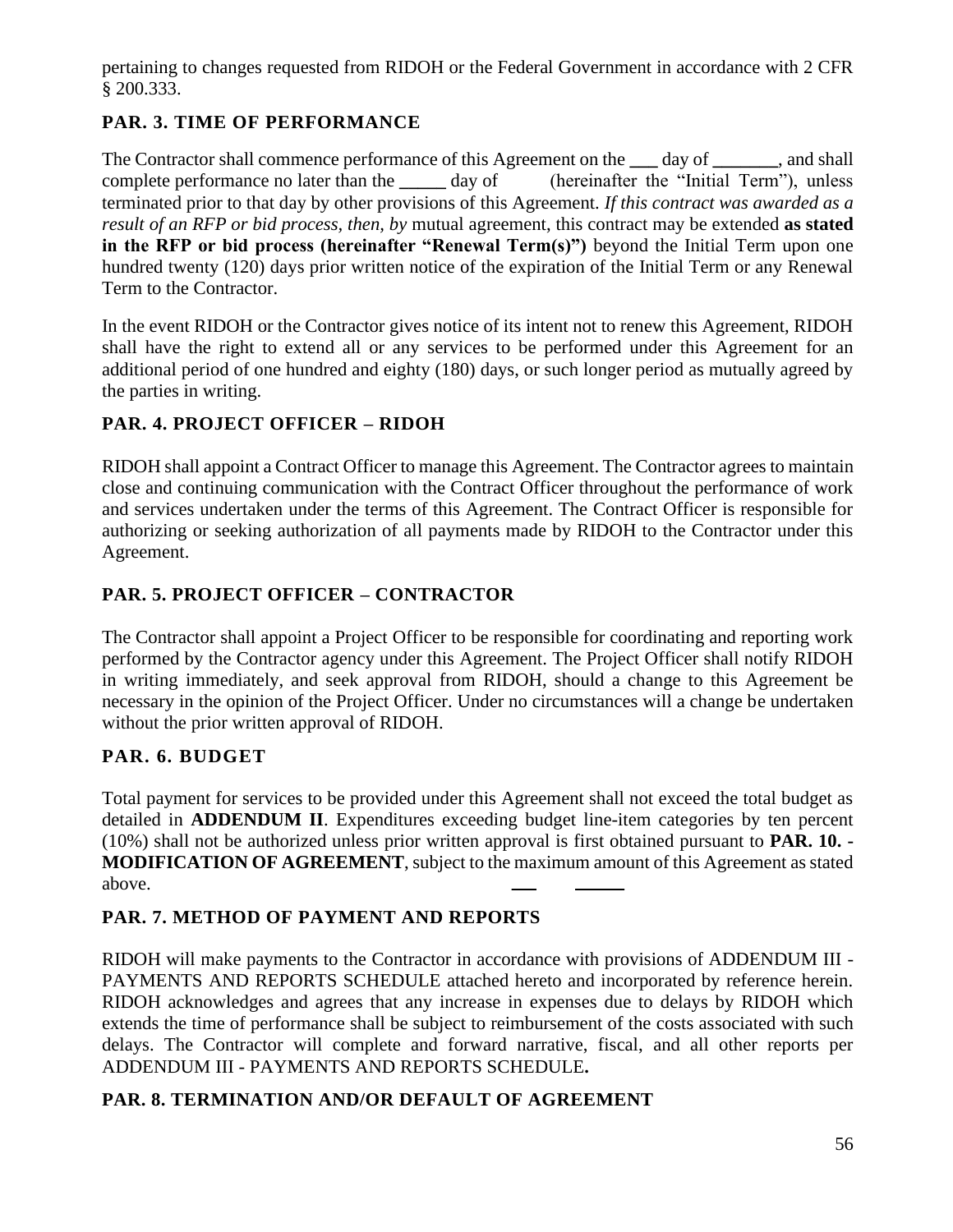This Agreement shall be subject to termination under any of the following conditions:

- a) Mutual Agreement
	- The contracting parties mutually agree in writing to termination.
- b) Default by Contractor

RIDOH may, by not less than thirty (30) days prior written notice to the Contractor, terminate the Contractor's right to proceed as to the Agreement if the Contractor:

- 1. Materially fails to perform the services within the time specified or any extension thereof; or
- 2. So fails to make progress as to materially endanger performance of the Agreement in accordance with its terms; or
- 3. Materially breaches any provision of this Agreement.

Termination, at the option of RIDOH shall be effective not less than thirty (30) days after receipt of such notice, unless the Contractor shall have corrected such failure(s) thirty (30) days after the receipt by the Contractor of such written notice; any failure which, in the exercise of due diligence, cannot be cured within such thirty (30) day period shall not be deemed a default so long as the Contractor shall within such period commence and thereafter continue diligently to cure such failure.

c) Termination in the Interest of RIDOH

RIDOH may terminate this agreement at any time by giving written notice to the Contractor of such termination and specifying the effective date thereof, not less than thirty (30) days prior to the effective date of such termination. In such event, all finished or unfinished documents and other materials shall, at the option of RIDOH, become its property. If the agreement is terminated by RIDOH as provided herein, the Contractor will be paid an amount which bears the same rate to the total compensation as the services actually performed bear to the total services of the Contractor covered by this Agreement, less payment of compensation previously made.

d) Availability of Funds

It is understood and agreed by the parties hereto that all obligations of RIDOH, including the continuance of payments hereunder, are contingent upon the availability and continued appropriation of State and Federal funds, and in no event shall RIDOH be liable for any payments hereunder in excess of such available and appropriated funds. In the event that the amount of any available or appropriated funds provided by the State or Federal sources for the purchase of services hereunder shall be reduced, terminated or shall not be continued at an aggregate level sufficient to allow for the purchase of the specified amount of services to be purchased hereunder for any reason whatsoever, RIDOH shall notify the Contractor of such reduction of funds available and RIDOH shall be entitled to reduce its commitment hereunder as it deems necessary, but shall be obligated for payments due to the Contractor up to the time of such notice. None of the provisions of this paragraph shall entitle RIDOH to compensation for anticipated profits for unperformed work.

#### **PAR. 9. RESPONSIBILITIES UPON TERMINATION AND/OR DEFAULT OF AGREEMENT**

Upon delivery to the Contractor of a notice of termination, specifying the nature of the termination, the extent to which performance of work under this contract is terminated, and the date upon which such termination becomes effective, the Contractor shall:

1. Stop work under this contract on the date and to the extent specified in the notice of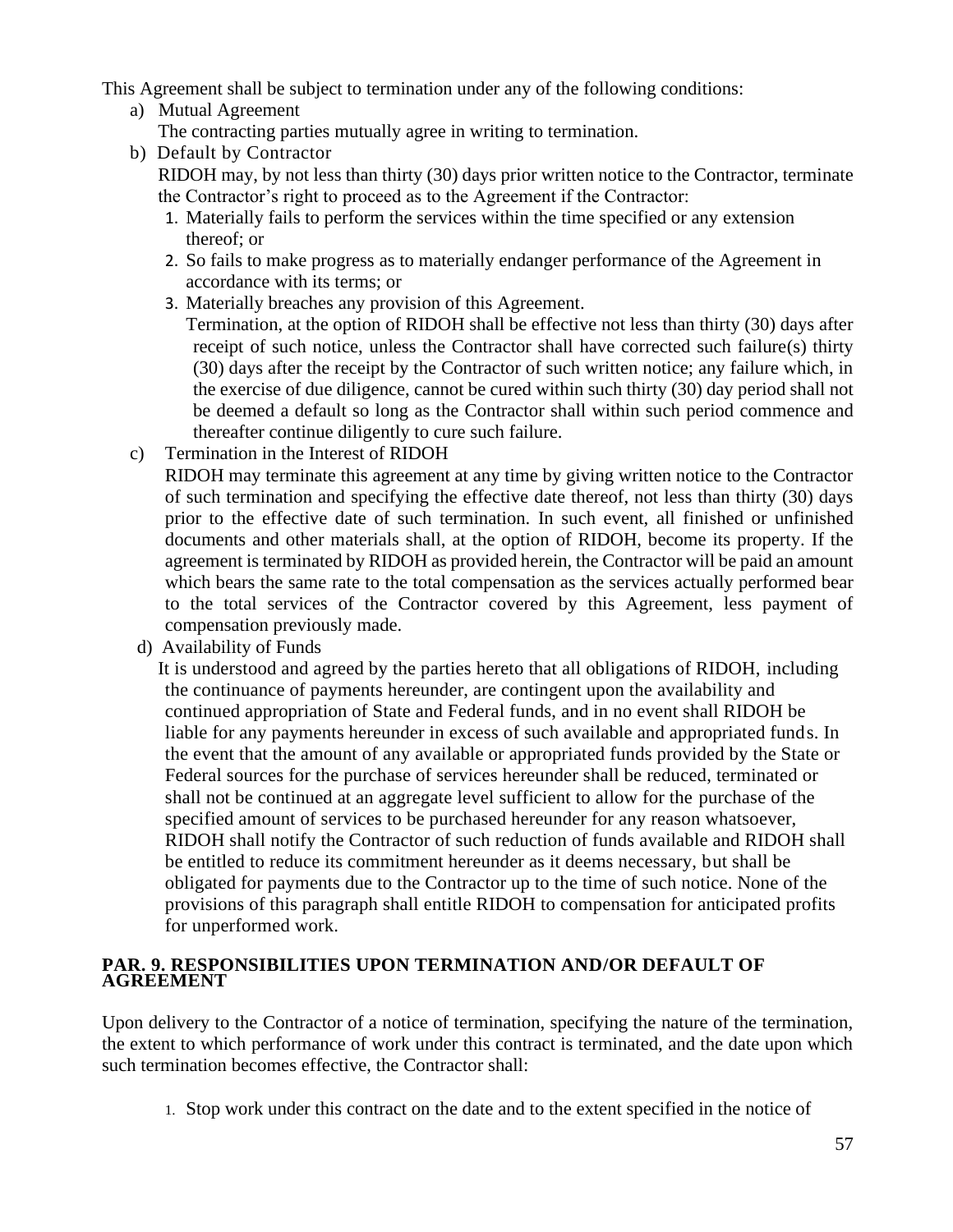termination.

- 2. Take such action as may be necessary, or as RIDOH's
- 3. project manager may reasonably direct, for the protection and preservation of the property related to this contract which is in the possession of the Contractor and in which RIDOH has or may acquire an interest.
- 4. Terminate all orders to the extent that they relate to the performance of work terminated by the notice of termination.
- 5. Subject to the provisions of this paragraph, assign to RIDOH in the manner and to the extent directed by RIDOH's project officer all of the rights, title, and interest of the Contractor under the orders so terminated, in which case RIDOH shall have the right, at its discretion, to settle or pay any or all claims arising out of the termination of such orders, however, notwithstanding this provision, the Contractor will not be obligated to assign any such rights, title or interest in the absence of payment therefore by RIDOH.
- 6. With the approval or ratification of RIDOH's project manager, initiate settlement of all outstanding liabilities and all claims, arising out of such termination of orders, the cost of which would be reimbursable in whole or in part, in accordance with the provisions of this contract. Prior to a final settlement of said outstanding liabilities and claims arising out of such termination, final written approval of RIDOH's project manager must be obtained. Final approval by RIDOH shall not be unreasonably withheld.
- 7. Subject to the provisions of this paragraph, transfer title, or if the Contractor does not have title, then transfer their rights to RIDOH (to the extent that title has not already been transferred) and deliver in the manner, at reasonable times, and to the extent reasonably directed by RIDOH's project manager all files, processing systems, data manuals, or other documentation, in any form, that relate to all the work completed or in progress prior to the notice of termination.
- 8. Complete the performance of such part of the work as shall not have been terminated by the notice of termination. The Contractor shall proceed immediately with the performance of the above obligations notwithstanding any delay in determining or adjusting the amount of any item of reimbursable price under this clause.
- 9. Unless terminated by RIDOH for default of the Contractor, the Contractor shall be entitled to reasonable account shut down expenses associated with such termination including the penalties associated with early termination of lease, software, hardware, and any other unamortized or incremental expenses accrued but not charged, excluding anticipated profits which shall not be reimbursed. The Contractor shall submit all identified shut down expenses associated with such termination incurred before and prior to the termination date. Any damages to RIDOH shall offset any shutdown expenses to RIDOH.
- 10. The Contractor acknowledges and agrees the services and/or deliverables provided under this Agreement are very important to RIDOH and that upon expiration or termination of the Agreement, must be continued without interruption whether by the State, RIDOH, governmental agency or another private entity ("successor entity"). Prior to the end of the Termination and up to sixty (60) days thereafter, the Contractor agrees to make an orderly transition of contract and/or deliverables hereunder and to perform any and all tasks in good faith that are necessary to preserve the integrity of the work performed by the Contractor on behalf of RIDOH. Upon termination or expiration of the Agreement, the Contractor, shall, if requested by RIDOH at least thirty (30) days prior to such termination or expiration, provide reasonable training for the successor entity and/or continued performance of services. For providing such training or continued performance after the Term of the Agreement, RIDOH shall pay the Contractor at mutually agreed rates for personnel used in providing such training and/or services unless services delivered are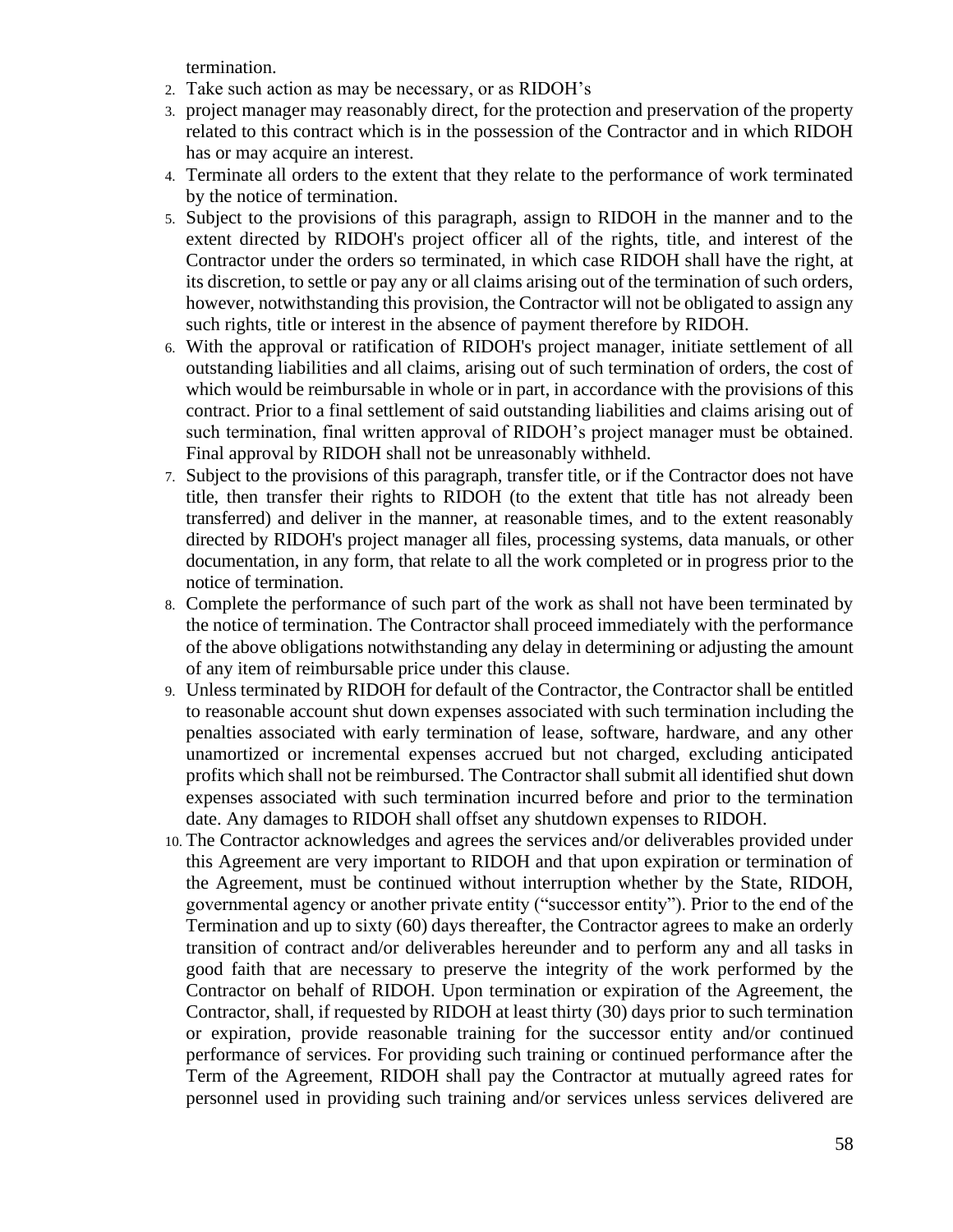already defined herein and rates established then such rates shall apply for such period. Should any missing data, materials, documents, etc., be discovered after expiration or termination, a grace period of one hundred and twenty (120) days shall be in effect during which the data, materials, documents, etc., is to be provided at a predetermined cost or at no additional cost if the Contractor caused the loss. Lost data shall be provided to RIDOH in form acceptable to RIDOH.

If a stop work order issued under this clause is canceled or the period of the stop work order or any extension thereof expires, the Contractor shall resume work. The State shall make an equitable adjustment in the delivery schedule, the Agreement price, or both, and the agreement shall be modified, in writing, accordingly, if:

- a) The stop work order results in an increase in the time required for, or in the Contractor's cost properly allocable to the performance of any part of this agreement; and
- b) The Contractor asserts its right to an equitable adjustment within ninety (90) days after the end of the period of work stoppage; provided, that if the state decides the facts justify the action, the state may receive and act upon a proposal submitted at any time before final payment under this Agreement.

The State shall not be liable to the Contractor for loss of profits because of a stop work order issued under this clause, however, unless termination is for a default by the Contractor, the Contractor shall have the right to recover costs associated with maintaining the personnel, leases and equipment during the period of time the stop work order was in effect that cannot otherwise be reasonably utilized by the Contractor during the stop work period.

If the agreement is terminated for default, following a reasonable notice and cure period not to exceed thirty (30) days unless agreed to by both parties, RIDOH may withhold payment of any amount in excess of fair compensation for the work actually completed by the Contractor prior to termination of this Agreement and will be entitled to pursue all of its other available legal remedies against the Contractor. Notwithstanding the above, the Contractor shall not be relieved of liability to RIDOH for damages sustained by virtue of any breach of this Agreement by the Contractor.

The Contractor's liability to RIDOH for any damages arising out of or related to this Agreement, regardless of the form of action that imposes liability, whether in contract, equity, negligence, intended conduct, tort or otherwise, will be limited to and will not exceed, in the aggregate for all claims, actions and causes of action of every kind and nature, the total fees paid by RIDOH to the Contractor under this Agreement. The exception to this limitation of liability is with regard to any direct damages incurred by RIDOH due to the intentional tortious actions of the Contractor in the performance or nonperformance of its obligations under this Agreement. Also, there should be no limitation of the Contractor's liability for disclosure of confidential information or intellectual property infringement. Neither party shall be liable for any amounts for loss of income, profit or savings or incidental, consequential, indirect, exemplary, punitive, or special damages of any party, including third parties arising out of or related to this Agreement; provided, however, that the foregoing shall not be deemed to limit in any way the provisions of **ADDENDUM XIII - LIQUIDATED DAMAGES** of this Agreement. The imposition of liquidated damages shall not limit RIDOH's rights to pursue any other non-monetary remedies available to it. RIDOH may, by written notice of default to the Contractor, provide that the Contractor may cure a failure or breach of this contract within a period of thirty (30) days (or such longer period as RIDOH's agreement administrator or project manager may authorize in writing), said period to commence upon receipt of the notice of default specifying such failure or breach. RIDOH's exercise of this provision allowing the Contractor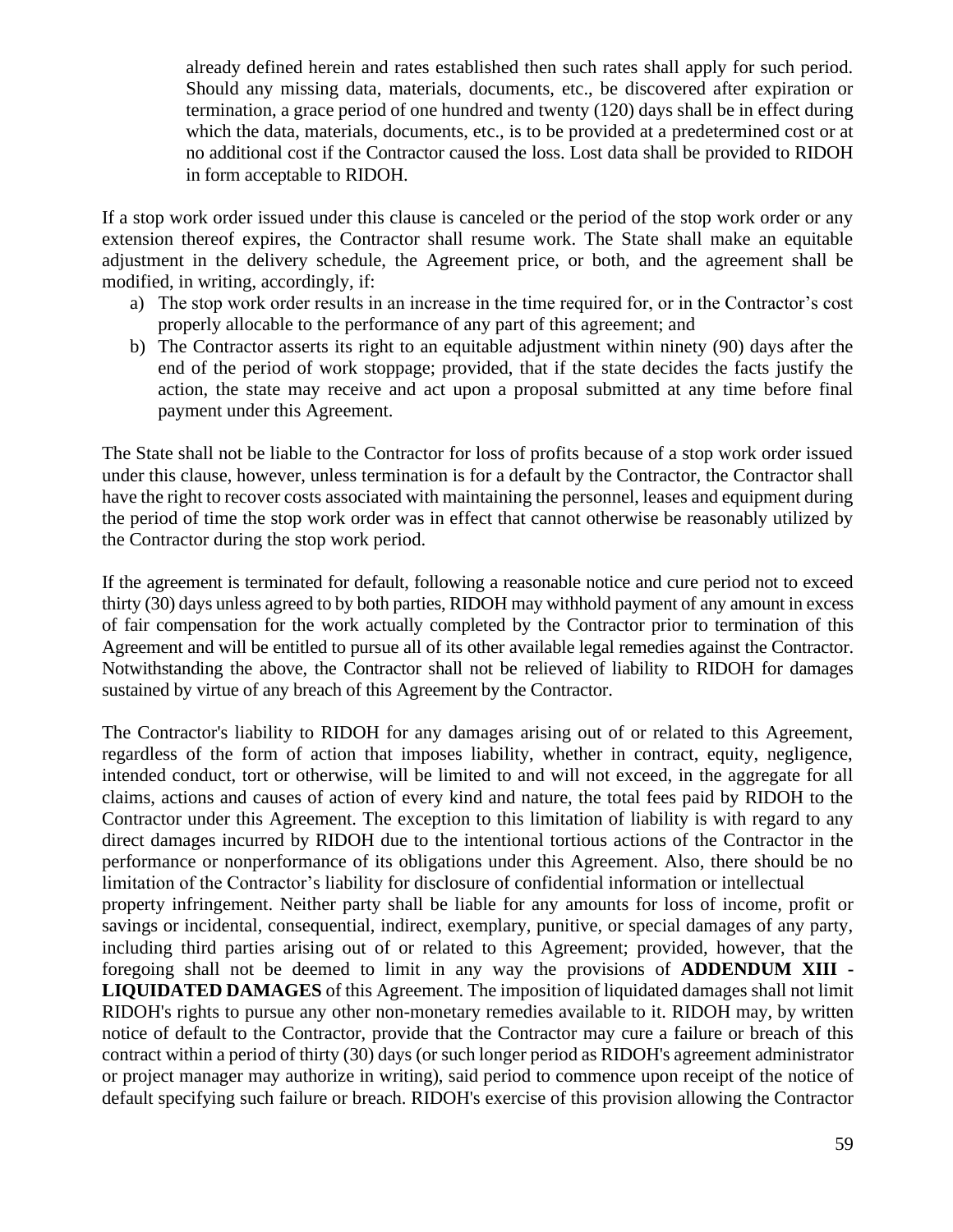time to cure a failure or breach of this Agreement does not constitute a waiver of RIDOH's right to terminate this Agreement, without providing a cure period, for any other failure or breach of this Agreement.

In the event the Contractor has failed to perform any substantial obligation under this Agreement, or has otherwise committed a breach of this Agreement, RIDOH may withhold all monies due and payable to the Contractor directly related to the breach, without penalty, until such failure is cured or otherwise adjudicated.

Assurances before breach

a) If documentation or any other deliverables due under this contract are not in accordance with the contract requirements as reasonably determined by the project manager, upon RIDOH's request, the Contractor, to the extent commercially reasonable, will deliver additional the Contractor resources to the project in order to complete the deliverable as required by the agreement as reasonably determined by RIDOH and to demonstrate that other project schedules will not be affected. Upon written notice by RIDOH's project manager of RIDOH's concerns regarding the quality or timeliness of an upcoming deliverable, the Contractor shall, within five (5) business days of receipt of said notice, submit a corrective action plan documenting the Contractor's approach to completing the deliverable to the satisfaction of RIDOH's project officer without affecting other project schedules. RIDOH's project manager, within five (5) business days of receipt of the corrective action plan, shall approve the plan, reject the plan, or return the plan to the Contractor with specific instructions as to how the plan can be modified to merit approval and a specific time period in which the revised plan must be resubmitted.

Nothing in the language contained in "limitation of liability" article, "Contractor's liability for injury to person's or damage to property" article and "indemnification" article shall be construed to waive or limit the state or federal sovereign immunity or any other immunity from suit provided by law including, but not limited to Rhode Island General Laws, Title 9 Chapter 31, "Governmental Tort Liability."

## RIDOH's options at termination

In the event RIDOH terminates this contract pursuant to this paragraph, RIDOH may at its option:

- a) Retain all or a portion of such hardware, equipment, software, and documentation as has been provided, obtaining clear title or rights to the same, and procure upon such terms and in such manner as RIDOH's project manager may deem appropriate, hardware, equipment, software, documentation, or services as are necessary to complete the project; or
- b) Notwithstanding the above, except as otherwise agreed, nothing herein shall limit the right of RIDOH to pursue any other legal remedies against the Contractor. In order to take into account any changes in funding levels because of executive or legislative actions or because of any fiscal limitations not presently anticipated, RIDOH may reduce or eliminate the amount of the contract as a whole with the scope of services being reduced accordingly, or subject to agreement by the parties concerning the scope and pricing, reduce or eliminate any line item(s).

Notwithstanding the terms, conditions and/or requirements set out in Paragraphs 7 and 8, the Contractor shall not be relieved of liability to RIDOH for damages sustained by RIDOH by virtue of any breach of the Agreement by the Contractor, and RIDOH may withhold payment to the Contractor for the purpose of setoff until such time as the exact amount of damages due RIDOH from the Contractor is determined.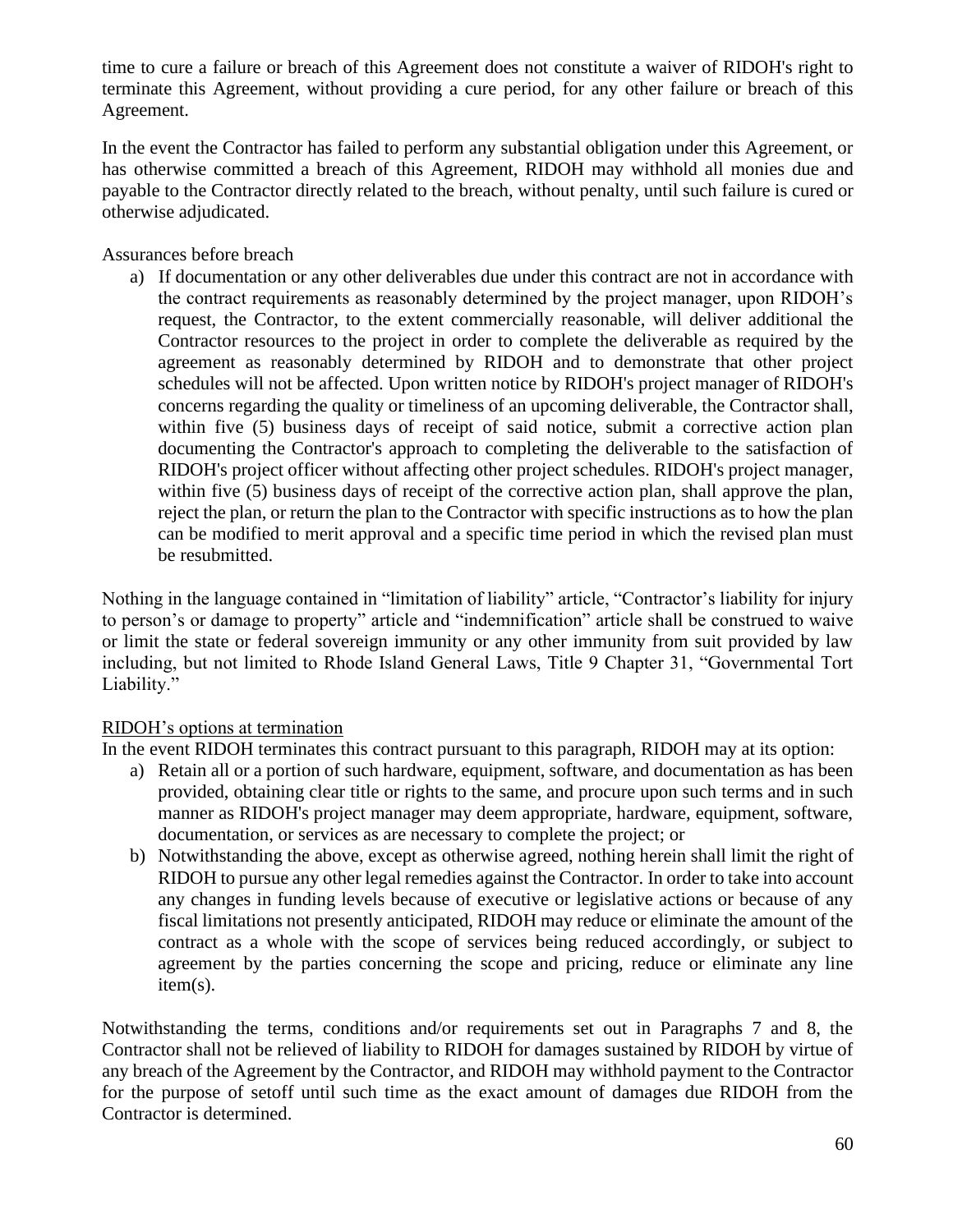## **PAR. 10. MODIFICATION OF AGREEMENT**

RIDOH may permit changes in the scope of services, time of performance, or approved budget of the Contractor to be performed hereunder. Such changes, which are mutually agreed upon by RIDOH and the Contractor, must be in writing and shall be made a part of this agreement by numerically consecutive amendment excluding "Special Projects", if applicable, and are incorporated by reference into this Agreement. No changes are effective unless reflected in an approved change order issued by the State's Division of Purchases.

Special Projects are defined as additional services available to RIDOH on a time and materials basis with the amounts not to exceed the amounts referenced on the Contractor's RFP cost proposal or as negotiated by project or activity. The change order will specify the scope of the change and the expected completion date. Any change order shall be subject to the same terms and conditions of this Agreement unless otherwise specified in the change order and agreed upon by the parties. The parties will negotiate in good faith and in a timely manner all aspects of the proposed change order.

## **PAR. 11. SUBCONTRACTS**

It is expressly agreed that the Contractor shall not enter into any subcontract(s) nor delegate any responsibilities to perform the services listed in this Agreement without the advanced, written approval of RIDOH. If in **ADDENDUM XVI – BID PROPOSAL,** the Bid Proposal permits Subcontracting, the Contractor must provide the name and the extent of services provided by the Subcontractor in the **BUDGET** paragraph 6**,** and more fully explained in **ADDENDUM II** of this Agreement, and as further agreed to by RIDOH and the Contractor in **ADDENDUM IX – SUBCONTRACTOR COMPLIANCE,** which is incorporated by reference herein, and which outlines the expectations and requirements of subcontracted vendors to this Agreement.

If the Contractor subsequently needs to enlist the services of a Subcontractor, the Contractor shall obtain prior written approval of RIDOH. Approval of RIDOH for the Contractor to enter into subcontracts to perform the services or obligations of the Contractor pursuant to this Agreement shall not be unreasonably withheld. Nothing in this Agreement or in a subcontract or sub-agreement between the Contractor and subcontractors shall create any contractual relationship between the subcontractor and RIDOH. Approval by RIDOH of the Contractor's request to subcontract shall not relieve the Contractor of its responsibilities under this contract and the Contractor shall therefore remain responsible and liable to RIDOH for any conduct, negligence, acts and omissions, whether intentional or unintentional, by any subcontractor

The positions named by the Contractor and detailed in **ADDENDUM XVII – CORE STAFF POSITIONS**, which is incorporated by reference herein, will be considered core project staff positions for this project. The Contractor will not alter the core project team or use an independent contractor, company or subcontractor to meet required deliverables without the prior written consent of RIDOH's project officer or other appointed designee(s) for which consent shall not be unreasonably withheld. Failure to comply with the provisions of this Paragraph could result in denial of reimbursement for such non-approved subcontracts.

## **PAR. 12. CONTRACTOR'S LIABILITY/INDEMNIFICATION**

The Contractor shall indemnify and hold the State of Rhode Island, its departments, agencies, branches and its or their officers, directors, agents or employees (together the "Indemnitees" and their subcontractors) harmless against claims, demands, suits for judgments, losses or reasonable expenses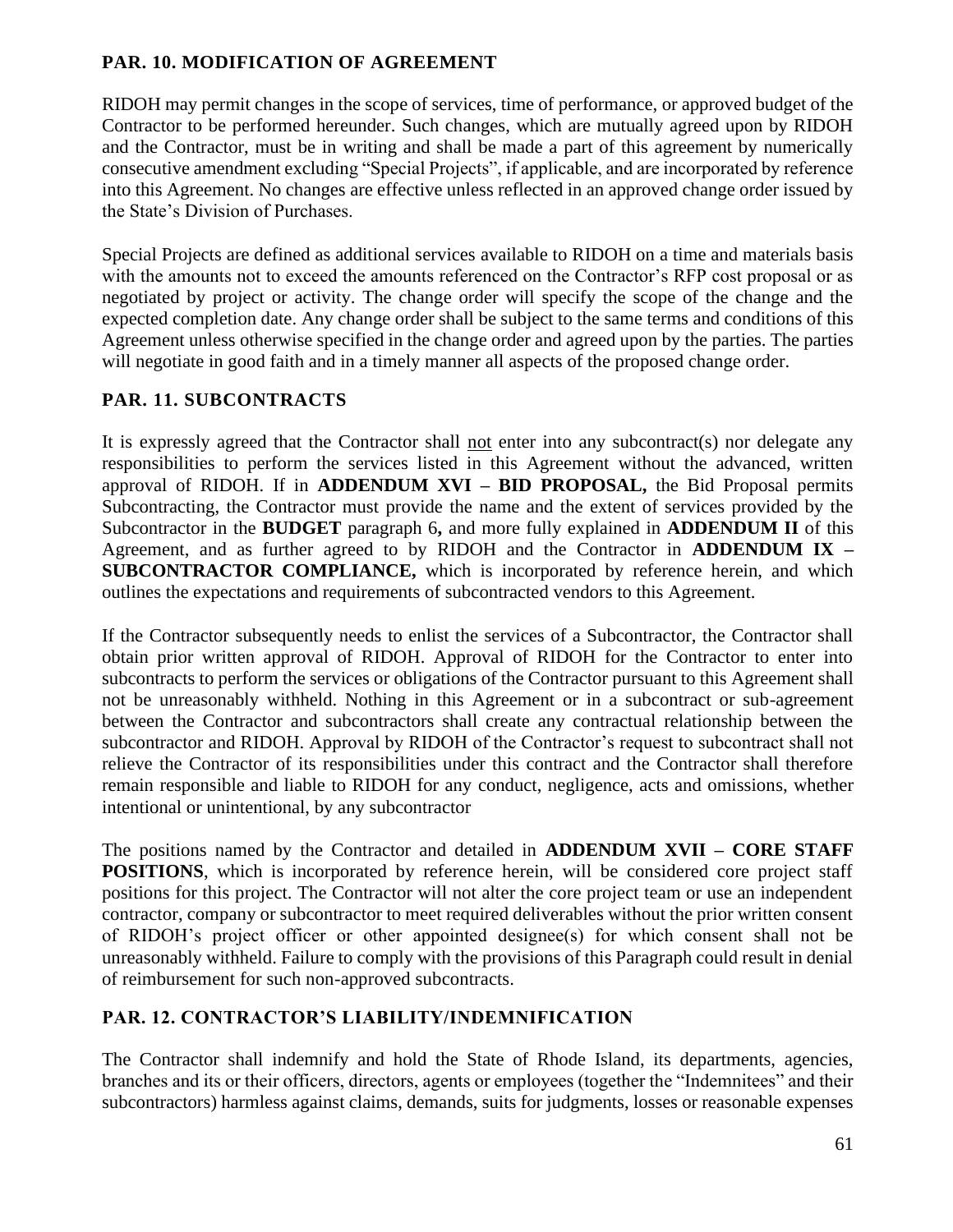or costs of any nature whatsoever (including actual reasonable attorney's fees) to the extent arising in whole or part from the Contractor's willful misconduct, negligence, or omission in provision of services or breach of this Agreement including, but not limited to, injuries of any kind which the staff of the Contractor or its subcontractor may suffer directly or may cause to be suffered by any staff person or persons in the performance of this Agreement, unless caused by the willful misconduct or gross negligence of the Indemnitees.

The Contractor shall indemnify and hold the State of Rhode Island, its departments, agencies, branches and its or their officers, directors, agents or employees (together the "Indemnitees" and their subcontractors") harmless against claims, demands, suits for judgments, losses or reasonable expenses or costs of any nature whatsoever (including actual reasonable attorney's fees) to the extent arising in whole or part for infringement by the Contractor of any intellectual property right by any product or service provided hereunder.

Nothing in this agreement shall limit the Contractor's liability to indemnify the State for infringements by the Contractor of any intellectual property right.

Nothing in the language contained in this Agreement shall be construed to waive or limit the State or federal sovereign immunity or any other immunity from suit provided by law including, but not limited to Rhode Island General Law, Title 9, Chapter 31 et al., entitled "Governmental Tort Liability."

## **PAR. 13. NONDISCRIMINATION IN EMPLOYMENT AND SERVICES**

By signing this Agreement, the Contractor agrees to comply with the requirements of Title VI of the Civil Rights Act of 1964 (42 USC 2000d et seq.); Section 504 of the Rehabilitation Act of 1973, as amended (29 USC 794); Americans with Disabilities Act of 1990 (42 USC 12101 et. seq.); Title IX of the Education Amendments of 1972 (20 USC 1681 et. seq.); The Food Stamp Act, and the Age Discrimination Act of 1975, The United States Department of RIDOH and Human Services Regulations found in 45 CFR, Parts 80 and 84; the United States Department of Education Implementing regulations (34 CFR, Parts 104 and 106; and the United States Department of Agriculture, Food and Nutrition Services (7 CFR 272.6), which prohibit discrimination on the basis of race, color, national origin (limited English proficiency persons), age, sex, disability, religion, political beliefs, in acceptance for or provision of services, employment, or treatment in educational or other programs or activities, or as any of the Acts are amended from time to time.

Pursuant to Title VI and Section 504, as listed above and as referenced in **ADDENDA V AND VI**, which are incorporated herein by reference and made part of this Agreement, the Contractor shall have policies and procedures in effect, including, mandatory written compliance plans, which are designed to assure compliance with Title VI section 504, as referenced above. An electronic copy of the Contractor's written compliance plan, all relevant policies, procedures, workflows, relevant chart of responsible personnel, and/or self-assessments must be available to RIDOH upon request.

The Contractor's written compliance plans and/or self-assessments, referenced above and detailed in **ADDENDA V AND VI** of this Agreement must include but are not limited to the requirements detailed in **ADDENDA V AND VI** of this Agreement.

The Contractor must submit, within thirty-five (35) days of the date of a request by DHHS or RIDOH, full and complete information on Title VI and/or Section 504 compliance and/or self-assessments, as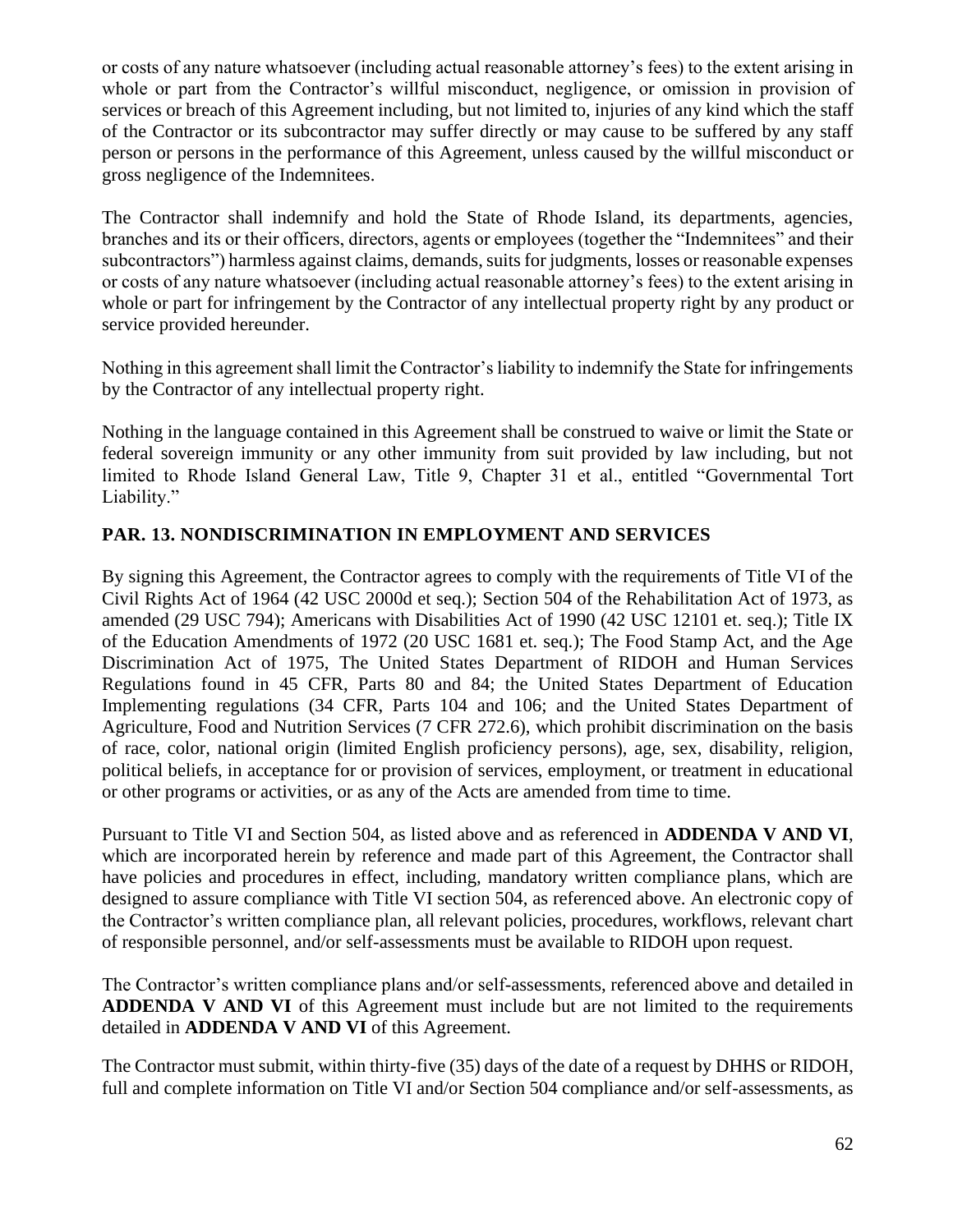referenced above, by the Contractor and/or any subcontractor or vendor of the Contractor.

The Contractor acknowledges receipt of **ADDENDUM V - NOTICE TO RHODE ISLAND DEPARTMENT OF RIDOH SERVICE PROVIDERS OF THEIR RESPONSIBILITIES UNDER TITLE VI OF THE CIVIL RIGHTS ACT OF 1964 AND ADDENDUM VI - NOTICE TO RHODE ISLAND DEPARTMENT OF RIDOH SERVICE PROVIDERS OF THEIR RESPONSIBILITIES UNDER SECTION 504 OF THE REHABILITATION ACT OF 1973**, which are incorporated herein by reference and made part of this Agreement.

The Contractor further agrees to comply with all other provisions applicable to law, including the Americans with Disabilities Act of 1990; the Governor's Executive Order No. 05-01, Promotion of Equal Opportunity and the Prevention of Sexual Harassment in State Government.

The Contractor also agrees to comply with the requirements of the RI Department of RIDOH for safeguarding of client information as such requirements are made known to the Contractor at the time of this contract. Changes to any of the requirements contained herein shall constitute a change and be handled in accordance with **PAR. 10. - MODIFICATION OF AGREEMENT** above.

Failure to comply with this Paragraph may be the basis for cancellation of this Agreement.

## **PAR. 14. ASSIGNABILITY**

The Contractor shall not assign any interest in this Agreement (whether by assignment or novation) without the prior written consent of the State's Division of Purchases, thereto; provided, however, that claims or money due or to become due to the Contractor from RIDOH under this Agreement may be assigned to a bank, trust company, or other financial institution without such approval. Notice of any such assignment or transfer shall be furnished promptly to RIDOH.

## **PAR. 15. COPYRIGHTS**

Any and all data, technical information, information systems, materials gathered, originated, developed, prepared, modified, used or obtained by the Contractor in performance of the Agreement used to create and/or maintain work performed by the Contractor, including but not limited to, all hardware, software computer programs, data files, application programs, intellectual property, source code, documentation and manuals, regardless of state of completion shall be deemed to be owned and remain owned by the State ("State Property"), and the State has the right to (1) reproduce, publish, disclose or otherwise use and to authorize others to use the State Property for State or federal government purposes, and (2) receive delivery of such State Property upon 30 day notice by the State throughout the term of the contract and including 120 days thereafter. To be clear with respect to State Property, the work shall be considered "work for hire," i.e., the State, not the selected Contractor or any subcontractor, shall have full and complete ownership of all State Property. The selected Contractor and any subcontractor hereby convey, assign and transfer to State any and all of its or their right, title and interest in State Property, if any, including but not limited to trademarks and copyrights. The State hereby grants to the federal government, and the federal government reserves, a royaltyfree, nonexclusive and irrevocable license to reproduce, publish, disclose or otherwise use and to authorize others to use for federal government purposes such software, modifications and documentation designed, developed or installed with federal financial participation.

The Contractor agrees that no findings, listing, or information derived from information obtained through performance, as described in the Scope of Work in Addendum I with or without identifiers,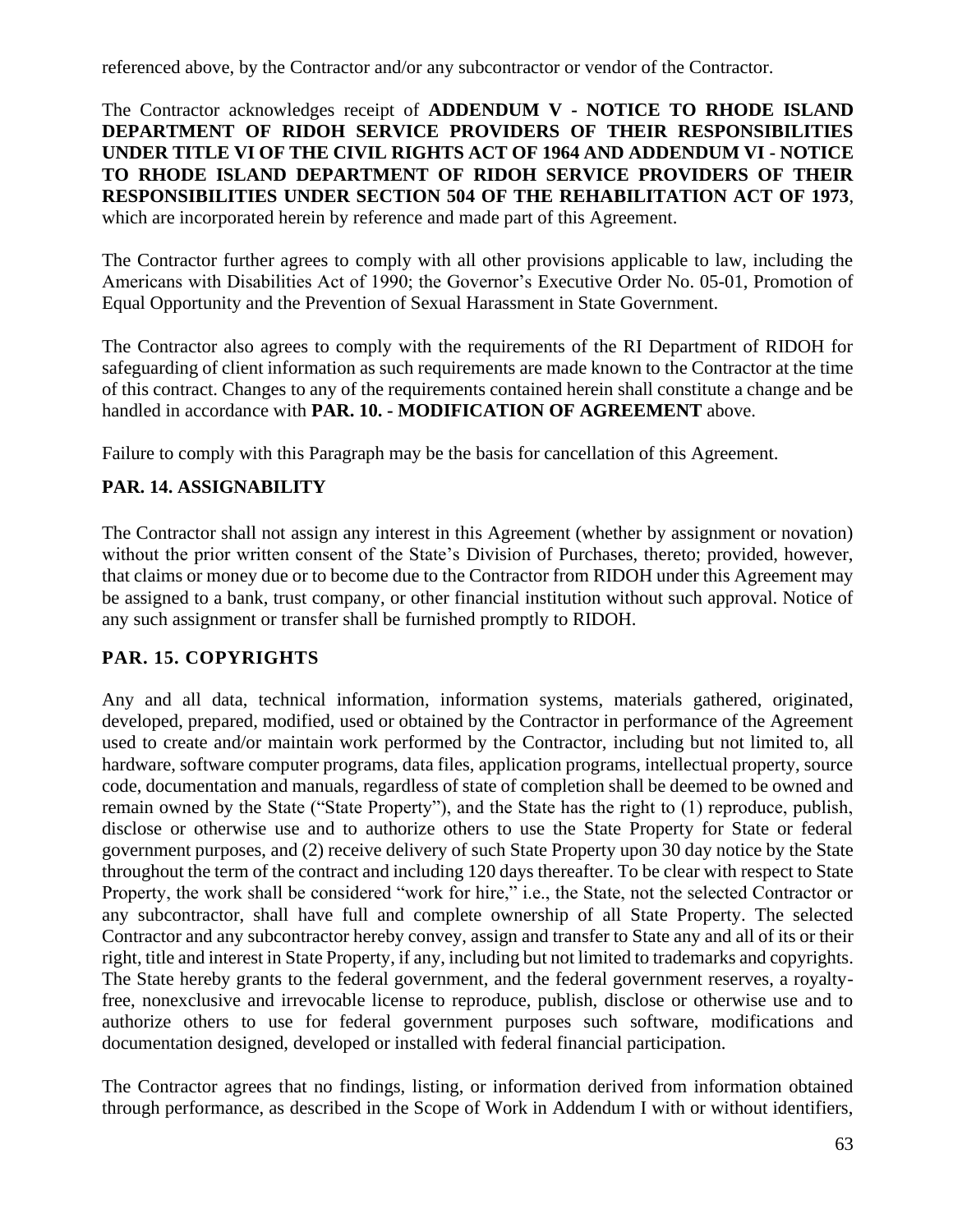may be released or publicly disclosed in any form for any purpose if such findings, listing, or information contain any combination of data elements that might allow an individual to determine a beneficiary's identification without first obtaining written authorization from RIDOH's project officer. Examples of such data elements include, but are not limited to geographic indicators, age, sex, diagnosis, procedure, date of birth, or admission/discharge date(s). The Contractor agrees further that RIDOH shall be the sole judge as to whether any finding, listing, information, or any combination of data extracted or derived from RIDOH's files identify or would, with reasonable effort, permit one to identify an individual, or to deduce the identifying of an individual to a reasonable degree of certainty. The Contractor agrees that the conditions set forth herein apply to any materials presented or submitted review and/or publication that contain individual identifying elements in the information obtained, as stated above, unless such information is presented in the aggregate. Under no circumstance, shall the Contractor publicly disclose or present or submit any materials for review and/or publication that contains an individual's social security number, in part or in whole. The Contractor is hereby notified that all initial data received from RIDOH is considered confidential by RIDOH. For further requirements regarding confidentiality of information please refer to Paragraph 26 of this Agreement.

With respect to claims arising from computer hardware or software manufactured by a third party and sold by the Contractor as a reseller, the Contractor will pass through to RIDOH such indemnity rights as it receives from such third party ("third party obligation") and will cooperate in enforcing them; provided that if the third party manufacturer fails to honor the third party obligation, the Contractor will provide RIDOH with indemnity protection equal to that called for by the third party obligation, but in no event greater than that called for in the first sentence of this Paragraph the provisions of the preceding sentence apply only to third party computer hardware or software sold as a distinct unit and accepted by RIDOH. Unless a third party obligation provides otherwise, the defense and payment obligations set forth in this Paragraph will be conditional upon the following:

- 1. RIDOH will notify the Contractor of any such claim in writing and tender the defense thereof within a reasonable time;
- 2. The Contractor will have sole control of the defense of any action on all third party claims, costs (including without limitation reasonable attorneys' fees), and losses for infringement or violation of any U.S. Intellectual Property Rights by any product or service provided hereunder; and all negotiations for its settlement or compromise; provided that (i) when substantial principles of government or public law are involved, when litigation might create precedent affecting future state operations or liability, or when involvement of the state is otherwise mandated by law, the state may participate in such action at its own expense with respect to attorneys' fees and costs (but not liability); (ii) the state will have the right to approve or disapprove any settlement or compromise, which approval will not unreasonably be withheld or delayed; and
- 3. The State will reasonably cooperate in the defense and in any related settlement negotiations.

Should the deliverables or software, or the operation thereof, become, or in the Contractor's opinion are likely to become, the subject of a claim of infringement or violation of a U.S. Intellectual Property Rights, RIDOH shall permit the Contractor at its option and expense either to procure for RIDOH the right to continue using the deliverables or software, or to replace or modify the same so that they become non-infringing. If none of these options can reasonably be taken, or if the use of such deliverables or software by RIDOH shall be prevented by injunction, the Contractor agrees to take back such deliverables or software and make every reasonable effort to assist RIDOH in procuring substitute deliverables or software. If, in the sole opinion of RIDOH, the return of such infringing deliverables or software makes the retention of other deliverables or software acquired from the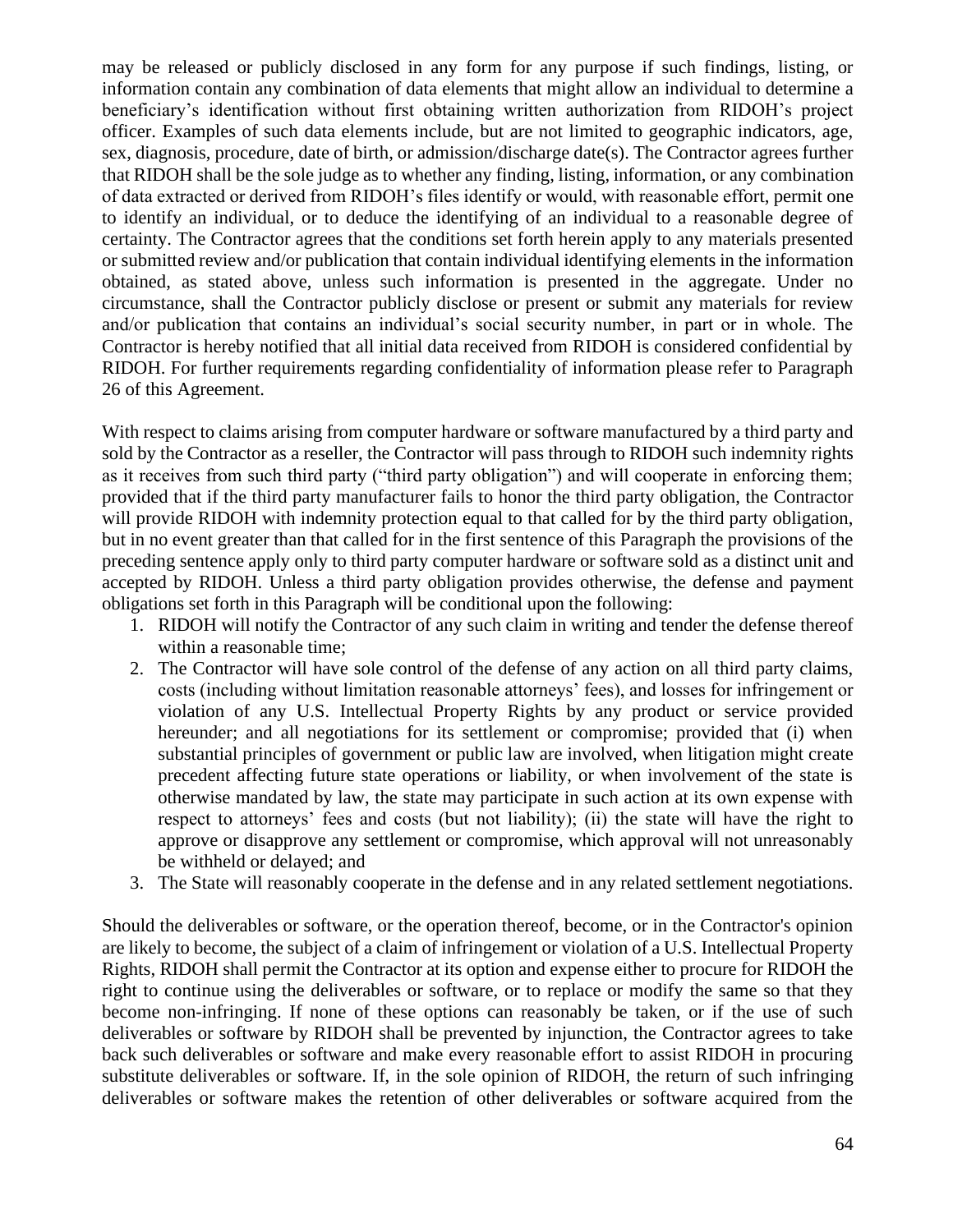Contractor under this Agreement impractical, RIDOH shall then have the option of terminating such agreements, or applicable portions thereof, without penalty or termination charge. The Contractor agrees to take back such deliverables or software and refund any sums RIDOH has paid the Contractor less any reasonable amount for use or damage.

The Contractor shall have no liability to RIDOH under any provision of this clause with respect to any claim of patent, copyright or trade secret infringement that is based upon:

- The combination or utilization of deliverables furnished hereunder with equipment or devices not made or furnished by the Contractor; or,
- The operation of equipment furnished by the Contractor under the control of any operating software other than, or in addition to, the current version of the Contractor-supplied operating software; or
- The modification by RIDOH of the equipment furnished hereunder or of the software; or
- The combination or utilization of software furnished hereunder with non-Contractor supplied software.

The Contractor certifies that it has appropriate systems and controls in place to ensure that RIDOH funds will not be used in the performance of this Agreement for the acquisition, operation or maintenance of computer software in violation of copyright laws.

The Contractor agrees that no findings, listing, or information derived from information obtained through performance, as described in **ADDENDUM I - SCOPE OF WORK,** with or without identifiers, may be released or publicly disclosed in any form for any purpose if such findings, listing, or information contain any combination of data elements that might allow an individual to determine a beneficiary's identification without first obtaining written authorization from RIDOH's project officer. Examples of such data elements include, but are not limited to geographic indicators, age, sex, diagnosis, procedure, date of birth, or admission/discharge date(s). The Contractor agrees further that RIDOH shall be the sole judge as to whether any finding, listing, information, or any combination of data extracted or derived from RIDOH's files identify or would, with reasonable effort, permit one to identify an individual, or to deduce the identifying of an individual to a reasonable degree of certainty. The Contractor agrees that the conditions set forth herein apply to any materials presented or submitted review and/or publication that contain individual identifying elements in the information obtained, as stated above, unless such information is presented in the aggregate. Under no circumstance, shall the Contractor publicly disclose or present or submit any materials for review and/or publication that contains an individual's social security number, in part or in whole. The Contractor is hereby notified that all initial data received from RIDOH is considered confidential by RIDOH.

## **PAR. 16. PARTNERSHIP**

It is understood and agreed that nothing herein is intended or should be construed in any manner as creating or establishing the legal relation of partnership between the parties hereto, or as constituting the employees, agents, or representatives of the Contractor included in this Agreement as employees, agents, or representatives of RIDOH.

## **PAR. 17. INTEREST OF CONTRACTOR**

The Contractor covenants that it presently has no pecuniary interest and shall not acquire any such interest, direct or indirect, without first disclosing to RIDOH in writing and then subsequently obtaining approval, in writing, from RIDOH, that would conflict in any manner or degree with the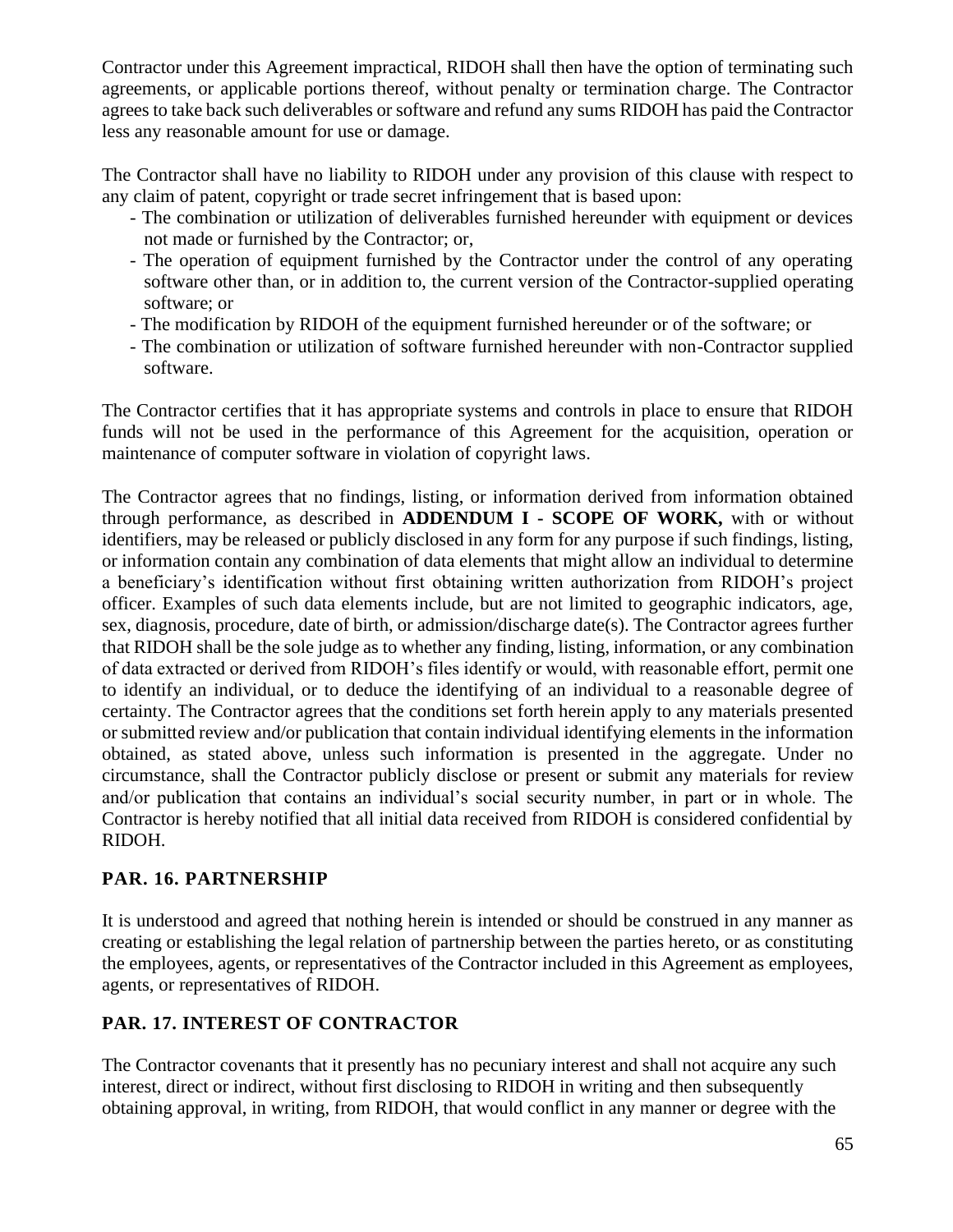performance of services required under this Agreement. The Contractor further covenants that no person having any such interest shall be employed by the Contractor for the performance of any work associated with this Agreement.

## **PAR. 18. FEDERAL FUNDING PROVISIONS**

Funds made available to the Contractor under this Agreement are or may be derived from federal funds made available to RIDOH. The Provisions of Paragraph 5 and Addendum II notwithstanding, the Contractor agrees to make claims for payment under this Agreement in accordance with applicable federal policies. The Contractor agrees that no payments under this Agreement will be claimed for reimbursement under any other Agreement, grant or contract that the Contractor may hold that provides funding from the same State or Federal sources. The Contractor further agrees to be liable for audit exceptions that may arise from examination of claims for payment under this Agreement. The Contractor specifically agrees to abide by all applicable federal requirements for Contractors. Additionally, the Federal Award must be used in accordance with the specific Catalog of Federal Domestic Assistance (CFDA) number listed in **ADDENDUM IV – FISCAL ASSURANCES.**  https://www.cfda.gov/

States are required to collect information from contractors for awards greater than \$25,000 as described in **ADDENDUM XVIII – FEDERAL SUBAWARD REPORTING** (hereafter referred to as the FFATA form). The Contractor and its subcontractors, if subcontractors are permitted within the scope of this Agreement, will provide new FFATA forms for each contract year. When applicable in multiyear contracts, the Contractor is required to review and update the FFATA form, this must be provided to RIDOH 30 days prior to the end of the first contract year. For example, if the contract performance period is July 1, 2015 to June 30, 2018; then the FFATA form for the second contract year is due June 1, 2016. Any sub-contractor paid with Federal Funding will provide the FFATA form for each contract year to the Contractor, the Contractor must then provide all sub-contractor FFATA forms to RIDOH. Sub-contractor forms must be provided within fifteen (15) days of date of signature of this Agreement, and if applicable, within fifteen (15) days of the end of each contract year for all subsequent contract years.

## **PAR. 19. FUNDING DENIED**

It is understood and agreed that in the event that less than full federal funding or other funding is received by RIDOH due directly to the failure of the Contractor to comply with the terms of this Agreement, the Contractor is liable to the State of Rhode Island for an amount equal to the amount of the denied funding. Should the Contractor be liable for the amount of the denied funding, then such amount shall be payable upon demand of RIDOH.

The Contractor agrees that no expenditures claimed for reimbursement under this Agreement will be claimed for reimbursement under any other agreement, grant, or contract that the Contractor may hold which provides funding from state or federal sources. The Contractor further agrees to be liable for audit exceptions that may arise from examination of expenditures: (a) claimed by the Contractor for reimbursement under this Agreement, and/or (b) submitted by the Contractor in meeting any cost participation requirements.

## **PAR. 20. ACCESSIBILITY AND RETENTION OF RECORDS**

The Contractor agrees to make accessible and to maintain all fiscal and activity records relating to this Agreement to state and/or federal officials, or their designated representatives, necessary to verify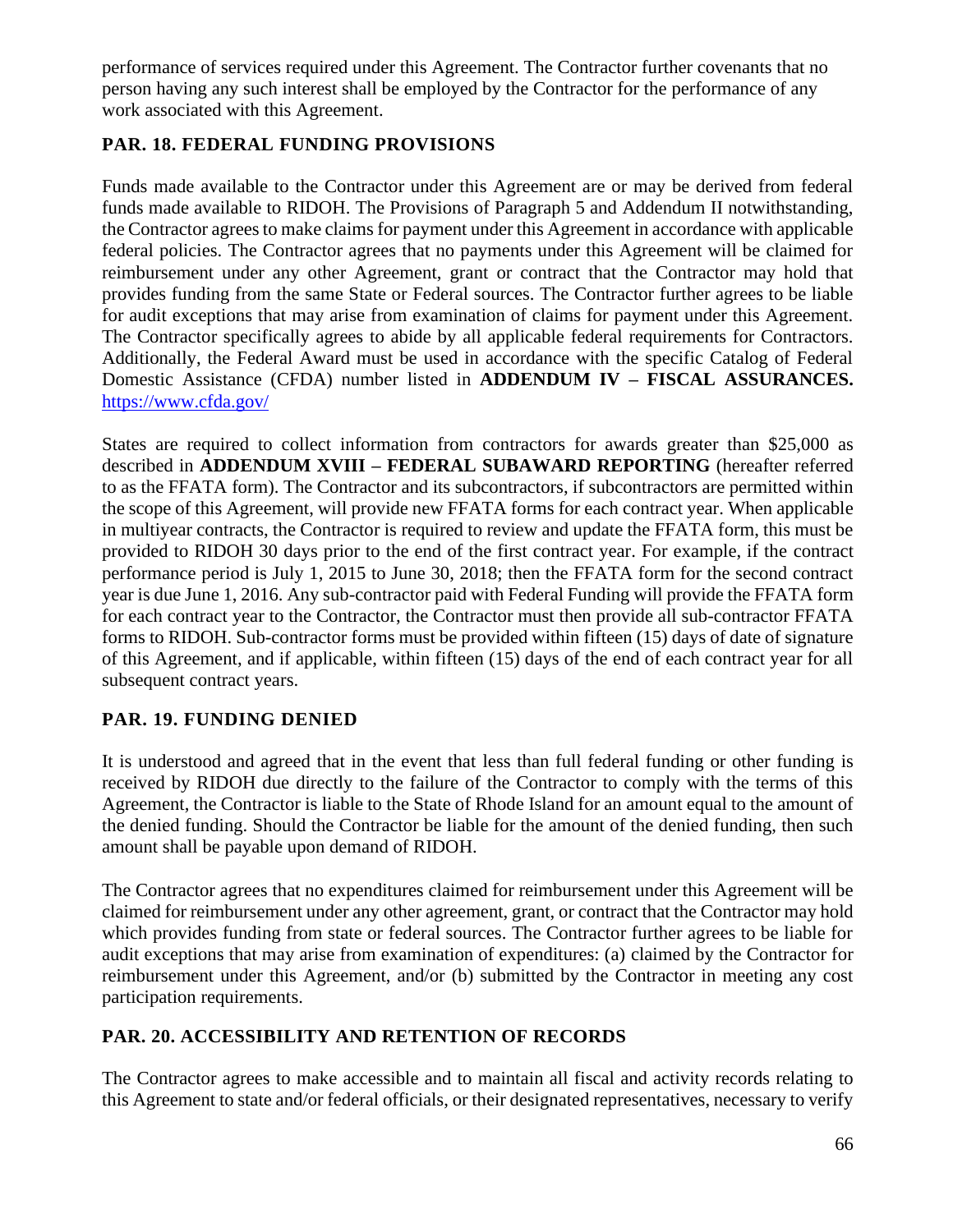the accuracy of Contractor invoices or compliance with this Agreement. This accessibility requirement shall include the right to review and copy such records. This requirement is also intended to include but is not limited to any auditing, monitoring, and evaluation procedures, including on-site visits, performed individually or jointly, by state or federal officials or their agents necessary to verify the accuracy of Contractor invoices or compliance with the this Agreement (in accordance with 2 CFR § 200.331). If such records are maintained out of the State of Rhode Island, such records shall be made accessible by the Contractor at a Rhode Island location. Minutes of board of directors meetings, fiscal records, and narrative records pertaining to activities performed will be retained for audit purposes for a period of at least three (3) years following the submission of the final expenditure report for this Agreement. Additionally, if any litigation, claim, or audit is started before the expiration of the 3 year period, as mentioned in Paragraph 2 of this Agreement, the records must be retained until all litigation, claims, or audit findings involving the records have been resolved and final action taken in accordance with 2 CFR § 200.333. If audit findings have not been resolved at the end of the three (3) years, the records shall be retained for an additional three (3) years after the resolution of the audit findings are made or as otherwise required by law.

The Contractor and its subcontractors, if subcontractors are permitted within the scope of this Agreement, will provide and maintain a quality assurance system acceptable to the state covering deliverables and services under this Agreement and will tender to the state only those deliverables that have been inspected and found to conform to this Agreement's requirements. The Contractor will keep records evidencing inspections and their result, and will make these records available to the state during Agreement performance and for three (3) years after final payment. The Contractor shall permit the state to review procedures, practices, processes, and related documents to determine the acceptability of Contractor's quality assurance system or other similar business practices related to performance of the Agreement.

Further, the Contractor agrees to include a similar right of the state to audit records and interview staff in any subcontract related to performance of this Agreement.

The parties agree that in regards to fixed price portions of the contract, the state's access to the Contractor's books, records and documents shall be limited to those necessary to verify the accuracy of the Contractor's invoice. In no event will the state have access to the Contractors internal cost data as they relate to fixed price portion of the contract.

## **PAR. 21. CAPITAL ASSETS**

The Contractor agrees that any capital assets purchased on behalf of RIDOH on a pass-through basis and used on behalf of RIDOH by the Contractor shall upon payment by RIDOH, become the property of RIDOH unless otherwise agreed to by the parties and may be utilized by the Contractor in a reasonable manner. Capital assets are defined as any item having a life expectancy of greater than one (1) year and an initial cost of greater than five thousand dollars (\$5,000) per unit, except greater than five hundred dollars (\$500) per unit for computer equipment.

Upon written request by RIDOH, the Contractor agrees to execute and deliver to RIDOH a security interest in such capital assets in the amount of the value of such capital asset (or for a lesser amount as determined by RIDOH).

## **PAR. 22. COMPETITIVE BIDS**

With the exception of services or products obtained for use in a leveraged environment, the Contractor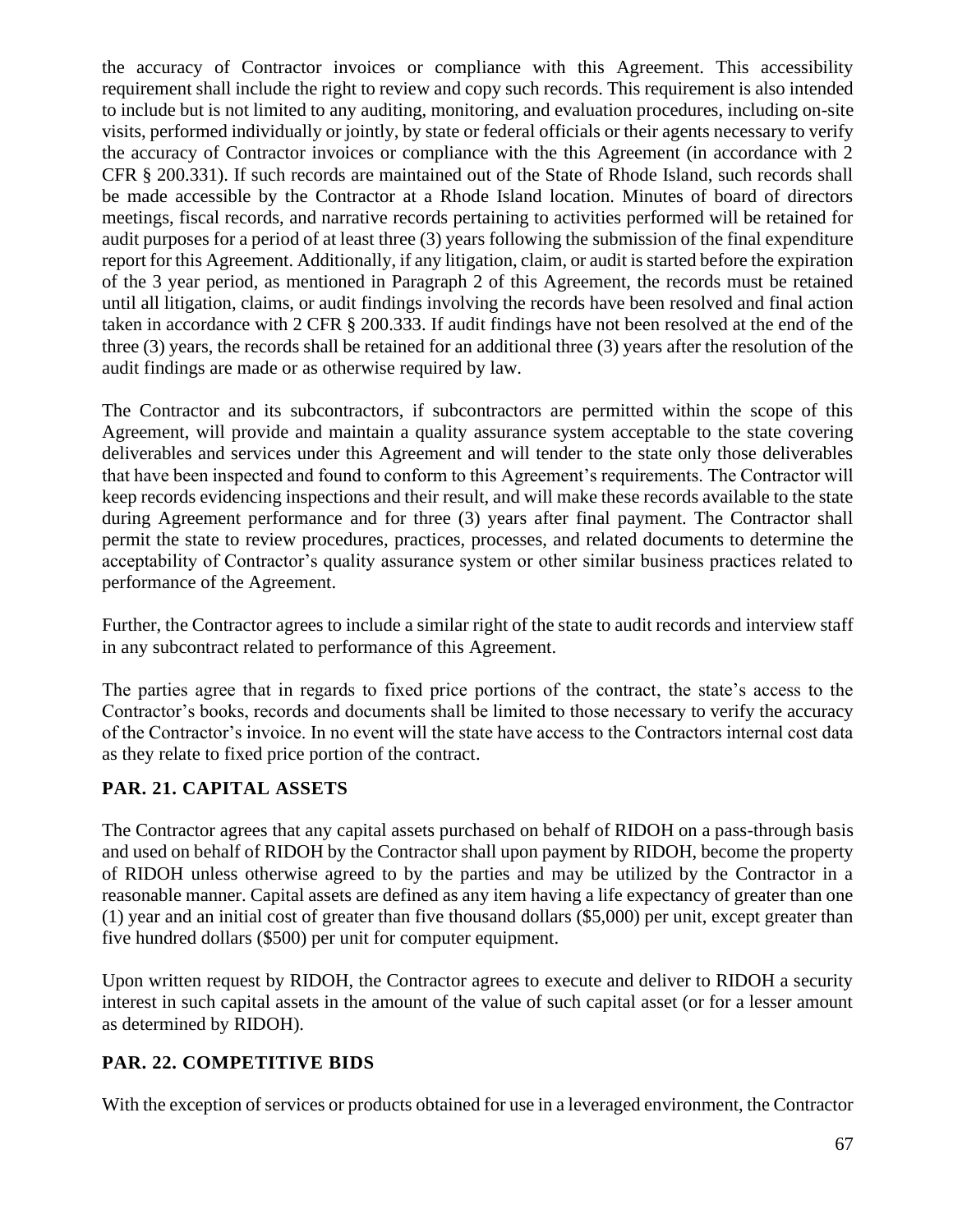agrees competitive bidding will be utilized for all purchases in direct and exclusive support of RIDOH which are made under this Agreement in excess of five thousand dollars (\$5,000) or an aggregate of five thousand dollars (\$5,000) for any like items during the time of performance of this Agreement. Evidence of competitive bids must be retained in accordance with **PAR. 20.** - **ACCESSIBILITY AND RETENTION OF RECORDS**.

## **PAR. 23. SECURITY AND CONFIDENTIALITY**

The Contractor shall take security measures to protect against the improper use, loss, access of and disclosure of any confidential information it may receive or have access to under this Agreement as required by this Agreement, the RFP and proposal, or which becomes available to the Contractor in carrying out this Agreement and the RFP and the proposal, and agrees to comply with the requirements of RIDOH for safeguarding of client and such aforementioned information. Confidential information includes, but is not limited to: names, dates of birth, home and/or business addresses, social security numbers, protected RIDOH information, financial and/or salary information, employment information, statistical, personal, technical and other data and information relating to the State of Rhode Island data, and other such data protected by RIDOH laws, regulations and policies ("confidential information"), as well as State and Federal laws and regulations. All such information shall be protected by the Contractor from unauthorized use and disclosure and shall be protected through the observance of the same or more effective procedural requirements as are applicable to RIDOH.

The Contractor expressly agrees and acknowledges that said confidential information provided to and/or transferred to provider by RIDOH or to which the Contractor has access to for the performance of this Agreement is the sole property of RIDOH and shall not be disclosed and/or used or misused and/or provided and/or accessed by any other individual(s), entity(ies) and/or party(ies) without the express written consent of RIDOH. Further, the Contractor expressly agrees to forthwith return to RIDOH any and all said data and/or information and/or confidential information and/or database upon RIDOH's written request and/or cancellation and/or termination of this Agreement.

The Contractor shall not be required under the provisions of this paragraph to keep confidential any data or information, which is or becomes legitimately publicly available, is already rightfully in the Contractor's possession, is independently developed by the Contractor outside the scope of this Agreement, or is rightfully obtained from third parties under no obligation of confidentiality.

The Contractor agrees to abide by all applicable, current and as amended Federal and State laws and regulations governing the confidentiality of information, including to but not limited to the Business Associate requirements of HIPAA [\(WWW.HHS.GOV/OCR/HIPAA\),](http://www.hhs.gov/OCR/HIPAA),) to which it may have access pursuant to the terms of this Agreement. In addition, the Contractor agrees to comply with RIDOH confidentiality policy recognizing a person's basic right to privacy and confidentiality of personal information. ("Confidential Records" are the records as defined in section 38-2-3-(d) (1)-(1-19) of the Rhode Island General Laws, entitled "access to public records" and described in "access to Department of RIDOH records.")

In accordance with this Agreement and all Addenda thereto, the Contractor will additionally receive, have access to, or be exposed to certain documents, records, that are confidential, privileged or otherwise protected from disclosure, including, but not limited to: personal information; Personally Identifiable Information (PII), Sensitive Information (SI), and other information (including electronically stored information), records sufficient to identify an applicant for or recipient of government benefits; preliminary draft, notes, impressions, memoranda, working papers and work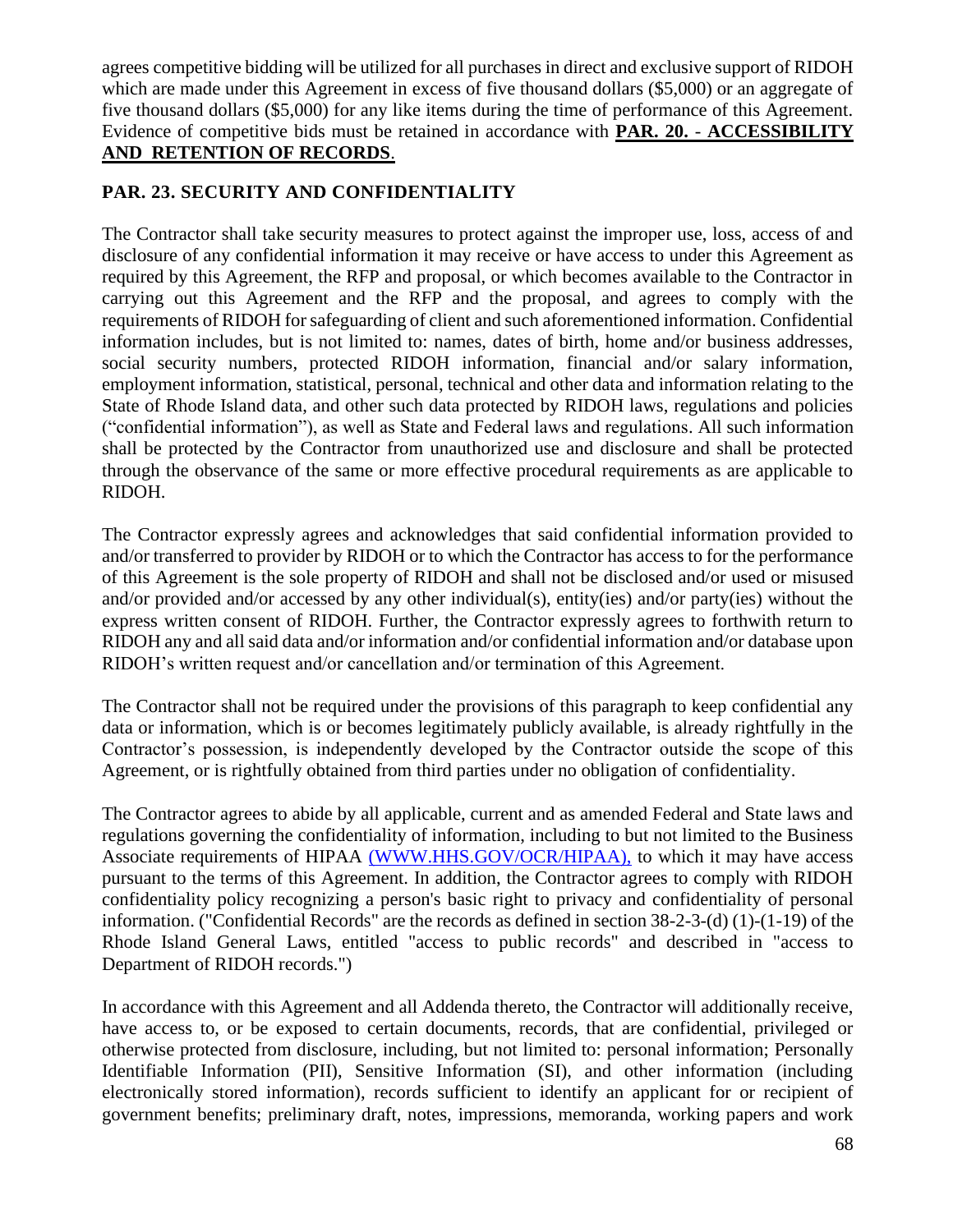product of state employees; as well as any other records, reports, opinions, information, and statements required to be kept confidential by state or federal law or regulation, or rule of court ("State Confidential Information"). State Confidential Information also includes PII and SI as it pertains to any public assistance recipients as well as retailers within the SNAP Program and Providers within any of the State Public Assistance programs.

Personally Identifiable Information (PII) is defined as any information about an individual maintained by an agency, including, but not limited to, education, financial transactions, medical history, and criminal or employment history and information which can be used to distinguish or trace an individual's identity, either alone or when combined with other personal or identifying information that is linked or linkable to a specific individual, such as their name, social security number, date and place of birth, mother's maiden name, biometric records, etc. (As defined in 2 CFR § 200.79 and as defined in OMB Memorandum M-06-19, "Reporting Incidents Involving Personally Identifiable Information and Incorporating the Cost for Security in Agency Information Technology Investments"). PII shall also include individual's first name or first initial and last name in combination with any one or more of types of information, including, but not limited to, social security number, passport number, credit card numbers, clearances, bank numbers, biometrics, date and place of birth, mother's maiden name, criminal, medical and financial records, educational transcripts (As defined in 2 CFR § 200.82 Protected Personally Identifiable Information).

Sensitive Information (SI) is information that is considered sensitive if the loss of confidentiality, integrity, or availability could be expected to have a serious, severe or catastrophic adverse effect on organizational operations, organizational assets, or individuals. Further, the loss of sensitive information confidentiality, integrity, or availability might: (i) cause a significant or severe degradation in mission capability to an extent and duration that the organization is unable to perform its primary functions; (ii) result in significant or major damage to organizational assets; (iii) result in significant or major financial loss; or (iv) result in significant, severe or catastrophic harm to individuals that may involve loss of life or serious life threatening injuries. (Defined in HHS Memorandum ISP-2007-005, "Departmental Standard for the Definition of Sensitive Information" as amended).

The Contractor agrees to adhere to any and all applicable State and Federal statutes and regulations relating to confidential RIDOH care and substance abuse treatment including but not limited to the Federal Regulation 42 CFR, Part 2; Rhode Island Mental RIDOH Law, R.I. General Laws Chapter 40.1-5-26; Confidentiality of RIDOH Care Communications and Information Act, R.I. General Laws Chapter 5-37.3-1 et seq, and HIPAA 45 CFR 160. The Contractor acknowledges that failure to comply with the provisions of this paragraph will result in the termination of this Agreement.

The Contractor shall notify the Covered Entity within one (1) hour by telephone call plus e-mail, web form or fax upon the discovery of any breach of security of PHI, PII or SI or suspected breach of security of PHI, PII or SI (where the use or disclosure is not provided for and permitted by this Agreement) of which it becomes aware. The Contractor shall, within forty-eight (48) hours, notify RIDOH's designated security officer of any suspected breach of unauthorized electronic access, disclosure or breach of confidential information or any successful breach of unauthorized electronic access, disclosure or breach of confidential information. A breach is defined pursuant to HIPAA guidelines as well as those found in the "RIDOH Information Technology for Economic and Clinical RIDOH Act" (HITECH). A breach or suspected breach may be an acquisition, access, use or disclosure or suspected acquisition, access, use or disclosure of PHI in violation of HIPAA privacy rules that compromise PHI security or privacy. Additionally, a breach or suspected breach may be an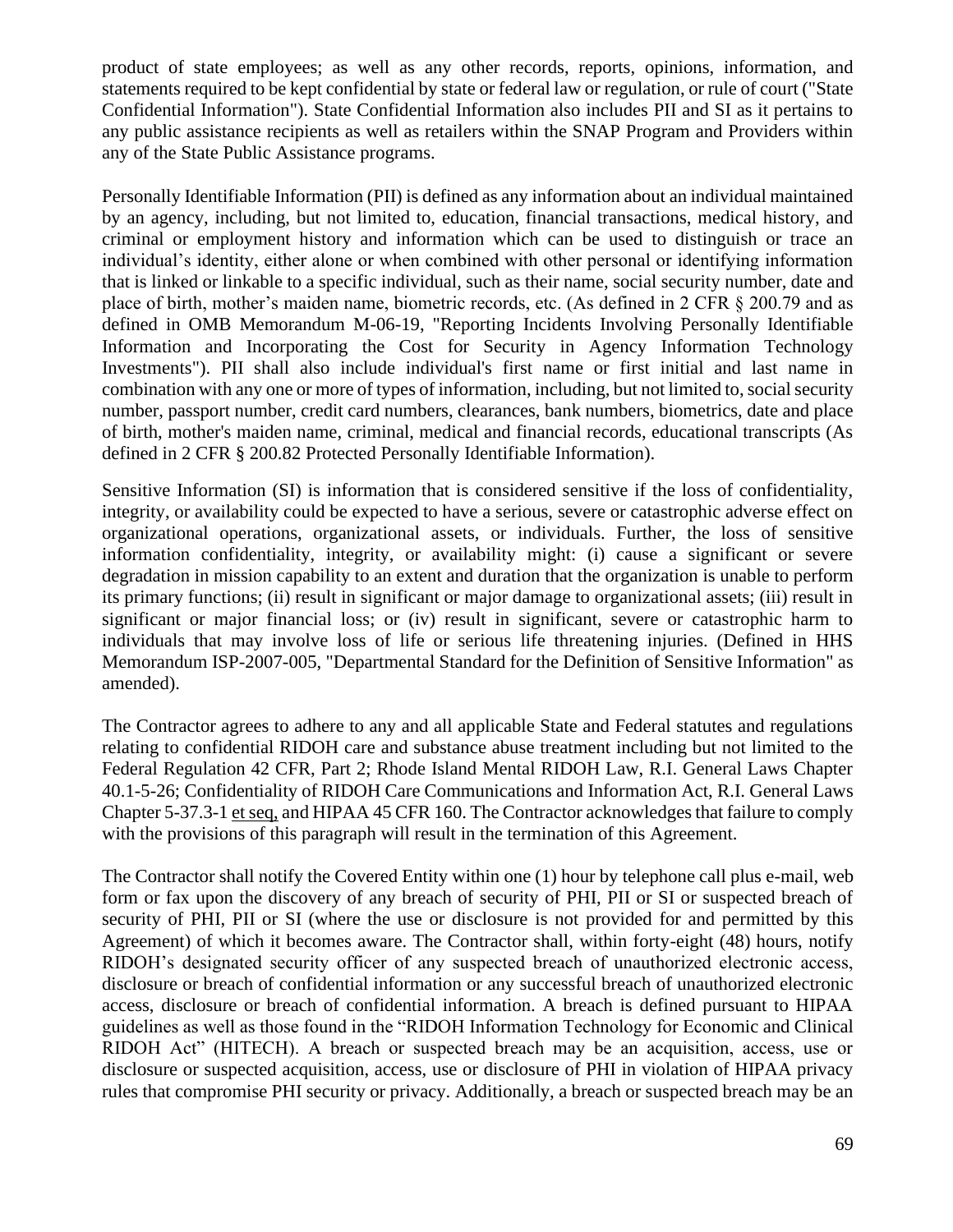acquisition, access, use or disclosure or suspected acquisition, access, use or disclosure of PII or SI. The notice of a breach or suspected breach shall contain information available to the Contractor at the time of the notification to aid RIDOH in examining the matter. More complete and detailed information shall be provided to RIDOH as it becomes available to the Contractor.

Upon notice of a suspected security incident, RIDOH and Contractor will meet to jointly develop an incident investigation and remediation plan. Depending on the nature and severity of the confirmed breach, the plan may include the use of an independent third-party security firm to perform an objective security audit in accordance with recognized cyber security industry commercially reasonable practices. The parties will consider the scope, severity and impact of the security incident to determine the scope and duration of the third party audit. If the parties cannot agree on either the need for or the scope of such audit, then the matter shall be escalated to senior officials of each organization for resolution. The Contractor will pay the costs of all such audits. Depending on the nature and scope of the security incident, remedies may include, among other things, information to individuals on obtaining credit reports and notification to applicable credit card companies, notification to the local office of the Secret Service, and or affected users and other applicable parties, utilization of a call center and the offering of credit monitoring services on a selected basis.

Notwithstanding any other requirement set out in this Agreement, the Contractor acknowledges and agrees that the HITECH Act and its implementing regulations impose new requirements with respect to privacy, security and breach notification and contemplates that such requirements shall be implemented by regulations to be adopted by the U.S. Department of RIDOH and Human Services. The HITECH requirements, regulations and provisions are hereby incorporated by reference into this Agreement as if set forth in this Agreement in their entirety. Notwithstanding anything to the contrary or any provision that may be more restrictive within this Agreement, all requirements and provisions of HITECH, and its implementing regulations currently in effect and promulgated and/or implemented after the date of this Agreement, are automatically effective and incorporated herein. Where this Agreement requires stricter guidelines, the stricter guidelines must be adhered to.

Failure to abide by RIDOH's confidentiality policy or the required signed Business Associate Agreement (BAA) will result in termination remedies, including but not limited to, termination of this Agreement. A Business Associate Agreement (BAA) shall be signed by the Contractor, simultaneously or as soon thereafter as possible, from the signing of this Agreement, as required by RIDOH.

Nothing herein shall limit RIDOH's ability to seek injunctive relief or any and all damages resulting from the Contractor's negligent or intentional disclosure of confidential information.

## **PAR. 24. AUDIT**

In the case wherein the amount identified in **PAR. 6.** - **BUDGET** is at least twenty-five thousand dollars (\$25,000) in any year, at no additional cost for RIDOH, the Contractor shall prepare an annual financial statement of the Contractor or the Contractor's parent, where applicable, within nine (9) months of the end of the Contractor's fiscal year. The financial statements must provide full and frank disclosures of all assets, liabilities, changes in the fund balances, all revenue, and all expenditures. Upon written or oral request by RIDOH, the Contractor shall provide RIDOH a copy of the above described financial statement(s) within ten (10) days of RIDOH's request or within twenty (20) days of the end of the Time of Performance, Paragraph 3 herein. If additional financial documentation is required by the Federal funding source, these additional financial requirements must be met in addition to the preparation of the above financial statements.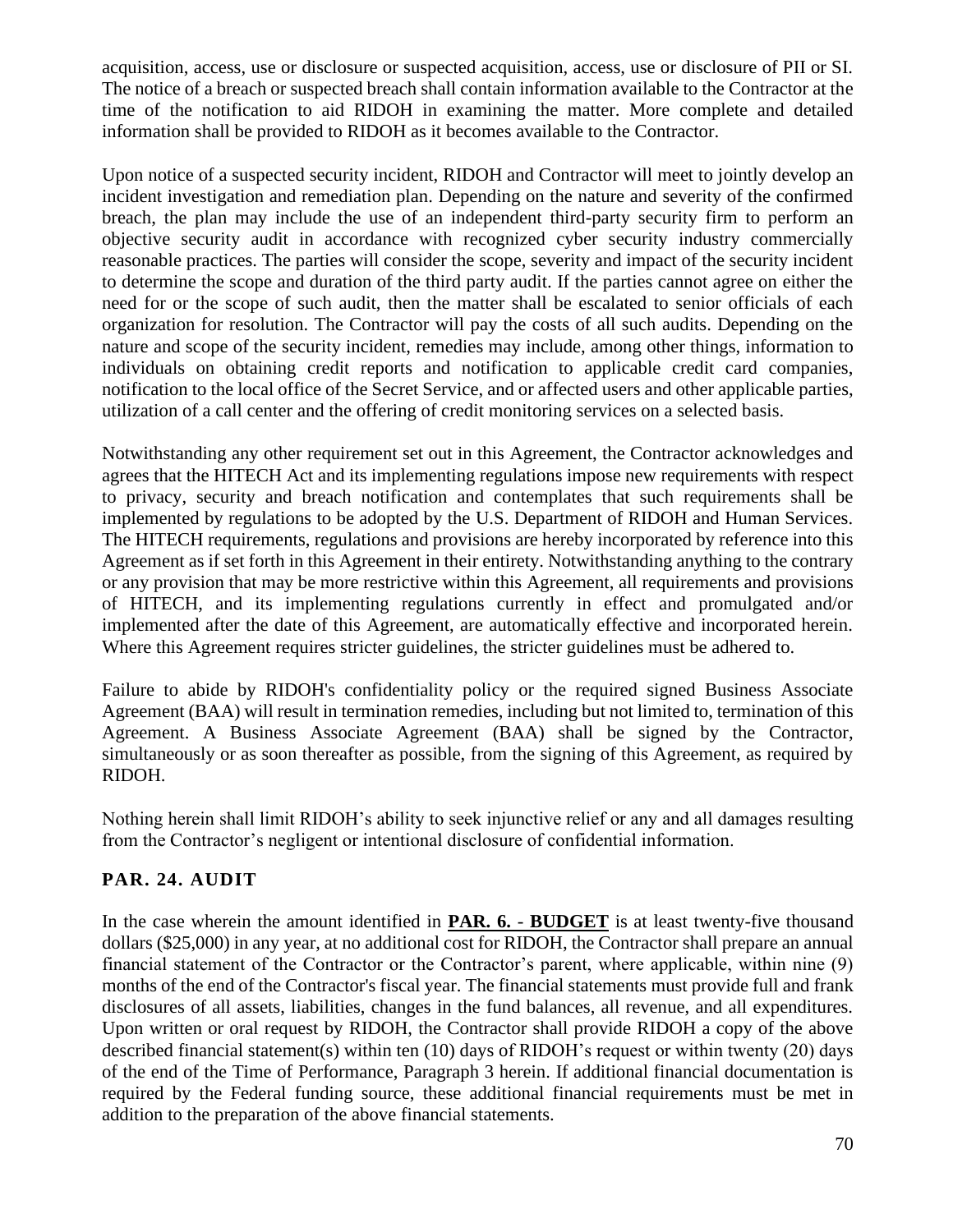In the case wherein the amount identified in **PAR. 6.** - **BUDGET** is at least seven hundred and fifty thousand federal dollars (\$750,000) in any fiscal year, at no additional cost for RIDOH, the audit must be performed in accordance with 2 CFR § 200.500et. seq., or with "Government Auditing Standards" as published by the Comptroller General of the United States. The audit must address areas of compliance and internal controls as outlined in 2 CFR § 200.500 et. seq. If a management letter is also issued as part of the audit, the management letter must be submitted as well (2 CFR § 200.512). All financial statements and audits must be submitted in a format that is acceptable to RIDOH.

In the case wherein the Contractor expends \$750,000 or more during the non–Federal entity's fiscal year in Federal awards must have a single or program-specific audit conducted for that year in accordance with the provisions of 2 CFR § 200.501, et seq. at no additional cost for RIDOH, the audit must be performed in accordance with 2 CFR § 200.500 et. seq., or with "Government Auditing Standards" as published by the Comptroller General of the United States. The audit must address areas of compliance and internal controls as outlined in 2 CFR § 200.500 et. seq. If a management letter is also issued as part of the audit, the management letter must be submitted as well (2 CFR  $\S$ ) 200.512). All financial statements and audits must be submitted in a format that is acceptable to RIDOH.

Moreover, if the Contractor has Agreements and/or Federal Awards which **in aggregate** are at least seven hundred and fifty thousand federal dollars (\$750,000) in any fiscal year, including the amount identified in **PAR. 6 – BUDGET**, the audit must be performed in accordance with federal requirements as outlined above (2 CFR 200.500 et seq.).

Should the Contractor expend less than seven hundred and fifty thousand federal dollars (\$750,000) in a fiscal year and be, therefore, exempt from having to perform an audit in accordance with 2 CFR § 200.500 et. seq., the Contractor may not charge the cost of such an audit to a federal award.

Pursuant to 2 CFR § 200.501 (h), "for-profit" entities shall conduct a "Yellow Book" audit annually by a Public Accounting Firm in accordance with Government Auditing Standards, mentioned above, and standards applicable to financial audits contained in Government Auditing Standards, issued by the Comptroller General of the U.S. (GAGAS) and provide a copy thereof to Client, the Contractor may not charge the cost of such an audit to a federal award.

The Contractor agrees that the state or its designated representative will be given access to any part of the system which is delivered under this Agreement to inventory and/or inspect the system.

The Contractor expressly agrees that any overpayment identified through an audit must be repaid to RIDOH within a period of six (6) months from the issuance of the audit.

## **PAR. 25. SEVERABILITY**

If any provision of this Agreement is held invalid, the remainder of this Agreement shall not be affected thereby if such remainder would then continue to conform to the terms and requirements of applicable law.

## **PAR. 26. ON-SITE INSPECTION**

The Contractor agrees to permit on-site monitoring, evaluation and inspection of all activities related to the Agreement by officials of RIDOH, its designee, and where appropriate, the Federal government. On-site inspections and monitoring shall be in accordance with 2 CFR § 200.328. All reports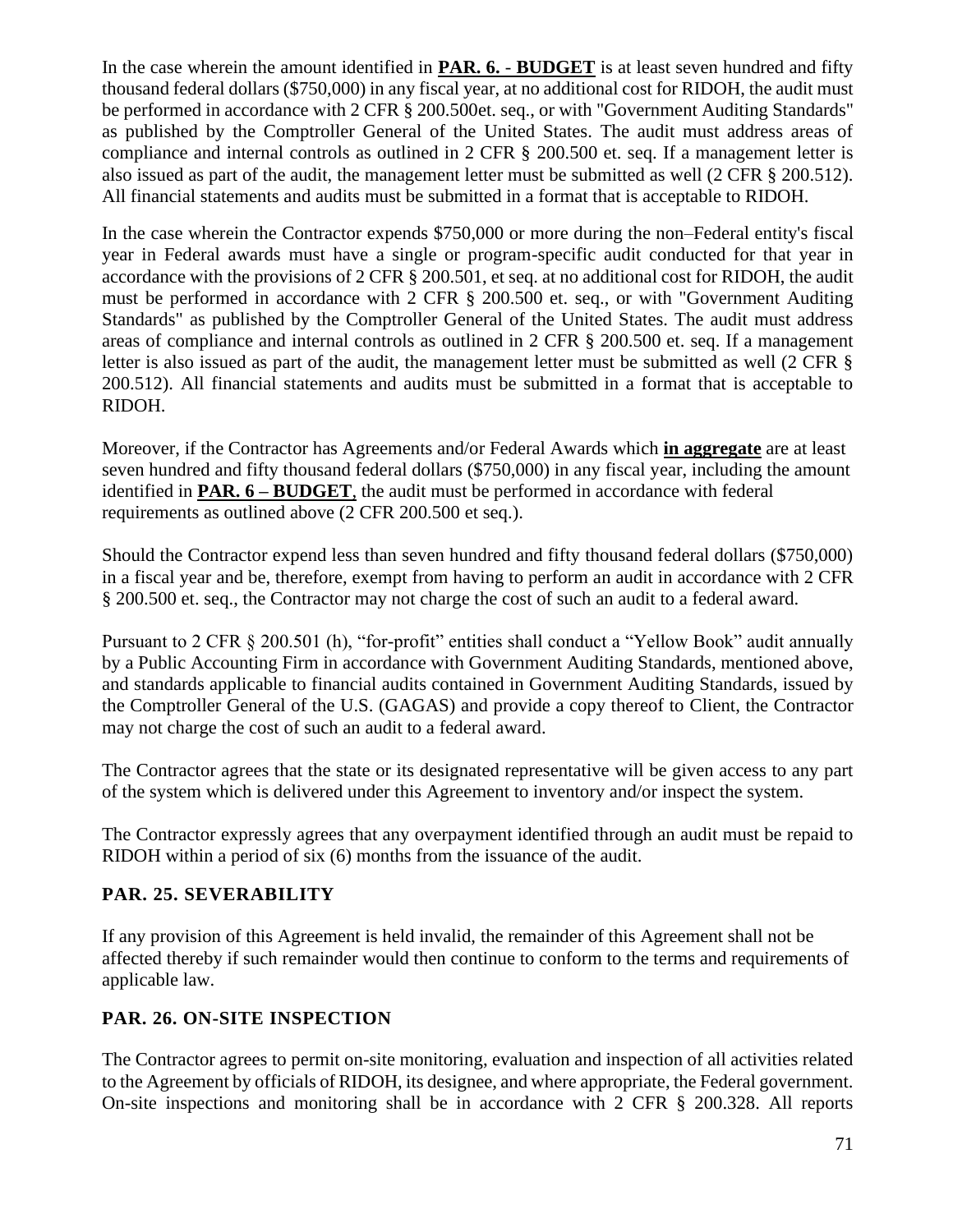pertaining to 2 CFR § 200.331, shall be maintained by the Contractor. The Contractor must retain any documents pertaining to changes requested from RIDOH or the Federal Government in accordance with 2 CFR § 200.333.

If, as a result of on-site inspections, changes are requested by RIDOH to ensure compliance with this Agreement and/or Federal Awards, the Contractor must perform changes within a time period defined by RIDOH. All changes shall be documented by the Contractor and provided to RIDOH upon request. All requested changes shall comply with 2 CFR § 200.331.

## **PAR. 27. DRUG-FREE WORKPLACE POLICY**

The Contractor agrees to comply with the provisions of the Governor's Executive Order 91-14, the State's Drug Free Workplace Policy, and the Federal Omnibus Drug Abuse Act of 1988. As a condition of contracting with the State of Rhode Island, the Contractor hereby agrees to abide by **ADDENDUM VII - DRUG-FREE WORKPLACE POLICY**, and in accordance therewith has executed **ADDENDUM VIII - DRUG-FREE WORKPLACE POLICY CONTRACTOR CERTIFICATE OF COMPLIANCE.**

Furthermore, the Contractor agrees to submit to RIDOH any report or forms which may from timeto-time be required to determine the Contractor's compliance with this policy.

The Contractor acknowledges that a violation of the Drug-Free Workplace Policy may, at RIDOH's option, result in termination of this Agreement.

## **PAR. 28. PRO-CHILDREN ACT OF 1994 (ACT)**

As a condition of contracting with the State of Rhode Island, the Contractor hereby agrees to abide by **ADDENDUM X - CERTIFICATION REGARDING ENVIRONMENTAL TOBACCO SMOKE**, and in accordance has executed **ADDENDUM X - CERTIFICATION REGARDING ENVIRONMENTAL TOBACCO SMOKE.**

## **PAR. 29. DEBARMENT, SUSPENSION, AND OTHER RESPONSIBILITY MATTERS**

The Contractor agrees to abide by **ADDENDUM XI – INSTRUCTIONS FOR CERTIFICATION REGARDING DEBARMENT, SUSPENSION, AND OTHER RESPONSIBILITY MATTERS – PRIMARY COVERED TRANSACTIONS**, and in accordance has executed the required certification included in **ADDENDUM XII – CERTIFICATION REGARDING DEBARMENT, SUSPENSION, AND OTHER RESPONSIBILITY MATTERS – PRIMARY COVERED TRANSACTIONS.**

## **PAR. 30. CHIEF PURCHASING OFFICER**

This Agreement shall take effect upon the issuance of a Purchase Order by the State of Rhode Island's Chief Purchasing Officer or his/her designee. No modifications to this agreement shall be effective unless in an authorized change order issued by the State's Division of Purchases.

## **PAR. 31. OWNERSHIP**

The following additional paragraphs are added to the Rhode Island Department of Administration, Division of Purchases, Purchasing Rules, Regulations, and General Conditions of Purchasing.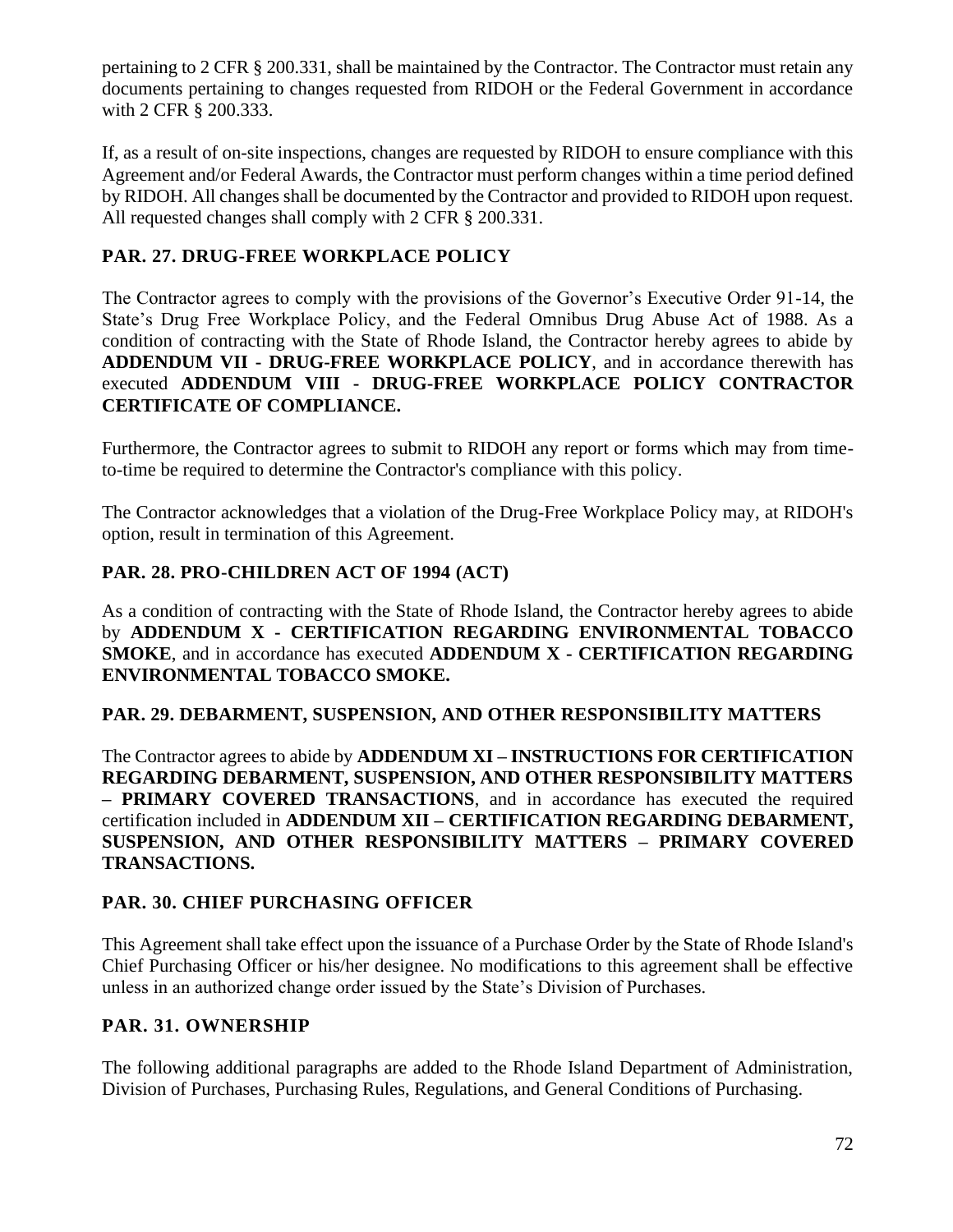PROPRIETARY SOFTWARE. Each party will retain all rights in any software, ideas, concepts, know-how, development tools, techniques or any other proprietary material or information that it owned or developed prior to the date of this Agreement, or acquired or developed after the date of this Agreement without reference to or use of the intellectual property of the other party. All software that is licensed by a party from a third party vendor will be and remain the property of such vendor.

DEVELOPED SOFTWARE. All software that is developed by the Contractor and delivered by the Contractor to RIDOH under this Agreement, and paid for by RIDOH ("Developed Software") is and shall remain the property of RIDOH. For a period of ninety (90) days following acceptance of any developed software in accordance with the approval procedures adopted by the parties, the Contractor warrants that each item of developed software will conform in all material respects to the written technical specifications agreed to by the parties in accordance with the software development methodologies adopted by the parties and set forth in the procedures manual. As soon as reasonably practicable after discovery by State or Contractor of a failure of the Developed Software to so conform (a "non-conformance"), State or Contractor, as applicable, will deliver to the other a statement and supporting documentation describing in reasonable detail the alleged nonconformance. If Contractor confirms that there is a non-conformance, then Contractor will use commercially reasonable efforts to correct such non-conformance. The methods and techniques for correcting non-conformances will be at the sole discretion of RIDOH. The foregoing warranty will not extend to any non-conformances caused (i) by any change or modification to software without Contractor's prior written consent; or (ii) by state operating software otherwise than in accordance with the applicable documentation, for the purpose for which it was designed, or on hardware not recommended, supplied or approved in writing by Contractor. Furthermore, if, after undertaking commercially reasonable efforts to remedy a breach by Contractor of the foregoing warranty, Contractor, in the exercise of its reasonable business judgment, determines that any repair, adjustment, modification or replacement is not feasible, or in the event that the developed software subsequent to all repairs, adjustments, modifications and replacements continues to fail to meet the foregoing warranty, RIDOH will return the developed software to Contractor, and Contractor will credit to the State, in a manner and on a schedule agreed to by the parties and as RIDOH's sole and exclusive remedy for such failure, an amount equal to the charges actually paid by RIDOH to the Contractor for the developed software that has failed to meet the foregoing warranty. Upon written request of RIDOH, the Contractor will use commercially reasonable efforts to correct an alleged nonconformance for which Contractor is not otherwise responsible hereunder because it is caused or contributed to by one of the factors listed above and, to the extent that such correction cannot be performed within the scope of the Contractor services, such correction will be paid for by RIDOH at the Contractor's then current commercial billing rates for the technical and programming personnel and other materials utilized by the Contractor. Notwithstanding anything to the contrary in this Agreement, the Contractor will continue to own, and will be free to use, the development tools and the residual technology, so long as such use does not breach Contractor's obligations of confidentiality set forth herein

OTHER. Notwithstanding anything to the contrary in this Agreement, the Contractor (i) will retain all right, title and interest in and to all know-how, intellectual property, methodologies, processes, technologies, algorithms, software or development tools used in performing the services hereunder which are based on trade secrets or proprietary information of the Contractor, are developed or created by or on behalf of the Contractor without reference to or use of the intellectual property of RIDOH or are otherwise owned or licensed by the Contractor (collectively, "tools"); (ii) subject to the confidentiality obligations set forth in this Agreement, will be free to use the ideas, concepts, methodologies, processes and know-how which are developed or created in the course of performing the services and may be retained by the Contractor's employees in an intangible form, all of which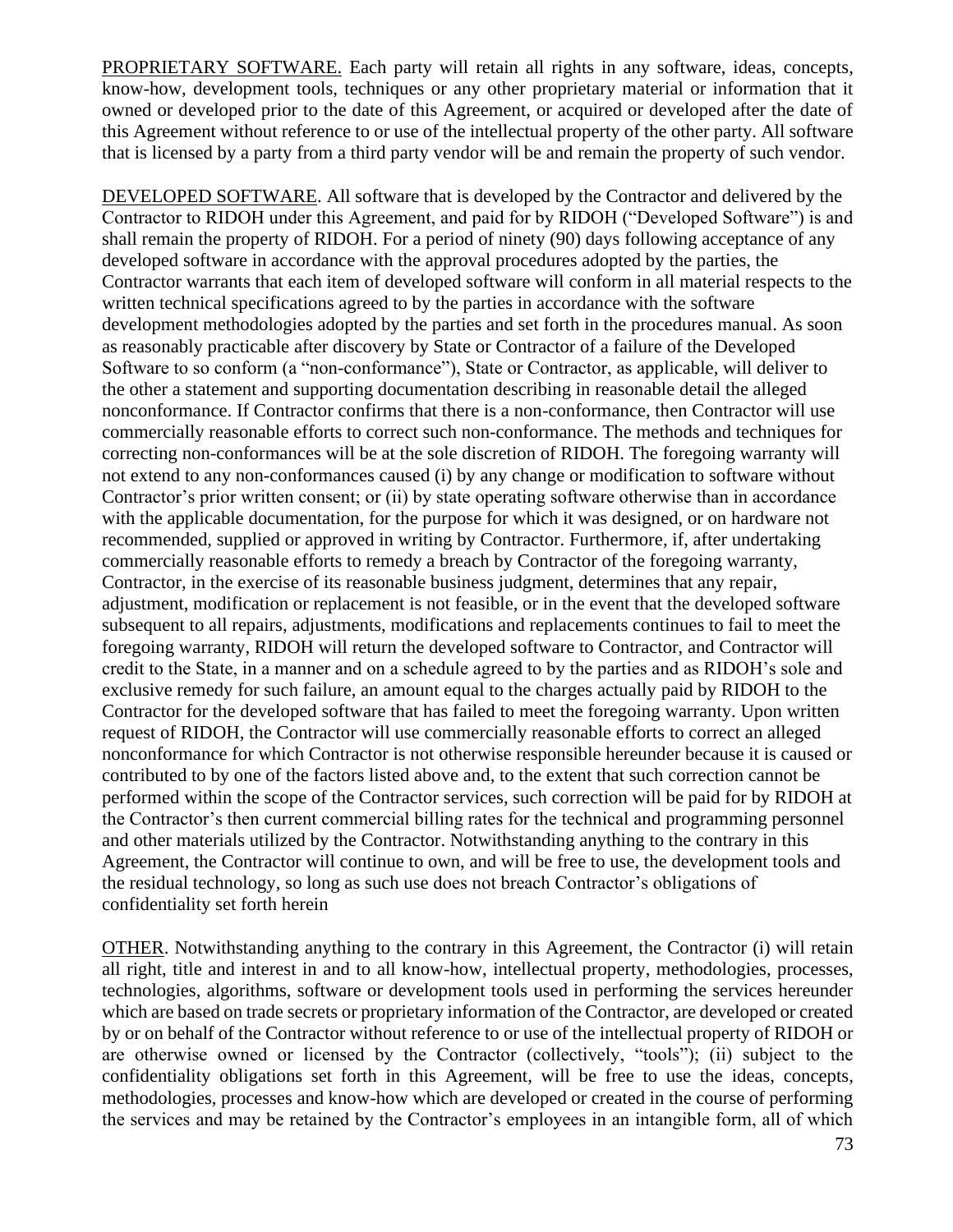constitute substantial rights on the part of the Contractor in the technology developed as a result of the services performed under this Agreement; and (iii) will retain ownership of any Contractor-owned software or tools that are used in producing the developed software and become embedded therein. No licenses will be deemed to have been granted by either party to any of its patents, trade secrets, trademarks or copyrights, except as otherwise expressly provided in this Agreement.

# **PAR. 32. FORCE MAJEURE**

Except for defaults of subcontractors at any tier, in the event that any party is unable to perform any of its obligations under this Agreement or to enjoy any of its benefits because of (or if failure to perform the services is caused by) natural disaster, actions or decrees of governmental bodies, or other event or failure not the fault or within control of the affected party (hereinafter referred to as a "Force Majeure Event"), the party who has been so affected shall immediately give notice to the other parties and shall use reasonable efforts to resume performance. Upon receipt of such notice, all obligations under this Agreement shall be immediately suspended

# **PAR. 33. RESERVED**

# **PAR. 34. DISPUTES**

The parties shall use good faith efforts to cooperatively resolve disputes and problems that arise in connection with this Agreement. When a dispute arises between RIDOH and Contractor, both parties will attempt to resolve the dispute pursuant to this subsection. When a dispute arises, the party initiating the dispute shall notify the other party in writing of the dispute, with the notice specifying the disputed issues and the position of the party submitting the notice. RIDOH's project officer and Contractor project officer shall use good faith efforts to resolve the dispute within ten (10) State business days of submission by either party to the other of such notice of the dispute.

If RIDOH's Project Officer and the Contractor's Project Officer are unable to resolve the dispute, either party may request that the dispute be escalated for resolution to the Secretary of the RI Department of RIDOH or his or her designee, the Contractor's President or his or her designee and a mutually agreed upon third party shall attempt to resolve the issue.

If the issue is not resolved, the parties shall proceed pursuant to R.I. General Laws § 37-2-46 and applicable State Procurement Regulations (1.5).

If the issue is not resolved, the parties shall endeavor to resolve their claims by mediation which, shall be administered by the Presiding Justice of the Providence County Superior Court. A request for mediation shall be made in writing, delivered to the other party to the Agreement, and filed with the court. The request may be made concurrently with the filing of binding dispute resolution proceedings but, in such event, mediation shall proceed in advance of binding dispute resolution proceedings, which shall be stayed pending mediation for a period of 60 days from the date of filing, unless stayed for a longer period by agreement of the parties or court order. If an arbitration is stayed pursuant to this paragraph, the parties may nonetheless proceed to the selection of the arbitrator(s) and agree upon a schedule for later proceedings.

The parties shall share the mediator's fee and any filing fees equally. The mediation shall be held in the State of Rhode Island where the project is located, unless another location is mutually agreed upon. Agreements reached in mediation shall be enforceable as settlement agreements in any court having jurisdiction thereof.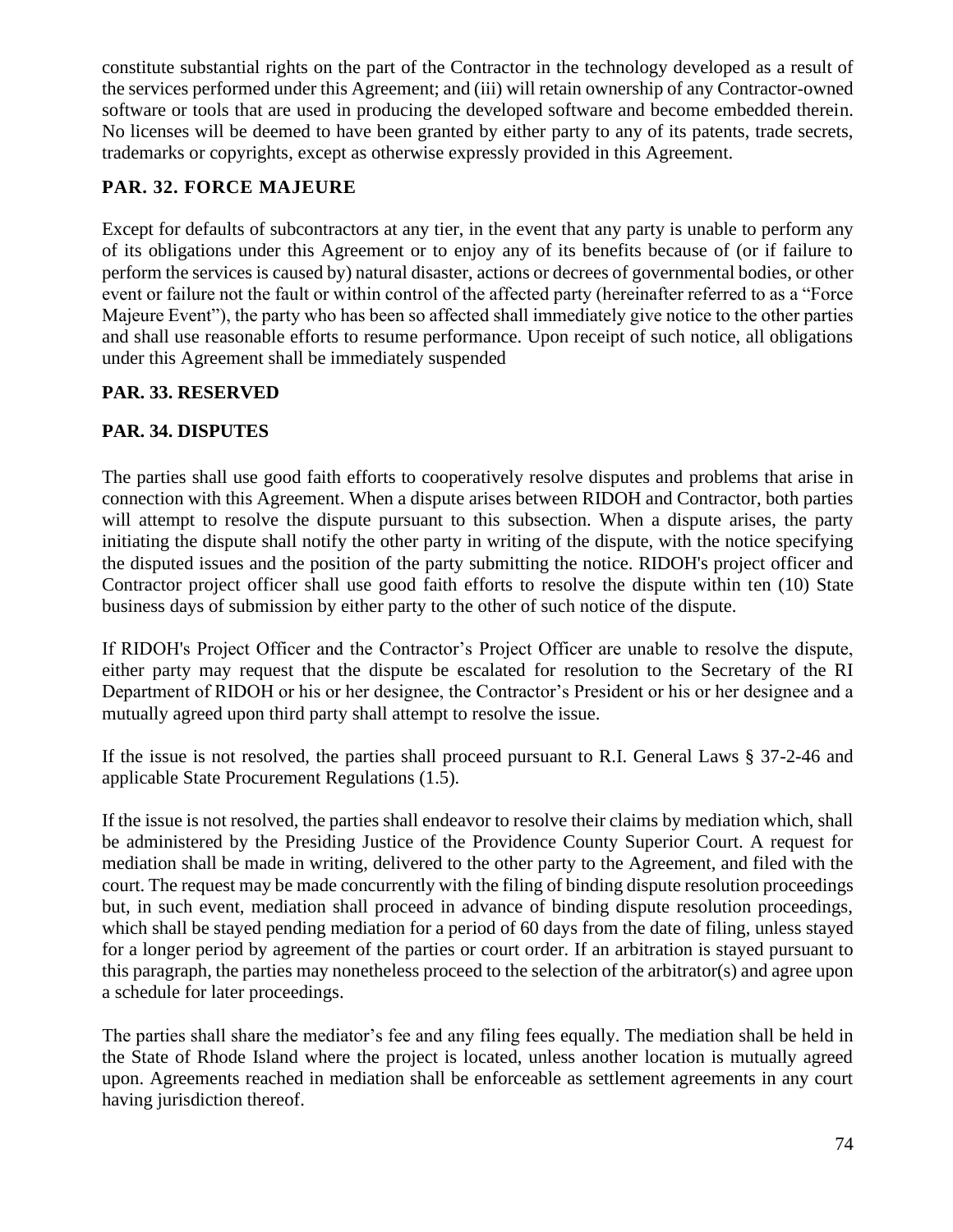### **PAR. 35. GOVERNING LAW**

This Agreement is deemed executed and delivered in the City of Cranston, State of Rhode Island, and all questions arising out of or under this Agreement shall be governed by the laws of the State of Rhode Island.

## **PAR. 36. WAIVER AND ESTOPPEL**

Nothing in this Agreement shall be considered waived by any party, unless the party claiming the waiver receives the waiver in writing. No breach of this Agreement is considered to be waived unless the non-breaching party waives it in writing. A waiver of one provision shall not constitute a waiver of any other. A failure of any party to enforce at any time any provisions(s) of this contract, or to exercise any option which is herein provided, shall in no way be construed as a waiver of such provision of this contract. No consent, or excuse by either party, express or implied, shall constitute a subsequent consent, waiver or excuse.

### **PAR. 37. INSURANCE**

Throughout the term of the Agreement, the Contractor and any subcontractor shall procure and maintain, at its own cost and expense, insurance as required by the Bid Specifications.

### **PAR. 38. WORK REVIEWS**

The Contractor agrees that all work performed under this Agreement may be reviewed by the Rhode Island Department of RIDOH, Department of Administration, and/or by any third party designated by the RI Department of RIDOH.

#### **PAR. 39. BUSINESS CONTINUITY PLAN**

The Contractor shall prepare and maintain a Business Continuity Plan upon execution of this Agreement, which shall include, but not be limited to, the Contractor's procedure for recovery of data and recovery for all operation components in case of an emergency or disaster. Upon written or oral request by RIDOH, the Contractor shall provide RIDOH a copy of the above described Business Continuity Plan within ten (10) days of RIDOH's request.

## **PAR. 40. NOTICES**

No notice, approval or consent permitted or required to be given by this Agreement will be effective unless the same is in writing and sent postage prepaid, certified mail or registered mail, return receipt requested, or by reputable overnight delivery service to the other party at the address set forth in **ADDENDUM XVII – CORE STAFF POSITIONS**, or such other address as either party may direct by notice given to the other as provided **ADDENDUM XVII – CORE STAFF POSITIONS**, and shall be deemed to be given when received by the addressee. The Contractor and RIDOH shall list, in **ADDENDUM XVII – CORE STAFF POSITIONS**, the names, addresses, telephone numbers, and the facsimile numbers of all individuals that the above such notice, approval or consent shall be sent to or copied on.

## **PAR. 41. COUNTERPARTS**

This Agreement may be executed in any number of counterparts, each of which will be an original, and such counterparts together will constitute one and the same instrument. Execution may be effected